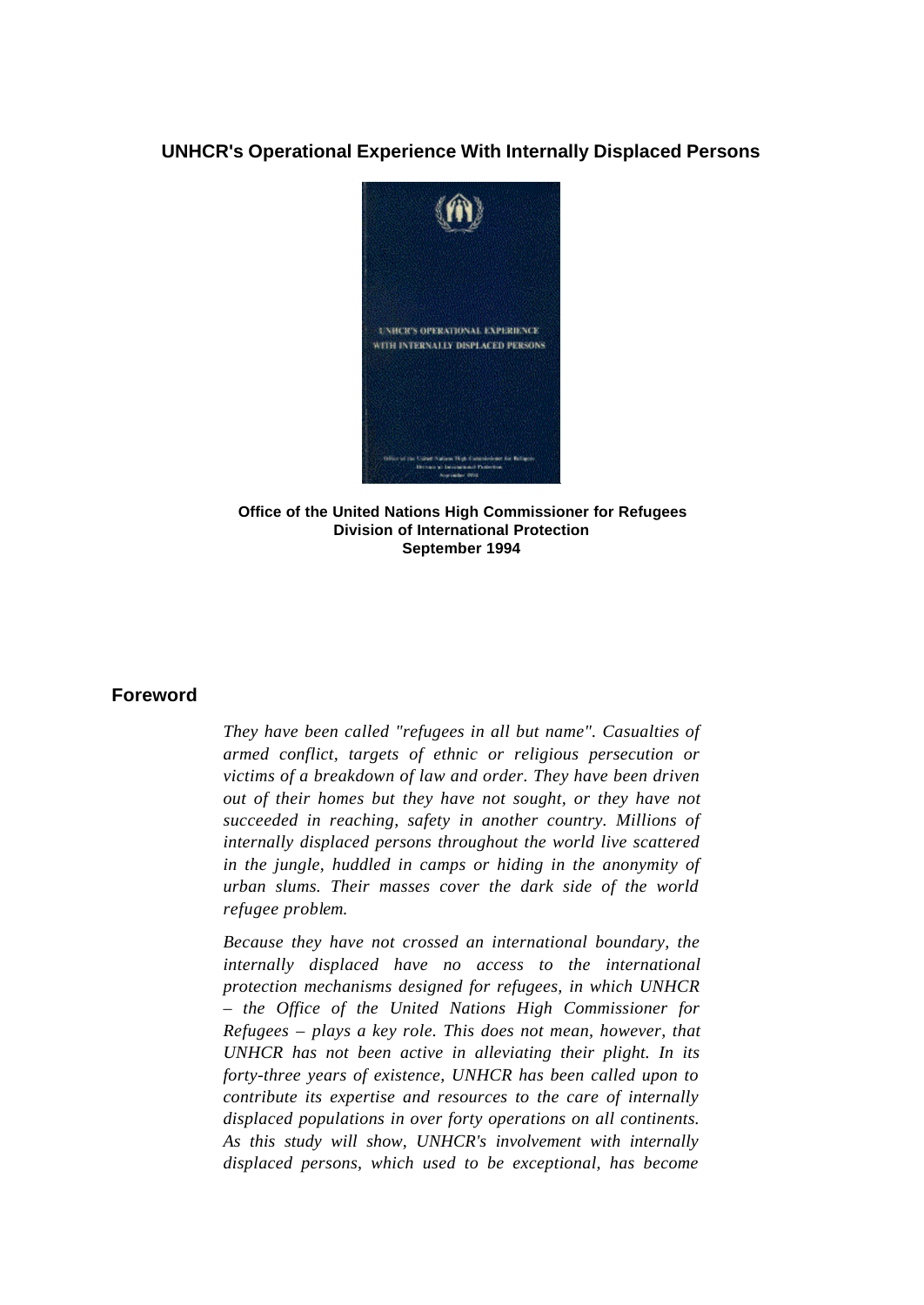*increasingly significant over the lust decade – a reflection, in many instances, of the changing environment in which the Office has had to carry out even its more traditional activities, in particular the voluntary repatriation of refugees. Legal categories and institutional mandates retain all their relevance. But at the same time, UNHCR increasingly finds it operationally untenable – as well as morally objectionable – to consider only the more visible facet of a situation of coerced displacement. A comprehensive approach to coerced human displacement does not mean, however, that we should employ broad generalizations and undifferentiated treatment. No two humanitarian crises are ever the same, and a global approach to such complex situations requires, if anything, finer tools of analysis and a larger arsenal of flexible responses. This is why it is so crucially important that we learn lessons from the past, and that we build up our expertise and know-how on the basis of that experience.* 

*This is what this survey purports to do. It is a first, modest attempt at evaluating UNHCR's involvement with internally displaced persons in a prospective way; its conclusions are still tentative, but it is hoped they will enhance our understanding of this complex problem and the related difficulties in finding solutions.* 

*I trust this publication will contribute to the evolving thinking of the international community on one of the most pressing humanitarian problems of our times.* 

> Leonardo Franco Director of International Protection UNHCR Geneva, September 1994

# **I. Introduction**

1. There are tentative signs that the international community is prepared to rise to the humanitarian challenges posed by the problem of forcible internal population displacement which has now become a monumental crisis in too many parts of the world. Given the magnitude and scope of the problem and the inadequate ad hoc response thus far, there seems to be international consensus that an institutional mechanism to cope with the displacement phenomenon is urgently required.

2. UNHCR has consistently stressed the lack of an unequivocal general mandate to provide protection and assistance to internally displaced persons. At the same time, however, it has increasingly assumed limited operational responsibilities to cater to the assistance and protection needs of certain groups of internally displaced persons particularly in the context of a) promoting and implementing durable solutions to the refugee problem encompassing both preventive and remedial aspects; b) undertaking "special operations," on the basis of its humanitarian expertise, at the request of the UN Secretary-General or the General Assembly.

3. In November 1991, the Division of International Protection of UNHCR issued, for the Office's internal consumption, an analytical study of specific instances – dating back to 1971 – in which UNHCR had been called upon to concern itself with internally displaced persons. This study, which is hereby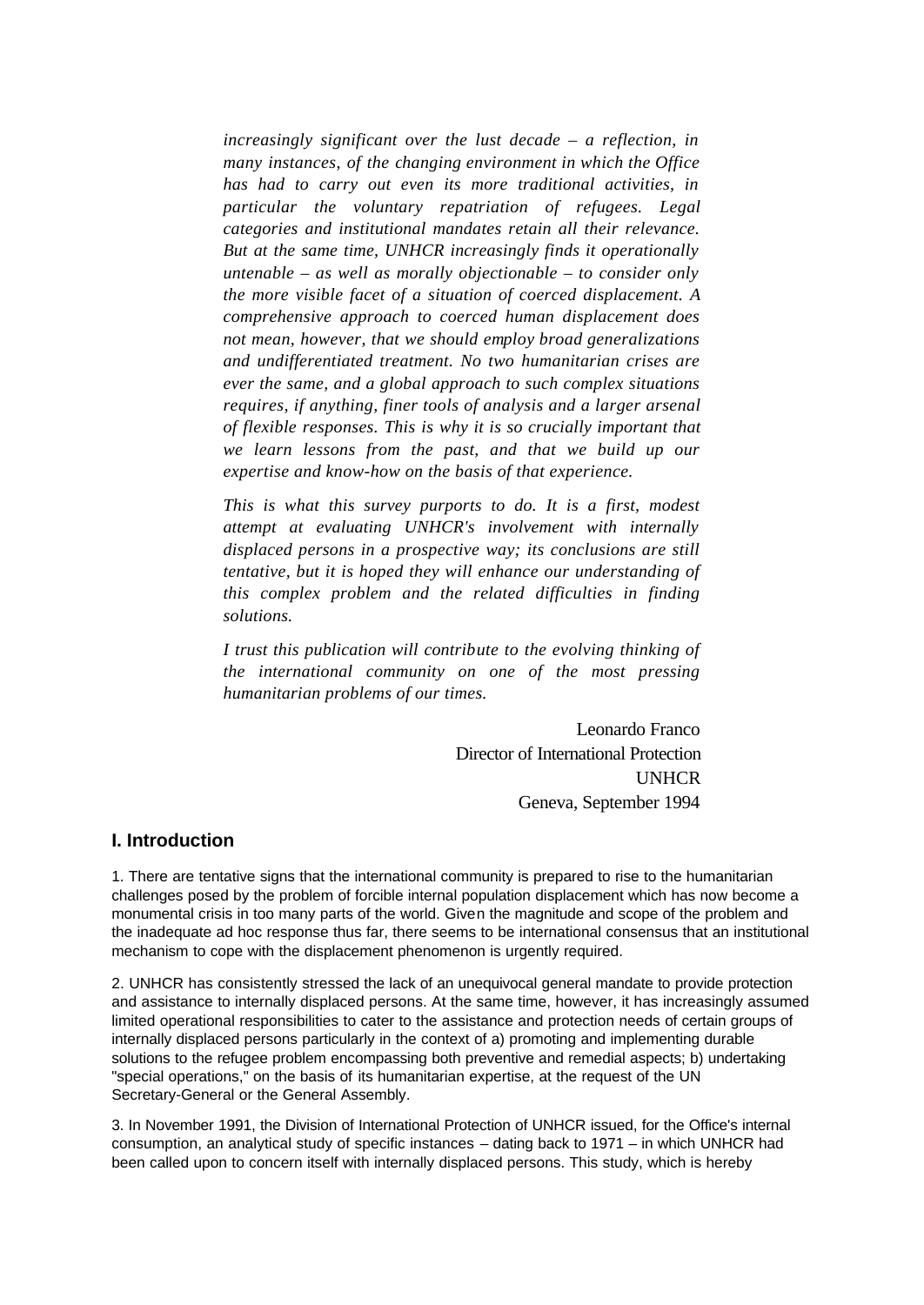published for the first time, was compiled by Ivor Jackson. It is accompanied by bibliographic and documentary notes which make it an invaluable tool of historical research into the work of humanitarian international organizations.

4. Two years later, UNHCR felt the need to update this study and to outline the operational and policy issues arising from the Office's actual and potential involvement with internally displaced persons in specific locations. The survey was carried out by Damtew Dessalegne and Jean-Francois Durieux, with the active collaboration of UNHCR Heads of Desk, Desk Officers, Regional Legal Advisers and Field Representatives. The findings of the review exercise are presented in three parts. Firstly, representative cases of both UNHCR's involvement and deliberate non-involvement with internally displaced persons are traced and examined. Secondly, views elicited from a round-table consultation organized from 9-10 May 1994 to address a variety of policy and operational issues relating to current or future UNHCR involvement with this group are reported. Finally, some conclusions are drawn from a comparative analysis of the selected country operations.

5. Differences in presentation between the analytical study of 1991 and the more recent survey of UNHCR operations, as well as some minor repetitions, inevitably result from the editors' desire to preserve original texts. They should not, however, affect the general understanding of this document.

# **II. The Analytical Study (1991)**

# *1. Case Description*

6. This study provides a brief description of the circumstances of and legal basis for, and activities related to UNHCR's involvement in 15 situations of internal displacement between the years 1971 and 1991. These situations have been grouped into three broad categories: programs for internally displaced persons linked to UNHCR's assistance and protection functions towards repatriating refugees, or returnees; special operations not linked to returnee programs, to which UNHCR was requested to contribute its humanitarian expertise; and regional humanitarian arrangements designed to promote comprehensive solutions for refugees, returnees and displaced persons.

## **A. Returnee-Linked Programs**

### *Bangladesh (1971)*

7. By 1971, religious violence in East Pakistan had forced nearly 9,800,000 refugees to flee to India. The Indian government requested the assistance of the Secretary General, who in turn, appointed the High Commissioner to be the focal point for U.N. aid to India.

8. Because of the numbers of refugees involved, Indian government and U.N. officials were determined that a program of voluntary repatriation be instituted as soon as conditions in East Pakistan were favourable. In July the Secretary General made a finding that the presence of nearly 10 million refugees in India constituted a threat to international peace and security.(\*)(1) This finding was reported to the Security Council, with a request that the U.N. take decisive action to avoid a worsening of the situation.

9. The Pakistan government declared a general amnesty on 5 September 1971. The General Assembly, in Resolution 2790 (XXVI) of 6 December 1971, noted that voluntary repatriation was the only solution to India's refugee problem. Following the recognition of Bangladesh, repatriation began in earnest in January, 1972. By February, millions of refugees had returned home.

10. To facilitate repatriation, the Pakistani government agreed to the establishment of a UNHCR office in Dacca. This Office assisted the general emergency relief operation in Pakistan for returnees and displaced persons, which was managed under the authority of the Secretary General.

11. There is no specific mention in the files of UNHCR engaging in protection activities.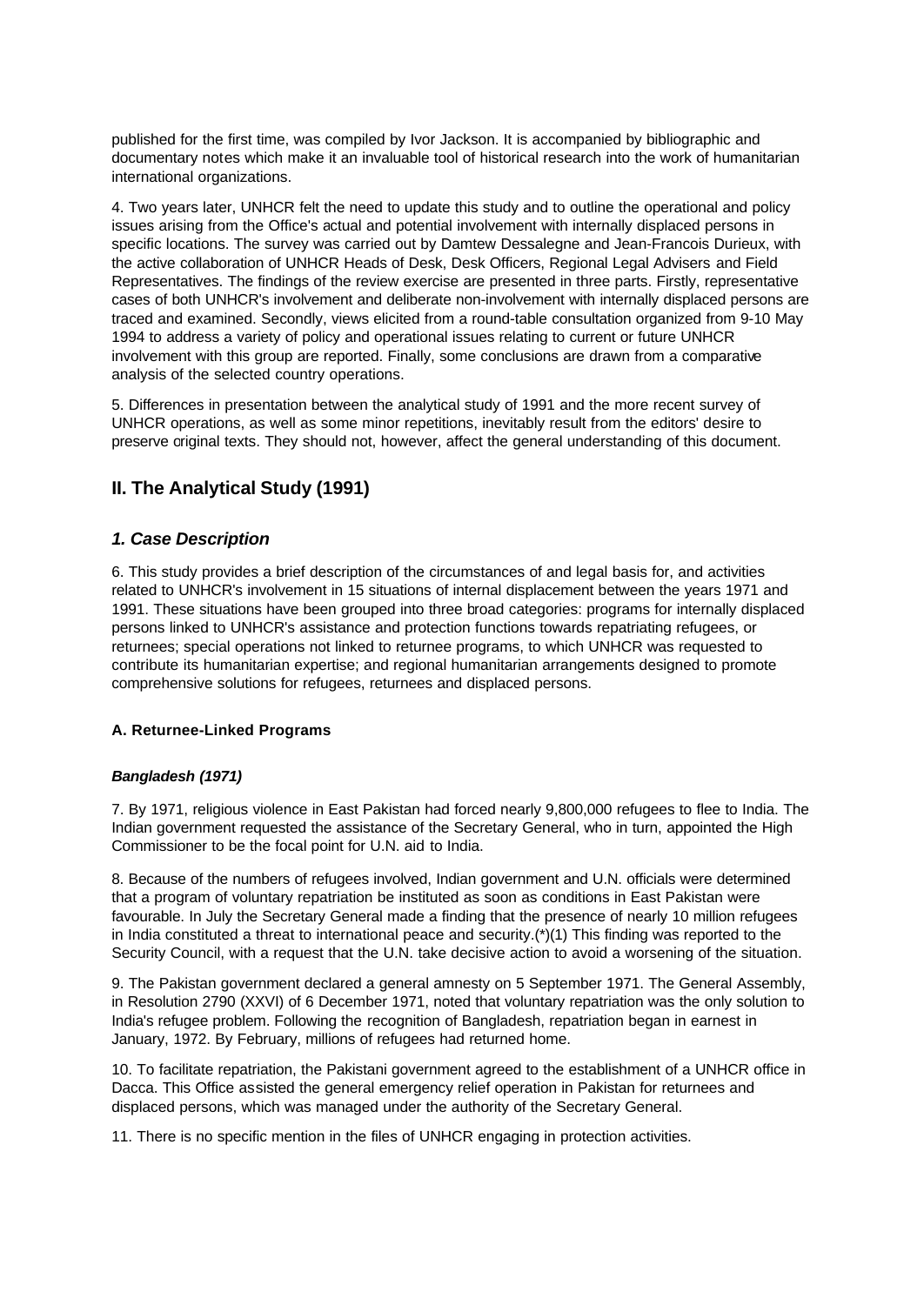## *South Sudan (1972)*

12. The civil war in Sudan, which forced 180,000 refugees to flee the country and displaced another 500,000 persons within the southern region, officially ended with the signing of the Addis Ababa agreement on February 28, 1972.1(2) The agreement followed a conference in Khartoum, which was attended by government officials, and representatives of nongovernmental organizations, and U.N. agencies, including UNHCR. UNHCR was given specific functions in the agreement, which are discussed below.

13. The agreement established separate commissions for repatriation and resettlement.2(3) UNHCR had a representative on the Repatriation Commission. The commissions cooperated closely with each other. The "first priority" of the Special Commission on relief and Resettlement was "the resettlement of displaced persons within the Sudan.3(4) The second priority was the repatriation of returnees "from the neighbouring and other countries...4(5)

14. Preparations for the assistance effort began in March. After discussions with the Secretary General, the High Commissioner wrote a series of letters to U.N. agencies asking for their participation.5(6) The High Commissioner was officially appointed coordinator of humanitarian assistance to the southern Sudan by the Secretary General on May 2, 1972 by the Economic and Social Council in Resolution 1655 (LII) and in July in Resolution 1705 (LIII).7(7) The General Assembly complimented the High Commissioner on his relief and resettlement work on behalf of "refugees and other displaced persons" in the Sudan in Resolution 2958 (XXVII) of 12 December 1972.8(8) In Resolution 2956 (XXVII) of the same day, the General Assembly requested the High Commissioner, after an invitation from the Secretary General, to continue participation "in those humanitarian endeavours...for which his Office has particular expertise and experience. "

15. Assistance: The initial relief operation included the provision of food, transportation and communications, and the construction of health and education facilities.9(9) Projects were implemented in conjunction with UNDP, WHO, UNICEF, ITU, FAO, WFP and UNESCO.10(10) By 1974, the operation had been successfully completed, with responsibility for long-term development aid having been transferred to UNDP.

16. Protection: Under the Addis Ababa agreement, UNHCR was a member of the Joint Commission charged with supervising the cease-fire violations.12(11) UNHCR also worked to bring Army and rebel forces together by enlisting their cooperation in the assistance program.l3(12) These measures were viewed as an attempt to "bring about a climate of complete confidence" among former enemies, and to gain trust.14(13)

### *The Former Portuguese Colonies (Angola, Guinea-Bissau, Mozambique – 1974).*

17. As the situation in the former Portuguese colonies began to stabilize, UNHCR prepared for the return and resettlement of thousands of refugees and internally displaced persons, as part of its regular repatriation program. The proposed repatriation operation was approved by the Executive Committee and subsequently endorsed by the General Assembly in Resolution 3271 (XXIX) of 10 December 1974. The resolution requested the High Commissioner "to facilitate the voluntary repatriation of refugees from Territories emerging from colonial rule...".15(14)

## **Guinea-Bissau**

18. The government was established in October, 1974, and requested UNHCR assistance the following month.l6(15) The assistance request included aid to internally displaced persons.

19. Assistance: The program included the provision of vehicles, the purchase, transportation and distribution of food supplies, household utensils, seeds and tools, water supply equipment, medical supplies, and the construction of dispensaries.l7(16) At least 30,000 internally displaced persons were beneficiaries of these activities.18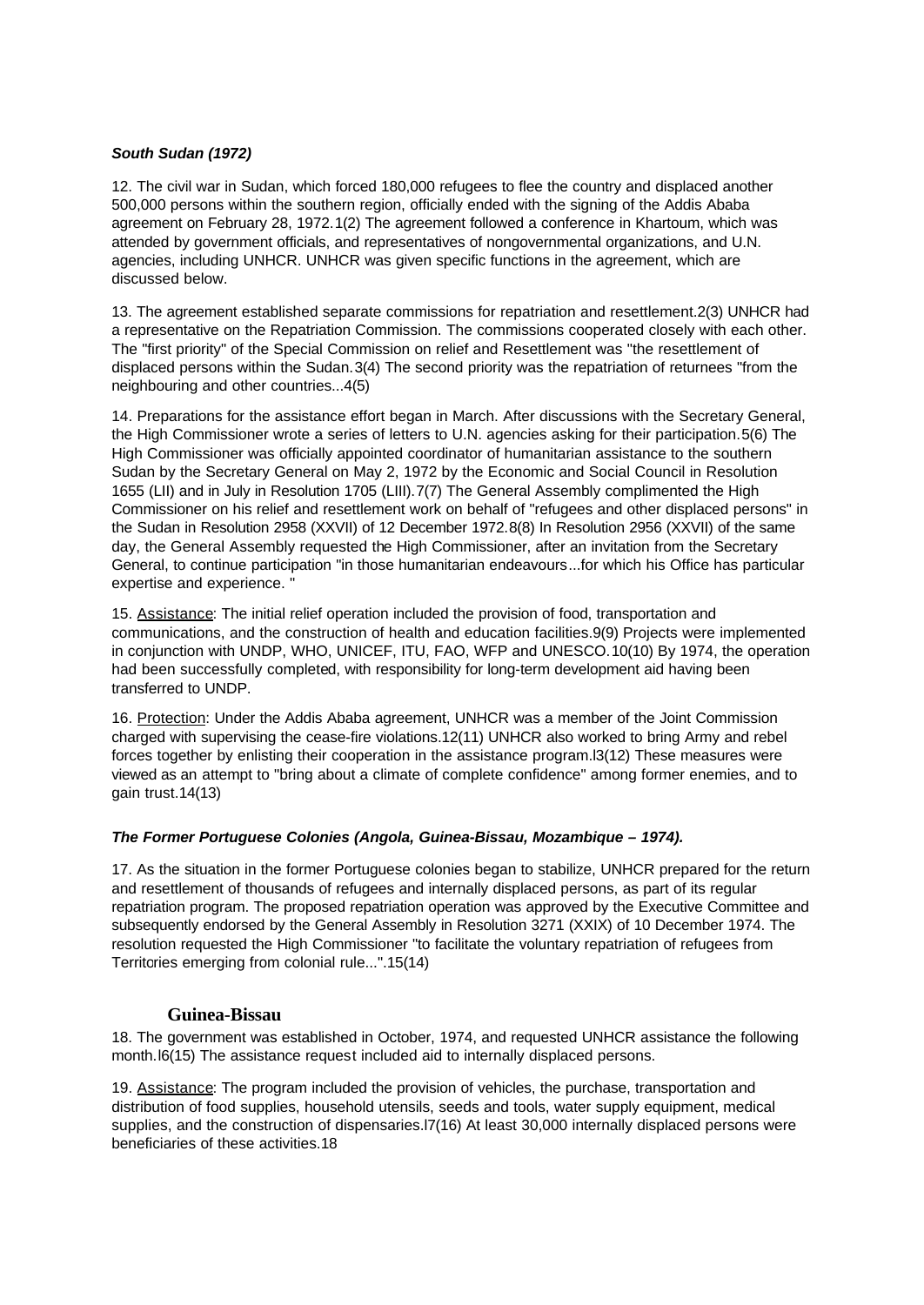### (17)20. Protection: No specific mention

21. In Mozambique and Angola assistance was provided to refugees and "displaced persons facing the same problems as refugees." 19(18) The program for Angola was delayed by continued fighting. Assistance, when finally available, was similar to that provided under the Guinea-Bissau and Sudan operations.20(19)

22. There is no evidence that UNHCR provided protection to the internally displaced in either of these two countries.

### *Indochina (Vietnam and Laos – 1975)*

23. The war in Southeast Asia displaced hundreds of thousands. In Laos alone, 700,000 were estimated to be uprooted.21(20) UNHCR's internal documents concerning the Indochina assistance operations used the term "displaced" to refer to refugees, externally displaced and internally displaced.22(21)

24. The High Commissioner stated in his report to the General Assembly at its Thirtieth Session that the program was sanctioned under his general authority to engage in humanitarian activities, as granted his office under Resolution 2956 (XXIX).23(22) He acted following a request by the governments concerned and with the "concurrence" of the Secretary General.24(23) This activity was endorsed in General Assembly Resolution 3455 (XXX) of 9 December 1975.

25. Assistance: In Laos, between January 1 and May 1, 1975, at least 33,000 internally displaced Laotians benefited from UNHCR's resettlement program. The operation included the provision of household equipment, agricultural supplies, including seeds and tools, and medical supplies.25

(24)26. In 1975, the Secretary General requested that humanitarian assistance for South Vietnam be increased "to meet the essential needs of the civilian population..."26(25) Contributions were channelled through UNHCR and UNICEF.27(26)

27. Protection: The Office participated in various arrangements for the submission of requests for voluntary repatriation to the authorities of Vietnam and Laos. In the latter case, the Office had a monitoring role with respect to returnees. Beyond this, there was no indication of any protection activity on behalf of internally displaced persons in the region.

## *The Horn of Africa – Ethiopia (1979)*

28. International relief for the Horn of Africa began to take shape in 1979. UNHCR, following consultations with the Secretary General and the Organization of African Unity, began to develop programs of humanitarian assistance for refugees and displaced persons in the region.29(27) The Economic and Social Council also urged the High Commissioner to intensify regional humanitarian assistance in Resolution 1978/39 (1978).

29. Unlike Djibouti and Somalia, which were faced with large-scale refugee problems, Ethiopia was faced with substantial numbers of internally displaced. In its 1979 request for UNHCR assistance, the Ethiopian government estimated that some 500,000 persons were homeless in the Ogaden region.30(28) By March of 1980, the figure had risen to 750,000.31(29)

30. Assistance: Following the Ethiopian government's initial appeal, the High Commissioner requested aid for 30,000 of the most needy internally displaced families, totalling 150,000 persons.32(30) The assistance included equipment for the reconstruction of communal facilities and housing, transport, and provision of seeds, agricultural tools, blankets, and supplementary food.33(31) Activities were coordinated with UNICEF, UNDP, WFP, FAO.34(32) Distribution was handled by the Ethiopian Relief and Rehabilitation Committee.35(33)

31. Protection: No specific mention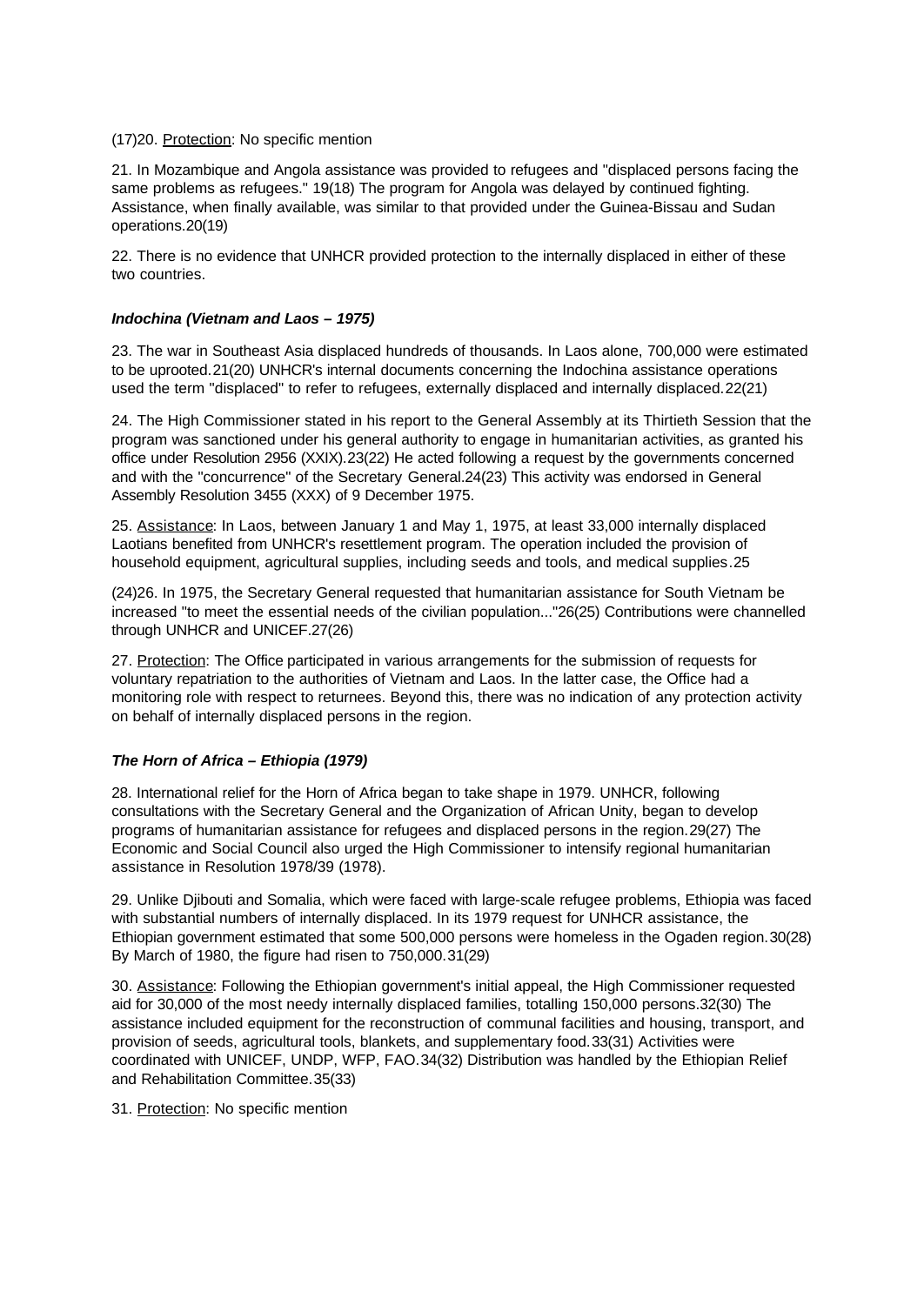## *Uganda (1979)*

32. Civil war during 1979 uprooted 265,000 Ugandans. In July, following a request from the Ugandan government, the Secretary General asked the High Commissioner to coordinate a program of Immediate Humanitarian Assistance for the displaced persons within the country and coordinate the voluntary repatriation of those outside.

33. Assistance: Food, shelter, household utensils, medicines and transportation services were all provided under the program. Throughout early 1981, the provision of food and other emergency relief continued to persons in the devastated Karamoja region. By March 1981, however, the special operation had ended with the transfer of authority to a Special Representative of the Secretary General.

34. Protection: No specific mention

### *Zimbabwe (1980)*

35. In 1980 the High Commissioner was asked by the Secretary General and the Prime Minister of Zimbabwe to coordinate rehabilitation programs for 660,000 returning refugees and displaced persons.36(34) Of that number, 410,000 were thought to be internally displaced.37(35)

36. Assistance: The rehabilitation program included provision of seeds, fertilizers, agricultural tools, vehicles, shelter, food, domestic utensils, care for orphans and the handicapped, agricultural training, land and water development projects, and school construction .38

(36)37. Protection: No specific mention.

#### *Chad (1981)*

38. Repatriation and resettlement assistance was extended to Chadian refugees in 1981. At the request of the Chadian government and the Secretary General, 50,000 internally displaced persons were included among the beneficiaries.39(37) The High Commissioner stated in his report to the Executive Committee, "this is the most rational formula, as in practice, it would be hardly possible to differentiate between the two groups, the former refugees and the internally displaced."40(38) By March 1982, 202,000 persons had received assistance.

39. Assistance: The package of goods and services was similar to those of previous assistance programs.

40. Protection: No specific mention

#### *Nicaragua (1987)*

41. The signing of the Esquipulas II peace agreement by the governments of Costa Rica, El Salvador, Guatemala, Honduras and Nicaragua on 7 August 1987 meant that a comprehensive approach to the repatriation and rehabilitation of the region's refugees and internally displaced persons could begin to take shape.

42. One of the first rehabilitation programs, aimed at assisting 2,000 Indian returnees from the North Atlantic region, was completed in October 1987. A second more encompassing rehabilitation project was introduced in June 1988 and initiated in September to benefit 13,500 returnees and displaced persons. UNHCR was also asked to assist with the repatriation, relocation within Nicaragua, and resettlement elsewhere of some 90,000 former Contra insurgents and their families, under a plan adopted by the five Central American Presidents. The plan established an International Support and Verification Commission (CIAV) through which UNHCR operated. By 1990, 18,883 persons had been resettled in Nicaragua under this program.

43. Assistance: The basic rehabilitation program for returnees and displaced persons covered domestic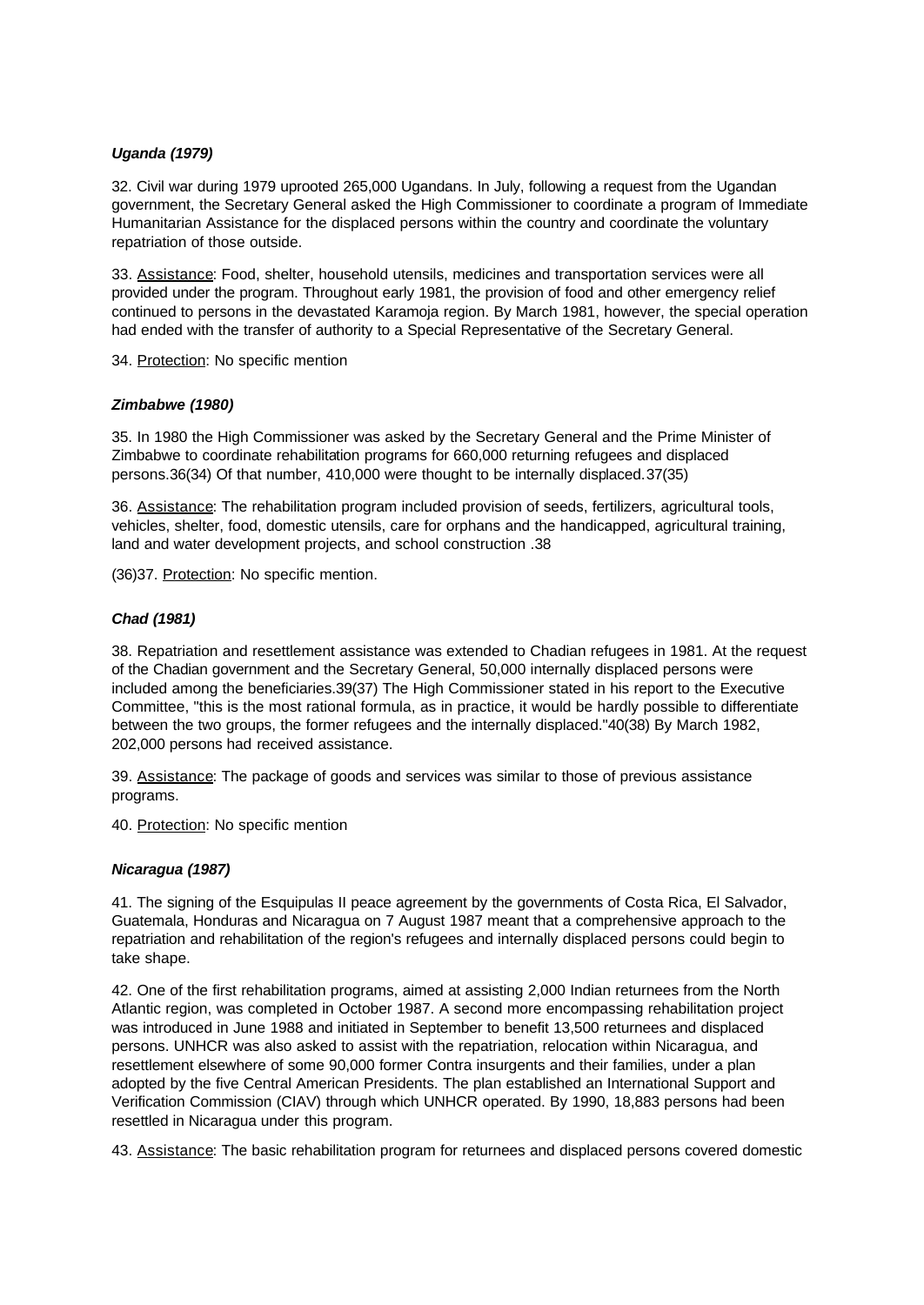and household needs and construction materials. Tools and equipment were distributed for the building of houses, schools, health clinics and communal facilities. Seeds and agricultural implements were also provided.

44. Protection: In the context of the CIAV program for returning Contras, UNHCR's monitoring of general security and welfare conditions was viewed as confidence building among the population.

### *Sri Lanka (1988)*

45. Following the peace treaty between India and Sri Lanka, UNHCR launched a special program of limited assistance for the reception and registration of an estimated 135,000 persons who were expected to repatriate from India.68(39) An additional 400,000 were internally displaced.69(40) In response, the government developed a Unified Assistance Scheme in which the aid provided to the returnees would conform to that given to internally displaced.70(41) In May 1988, UNHCR anticipated assisting 25,000 internally displaced persons under the program.71(42)

46. Fighting in the North resumed in June of 1990.72(43) By then, 800,000 internally displaced persons were receiving government assistance.73(44) UNHCR subsequently expanded its assistance to 50,000 returnees and displaced persons in the Mannar District of the north. Some beneficiaries were resettled in the Mannar District of the north.74(45) Some beneficiaries were resettled returnees who had been displaced by new fighting.75(46) UNHCR, in conjunction with the ICRC, established so-called Open Relief Centres (ORCs) in Mannar from which to distribute humanitarian and other assistance.

47. Assistance: Prior to the outbreak of violence, the assistance operation provided for the rebuilding of schools and housing, and the construction of small-scale irrigation projects and access roads. Also included was youth training, and a fisheries and crop production program.77(47) The ORCS currently provide food and temporary shelter and other assistance.78

(48)48. Protection: ORCS are designed to assist displaced persons. They provide a "relatively safe environment" for beneficiaries of aid.79(49) UNHCR staff at the ORCs monitor conditions in the area to "ensure that international standards are being observed."80(50) This function is analogous (if not identical) to the monitoring that UNHCR officials undertake on behalf of returnees under other organized repatriation programs, which includes constant review of the "general security situation."81(51)

49. In Sri Lanka, the presence of UNHCR officials "encouraged opposing parties to suspend operations that would disrupt the returnee program.82(52) This presence also reassured returnees. It is assumed that UNHCR's continuing operations in Sri Lanka have not ceased to provide the same kind of assurance and calm simply because returnees have become internally displaced persons.

### **B. Special Operations Not Linked to Returnee Programs**

## *Cyprus (1974)*

50. Turkish forces invaded Cyprus on July 20, 1974.41(53) The invasion displaced more than 225,000 persons,42(54) including 20,000 Greek Cypriots in the Turk-controlled north, who "did not or could not leave..."43(55)

51. Beginning with Security Council Resolution 353 of July 20, 1974, which recalled the Council's "primary" responsibility for maintaining international peace and security under Article 24 of the U.N. Charter, the Council issued a series of resolutions condemning the invasion.44(56) Resolution 361 noted the Secretary General's appointment of the High Commissioner to coordinate U.N. relief assistance to the island.45(57) The appointment had occurred on August 20, 1974.46(58) The General Assembly requested the Secretary General to continue U.N. humanitarian assistance to "all parts of the population of Cyprus" in Resolution 3212 (XXIX) of 1 November 1974.47(59) This resolution was subsequently noted in Security Council Resolution 364 of 13 December 1974.48(60)

52. Ten years earlier, the Security Council had dispatched to Cyprus a U.N. peacekeeping force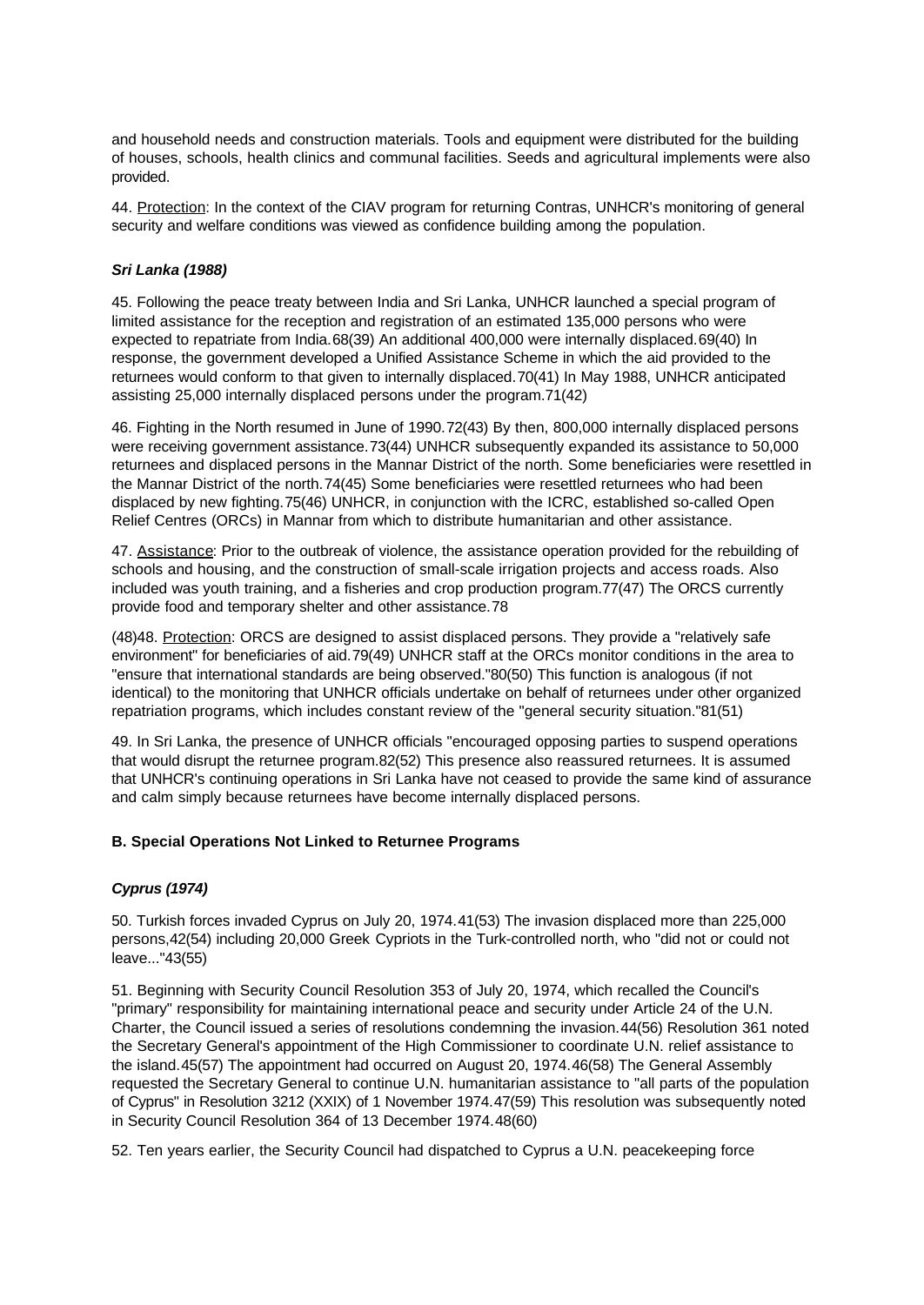(UNFICYP).49(61) This force would become invaluable to the High Commissioner in implementing the relief effort.50(62)

53. Both the Turkish and Cypriot governments agreed to the High Commissioner's role as coordinator, after solicitation by the Secretary General.51(63) The coordinator's offices were represented in both Turkish and Greek zones.52(64)

54. Governments were told that the High Commissioner would be acting as coordinator of humanitarian assistance, not as High Commissioner for Refugees.53(65) As the Secretary General wrote to the Turkish Ambassador to the U.N., "Considerations relating to his [the High Commissioner's] mandate' which provides as you know, the legal definition of a refugee would therefore not be applicable to the special task assigned to the High Commissioner by the Secretary General..."54(66)

55. Assistance: The initial relief effort consisted of procuring, transporting and delivering to both sectors food, water, medicine, temporary shelters, and blankets.55(67) The High Commissioner was assisted by UNICEF, WFP, and WHO, ICEM and the Red Cross.56(68)

56. Protection: At least 7,000 Greek Cypriots in the north were displaced following the invasion.57(69) They were housed in "churches, schools, hotels, or other public buildings or were isolated within their own villages.58(70) The Secretary General became increasingly concerned with this group as it included mainly elderly, invalids, women and children.59(71) On October 3, 1974, the Secretary General cabled the High Commissioner requesting that he intervene with the Turkish military on behalf of this group. In particular, the High Commissioner was asked to "discuss ways and means" of establishing contact with the people of all Greek Cypriot villages in the north and ascertaining their current needs; arranging for delivery of relief supplies to them; arranging for the tracing of individuals and re-uniting families; arranging fro the transmission of messages; evacuating the sick.60(72)

57. In November, the British government approached UNHCR for an opinion regarding the legal status of the Cypriots inside the British bases. While the UNHCR official was reluctant to give an opinion, suggesting that this might not be within the scope of the High Commissioner's coordinator role, it was stated informally.61(73) The opinion was that "some persons in the Base Areas may be considered outside their country of origin for the purpose of international instruments concerning refugees."62

(74)58. Apparently, UNHCR was also asked by the Turkish government to assist in relocating Turkish Cypriots from the British bases to the north.63(75) There is no evidence that this was done.

### *Lebanon (1982)*

59. The invasion of Lebanon by Israel in 1982 uprooted 100,000 families.64(76) At that time, UNHCR was assisting about 2,900 refugees, including Ethiopians, stateless Assyrians, Armenians, Afghans, and others.65(77) The decision to assist the displaced was made on humanitarian grounds: "In view of the large numbers of displaced persons in Lebanon, and the presence of refugees among them, UNHCR participated, in coordination with the Lebanese High Relief Committee and other national and international relief agencies, in the emergency relief program to assist the most needy and vulnerable victims."66(78) There does not appear to have been a formal request either by the government authorities, nor by the Secretary General. The General Assembly issued no resolution with respect to this activity.

60. Assistance: Funds were used mainly for the provision and transportation of emergency relief supplies such as medicines and blankets. Subsequent assistance included the reconstruction of social and medical buildings.67(79)

61. Protection: No specific mention.

### *Iraq (1991)*

62. In the aftermath of Iraq's defeat by coalition forces in February 1991, at least one million persons were displaced when the remaining elements of Iraq's military moved against a Kurdish uprising in the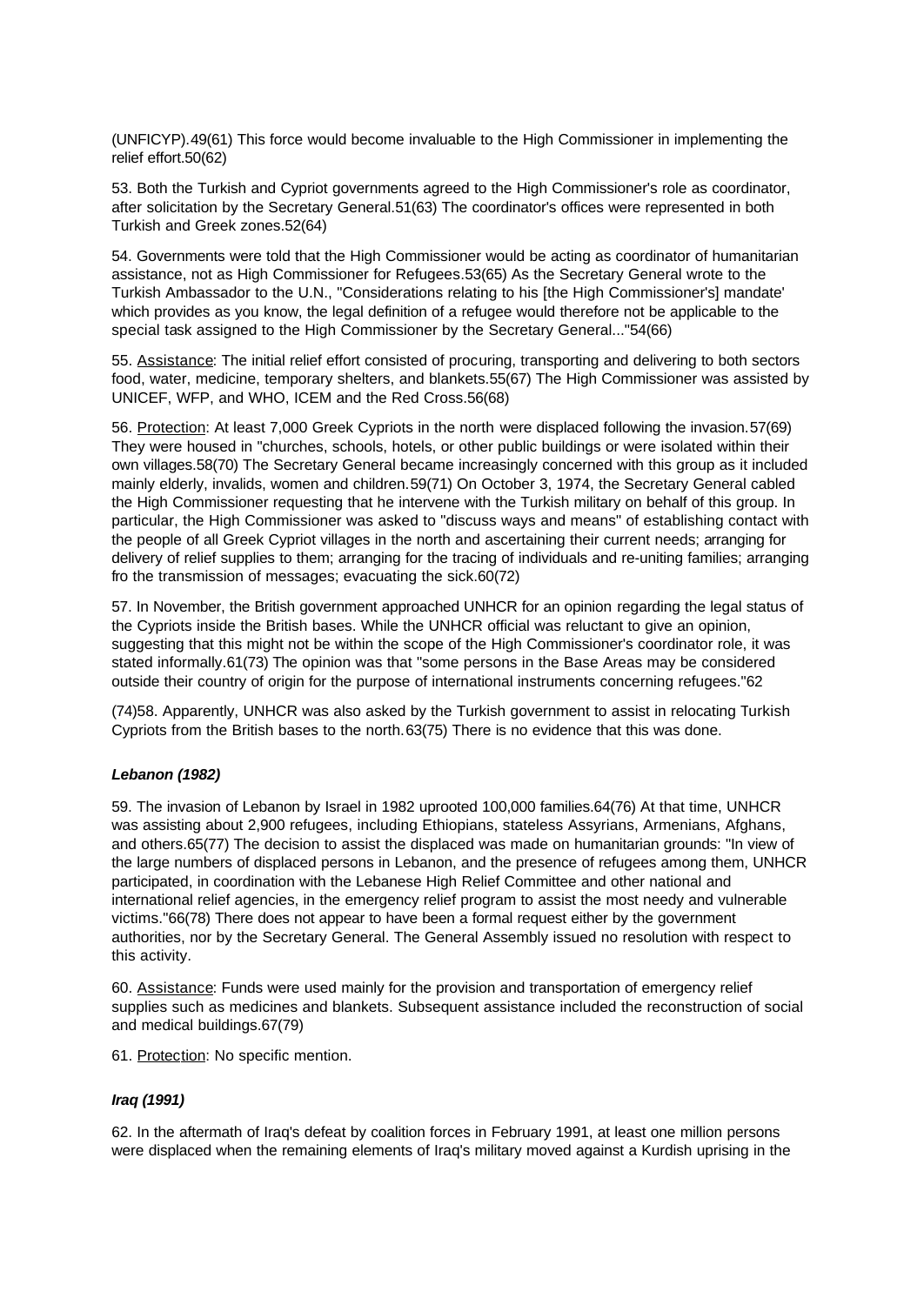North. The suffering of the Kurds was exacerbated when they were not permitted to enter Turkey in order to seek asylum.

63. In Resolution 688 of 5 April 1991, the Security Council, acting under a series of resolutions adopted under Chapter VII of the U.N. Charter, condemned the repression of the Kurdish and other civilians by Iraq and insisted that the Iraqi government allow international humanitarian organisations to provide assistance to those in need within safe areas inside Iraqi territory. The resolution also called upon the Secretary General to pursue humanitarian efforts in Iraq using "all the resources at his disposal."

64. On 18 April 1991 a Memorandum of Understanding was completed and signed by Iraq's Minister of Foreign affairs and the Executive delegate of the Secretary General, Prince Sadruddin Aga Khan. Under the terms of the Memorandum, Iraq agreed to allow the U.N. to provide humanitarian relief to displaced persons "wherever such presence may be needed," through the establishment of U.N. Sub-offices and Humanitarian Centres. The Centres are staffed by U.N. officials, members of nongovernmental organizations detached for the purpose, and personnel from the International Red Cross and Red Crescent societies. The Memorandum calls specifically for the provision of food, medical care, agricultural rehabilitation, shelter and other humanitarian assistance. Staff of the Centres also perform a monitoring function and are charged with advising Iraqi authorities as to the scope of their cooperation in the assistance effort. A new Memorandum, extending the agreement between the U.N. and Iraq for an additional six months, was negotiated on November 24.

65. Thus far, 500,000 persons have returned to their home villages or places of origin. Another 500,000 remain internally displaced.

66. Civilians in the north continue to require physical protection. Attacks by Turkish air forces have occurred during the fall, and the threat of reprisals by Iraq remains. Kurdish leaders have suggested that if the U.N. pulls out they will relocate to the mountains.

67. Assistance: UNHCR is involved in the provision of food, domestic items, social services, water and sanitation projects, and health services, including a vaccination campaign. The winterization project was nearing completion as of November 9.

68. Protection: General security is monitored by the staff of the Humanitarian Centres. UNHCR also meets frequently with leaders of the Kurds and Iraqi officials. Physical protection is also provided by less than 500 UN Guards and a larger contingent of coalition forces.

## **C. Regional Humanitarian Arrangements for Refugees and Internally Displaced Persons**

### *SARRED (1988)*

69. Following the International Conference on the plight of Refugees, Returnees and Displaced Persons in Southern Africa (SARRED), held in Oslo in August 1988, a plan of action for delivering humanitarian assistance to the region's internally displaced was developed by UNHCR in conjunction with the Secretary General and the Organization of African Unity. The plan, which also provides for the basic needs of returning refugees, includes activities in the areas of protection, emergency preparedness, needs assessment, recovery and development, and the mobilization of resources.

70. The problem of internal displacement in Southern Africa is most acute in Mozambique (2 million persons), and Angola (704,000).

### *CIREFCA (1989)*

71. The International Conference on Central American Refugees (CIREFCA), which occurred in May 1989, resulted from the signing of the regional peace agreement in August 1987 and General Assembly resolution 43/118 of 8 December 1988. CIREFCA is a regional humanitarian and development assistance effort which is designed to rehabilitate communities devastated by war, and reintegrate refugees and displaced persons in their former towns and villages. The largest numbers of regional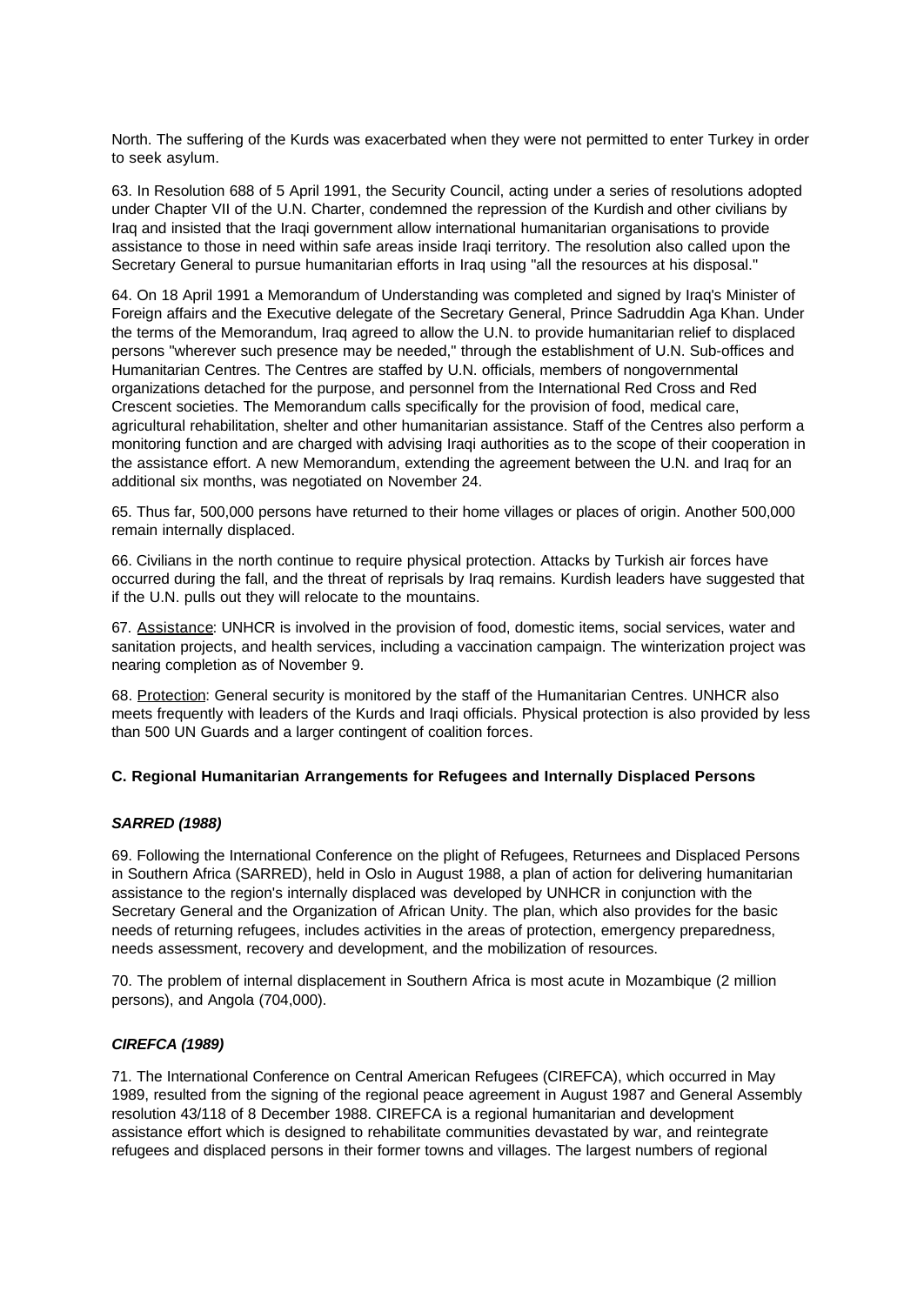internally displaced are in El Salvador (400,000), Nicaragua (354,000), Guatemala (100,000) and Honduras (22,000).

# **III. The Survey (1994)**

## *1. Selected Cases*

72. The survey does not purport to provide a detailed account of all cases of internal displacement situations that have come to UNHCR's attention over the years. Brevity being the goal, the paper will therefore concentrate on 20 case studies taken from recent or current experience (up to May 1994) and from different regions of the world. These case examples fall along a continuum which begins, at one end, with UNHCR's operational engagement with both assistance to and protection of internally displaced persons combined with UN political and military initiatives and continues, at the other end, with situations of a careful and deliberate decision of non-involvement. In between are interventions limited to varying degrees of emergency relief assistance with little or no protection component. The following questions have been used as the general terms of reference for the review:

- (i) Who were the internally displaced persons (e.g. a particular ethnic group, returnees, etc.)?
	- What were the specific causes and consequences of their displacement?
	- Did the Government and UNHCR have differing perceptions or even definitions of internally displaced persons?
	- What was the length of their displacement?
- (ii) Who requested and/or authorized UNHCR to get involved with the internally displaced and on what basis?
- (iii) What considerations informed UNHCR's decision to get involved or not to get involved?
	- Was a working definition of "internally displaced persons" for the purposes of UNHCR's engagement one of these considerations?
- (iv) What was the nature of UNHCR's involvement?

– Who were the role players and how effectively did they carry out their respective functions? (v) How did UNHCR specifically address the following protection concerns?

- (a) humanitarian access;
- (b) physical security of the affected population and protection against harassment, arbitrary detention, etc.;
- (c) non-discrimination;
- (d) protection against forcible relocation or return;
- (e) right to return;
- (f) family unity;
- (g) right to seek asylum;
- (h) safety and security of UNHCR personnel;
- (vi) To what extent did UNHCR's involvement contribute to achieving durable solutions (i.e. return to former place of residence or local integration)?
	- What was the planned/actual duration of UNHCR's involvement?
	- Were there plans for phasing-out/handing over, and if so, how were they executed?
- (vii) Did UNHCR's involvement or non-involvement have any impact in its ability to carry out effectively its statutory functions of providing international protection to refugees and seeking solutions to their problems?

(viii)What were the major political, legal or practical constraints faced by UNHCR and how did it deal with them?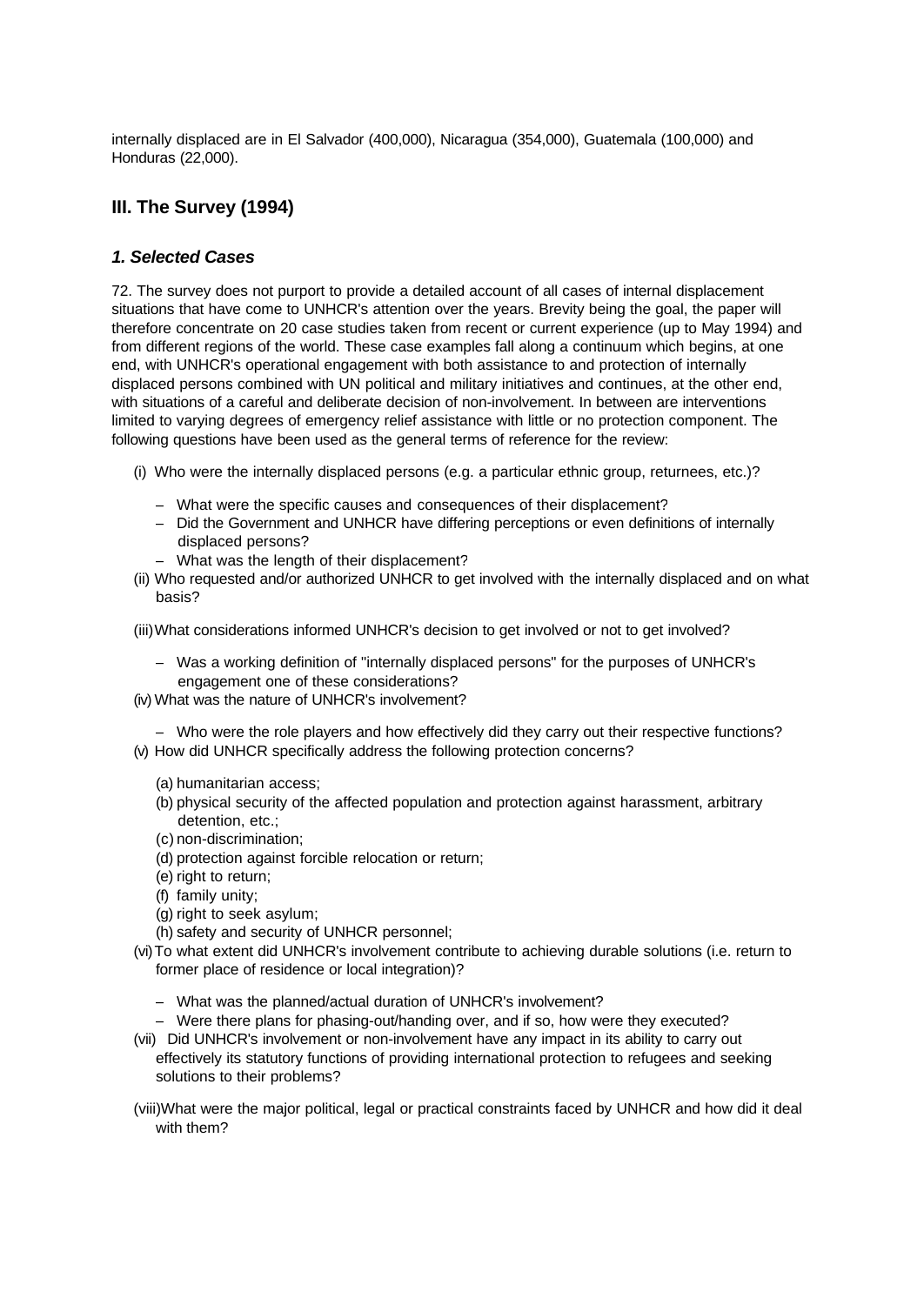# *2. Case Description*

73. For a systematic analysis of the country situations under review, it may be useful to tentatively group them into three broad categories which reflect, on the one hand, the "conflict phase" at which UNHCR is involved with internally displaced persons and, on the other hand, the relationship of this involvement to the "refugee phase" encompassing prevention strategy, flight and emergency response, voluntary repatriation and post-repatriation rehabilitation and reintegration. See also chart presenting the following country operations in a more elaborate matrix of "conflict" and "refugee" phases.

## **Situation "A" (Conflict and Refugee Emergency)**

AFGHANISTAN AZERBAIJAN FORMER YUGOSLAVIA LIBERIA PERU RWANDA

**Situation "B" (Conflict and Return of Refugees/Displaced)**

ANGOLA **GEORGIA** GUATEMALA SIERRA LEONE **SOMALIA** SRI LANKA SUDAN TAJIKISTAN

### **Situation "C" (Post-Conflict/Reconciliation Phase)**

**CYPRUS** EL SALVADOR ETHIOPIA IRAQ MOZAMBIQUE **NICARAGUA** 

REMINDER: This survey was completed in May 1994. Events having occurred between that time and the date of publication could not be taken into account.

# **SITUATION "A"**

## **AFGHANISTAN**

74. A Never-ending Warfare: Due to the complex political, military and social barriers that have impeded local access by outside observers, measuring the true extent of population displacement in Afghanistan has been difficult. Still, many in the international community believe that, in addition to the over 4 million Afghans who had fled to Pakistan and Iran, perhaps as many as 2 million people were internally displaced at the height of the civil war and the Soviet occupation (1984-1988); the pre-war population of the city of Kabul alone grew by as much as for times. In the aftermath of the Soviet withdrawal, many of the internally displaced and refugees had returned to their villages, but only to be uprooted once again mainly due to the economic hardship created by the instability in Kabul and the major provincial centres. When in August 1992 heavy factional fighting broke out for control over Kabul, an estimated 500,000 people fled the city, Pashtuns to the eastern part of the country towards Jalalabad and Farsi-speaking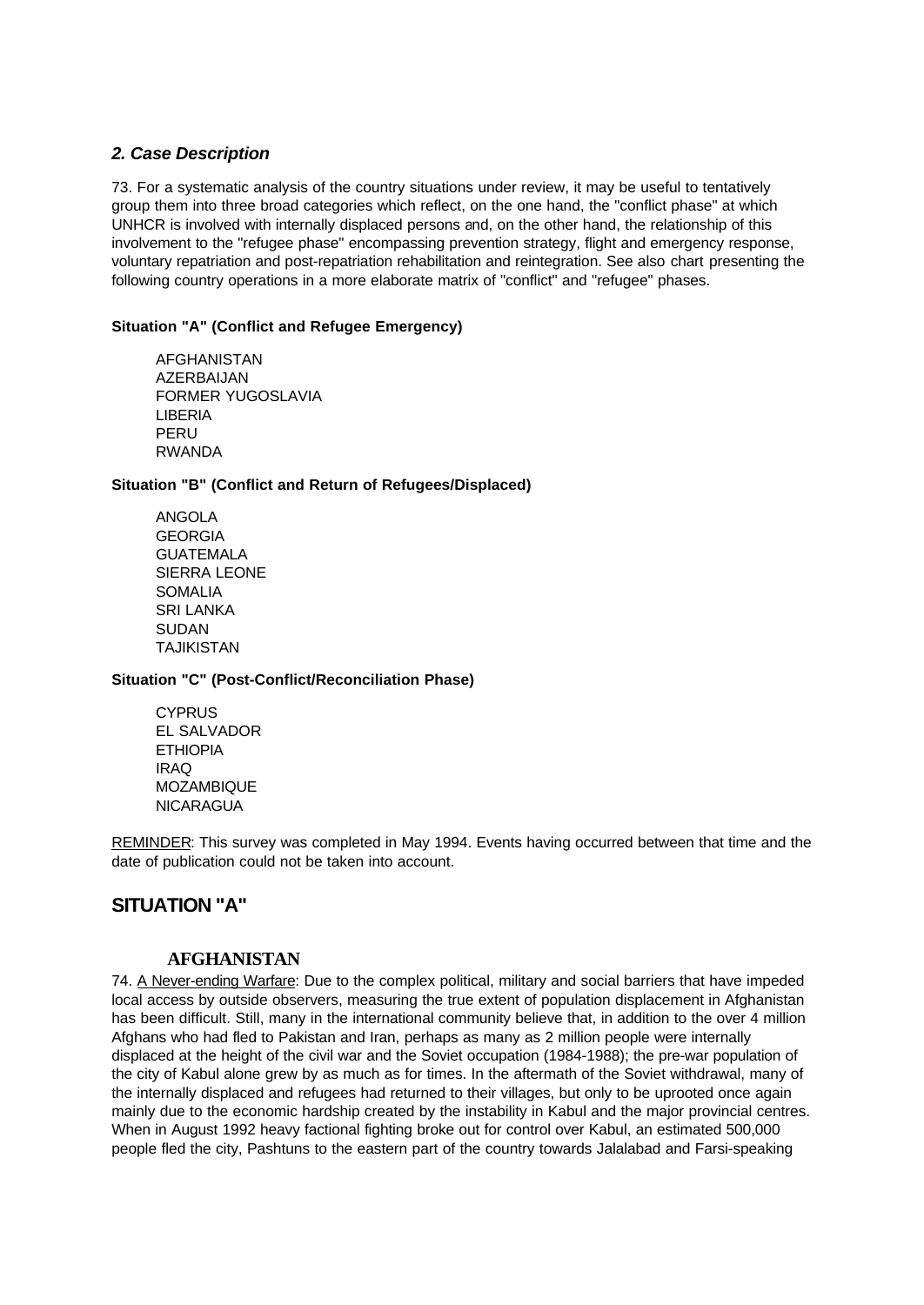minorities to the Mazar-i-Sharif area in the north. A substantial segment of this new wave of displacement from Kabul consisted of persons who were previously displaced from the rural communities during the Soviet occupation. Once forced to leave Kabul, they therefore returned to the villages from which they originated, primarily in the provinces of Nangarhar, Baghlan, Kunduz, Parwan and Kapisa. After a brief lull, the fighting in Kabul resumed on 1 January 1994 resulting in yet another displacement, but this time almost exclusively to the eastern region of Afghanistan due to the inaccessible roads to the north during the winter season.

75. Role of UNHCR with Internally Displaced Afghans: Following the August 1992 Kabul fighting amongst rival factions and the ensuing flow of displaced persons to northern Afghanistan, UNHCR was requested by the UN Office for the Co-ordination of Humanitarian Assistance in Afghanistan (UNOCHA) to co-ordinate an inter-agency emergency operation. UNHCR assumed the lead agency role within the overall context of its ongoing voluntary repatriation programme for Afghan refugees in Pakistan and Iran. As at 31 December 1993, UNHCR was assisting some 15,000 internally displaced persons. The displaced were initially sheltered in school compounds and other public buildings. Inevitably, since this caused some disruption of government functions and school programs for the residents, those without alternative means of accommodation among their tribal kinsmen had to be moved to several newly set up camps. While attending to the basic needs of the displaced, UNHCR also undertook a return programme to assist those willing to go back to Kabul whenever the fighting showed some let-up. In the towns and villages where displaced persons took refuge among members of their ethnic group, WFP has sought to reduce the burden on the absorbing communities by subsiding some bakery projects and providing a one-time food distribution.

76. Response to the Displacement in Jalalabad: Just within a few weeks of the battle for Kabul in January 1994, over 200,000 people had fled to Jalalabad and other locations in the eastern Afghan border areas with Pakistan. Some 17,000 people had crossed the border to Pakistan. In response to the internal displacement, the UN started an emergency relief operation co-ordinated by UNOCHA. UNHCR was requested to lend its expertise and operational experience in setting up one main camp for the displaced population in Jalalabad, Nangarhar province, helping the Afghan authorities in the day-to-day management of the camp and in the procurement and distribution of nonfood items for shelter and basic domestic needs. In addition to UNHCR, three other UN agencies were asked to co-ordinate relief activities in their respective sectoral responsibilities: UNICEF in the areas of water and sanitation as well as education, WHO in health and nutrition, and WFP in food and logistics. Several NGOs, both national and international, were also invited to actively participate in the Jalalabad operation.

77. UNHCR's intervention in Jalalabad was inevitable, and indeed necessary, in view of both the direct link of the displacement with a refugee situation and the acute humanitarian needs of the displaced. By the end of February 1994, UNHCR and its partners were assisting some 80,000 displaced persons in the main Sarshahi camp. UNHCR's involvement with the internally displaced Afghans was not, however, problem-free. At the level of principle of operation, the most serious constraint was the measure taken by Pakistan to limit the availability of asylum to Afghans fleeing the conflict by imposing strict visa requirements save for few "humanitarian cases" such as the sick and wounded. Pakistani authorities argued, on the basis of informal guarantees they secured from Afghanistan's warring factions not to extend the fighting into Jalalabad, that the creation of "safe haven" in Jalalabad through UN camps for the displaced constituted an alternative to flight to Pakistan. As a result of the border closure, large crowds of would-be refugees were stranded at the Torkham border site. Following UNHCR's intervention at the highest level and strong appeals made by other interested parties, the Government of Pakistan has recently decided to relax its earlier stringent border controls and allow entry to Afghans who could produce some kind of documentation proving their identity.

78. Concerning the operation itself, lack of security and the hazard of land mines have been a major impediment to effective relief delivery. Despite the obstacles, UNHCR has responded adequately to the demands generated by the acute emergency situation and preparations are now underway for handing-over the Sarshahi camp management responsibilities to UNOCHA. Given the "donor fatigue" over what appears to be an endless civil war, UNHCR will have serious difficulties in sustaining this camp, which has the potential of becoming semi-permanent place of residence even after the completion of the emergency phase.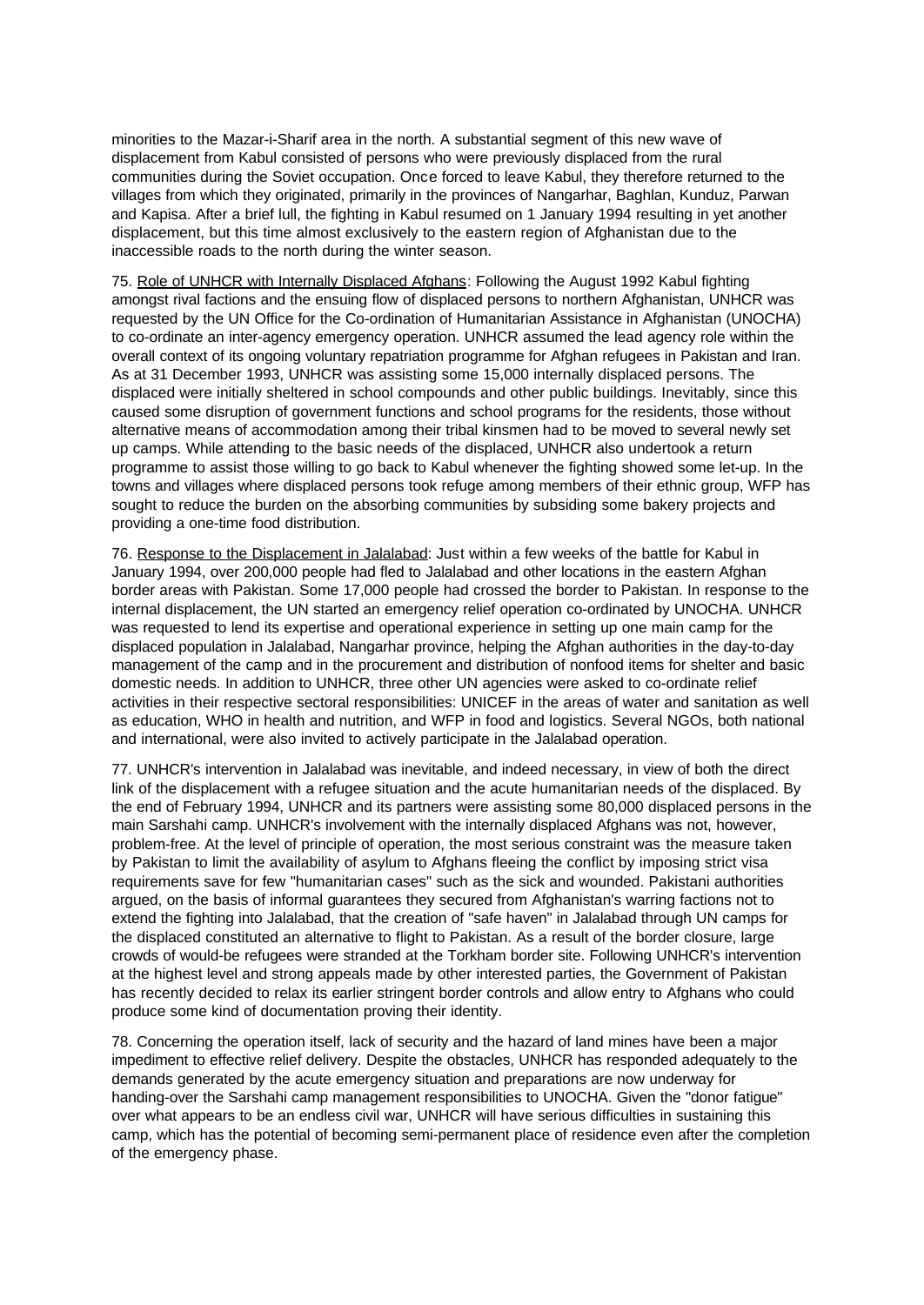# **AZERBAIJAN**

79. The Fight Over Nagorno-Karabakh: The intense fighting in recent years between ethnic Armenians (allegedly supported by the Government of Armenia) and Azeris over Nagorno-Karabakh, an enclave of Armenians within Azerbaijan, had resulted in massive displacement of civilian populations. Between 1990 and early 1994, an estimated 700,000 Azeris had abandoned their homes in Nagorno-Karabakh and surrounding areas in search of safety and assistance in some other regions within Azerbaijan. The conflict in Nagorno-Karabakh had also serious consequences on ethnic Armenians living there: in 1992 alone some 40,000 had to flee to Armenia to join the over 260,000 fellow Armenians who fled from Azerbaijan heartland during 1988-1991, the same period in which up to 195,000 ethnic Azeris were reported to have fled Armenia for Azerbaijan. Azerbaijan had also received some 51,000 Meskhetian Turks who fled Central Asia in 1988-1990 on account of ethnic violence directed against them.

80. Emergency Relief Programme: The hardship faced by persons displaced from Nagorno-Karabakh, coupled with the flow of refugees, has added an extra pressure on Azerbaijan especially at a time of rising unemployment and declining economic output. Several missions dispatched by agencies of the UN system following an appeal by the Government of Azerbaijan for urgent humanitarian assistance have confirmed the need for the immediate launching of an emergency relief programme. In early December 1992, UNHCR mobilized its Emergency Response Team (ERT) to establish operational arrangements for delivery of a six-month relief programme in Azerbaijan, as well as in Armenia. This was followed by a launching of a joint UNHCR-UNICEF appeal for both countries on 8 December 1992. The magnitude of the problem in Azerbaijan was such that UNHCR was not in a position to concern itself with the entire needy population of refugees and displaced persons. It had, therefore, to identify the most vulnerable groups among this population and about 150,000 beneficiaries were initially identified as such. By the end of 1993, the beneficiary population had risen to some 300,000 internally displaced persons out of a total of approximately 700,000. The focus of UNHCR's 1994 programme of assistance is, as in the past, amelioration of hardship of the displaced population and relieving some of the strain on the education and health sectors.

81. The Protection Situation: The Government of Azerbaijan makes no distinctions in its treatment of the refugees from Armenia and the internally displaced persons. The displaced receive the same, and sometimes even more favourable, treatment from the Government and enjoy the same rights and obligations as non-displaced citizens. All displaced persons are issued with identification cards which, *inter alia*, serve as the basis for benefiting from humanitarian assistance. In order to avoid adverse consequences of heavy concentration of the displaced persons in the major cities including the capital Baku, the Government regulates their place of residence while generally respecting freedom of movement. The majority of them are provided with temporary housing in public buildings such as schools and, as a result, education programs have been seriously disrupted. There are no reported cases of forcible return of internally displaced persons. UNHCR has unhindered and full access to all the displaced population throughout the country.

82. Prospects for a Solution: The preferred solution earnestly sought by the displaced, as well as by the Government of Azerbaijan, is for them to be able to return to their places of former habitual residence in safety and dignity. This, of course, is ruled out as long as the territories in question remain under what the Azeris claim to be "the military occupation by Armenia." Thus, unless a satisfactory political solution is worked out between Azerbaijan and Armenia, there can be no real prospects in sight for the return of Azerbaijan's refugees and internally displaced persons. The return process is also complicated by the fact that their original homes have been occupied by the local residents. The Government of Azerbaijan has requested UNHCR to provide advice on the issue of compensation. As far as the solution of local integration is concerned, the Government has been consistently reluctant to develop any kind of plans for resettling somewhere else the Azeris displaced from Nagorno-Karabakh. Under the circumstances, UNHCR may have to run an open-ended relief programme for the internally displaced persons in Azerbaijan.

# **FORMER YUGOSLAVIA**

83. The Break-up of the Old Yugoslav Federation: In June 1991, both Slovenia and Croatia declared their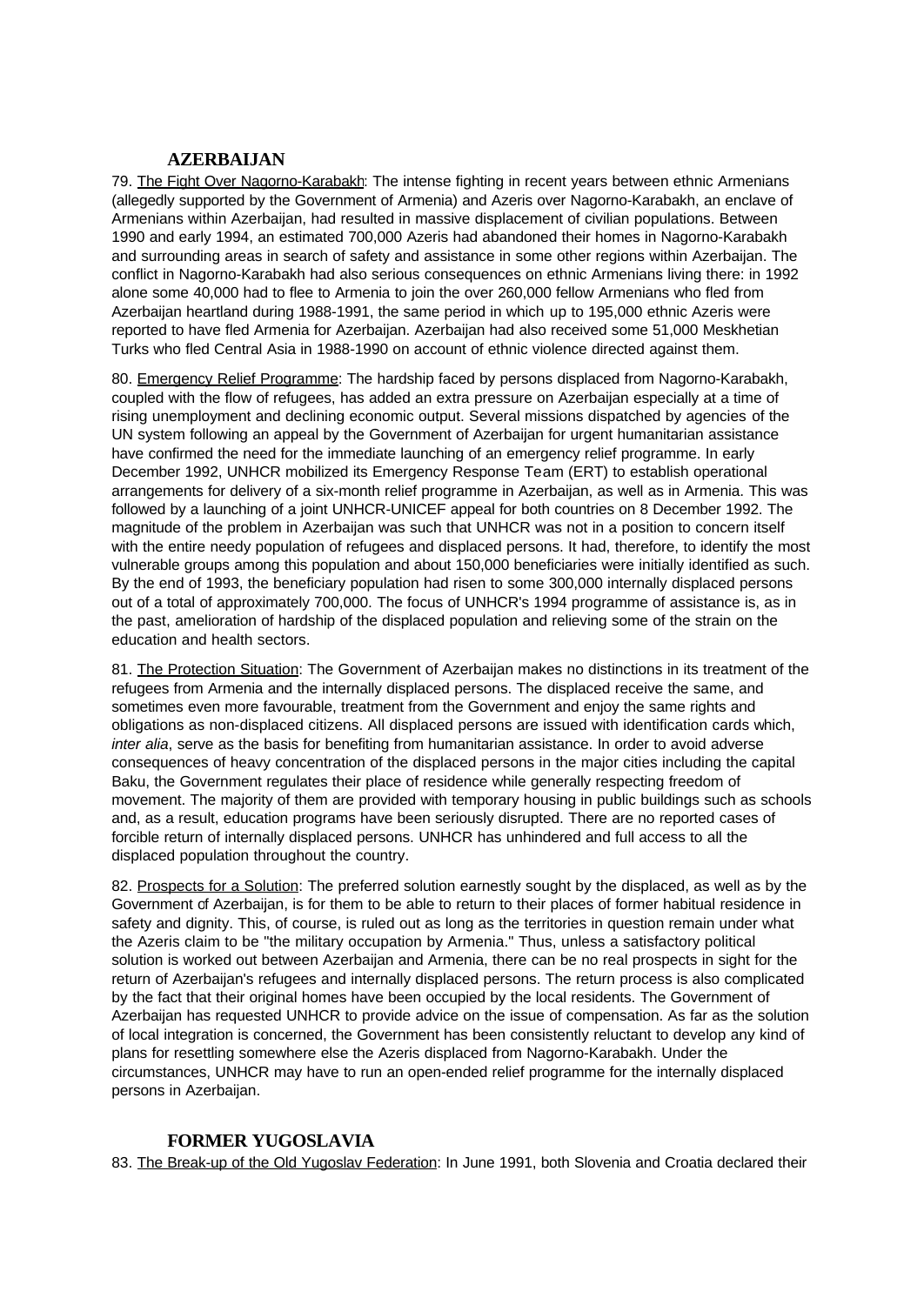independence and nine months later, Bosnia-Herzegovina followed suit. Unlike Croatia and Bosnia-Herzegovina, Slovenia neither witnessed a major buildup of tension in the wake of independence nor was the post-independence conflict there a protracted one.

84. In Croatia, long-suppressed nationalist sentiments among ethnic Croats and Serbs started to come to the surface during the April 1990 Presidential campaign, which was won by Mr. Tudjman. "A greater Croatia within its 'natural borders"' was one of the main slogans of Mr. Tudjman, presumably referring to not only the Serb-dominated Krajina region of Croatia but also part of Bosnia-Herzegovina inhabited by Croats. During the last months of 1990, the Government of Croatia continued to take practical steps to immediately move towards independence from the Yugoslav Federation. This was equally matched by insistent demands for secession on the part of the Serb minority who expressed apprehension of ethnic discrimination. In April 1991, these developments culminated in the outbreak of an open armed conflict between the Croatian army and the self-proclaimed "Republic of Serbian Krajina," which was supported by the Federal Yugoslav Army initially deployed to the disputed territories for a peace-keeping function. When the year 1991 ended, the independence of Croatia (and Slovenia, for that matter) was not accorded international recognition, the Serb minority was in control of approximately 28% of the Croatian territory and as many as 600,000 persons were displaced within Croatia and in different parts of the former Yugoslavia of whom nearly 250,000 were Croatians displaced from the Serb-controlled areas.

85. Although the danger of a three-way ethnic conflict breaking out in Bosnia-Herzegovina had been anticipated in the event that independence were to be declared without consensus among Bosnian Muslims, Serbs and Croats, what has actually unfolded surpassed all predictions. No sooner had Bosnia-Herzegovina declared its independence in March 1992 following a referendum that was held over the objection of Bosnian Serbs, than the Republic broke apart. Almost overnight, barricades and checkpoints sprung up in Sarajevo and fighting erupted throughout the country. With the declaration of an independent Serbian Republic of Bosnia-Herzegovina, there set in motion the process of "ethnic cleansing." Around October 1992, the earlier alliance between Bosnian Muslims and Croats had disintegrated thereby forcing the former to fight on two fronts. By the end of 1992, the conflict in Bosnia-Herzegovina had produced an estimated 1.7 million refugees, displaced persons and other victims trapped in besieged communities. Of this total, the number of people displaced within Bosnia-Herzegovina itself amounted to about 740,000 while the count of those who fled to the Federal Republic of Yugoslavia (i.e. Serbia and Montenegro), Croatia, Slovenia, and Macedonia stood at around 800,000.

86. The Basis for UNHCR's Involvement: On 14 November 1991, UNHCR received a mandate from the UN Secretary-General to act as lead UN agency to provide protection and assistance to needy internally displaced persons affected by the ongoing conflict in the former Yugoslavia. UNHCR's protection role was implicit in the Secretary-General's letter, which, *inter alia*, noted that the involvement of the Office "...may also have a welcome preventive impact in helping to avoid the further displacement of populations, as well as contributing to the creation of conditions that would ultimately permit refugees and displaced persons to return to their places of origin." It needs mentioning that prior to receiving this mandate, UNHCR was requested by the Yugoslav Federal Government to assist in bringing relief to those persons displaced as a result of the hostilities.

87. When in November 1991 UNHCR was requested by the Secretary-General to lend its humanitarian expertise and experience in this endeavour, the international community had not yet recognized the independence of Slovenia and Croatia. It was only in January 1992 that the European Community formally recognized Slovenia and Croatia as independent sovereign States, followed by similar recognition of Bosnia-Herzegovina in April 1992. Thus, persons who were forcibly displaced from one Republic of former Yugoslavia to another and on behalf of whom UNHCR was mandated to act were not, legally speaking, refugees but internally displaced persons. Subsequent international recognition of the independence of the Republics concerned has, as a matter of course, brought with it a change in the status of these persons who, no longer falling within the category of "internally displaced," may be considered *prima facie* refugees.

88. General Overview of UNHCR's Role: As noted above, UNHCR was requested to implement, in a situation of open armed conflict, a humanitarian programme of assistance to and protection of internally displaced persons in the former Yugoslavia by undertaking activities in three broad areas: a) bringing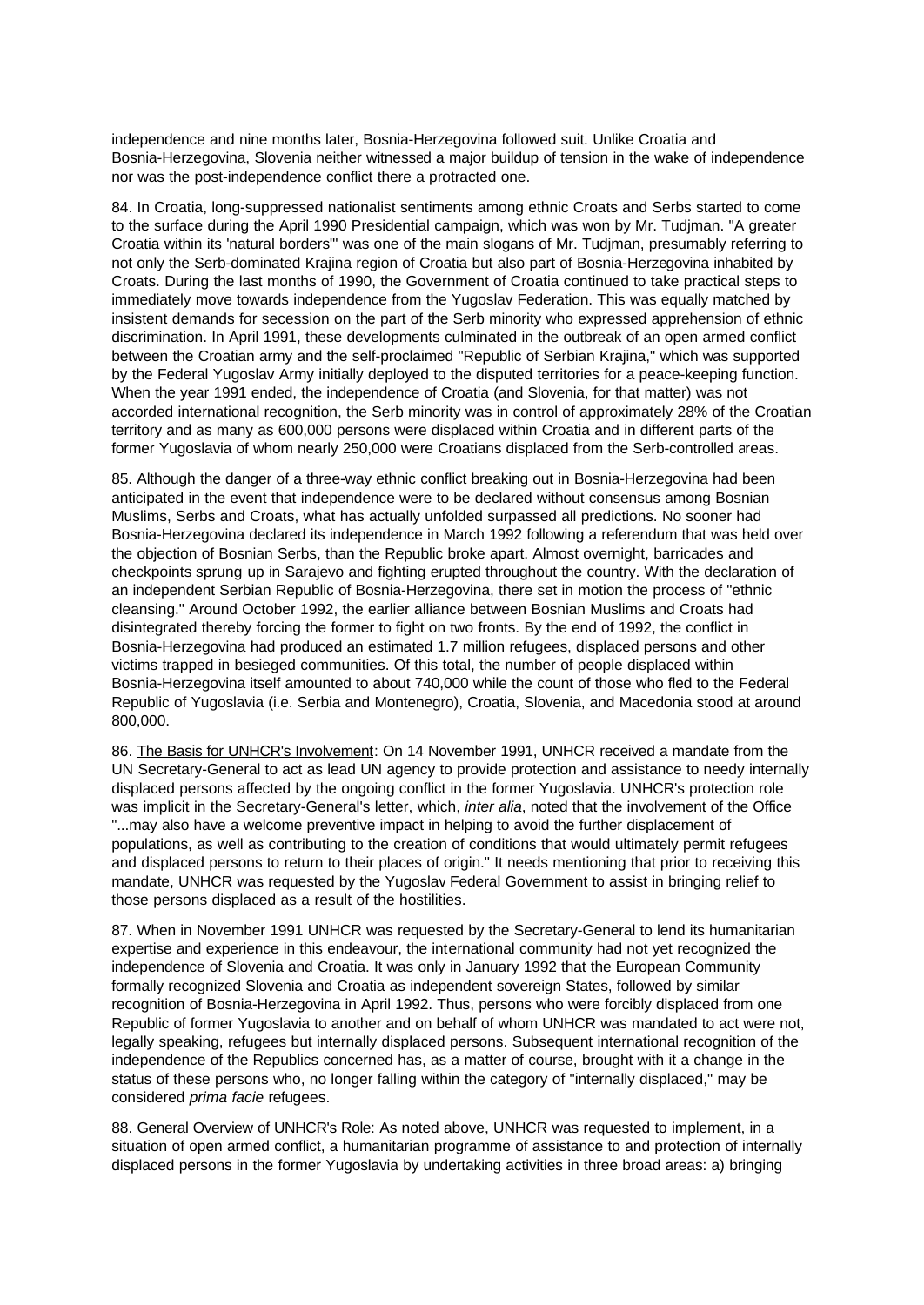material relief to the victims of the conflict; b) preventing further displacement of population; and c) facilitating the return of displaced persons to their places of origin in safety and dignity. The successes and limitations of UNHCR's work in all of these areas should be seen first and foremost against the exceptionally distressing reality of the Yugoslav conflict, i.e. forcible and violent displacement of civilian population was, and in the case of Bosnia-Herzegovina still is, the principal objective of the conflict itself and not its immediate consequence.

89. Secondly, at the time when UNHCR was mandated to assume this role, the general belief was that, on the one hand, the war in Croatia had come close to an end and, on the other, the feuding parties in Bosnia-Herzegovina would soon come to their senses and settle their differences through negotiation and compromise for sake of the common good of all nationalities; that the conflict would escalate to an all-out brutal war and would continue with increasing vigour to this very day leaving such death toll, destruction, persecution, despair and misery in its path was beyond anyone's imagination. Thirdly, the whole planning context behind UNHCR's Yugoslav operation assumed that its humanitarian programme would dovetail with UN peace-keeping and peace-building initiatives. Indeed, a peace-keeping force – UNPROFOR – was deployed but there has been no peace to be kept in Bosnia-Herzegovina and it had no mandate to enforce peace, at least until the very recent "Sarajevo formula." Under the circumstances and despite UNPROFOR's incessant efforts, "ethnic cleansing" had worked its way into the homes of over 60% of the non-Serb population of Bosnia-Herzegovina as early as October 1992.

90. Against the above background, two general observations are in order regarding the scope and impact of UNHCR's intervention in either Croatia and Bosnia-Herzegovina. In the former case, where massive displacement was by and large a *fait accompli* by the time UNHCR was requested to intervene, UNHCR's efforts have concentrated on preventing involuntary return of the internally displaced to their places of former habitual residence. In the latter, although UNHCR has been present from the start of the conflict, it has been just as powerless as the victims themselves to prevent the causes of forcible displacement. However, UNHCR has made strenuous and careful efforts to prevent starvation and it has done so by managing life-saving relief pipelines into towns and villages over which 155 mm artillery shells come crashing down with uncompromising constancy. Further, UNHCR's presence and exposure of human rights abuses and military attacks against civilian population may well have lowered the intensity and scope of ethnic persecution in a number of areas within Bosnia-Herzegovina.

91. Main Protection Activities in Croatia: UNHCR was requested by the UN Secretary-General, on the basis of the Vance Peace Plan for Croatia, to design and implement a scheme for the voluntary return of internally displaced persons to the United Nations Protected Areas (UNPAs) in Croatia. However, due to the political and military situation prevailing in the potential areas of return, it has not been possible to undertake any such return programme except for some very limited activities relating to confidence-building measures and minimal rehabilitation work particularly in UNPA West. While waiting for the return movement, UNHCR has been undertaking a number of protection activities such as monitoring the treatment of remaining minority groups in the UNPAs, facilitating necessary evacuations and arranging family reunification.

92. By the end of 1993, some 340,000 internally displaced persons were being assisted by UNHCR. They are predominantly ethnic Croats expelled from towns and villages controlled by Serb forces. About 80% of them are accommodated in private houses and the rest in collective centres, mainly hotels. Any displaced person who fulfils the criteria to be recognized as such is entitled to Government assistance in, *inter alia*, accommodation, food, education, health care and psychological support provided through the Office for Displaced Persons and Refugees (ODPR). The Government defines a displaced person as someone who has left his or her place of residence in war-stricken areas of the territory of Croatia to escape imminent danger to his or her physical security resulting from aggression or armed conflict. The determination as to which parts of the country are to be considered "war-stricken areas" rests exclusively within the prerogative of the Croatian Government. The Government has also the authority to apply a sort of "cessation clause" whereby a displaced person ceases to be such if a) the municipality of the person's former place of residence decides that the person can return thereto as a result of evidence that the reasons which originally caused the person's displacement have ceased to exist; b) the person decides, of his or her own free will, to return to his or her former place of residence; or c) the person does not accept accommodation or other forms of assistance organized by the Government.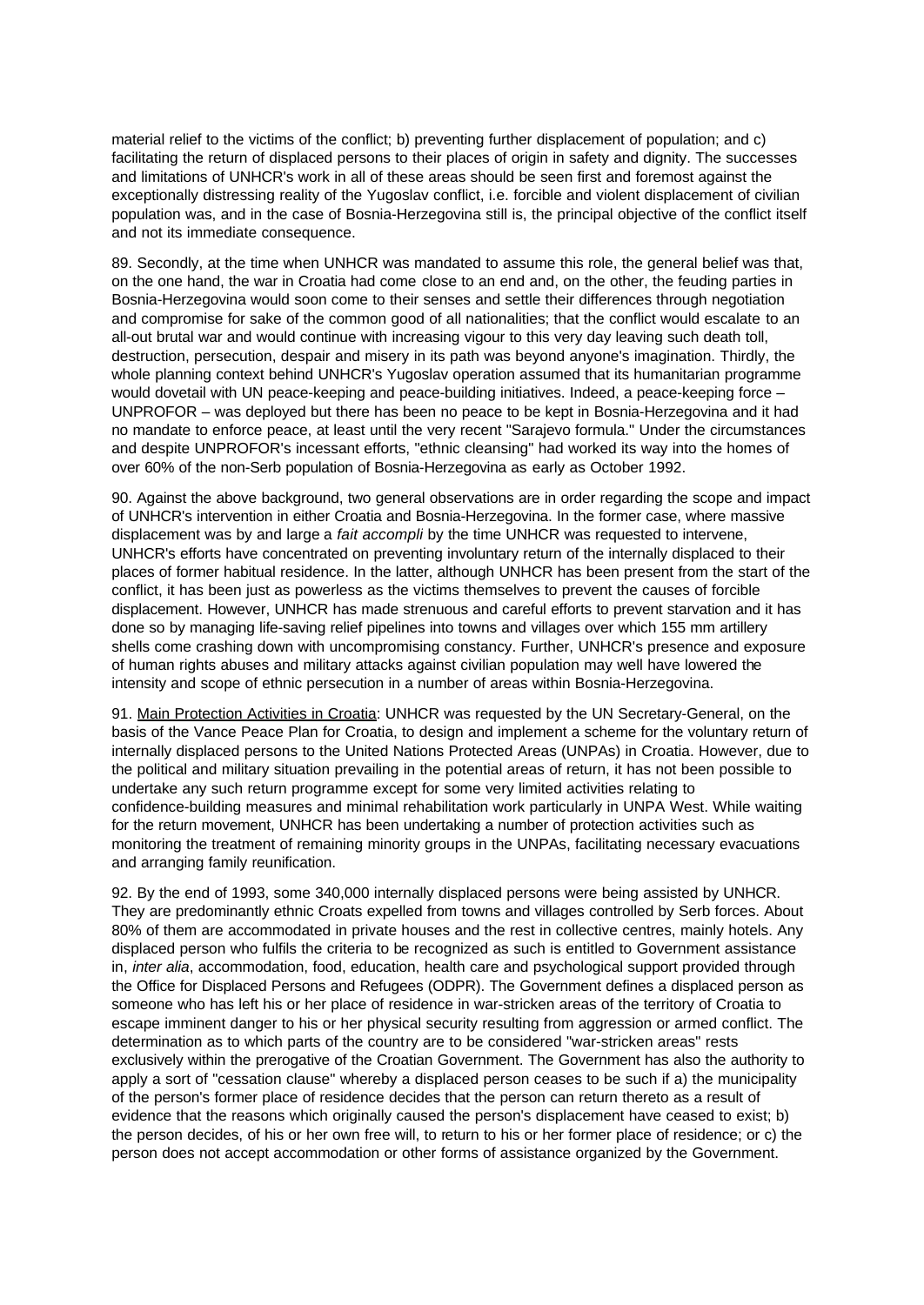93. The question of return of Croatia's internally displaced population has been a tremendously emotional issue and one which both the Croatian and Serb leaders have been manipulating in order to achieve their respective political or territorial objectives. The displaced are in effect held hostage to a peaceful settlement that is little more than distant hope and over which UNHCR has no real influence. It is not only that there are no guarantees for their physical safety or access to the authorities should they return to their places of origin where they would constitute a minority in a substantially changed and hostile environment. As well, they are being denied, through systemic discrimination in employment, acquisition of property and the like, the opportunity to reintegrate themselves into the socio-economic fabric of the communities to which they have been displaced. The Government's overriding objective seems to be ensuring their eventual return so that the disputed territories are repopulated with as many Croatians as possible. UNHCR has been closely monitoring the situation and has received no reports of the Government physically forcing the displaced to return, only political pressure.

94. Main Protection Activities in Bosnia-Herzegovina: UNHCR's protection work in Bosnia-Herzegovina must be seen against the paradox that has been confronting it from day one: the ability of staff to be present at areas posing serious risk of displacement or to have access to routes and places of displacement has been severely limited by lack of security, but maintaining such presence and access has been all the more imperative precisely because of the increasingly worsening security situation. Even if it has often been impossible for UNHCR to effectively protect the right of people not to be displaced, various preventive and remedial activities have been carried out at two levels.

95. At the field level, UNHCR has managed to provide relief assistance to nearly 1.3 million displaced persons and another 1.4 million persons directly affected by the conflict (figures as of end of 1993). It has undertaken a number of protection activities at various levels including the following: monitoring, through continuous field visits, the level of displacement pressures and the treatment of displaced persons while en route to and in the receiving areas; direct intervention with the local or central authorities and exposing the ill-treatment of the displaced or the predicament of populations in cities and towns "under the gun"; ensuring, through contacts with the parties concerned and UNPROFOR, safe passage of persons compelled to flee by crossing frontlines; working with ICRC in making necessary arrangements for tracing and family reunification in certain exceptional cases such as family members of ex-detainees; facilitating evacuations in acute life threatening situations; and intervention to prevent involuntary return of displaced persons.

96. At the international level, sustained attention has been given to galvanize public opinion and mobilize concerted action to put political pressure on the Bosnian warring parties while at the same time coming to the rescue of the non-combatant civilian population that requires immediate attention for its assistance and protection needs. By providing timely and extensive reports on the deterioration of the situation of specific groups of displaced population as well as on the plight of persons at risk of displacement, UNHCR has been able to bring in the necessary intervention by relevant organs of the UN and other international bodies and actors, including the peace mediators. Emphasizing, however, the limited effects of its humanitarian activities, UNHCR has also consistently urged governments not to use humanitarian assistance within Bosnia-Herzegovina as grounds for denying shell-shocked Bosnians the right to seek asylum.

## **LIBERIA**

97. Causes and Magnitude of Displacement: Since armed conflict broke out in Liberia in late 1989, it has been observed that almost the entire population of the country has been displaced at one time or another and in one way or another. The conflict in Liberia can be divided into three phases with different impact and consequences on the pattern and magnitude of displacement. The first phase occurred during December 1989-August 1990 when fighting among various factions degenerated into anarchy resulting in the exodus of 700,000 refugees to neighbouring countries and the internal displacement of some 400,000 persons who fled the conflict zones for safety in Monrovia and its environs controlled by the Interim Government. The conflict also forced all UN agencies to leave Liberia. Following the intervention of the West African Economic Community Military Monitoring Group (ECOMOG) in August 1990, the scale of the fighting was somewhat reduced thereby enabling some of the international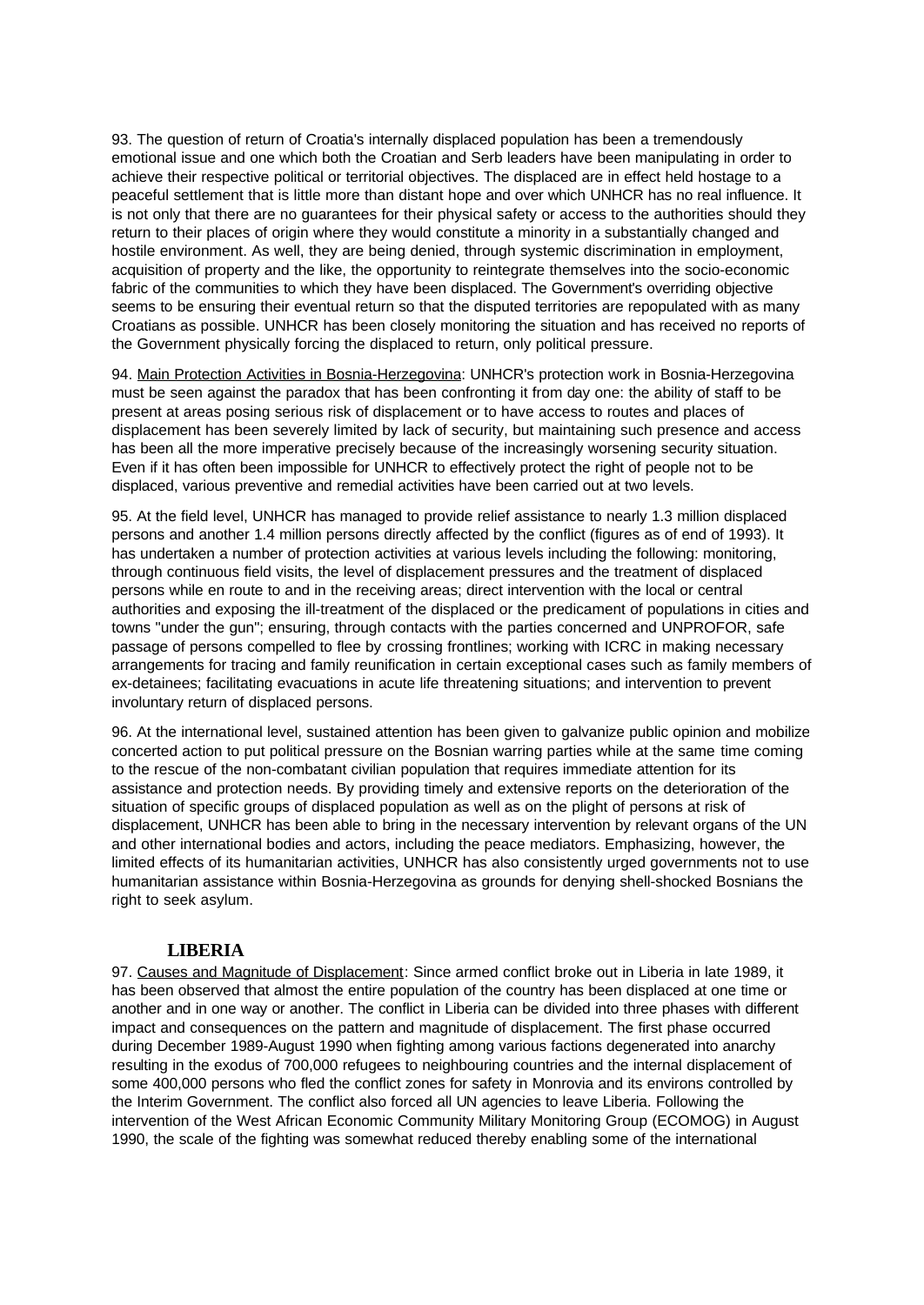organizations to re-establish their presence (UNHCR was not one of them).

98. In August 1992, with the entry into the arena of a new fighting group – the United Liberation Movement for Democracy in Liberia (ULIMO) – the second phase of the conflict started. Since then, constant and intense clashes between ULIMO forces and the National Patriotic Front of Liberia (NPFL) had led to further internal displacement including that of some 10,000 Sierra Leonean refugees living in Cape Mount and Bomi. By June 1993, the displaced population in Monrovia had increased by another 100,000 persons thus bringing the total to 500,000, while areas controlled by NPFL (in southwest) and ULIMO (in Upper Lofa region) each had 200,000 displaced persons and an additional 100,000 in the ECOMOG-controlled Lower Marghibi county. Despite the June 1993 cease-fire and the subsequent signing of the Cotonou Peace Agreement, the Liberian conflict has continued to drag on in its third phase.

99. In this third phase of the conflict, two new factions have emerged, the Liberia Peace Council fighting against NPFL in the south-east of the country and the Lofa Defence Force against ULIMO in Upper Lofa. In the former case, the fighting has pushed up to 100,000 displaced persons to ECOMOG-controlled areas around the port of Buchanan in Grand Bassa County, but the magnitude of displacement within the war affected areas themselves is unknown. In the latter, movements of persons from Upper Lofa to the central counties of Bong and Marghibi have been reported although exact numbers are not available. Since April 1994, yet another round of violence has erupted, this time within the ranks of ULIMO fighters engaged in a power struggle based on ethnic lines. This latest ethnic confrontation between the Mandingoes and the Krahns had already forced some 10,000 persons to flee Monrovia. It should be noted that unlike the first phase, the second and third phases of the conflict did not result into massive exodus of refugees to neighbouring countries owing to a number of reasons, including the fact that civilians were not the primary targets of the warring factions, that the relief community maintained its presence in Liberia and continued to provide assistance to the civilian population and ECOMOG offered protection to civilians and rescued thousands from the war fronts.

100. UNHCR's Involvement and Inter-Agency Coordination: As noted above, all UN agencies left Liberia when war broke out in December 1989. Although some of them returned during the last months of 1990, it took UNHCR nearly one more year to effectively re-establish its presence there. From November 1990 to June 1993, relief activities in Liberia were co-ordinated by a UNDP Special Emergency Co-ordinator (a UNDP Country Representative was appointed only in July 1993). Due to the tense security situation in Liberia throughout the period, relief work was restricted to the Monrovia area and even there the Special Emergency Co-ordinator's Office was constrained by funding limitations to be able to make meaningful humanitarian intervention.

101. UNHCR's involvement with the internally displaced persons in Liberia has been inadvertent, but unavoidable in implementing the emergency programs for Sierra Leonean refugees. As a result of the turmoil in Sierra Leone since 1990, some 120,000 Sierra Leonean refugees fled to war-torn Liberia. The refugees and Liberia's own internally displaced population live together, face similar deprivation and sometimes end up being displaced together again from one part of the country to another. When UNHCR reached Upper Lofa in July 1993, a month after that region was finally taken by ULIMO following protracted fighting with the NPFL, there were 75,000 Sierra Leonean refugees and nearly 100,000 displaced persons. Under the circumstances, it was operationally difficult, morally unacceptable and a security risk to the refugees if UNHCR was to direct its assistance only to the refugee population. In deciding to assume a de facto lead role in the programme of assistance for this mixed population, UNHCR also took account of the fact that there was considerable exodus from Upper Lofa to neighbouring countries. Unfortunately, UNHCR was forced to leave Upper Lofa in December 1993 when the Vahun base camp was ransacked and looted by ULIMO elements. The Office plans to return to Upper Lofa at the earliest opportunity.

102. The situation is more or less the same in Cape Mount and Bomi counties, where Sierra Leonean refugees constituting about a quarter of the total population of the two counties live in dwellings adjacent to local and internally displaced populations. UNHCR assistance to the internally displaced in the area is an extension of refugee assistance. It is essentially community based, shared with other relief agencies. Access to the area is now hampered by the internal fighting within ULIMO. In Monrovia and its environs, assistance to the internally displaced is selective. Out of 10 centres where displaced and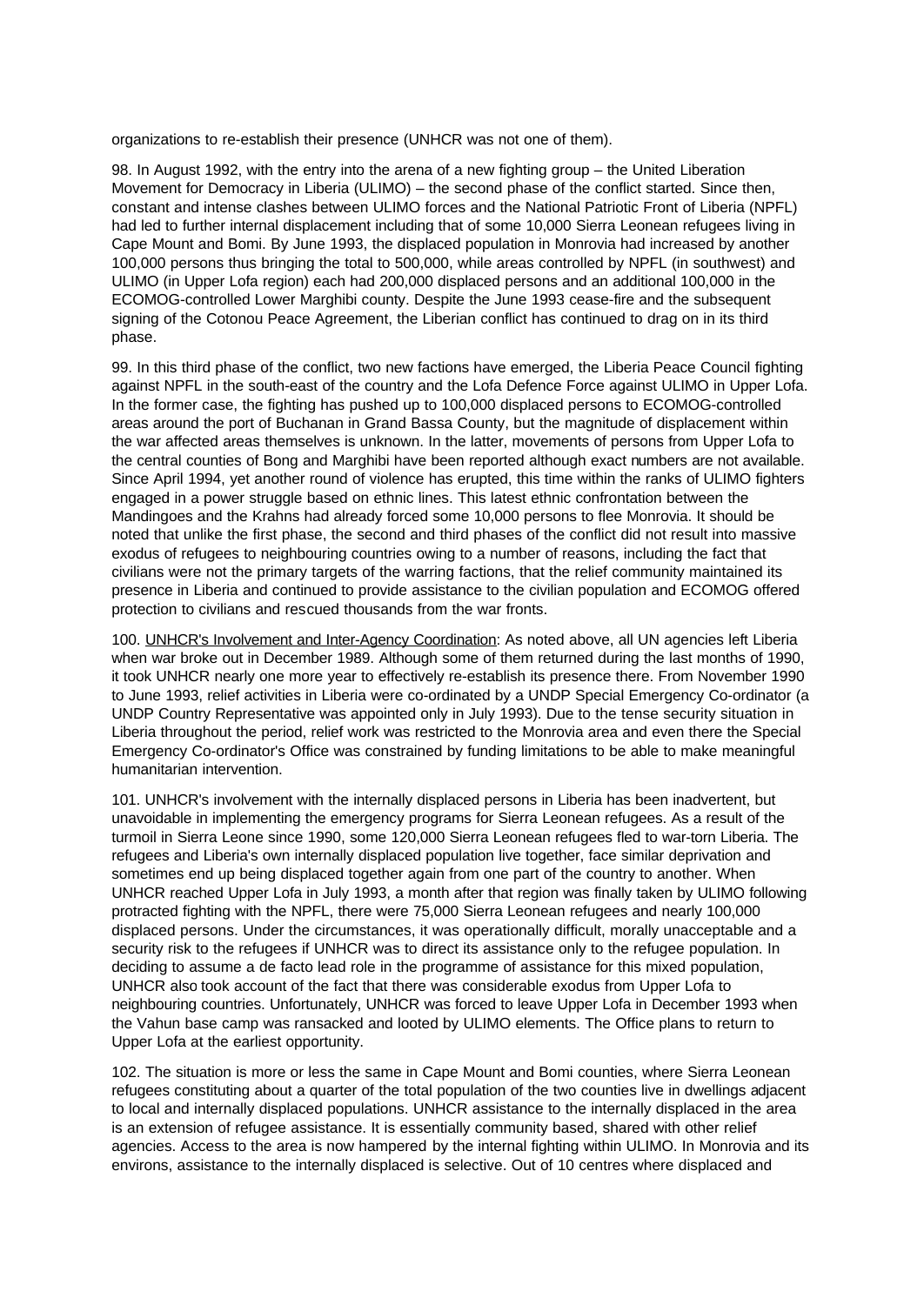refugees are sheltered in Monrovia, only 2 of them have a mixed population of these groups of which one centre accommodating 22,000 internally displaced and 4,000 refugees and the other 1,500 internally displaced and a similar number of refugees. While UNHCR's assistance in the two centres (primarily in the sectors of shelter, food, health, water and basic household goods) is extended to both groups without discrimination, the other centres where there are no refugees do not receive as much attention.

103. The high visibility created by the urban setting of UNHCR's operations has generated increased public and political interest to such an extent that the Office cannot entirely overlook the other centres which are exclusively occupied by the internally displaced although geographically close to the two centres. UNHCR is, therefore, obliged to provide measured response in an ad hoc manner. However, this kind of action overstretches the limited available resources which are budgeted for refugees only. Refugees complain of inadequate attention while the internally displaced resent any perceived preferential treatment for refugees and the Government, on its part, keeps on urging UNHCR to take more responsibility for the internally displaced through a coordinated UN response beyond emergencies. Likewise, several UN agencies and NGOs look to UNHCR to complement and supplement their programs for the internally displaced to meet needs such as plastic sheeting and household goods. Under such circumstances, a judicious and flexible balance has to be maintained and given the potential for a large-scale return of Liberian refugees from neighbouring countries in the foreseeable future UNHCR is working closely with other agencies to develop an interagency and a cross-mandate community assistance strategy. Particularly, UNHCR is actively participating in the initiative being undertaken by the UNDP and the Office of the Special Representative of the UN Secretary General to develop a framework for coordinating rehabilitation activities in areas of return for ex-combatants, internally displaced persons and eventually Liberian refugees the overwhelming majority of whom want to repatriate once peace is restored.

104. Protection Issues: In a country largely controlled by non-governmental entities without international recognition, UNHCR has found it difficult to exercise credible protection functions for the Sierra Leonean refugees let alone to extend similar functions to the internally displaced Liberian nationals. Yet, for both groups the needs for protection ranging from physical security and access to basic amenities to respect for their basic human rights are enormous. Some semblance of protection has been extended to the refugees and the internally displaced through guarded intervention and quite dialogue with factional leaders and semi-autonomous ground commanders with whom UNHCR has developed good working relations. Also, UNHCR has been working with the "Institution of Community Elders," a body which has been useful and instrumental in resolving local disputes and putting in place practical arrangements to enhance the security of the community. However, all these are mainly ad hoc measures often with unpredictable results.

105. Despite the above limitations on UNHCR's protection role, there have been some significant achievements in a number of areas. For example, UNHCR has succeeded in asking the former Government to pass an Act which provides the legal basis for the protection of refugees and returnees. Many of the provisions of the Act can be applied to promote protection measures for internally displaced persons. The new National Transitional Government has in principle endorsed the Act and has invited UNHCR and the National Refugee, Repatriation and Resettlement Commission (NRRRC) to work on the practical modalities of implementing the Act. Needless to say, the Transitional Government has been faced with a monumental task of recreating legal institutions and law enforcement agencies to enable the Act to be implemented with some success.

106. UNHCR has also taken appropriate steps to bring to the attention of human rights groups and the media its protection concerns on behalf of refugees and the internally displaced in particular and the wide-scale atrocities and gross human rights violations that have characterized the Liberian civil war in general. The situation appears to be changing now as there is more public and international attention on Liberia. All warring factions seem to be sensitive to exposure and anxious to improve their image and past human rights records. The establishment of a Human Rights Monitor in the Office of the Secretary General's Special Representative in Liberia is a positive step to address these issues and UNHCR is working closely with the Special Representative.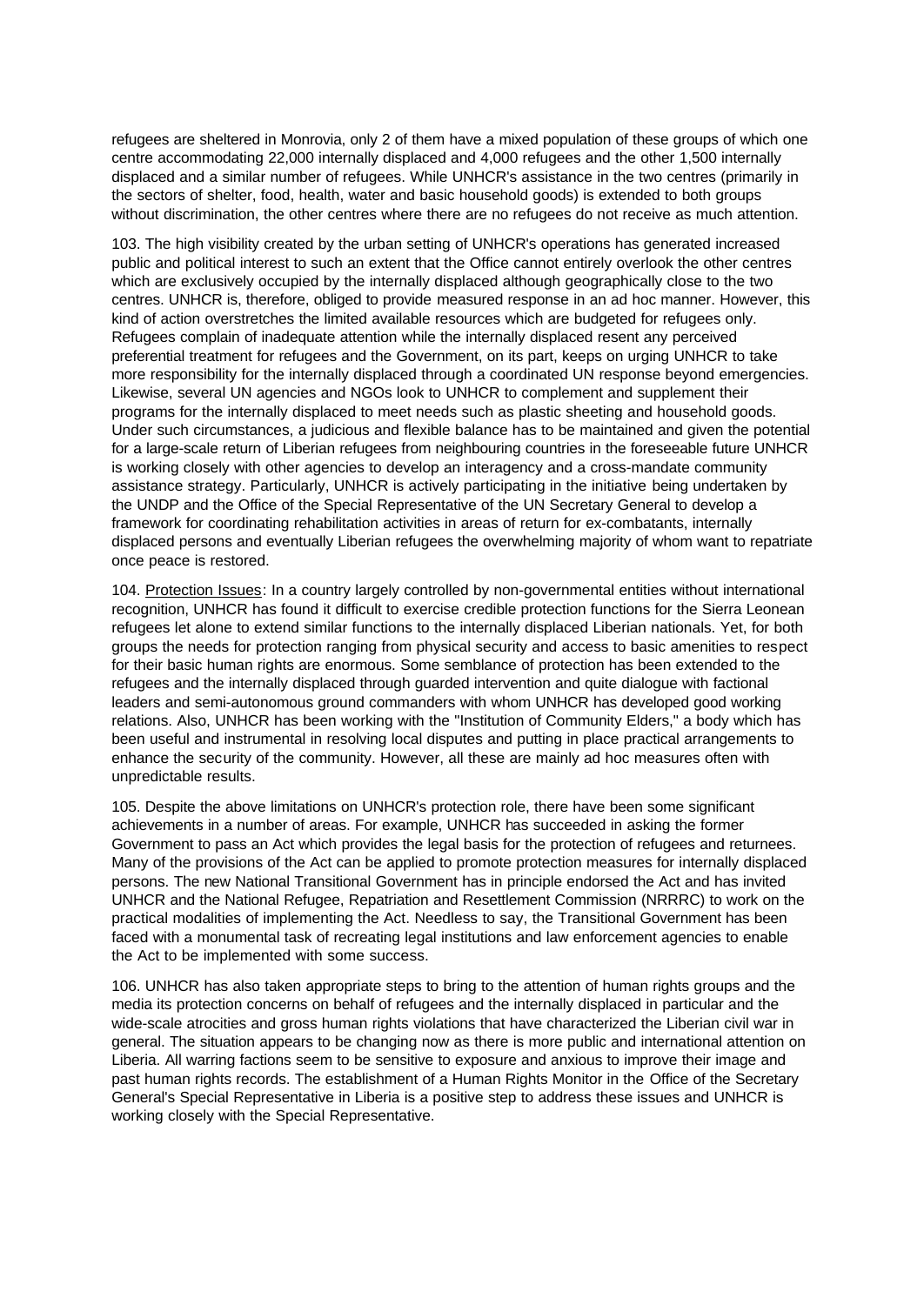## **PERU**

107. Causes of Displacement: The main cause of internal displacement in Peru has been bi-polar confrontation and violence between the insurgent forces (represented by the Shining Path and to a lesser degree the Revolutionary Tupac Amaru Movement) and the nation's military. Massive displacement first occurred during the period from 1980 to 1985 and reached its peak in the years 1986-1989. It continued until 1992, although at a reduced pace. The Andean Commission of Jurists estimated that there were some 400,000 internally displaced persons in Peru in 1992. A 1993 UNDP document suggested a figure of 570,000. The displaced population originates from, and is mainly dispersed within, the conflict zones in the central region of the country, i.e. Ayacucho, Junin, Huancavelica, Apurimac, Ancash, Huanuco, etc. Lima, Ica and Huancayo are by far the three most important cities that have attracted the displaced.

108. Humanitarian Needs and Responses: In a country where poverty affects more than 50% of the population and the economy cannot absorb any additional work force, it is to be expected that the displaced are worse off whether in terms of their ability to cope with day-to-day needs or their constant struggle either to insert themselves in the new communities they have been displaced to or to return to their original places and pick up the pieces to reconstruct a productive life. They are also worse off because of the psycho-social problems and trauma they have experienced during and following their forcible displacement. The situation of the displaced is, therefore, one of double victimization. Already dispossessed and marginalized, they suffer from the consequences thereof, including discrimination by the residents, lack of documentation and difficulties of access to the justice system.

109. In recent years, there has been, both at the national and international levels, an increased attention to and recognition of the magnitude and complexity of this humanitarian problem. The Government of Peru has taken some measures, although minimal, both in providing emergency food aid with contribution from WFP and promoting the return home of the displaced. A growing number of church groups and NGOs have been implementing modest emergency programs for the most vulnerable segments of the displaced population. Likewise, UNDP and UNICEF have reportedly provided some limited assistance towards the return of a small group of displaced persons to their villages. In the light of the enormity of the problem, however, all these efforts have proved to be a drop in the ocean. As a result, the Government of Peru decided to submit a formal request to the UN Secretary-General for "the preparation and implementation of a humanitarian assistance programme for the internally displaced persons" in Peru under the overall coordination of UNHCR. In his reply of January 1994, the Secretary-General advised the Government that the responsibility for any such programme should remain with the UNDP Resident Representative with an eventual participation of UNHCR and other agencies.

110. UNHCR's Approach to the Problem: In order to determine the scope of its potential role with the internally displaced in Peru, UNHCR invited the Andean Commission of Jurists to conduct an analytical survey of the situation and propose viable areas of intervention which would make the most significant contribution. In its final report submitted in March 1993, the Commission recommended that UNHCR's possible involvement could likely take shape in three complementary activities: a) emergency assistance supplementary to Government programs and directed at those persons whose post-displacement situation is particularly grave; b) planning and implementing a programme for the voluntary return of the displaced; and c) initiating prevention activities which could limit or avoid the continuation of displacement resulting from armed conflict.

111. After a thorough analysis of the above-mentioned study and its recommendations in the framework of the parameters set out in IOM-FOM/33/93, it was established that the criteria for UNHCR involvement were not met in that firstly, the situation did not present a link with mandated activities and secondly, there was no clear indication of humanitarian efforts by other UN agencies to which UNHCR's activities could be supplementary. Nonetheless, three specific areas of protection and solution-oriented activities were recommended by the Bureau for any possible UNHCR involvement in an inter-agency programme: a) legal documentation project for those lacking identification documents; b) counselling services to prepare the displaced for their eventual return to their communities; and c) public awareness initiatives aimed at mobilizing international funding support. To date, however, there has not been any noticeable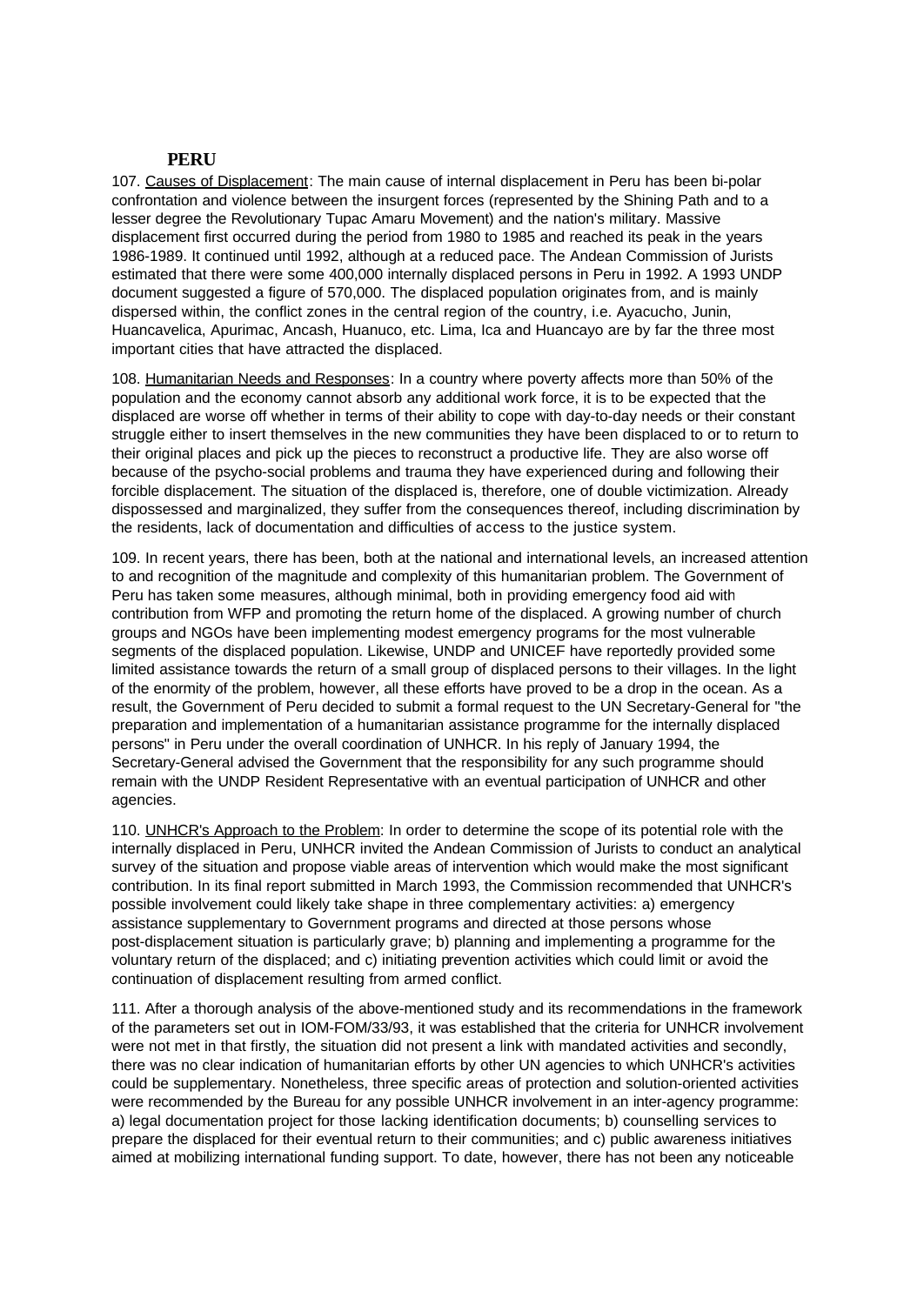signal coming out of New York as far as designing and co-ordinating a general humanitarian strategy to respond to the assistance and protection needs of Peru's displaced population is concerned.

112. Thus, Peru's internally displaced persons could not, despite their unique vulnerabilities and protection needs, call for UNHCR's direct intervention since they do not happen to be in the middle of a refugee crisis. In the absence of a clear demonstration that there has been, or there is a serious risk of, cross-border spilling of their internal displacement, the "prevention" strategy has been considered inapplicable. Be this as it may, it needs to be emphasized that the displaced, being located in areas situated significant distances from Peru's borders, are already prevented by physical barriers from seeking refuge in neighbouring States. Their only alternative is to remain entrapped in the conflict zones or in adjacent areas not prepared, both economically and socially, to accommodate them. It may well be that other UN agencies will accept an increasing role in providing relief assistance, but without performing specific protection functions. When this materializes, UNHCR may also find meaningful ways to support these organizations at the field level by sharing its experience of international protection in situations of conflict.

## **RWANDA**

113. Causes of Displacement: For several decades now, the twin peoples of Rwanda, the Hutu (who comprise about 85 % of Rwanda's population) and the Tutsi, have shown their inability to live together in peace and amity. As far back as 1959, three years before Rwanda's independence from Belgium, desperate fighting between the two ethnic groups had led to internal displacement and a large exodus of Rwandese refugees, mainly Tutsis. Between 1959 and 1962, some 60,000 Rwandese refugees sought asylum in Zaire and another 35,000 in Uganda. In 1963, there were insurrections incited by the refugees, followed by new reprisals and new flights. Again in October 1970, the refugees waged an armed invasion of Rwanda in support of the Tutsi-dominated Rwandese Patriotic Front and as a direct consequence of the ensuing fighting between Government forces and the insurgents an estimated 500,000 people were internally displaced mainly in the north of the country. A repeat of this pattern of spiral ethnic violence is currently ongoing.

114. Efforts to Resolve the Crisis: Since mid-1992, national, regional and international efforts have been underway to find a peaceful solution to the conflict in Rwanda. The peace efforts continued to suffer dramatic setbacks until early March 1993, when the Government of Rwanda and the Rwandese Patriotic Front finally agreed to end all military hostilities in their country and intensify political negotiations for the establishment of a broad-based transitional government of national reconciliation. As an immediate measure, the two parties committed themselves to providing adequate security and protection to the internally displaced persons by creating corridors of tranquillity in the conflict zones so as to facilitate the transportation and distribution of relief supplies. This was followed by another round of negotiations in June 1993 regarding the return and resettlement of Rwandese refugees and internally displaced persons. Instead of the much hoped-for reconciliation and repatriation, the spring of 1994 has brought mayhem and anarchy which has also led to a new odyssey of refugees and an internal displacement of unprecedented proportions. It is estimated that as many as 100,000 people may have been killed and 2 million made homeless since violence erupted on 6 April 1994.

115. Earlier Involvement by UN and UNHCR: In early January 1993, the Government of Rwanda submitted to the UN Secretary-General a request for relief and rehabilitation assistance to the country's displaced population of 500,000. During the months of February and March 1993, inter-agency meetings were organized by DHA New York to share information, review operational coordination arrangements and develop a plan of action for consolidated appeal. At the political front, the Secretary-General sent a "good will" mission to Rwanda to support the peace process and ensure access to the affected areas for delivery of humanitarian relief (in addition to UNDP, ICRC and UNICEF have had active presence). This was later followed by a dispatch of some 2,500 UN peace-keeping forces, who are now in the process of pulling out. 36

116. Since the start of peace talks in mid-1992, UNHCR has shown a legitimate interest in contributing to an overall search for lasting political settlement to the Rwandese crisis in the light of the direct effect such settlement would have on the ability of Rwandese refugees to return to their country, as well as on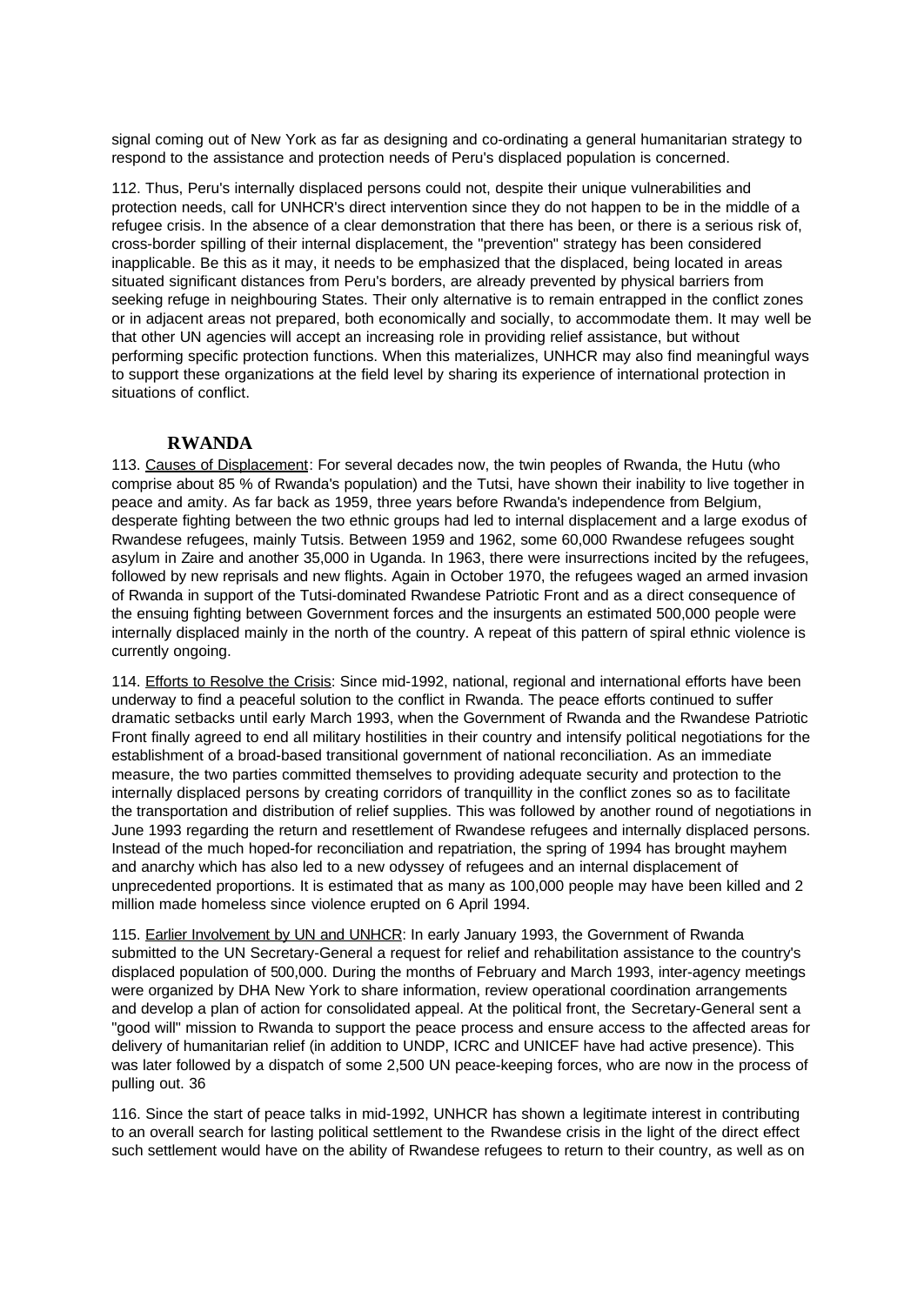the safety and well-being of refugees from Burundi hosted by Rwanda. Throughout 1993, the Office had actively participated in a number of high level meetings and conferences organized in Arusha, Tanzania, to find a durable solution to the refugee problem by addressing its underlying cause. With regard to the 1993 emergency situation of internally displaced persons in Rwanda, UNHCR responded to the Government's request by making available through the ICRC a contribution of US\$ 300,000 for the purchase of blankets and plastic sheeting. The contribution was made in the context of what the High Commissioner referred to as her Office's "supplementary humanitarian role" within the UN inter-agency plan of action. It was also stipulated that UNHCR's assistance would benefit the affected civilian population whether located in Government-controlled areas or territory held by the Rwandese Patriotic Front. Concerning the renewed crisis that has just emerged, UNHCR is currently participating in the United Nations Advance Humanitarian Team which is attempting to assess the number of affected persons and the assistance required

# **SITUATION "B"**

# **ANGOLA**

117. Causes and Magnitude of Displacement: The current problem of population displacement in Angola goes back to the long and bitter fifteen year armed struggle for Angola's independence from Portugal. During that period, close to one million Angolans were forced to abandon their places of habitual residence in search of refuge mainly in Zaire and Zambia. Tens of thousands more were internally displaced. Just at a time when Angola' s realization of self-determination was in sight, the problem of displacement was seriously aggravated by the internal armed conflict between the MPLA and UNITA which broke out in the country in 1975 and continues to this day. By the end of the 1980s, the number of internally displaced was estimated to exceed 1 million people, with large numbers of civilians fleeing from their home villages into the more secure UNITA-held territory or government-controlled urban centres. The villages from which the displaced had originated are littered with land mines, thus clouding the prospects for return even if peace comes to Angola, which in itself is likely to take a long wait.

118. Basis for UNHCR's Involvement: UNHCR's limited involvement with internally displaced persons in Angola is directly linked to its returnee programme. By the end of 1988, many Angolan refugees mainly in the Shaba Province of Zaire expressed their desire to return home. Notwithstanding that the reasons for the refugees' original flight still persisted, UNHCR yielded to their demands and initiated a programme to facilitate their return. The operation lasted for only seven months (September 1989 to March 1990), during which just over 6,000 Angolans were repatriated. Although UNHCR's operation was brought to a halt because of the deteriorating security situation in Angola, many refugees continued to effect their self-return. By the time of the national elections in September 1992, some 112,000 refugees had returned to Angola on their own.

119. Shortly after the elections, a fresh round of fighting broke out between the central Government and UNITA. As a result, it became practically impossible for UNHCR to provide the returnees with the required rehabilitation and initial reintegration assistance. Many of the returnees were victimized by the civil war and forced into internal displacement in the same way and under the same circumstances as their fellow compatriots who had never left the country. In view of this humanitarian tragedy affecting indiscriminately the entire population, the High Commissioner approved in March 1993 the proposal made by the Regional Bureau for Africa that UNHCR's returnee programme be extended to benefit also persons affected by the war, including some 88,000 internally displaced persons, in the five provinces of returnee concentration and where the Office has established its presence – the northern provinces of Zaire, Uige, Bengo and the eastern provinces of Moxico and Luanda Sul.

120. Type of UNHCR's Assistance: Since its inception, UNHCR's community-based programme has been limited to emergency assistance in the vital sectors of food, health, water, household support and agricultural production. Non-governmental organizations, most notably the Lutheran World Federation, Médecins sans Frontières (France) and Save the Children Fund (UK), have been instrumental in the delivery of this assistance. In order to enhance UNHCR's capacity to continue throughout 1994 the assistance programme for the existing beneficiaries (i.e. a total population of 200,000 almost equally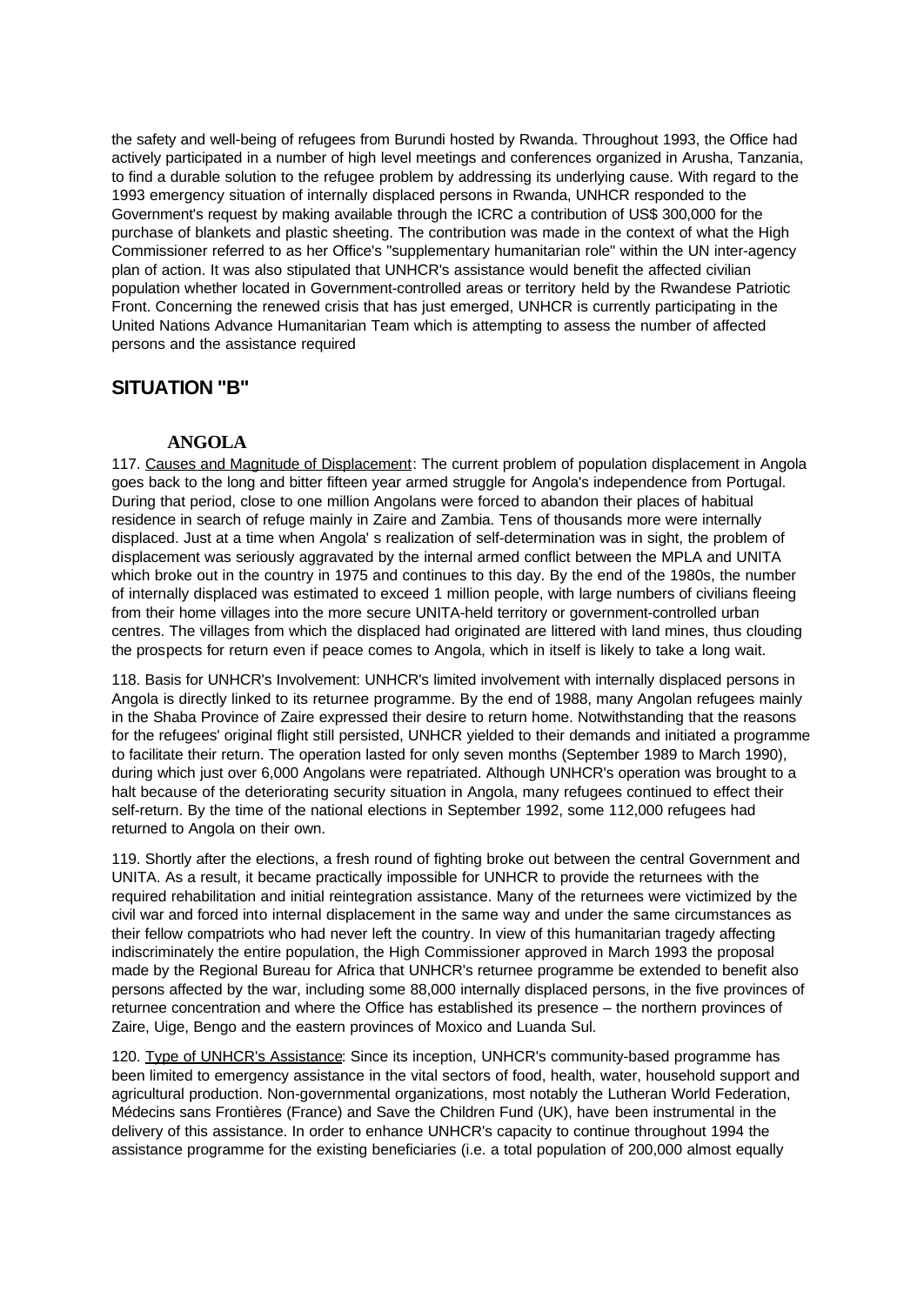divided between returnees and non-returnees), UNHCR is participating in the UN consolidated appeal for Angola. For its 1994 programme UNHCR is envisaging some Quick Impact Projects (QIPs).

121. Protection Issues: Most of UNHCR's geographical areas of operation have been under the control of UNITA forces for some time now. Under the circumstances, UNHCR has had to perform a very limited and pragmatic protection function mainly through low-key dialogue with UNITA officials at the local level. Even that limited role was further constrained when UNHCR had to evacuate its international field staff in December 1992. There are now plans to re-establish field presence given that humanitarian access by UN agencies and NGOs has become possible again particularly since September 1993, when the two parties agreed to a cease-fire which led to an improvement in the security conditions. It would seem that the UN, through the Secretary-General's Special Envoy, and non-governmental relief agencies have established a non-written general code of conduct with both parties to the conflict. Yet, when it comes to certain UNITA practices giving rise to special protection concerns, UNHCR has found it difficult to become involved without jeopardizing its emergency assistance programme. Such has been the case with, for example, reported instances of forcible recruitment of young men among the beneficiaries being assisted by UNHCR.

122. Impact of UNHCR's Involvement: Beyond catering to the immediate humanitarian needs of the target population, there is no indication of any UNHCR activity geared towards attaining a lasting solution in the sense of the affected population's resumption of a normal, peaceful life. Obviously, the re-establishment of durable peace in Angola is a pre-condition to any such solution. It is however supposed that at least in the short-term, the impact of UNHCR's assistance, limited as it is, lies in addressing the dire relief needs and by doing so attempt to contain the apparent instability which may eventually lead to external flight amongst the returnee community and the internally displaced alike. As far as the duration of UNHCR's involvement is concerned, the Office is considering a phasing-out of the current assistance programme at the earliest possible although no definitive plans and procedures are yet in place. To a certain extent, any such consideration may have to take into account the broader UN efforts at peace-making and creating conditions conducive to conflict resolution in Angola.

### **GEORGIA**

123. Displacement Resulting from Ethnic Conflict in Two Fronts: Developments since the late 1980s in what used to be the Soviet Union have been paralleled by growing political tensions and ethnically-motivated military confrontations in Georgia, particularly in the two regions of Abkhazia and South Ossetia. In Abkhazia, an autonomous republic within the Republic of Georgia since 1931, armed conflict between the ethnically distinct Abkhazian minority (accounting for only 17-18% of Abkhazia's population as compared to 46% Georgians) and the Government of Georgia erupted in August 1992.

124. As a consequence of the armed conflict in Abkhazia, which has gone through many different phases, and the massive human rights violations that have taken place in the context thereof (including extrajudicial executions, torture, rape and forced deportations or "ethnic cleansing"), large numbers of people of all ethnic groups have been displaced several times. During the early stages of the conflict when Georgian Government forces were on the offensive, the victims of forcible internal displacement were mainly ethnic Abkhazians. Conversely, entire villages and towns have been deserted by almost all of their Georgian population since the Abkhazian forces had assumed full control over the territory between late September and early October 1993 and engaged a process of "ethnic cleansing." Concurrent with this new wave of displacement of Georgians involving up to 300,000 persons, displaced ethnic Abkhazians were returning to their former places of habitual residence.

125. In South Ossetia, the rise of nationalist feeling and the quest for unification with the neighbouring North Ossetian region of the Russian Federation culminated in the outbreak of an armed conflict in early 1991. The fighting has led to a mass exodus of Georgians out of South Ossetia into other parts of Georgia. Also, many South Ossetians, mainly of non-Georgian ethnic origin, have sought refuge in North Ossetia. Although some among this latter group have since gone back to South Ossetia, Government sources indicate that as many as 70,000-80,000 refugees are still in North Ossetia awaiting the opportunity to return home.

126. UNHCR's Involvement: In January 1993, UNHCR participated in a UN interagency mission to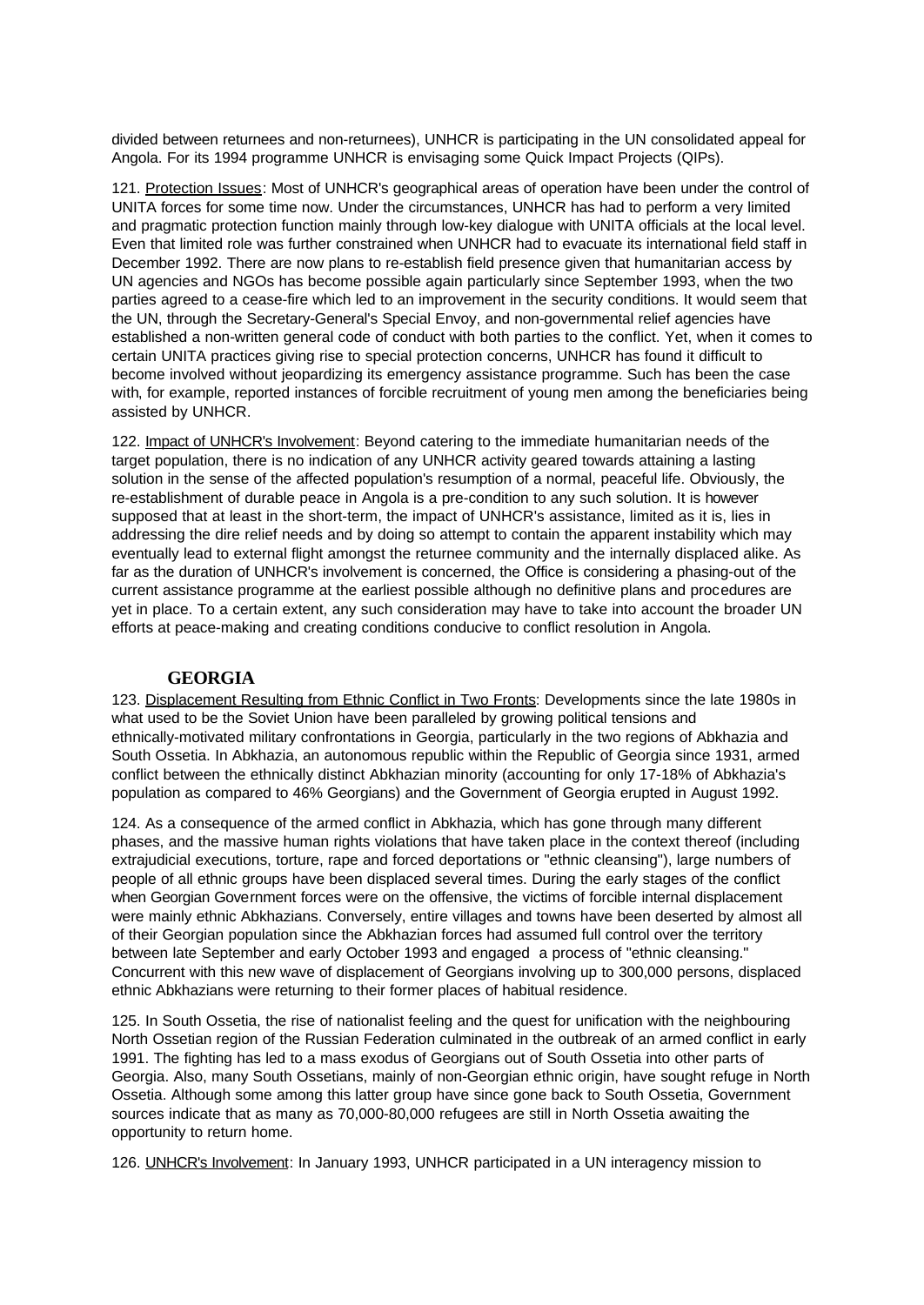Georgia which was followed by a DHA-led joint appeal. Having formally established its presence in Georgia in July 1993, and on the basis of its role within the UN integrated office, UNHCR started a programme of relief assistance for 40,000 of the most vulnerable amongst the population displaced from Abkhazia and South Ossetia. While the assistance package mainly involved distribution of basic nonfood relief items such as blankets, stoves, detergents and other household essentials, a small shelter rehabilitation programme was also initiated. To date. there is no UNHCR presence in either Abkhazia or South Ossetia.

127. Probably the most significant aspect of UNHCR's involvement with the displaced in Georgia concerns assistance to the Georgian and Abkhazian authorities to ensure the right of the displaced persons to return to Abkhazia in safety and dignity. UNHCR has taken a number of measures in this regard, including the opening-up of a channel of communication and confidence-building among the two parties and promotion of human rights and humanitarian law principles particularly as they relate to the rights and fundamental freedoms of persons forcibly displaced by the armed conflict. After lengthy quadripartite negotiations involving the two parties, the Russian Federation and UNHCR, an agreement setting out the terms and modalities for implementation of a return programme under UNHCR auspices was signed on 4 April 1994. The Georgian and Abkhazian sides have undertaken to cooperate with each other and with UNHCR to achieve full observance of the principles and safeguards governing the voluntary return of the displaced civilians to their original places of residence in all regions of Abkhazia. They have also agreed to ensure continued assistance to and protection of those who choose not to return to Abkhazia until such time as acceptable alternative solutions are found. To discharge effectively the return co-ordination and monitoring responsibilities entrusted to it under the Quadripartite Agreement, UNHCR is, *inter alia*, guaranteed:

- direct and unhindered access to all displaced persons from Abkhazia both prior to and following their return;
- unimpeded transit of humanitarian supplies through the territory of the Russian Federation;
- establishment of local offices at locations deemed appropriate for facilitating the return, rehabilitation and reintegration of the displaced;
- security and protection of staff and property of UNHCR and its implementing partners;

# **GUATEMALA**

128. Causes of Displacement: The problem of population displacement in Guatemala, like the rest of Central America, is rooted in internal conflict and violence arising mainly from undemocratic governance. With the emergence in the 1970s of a guerrilla movement in rural Guatemala, towns and villages in the northern highlands became the scenes of violent counter-insurgency campaigns. During the period 1978-1984, hundreds of thousands of civilians were victimized by the Guatemalan military scorched earth strategy aimed at weakening any potential base of support for the insurgent movement. Others were affected by guerrilla tactics in the conflict areas and many others more fled in fear of being caught in the cross-fire of both sides.

129. Some reports indicate that by the mid-1980s, as many as one million people, mainly Mayas from the Departments of Quiche, Huehuetenango, Alta Verapez, Quezaltenango and San Marcos, were forced into internal displacement of one sort or another to escape the indiscriminate army attacks. Sizeable numbers have since returned to their original communities or have taken up residence in other alternative settlement sites. Estimations of displaced populations still in conflict areas reach some 26,000 persons while up to 200,000-300,000 others live in the capital city and other large towns or in the southern coastal area fearful of safely returning to their communities of origin. This latter group of internally displaced persons is mostly unorganized and unidentifiable suffering from problems related to lack of proper documentation, as well as from a precarious economic situation in general.

130. Lack of Institutional Attention: Until very recently, neither the successive Governments of Guatemala nor national or international non-governmental organizations have paid any serious attention to the humanitarian needs of the country's internally displaced population. For both the victims and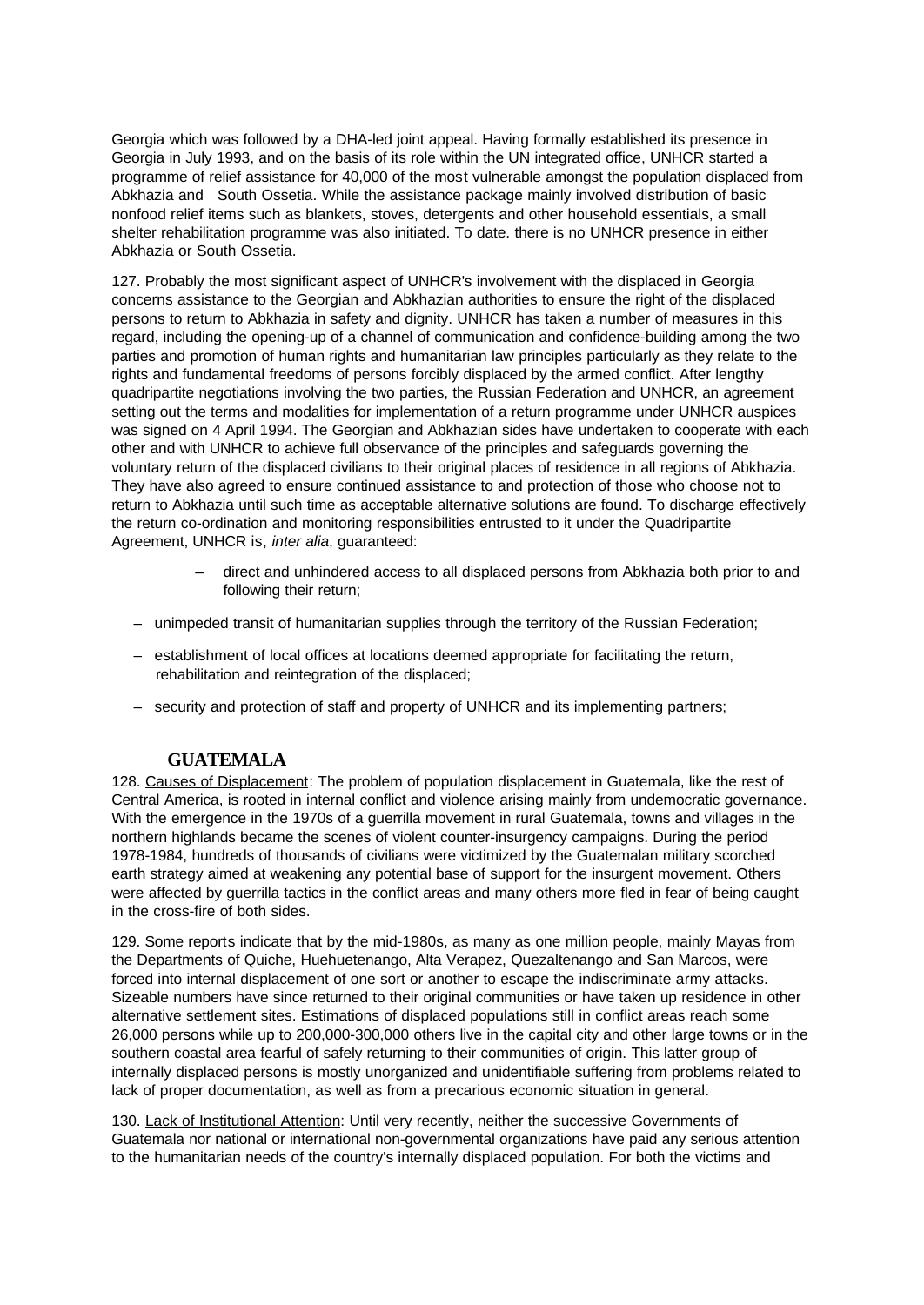victimizers, the whole issue of internal displacement in Guatemala has indeed been a highly politicized and ideological one. On the one hand, the Government has always treated the internally displaced persons as if they were either combatants or active supporters of the armed insurgency. To counter this labelling, the displaced have, on the other hand, gone as far as rejecting to identify themselves as "displaced persons." Dispersed in different urban centres, the majority of these persons have had to rely on their anonymous existence as their best protection mechanism. It should be noted, however, that one of the chief areas covered since 1990 by the Development Programme for Refugees, Repatriates and Displaced (PRODERE), a UN initiative under the auspices of UNDP and within the CIREFCA framework is the so-called Ixil region (in the department of El Quiche) where efforts have concentrated in communities composed mostly of recently returned internally displaced persons.

131. One particular group, known as the Comunidades de Población en Resistencia (CPR) or Communities of Population in Resistance, has lived an even more unique experience for at least the last 10-12 years. Holed up in the mountain areas of Ixil and the lowland jungles of Ixcan, these people, numbering between 16,000-26,000, have virtually cut off themselves from the Guatemalan society and humanitarian organizations although not from frequent military raids. The CPRs essentially base their action on their constitutional right to "resist" as provided for in Article 45 of the Guatemalan Constitution which stipulates that "the resistance of the population is legitimate for the protection and defense of the rights and guarantees provided by the Constitution." In the last several months, the CPRs in Ixcan have received increased national and international attention and are now in the process of establishing more open and accessible communities close to areas to which Guatemalan refugees are returning from Mexico.

132. UNHCR's Response: UNHCR has not, at the practical level, been directly involved with internally displaced persons in Guatemala as such, although some groups of returned displaced are covered under Quick Impact community-based returnee programs. From the protection point of view, unquestionably the CPRs have been the most vulnerable groups requiring attention. Indeed, this group has shown great reserve in soliciting assistance from the Government, unless this is offered in concert with recognition of their status as non-combatant civilians. Likewise, they have made acceptance of aid from national non-governmental organizations and international institutions conditional on support towards their main demands involving physical security and access to land, demands which are along the same lines as those put forward by Guatemalan refugees in Mexico and which UNHCR has generally supported.

133. UNHCR is currently studying, together with other UN agencies, an appropriate future role to more directly support the CPRs and other displaced persons in Guatemala. To the extent possible, programs already directed at repatriating refugees will increasingly seek to accommodate the internally displaced or returned displaced, especially in the Ixcan region where the CPRs and returnees are co-owners of the same lands. As the issue of forcible displacement is addressed by peace talks currently underway between the Guatemalan Government and the opposition with a UN mediator, other measures on behalf of internally displaced could be developed by UNHCR and other UN agencies. In addition, the Guatemalan Government has recently invited the Permanent Consultative Group on Displaced in the Americas, a regional forum in which UNHCR participates as an observer, to field a mission to the country to assess the situation of internally displaced persons.

## **SIERRA LEONE**

134. Nature of the Problem and Government Response: Since 1990, the southeastern provinces of Sierra Leone have been plagued by armed conflict, which was in some degree an offshoot of the civil war in Liberia that started in late 1989. As a direct consequence of the conflict, some 275,000 Sierra Leoneans were forced to seek refuge in Guinea and Liberia while over 300,000 were internally displaced. Even those who remained in their communities have had to sustain themselves in a harsh economic and social environment resulting from the breakdown of administrative and social structure, damage to physical infrastructure in virtually all sectors and excessive military expenditures. To make matters worse, the deteriorating security conditions in Guinea in the wake of the December 1993 national elections and the ongoing conflict in Liberia had forced some of the refugees who fled to those countries to return prematurely to Sierra Leone and, inevitably, join the ranks of the internally displaced since they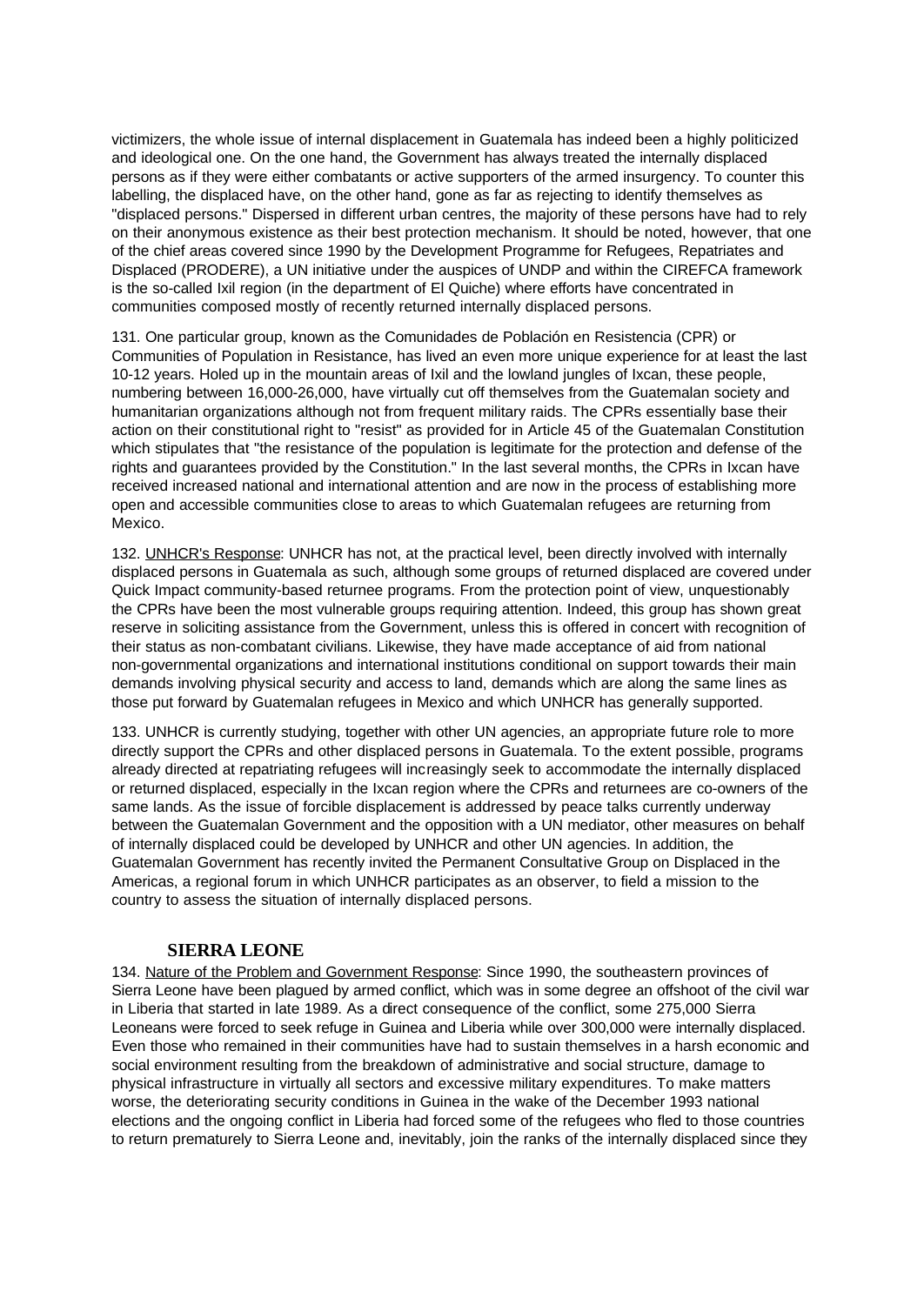were unable to return to their own districts.

135. In November 1991, the Government of Sierra Leone established the National Rehabilitation Committee (NARECOM) as the main body in charge of coordinating relief and rehabilitation assistance for internally displaced persons. In June 1993, NARECOM, with the support of a UN task force set up locally, developed a six-month "Quick Action Plan" for the provision of emergency relief assistance to the internally displaced and launched an appeal to the international community.

136. Response of UNHCR and its Impact: In October 1992, the Government of Sierra Leone formally requested the High Commissioner for assistance with specific reference to her intervention in alleviating the plight of the Sierra Leonean returnees who were in urgent need of shelter, food and other amenities. In response to the request made by the Sierra Leonean Government, UNHCR allocated US\$500,000 to support the general relief effort being made by the Government, the UN system, bilateral donors and nongovernmental organizations. UNHCR's contribution is mainly aimed at assistance towards the relief and rehabilitation of about 50,000 returning refugees. Since many of the returnees are hosted in the same camps sheltering internally displaced persons, some among the latter group do benefit, directly or indirectly, from UNHCR's assistance.

137. Two general comments may be made about the timing and impact of UNHCR's response to the emergency situation in Sierra Leone. Firstly, UNHCR's intervention could have come earlier, probably at the beginning of the escalation of the crisis. Since many Sierra Leoneans fled the country apparently more for want of material relief than security needs, UNHCR's timely intervention through assistance measures might have contained to some extent the massive refugee influx into Liberia and Guinea. Secondly, it would seem unlikely that the financial contribution made by UNHCR could have a significant impact in the long-term unless it is complemented by measures which help address underlying tensions and reconcile those who have fought each other over the last four years. Furthermore, the humanitarian crisis in Sierra Leone calls for a regional approach given the general belief that an essential precondition for the restoration of peace in Sierra Leone is the resolution of the crisis in Liberia, which now seems to have gained some momentum.

138. As far as protection work in Sierra Leone is concerned, security problems have not allowed UNHCR to play any visible role concerning the returnees or the internally displaced. UNHCR has no field presence in the affected areas and whatever monitoring activity is carried out by protection staff in Freetown, it is minimal. The Government of Sierra Leone claims to provide protection in the camps where the returnees and internally displaced persons live; yet, there are reports suggesting the inadequacy of such protection as indicated, for example, by incidents of forcible recruitment by the insurgent forces. It should also be mentioned that freedom of movement is restricted in the sense that the Government decides if and when people can leave the camps and return to their areas of origin. This restriction may apply even more vigorously to those refugees who have returned from Liberia and whom the Government suspects as supporters or sympathizers of the insurgency.

## **SOMALIA**

139. Causes and Magnitude of Displacement: Two decades of widely reported abuses committed against the Somali people by the regime of former President Siad Barre, who was overthrown in January 1991, have been followed by an upsurge in intra- and interclan fighting which has plunged large and small communities throughout Somalia into a nightmare of bloodshed, violence and displacement. The crisis forced UN organizations, including UNHCR, and almost all of the NGOs to pull out of Somalia. For the ICRC and few remaining NGOs, the absence of a functioning government and the disruption of the country's infrastructure, combined with the complete breakdown of law and order, posed a major impediment to the delivery of emergency relief assistance to millions of Somalis whose lives were at most immediate risk. By end of 1991, over 700,000 displaced persons and other vulnerable groups in Mogadishu were reported threatened by lack of access to food and lifesaving services; some 300,000 displaced persons were in makeshift shelters scattered throughout the town of Kismayo in Southeast Somalia; in the Southwest, some 350,000 Somalis were forced to cross the border into Kenya as refugees leaving behind over 200,000 people displaced along the border areas; the number of displaced persons in the Northwest was estimated at 250,000 and in Central Somalia at 120,000. [The statistics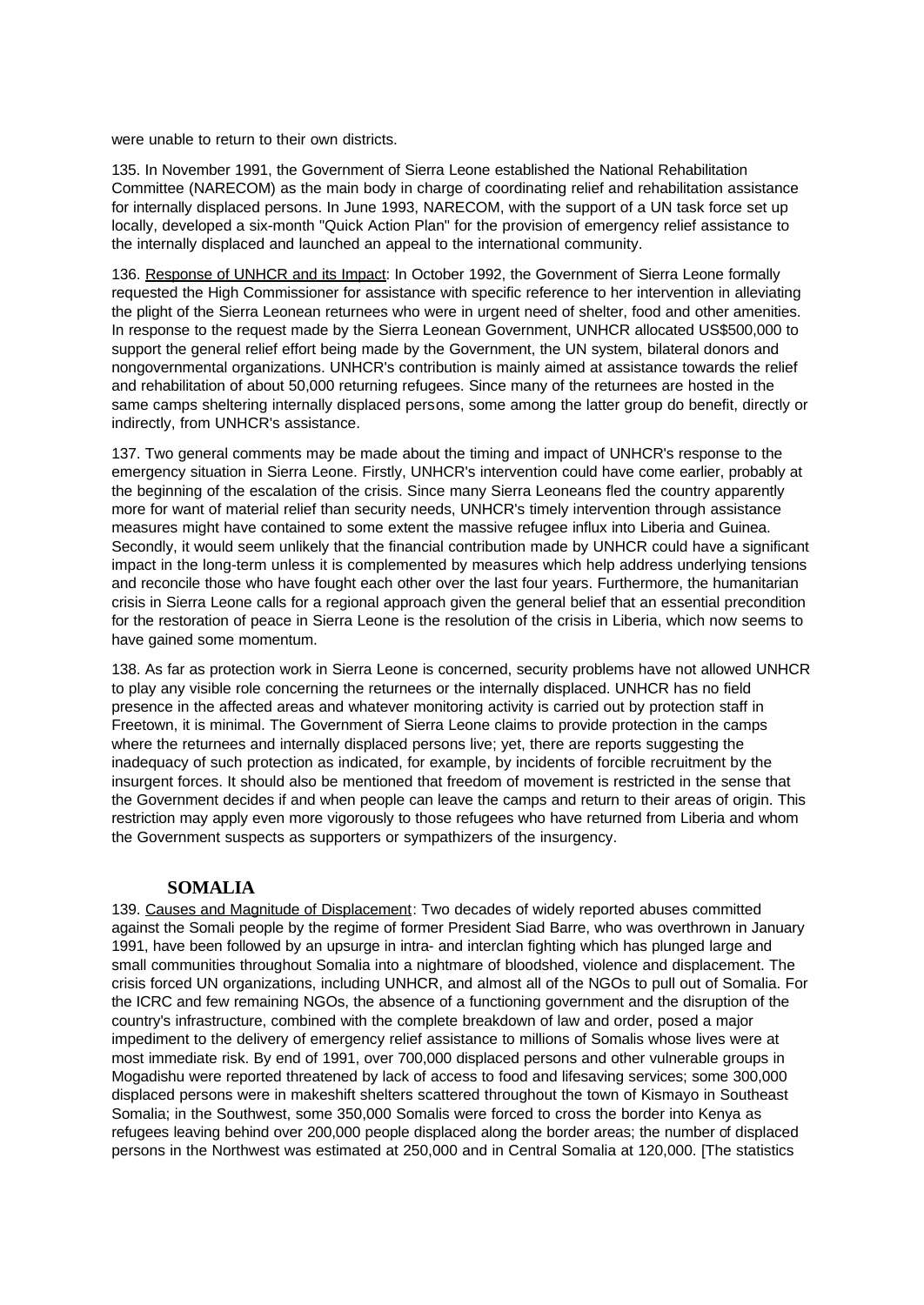are from the UN Consolidated Inter-agency Plan of Action]

140. Political Response of the United Nations: The magnitude of the man-made humanitarian crisis in Somalia and its threat to regional stability caused the international community to face a paradox: access to people in dire need of relief assistance is severely constrained in the absence of security, but the lack of such access is likely to make the prospects for security even more precarious. This reality persuaded the Security Council to take the decision to establish a United Nations Operation in Somalia (UNOSOM) and make available peace-keeping troops to not only monitor the cease-fire, which the two main rival factions agreed to in February 1992, but also to create a secure environment of operation for UN personnel and relief staff of NGOs engaged in Somalia. In a further development of particular significance as far as UNHCR's work is concerned, the Security Council amended the mandate of UNOSOM II to include, *inter alia*, "helping with the repatriation and resettlement of refugees and displaced persons."

141. UNHCR's Cross-border Operation: When Somali refugees first entered Kenya *en masse* towards the end of 1991, UNHCR initiated a care and maintenance programme at the Liboi camp. Further to a second influx caused by the intense fighting in Gedo during April-May 1992, transit centres were set up in the northeastern Kenyan border sites of Mandera and El-Wak (it may be worth mentioning that these transit centres became permanent for lack of alternative camp sites which should have been allocated by the Government of Kenya). The alarmingly bad conditions of the arrivals and the desperate plight of those who remained internally displaced along Somalia's border with Kenya, coupled with security problems in and around refugee sites in Kenya, called for an innovative approach to address issues of emergency relief and rehabilitation in war-torn Somalia. Thus came about the conceptualization of a "cross-border operation" by which UNHCR would, parallel to its programme in Kenya and in concert with other UN agencies and NGOs, initiate assistance activities in certain operational zones within Somalia where UN peace-keeping forces are made available to protect humanitarian work and workers.

142. UNHCR's Somalia cross-border operation from Kenya was conceived as a joint exercise by a consortium of various UN organizations and NGOs, many of which were expected to assume their responsibilities as specialized agencies to ensure the transition from relief to mid-term reconstruction by integrating UNHCR's Quick Impact Projects (QIP) into their sectoral development strategies. From UNHCR's perspective, the cross-border operation was to pursue the attainment of both material assistance and protection objectives in a holistic manner, by:

- (i) stabilizing affected populations in the Somali border areas where relief and rehabilitation activities would be carried out;
- (ii) minimizing the imperative for people to cross the border into Kenya; and
- (iii) creating conditions conducive to the voluntary repatriation of those already in Kenya.

143. Implementation of the cross-border operation started in September 1992 to coincide with the increased number of Somali refugees initiating their self-repatriation. It was planned to reach a total of some 650,000 beneficiaries (i.e. 350,000 returnees and 300,000 internally displaced persons) in the Gedo and Juba regions of southwestern Somalia. Initially, the operation was carried out from UNHCR bases in Kenya which served as the focal centres for the distribution of essential relief supplies to the repatriating refugees and internally displaced persons, as well as for the identification and organization of QIPs. At the time, there was little support coming from the other agencies of the UN system which were generally operating out of Mogadishu under the constraints posed by the apparent mismatch between humanitarian obligations and military objectives as pursued by the Security Council. Subsequent to the relative improvement in the situation in the cross-border zones, UNHCR has established a number of operational bases in Somalia. With the re-establishment of its presence in the capital Mogadishu in December 1993, furthermore, UNHCR has been able to strengthen coordination of its activities with UNOSOM II and other UN agencies.

144. Impact of the Cross-border Operation: As far as the delivery of relief and rehabilitation assistance (the latter through some 386 QIPs) is concerned, the impact of the Somalia cross-border operation is all too well recognized to need further elaboration here. However, the material well-being of the affected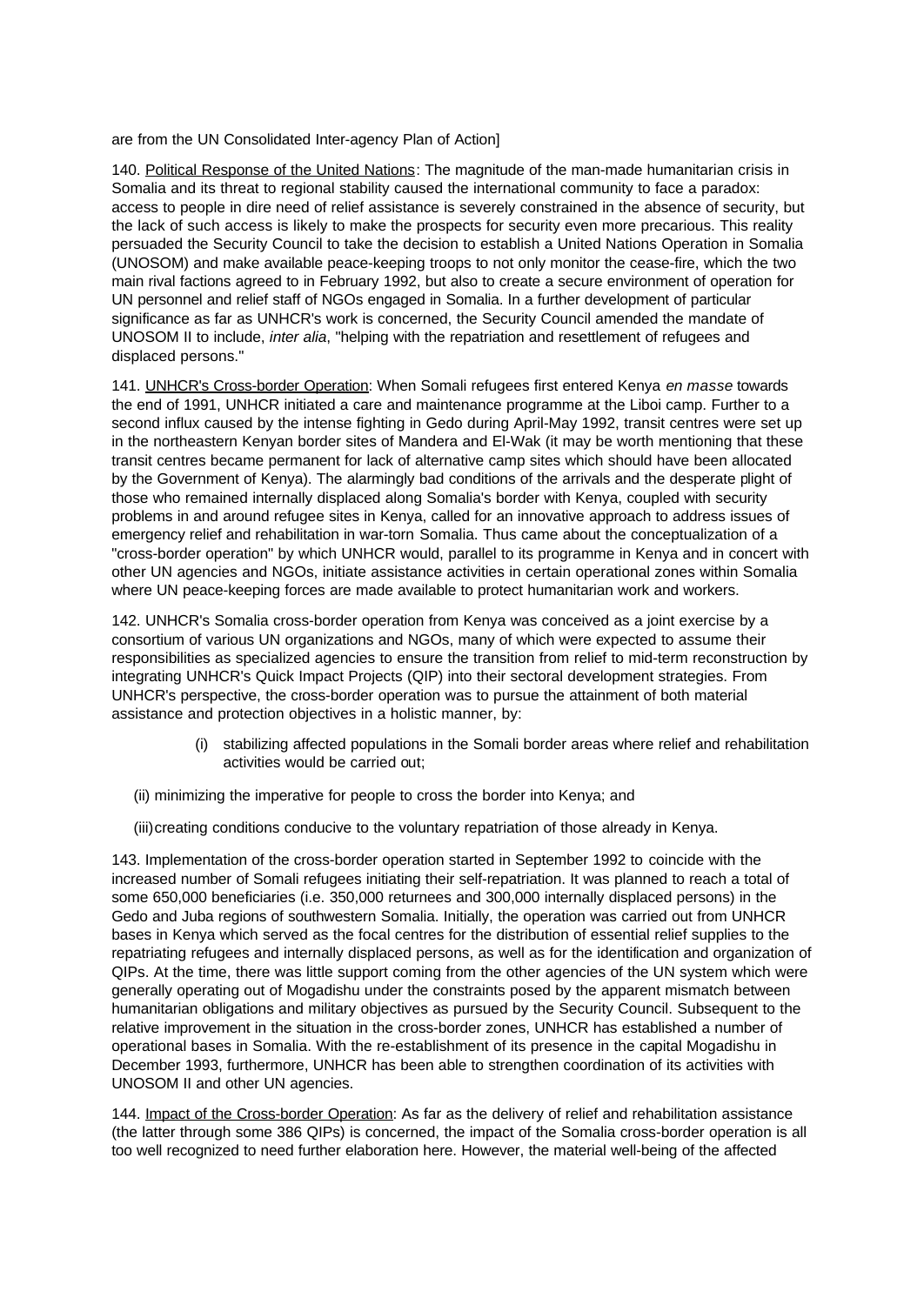populations was not the sole ground on which UNHCR's decision to mobilize assistance through the cross-border approach was based. It was mainly premised on the Office's conviction regarding the need for international protection and solution. Somalis who were compelled to cross the border into Kenya did so because there was no functioning national government to which they could have either access for relief assistance or recourse for their protection and safety. Once UNHCR assistance and protection were brought closer to the causes of flight, hundreds of thousands of refugees have chosen to return to their areas of former habitual residence. Likewise, flight into Kenya became no longer an absolute necessity for many internally displaced persons who were probably just contemplating that course of action in the weeks and months preceding the start of the cross-border operation.

145. UNHCR's involvement in Somalia, particularly as it relates to its protection role in favour of returnees and internally displaced persons, differs significantly from the Office's traditional approach of relying on national authorities for the provision of such protection. UNHCR has had to work under the protective cover of the UN peace-keeping forces. It is true that UNHCR has acquired valuable experience from this kind of arrangement involving a close bond between the humanitarian endeavours and the UN military in, for example, Namibia, Cambodia, Iraq and former Yugoslavia. However, the question of how the UN itself has been perceived regarding its role and involvement in Somalia's civil conflict makes the situation somewhat unique. To the extent that the impartiality of the UN is doubted and its writ not respected by the warring factions, UNHCR's efforts to discharge its protection functions can be too easily hampered.

## **SRI LANKA**

146. Long-standing Internecine Ethnic Conflict: Hostilities and military confrontations between the Government of Sri Lanka and Tamil insurgents determined to establish by force an independent state of Tamil Eelam in North-East Sri Lanka have been going on since 1983. Caught in the middle of this never-ending saga of Sri Lanka, a large number of Tamils have been forced into a nomadic existence, dividing their time mainly between refuge in India and internal displacement within Sri Lanka. This rather unpleasant situation has been cause for a serious dilemma to UNHCR: on the one hand, it cannot refuse to facilitate the repatriation of those refugees who choose voluntarily to return home from India despite continuing security problems in Sri Lanka. On the other hand, UNHCR knows all too well that the returning refugees will, for the most part, be confined to camps or holding centres in Sri Lanka thereby joining the ranks of the over 600,000 internally displaced. Where some of the returnees attempt to resettle in their communities, they are once again thrown back into the turmoil of conflict and renewed flight to India is likely to follow.

147. Government Response to the Internals Displaced: There is a general agreement that the Government of Sri Lanka has shown a determined commitment to address, within the limits of its abilities, the humanitarian problems presented by the chronic situation of internal displacement. Of the 600,000 persons displaced mainly from North East Sri Lanka, approximately 250,000 are sheltered in some 473 Government-sponsored holding centres or camps spread around the country; the remaining 350,000 are registered as staying with friends and relatives. Both groups benefit from Government food rations, which cost the national treasury nearly US\$ 5 million per month. Due to the Government's budgetary constraints and its inability to attract adequate donor funding, whether bilateral or through the UN system, the facilities in the camps/holding centres are believed to fall short of internationally acceptable standards.

148. Since 1992, the Government of Sri Lanka has been actively promoting its resettlement programme initiated in 1988 and known as "Unified Assistance Scheme." Under the programme, the Government is first to "clear" and bring under its control an area and then resettle the displaced there on a voluntary basis and with monetary grants, three-month food rations and some help in rehabilitating the infrastructure, as well as guarantees for their security and protection. It is only very recently that the Government has allowed people to resettle in LTTE-controlled areas if they so wish, and even then without extending the full assistance package of the programme. In view of the fact that the programme takes place amidst continuing conflict, it is fair to assume that the Government's resettlement policy is geared more towards military and political objectives than humanitarian imperatives.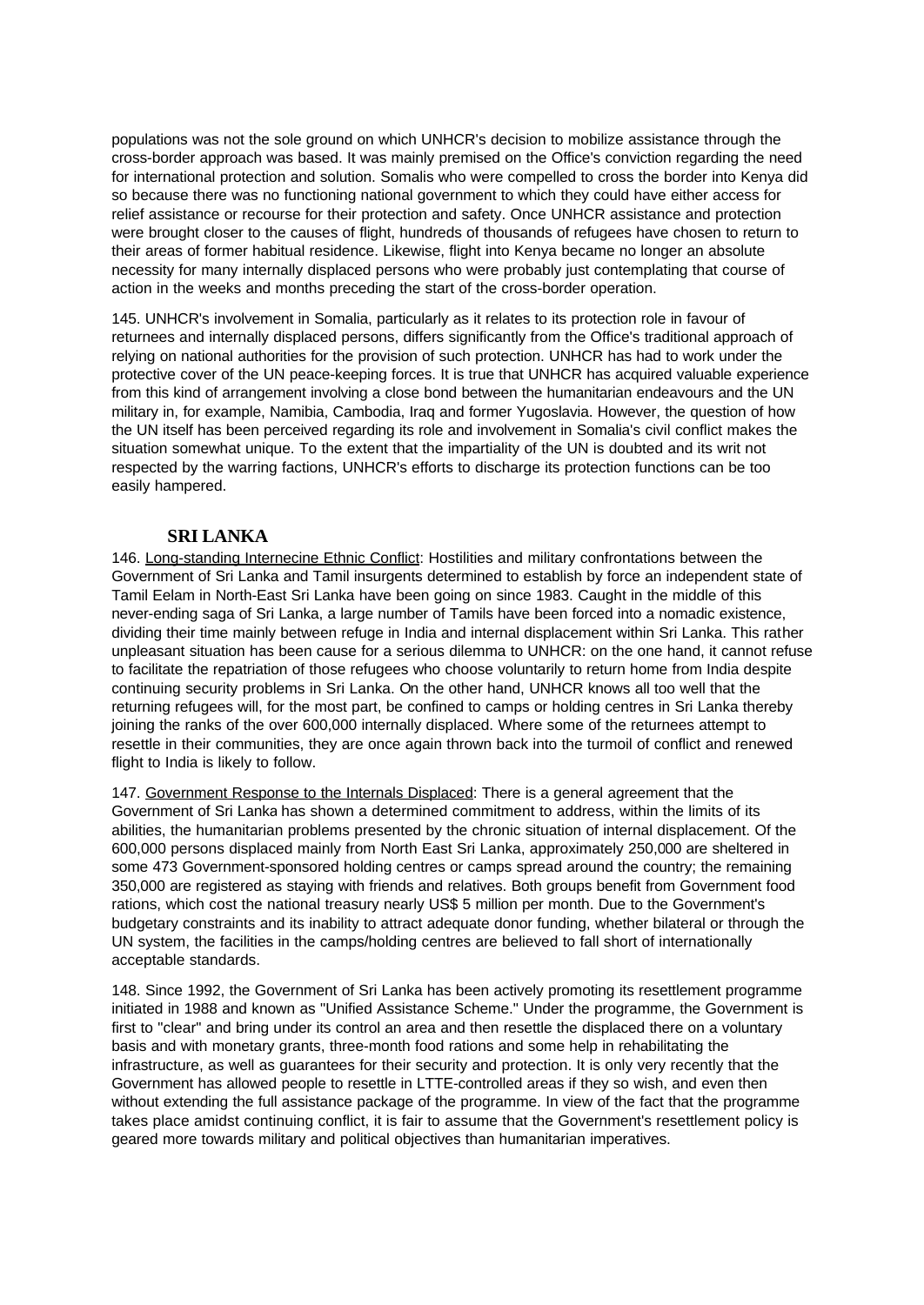149. UNHCR's Open Relief Centres (ORC): Having responded favourably to a request made by the Government of Sri Lanka for support towards a programme of limited assistance to returnees and displaced persons in the North-East of the country, UNHCR formally established its presence in Colombo in November 1987 to monitor implementation of the programme. The following year, UNHCR field offices were opened in almost all principal districts of refugee return, i.e. Mannar, Jaffna, Trincomalee and Vavuniya. In June 1990, just as security and socio-economic life in the affected areas were beginning to improve reasonably enough as to persuade UNHCR to start phasing out its assistance programme, fighting between Government forces and the LTTE abruptly resumed and UNHCR found itself in the midst of a mass exodus of asylum-seekers including a sizeable number of former refugees who had repatriated from India. In response to this suddenly changed situation, UNHCR came up with the concept of Open Relief Centres (ORCs) – an in-country "safety-net" system which vulnerable persons could avail themselves of as a possible alternative to flight to India.

150. Mannar District was naturally the most appropriate focal point for the operation of the ORCs. Firstly, Mannar was the home area of the largest number of returnees (over 22,000 by June 1990). Secondly, it received a massive influx of people displaced from other districts as a result of the June 1990 events. Most people fled to Mannar District either to seek sanctuary in the Catholic shrine in Madhu or to use it as a "stepping stone" to India across the Palk Strait off Mannar Island. Thus, two ORCs were established in Mannar District: one on the mainland at Madhu shrine in an area largely dominated by LTTE forces and the other at Pesalai, a fishing village on the northern coast of Mannar Island and under the control of the Sri Lankan armed forces. Attached to each of these two principal relief centres are decentralized sub-centres, four in mainland Mannar and two in Pesalai. By channelling relief delivery at the community level through the six sub-centres, destitute people who would otherwise feel compelled to move all the way to either one of the two ORCs or to displace themselves in some other localities in search of assistance could remain in their home areas.

151. UN Authorization and Consent of the Parties: At the time of the launching of the ORCs programme in November 1990, UNHCR's primary concern was the safety and welfare of the returnee population subjected to, or threatened by, forcible displacement as a result of the June 1990 events. Obviously, the programme was not, and could not have been, intended to place the returnees on a different footing from other similarly situated persons particularly the internally displaced. It would, nonetheless, seem unnecessary for UNHCR to seek prior authorization of the UN Secretary-General in order to implement the ORCs programme which, although having significant importance and immediate value for internally displaced persons, was aimed principally at persons falling within the Office's general mandate. In any event, the Secretary-General requested UNHCR on 5 September 1991 to continue the programme (retrospective authorization?).

152. The establishment of the ORCs was based on an informal acceptance by the parties that humanitarian assistance to and physical safety of the population in the Centres would be respected. Once the ORCs became operational, however, their neutrality has been frequently challenged especially by LTTE cadres, who beginning in September 1992 took measures amounting to the militarization of the Madhu ORC as well as preventing residents of the Centre who wanted to move to and resettle in Government-controlled areas from doing so. In October 1993, the L~l-l e instigated beneficiaries of the Madhu ORC to wage a violent demonstration against UNHCR staff. There have been problems with the Government also, particularly since the end of July 1993 when it cut off food rations to displaced persons at Madhu ORC who originated from the LTTE-controlled Vavuniya District. This in spite of the provisions of the Memorandum of Understanding signed between the Government and UNHCR in February 1993. While mainly concerning itself with voluntary repatriation of refugees, the Memorandum expressly acknowledges that "the principles established for assistance and protection of returnees will apply also to displaced persons wherever they live together with returnees." The cumulative actions of the L l l E and the Government led UNHCR to temporarily suspend its operations in November 1993 and to advise the UN Secretary-General accordingly. At the time, some 30,000 people were benefiting from the ORCs programme, which had gone beyond relief assistance to include a number of community-based micro-projects.

153. Impact of UNHCR's Involvement: Certainly, UNHCR has been the most active UN agency in the conflict zones of North-East Sri Lanka. Within the framework of "humanitarian diplomacy," it has been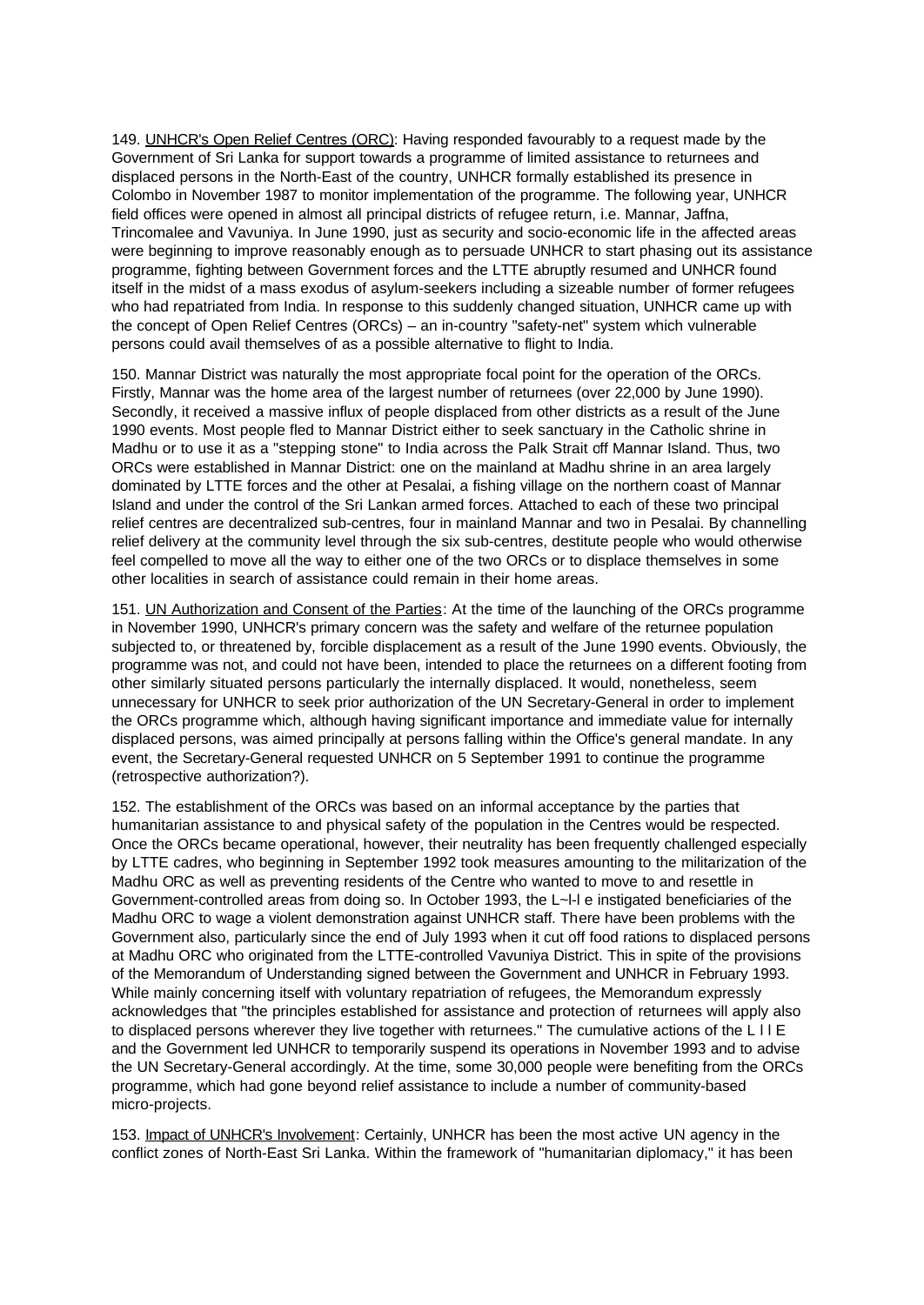engaged in constructive dialogue with both the Government and the LTTE on operational issues pertaining to returnee assistance and protection and programs for the material and physical well-being of internally displaced persons, as well as on the humanitarian needs of besieged communities of the Jaffna Peninsula. Concerning this last issue which remains to be resolved, UNHCR has been involved since December 1992 as a mediator between the two parties with a view to exploring the possibility of opening of a "safe passage" in and out of Jaffna, an LTTE stronghold which was encircled by Government forces. Had an agreement been reached, such a passage would have provided relief for as many as 800,000 affected civilians.

154. The ORCs should not be judged for what they initially purported to achieve in terms of prevention and solution, but should be taken simply for what they actually and successfully accomplished in a situation of open conflict: the provision of humanitarian assistance in a relatively safe environment to the most vulnerable populations who were caught in the middle of an armed conflict but who either could not avail themselves of the protection and assistance of their Government (or the established de facto authority) or were unable, practically, to have recourse to flight as refugees. The ORCs did not, contrary to the original assumptions, serve as "alternatives" to flight to India owing to the fact that shortly after their establishment, Indian Naval Forces blockaded the Palk Strait thereby effectively preventing would-be refugees from entering that country

## **SUDAN**

155. Causes and Circumstances of Displacement: Protracted civil war is the most prevalent root cause of internal displacement in Sudan. The conflict between the Islamic North and partly Christian, partly animist South has been a fact of Sudanese life since the aftermath of Sudan's independence from British rule in 1956 with the merging of two distinct societies in terms of religion, ethnic background, culture and tradition. The current escalation in the civil war dates back to 1983 when the then Government of President Nimeiri instituted Islamic law over the objection of the Christian population of the South. As a result, the Sudan People's Liberation Army (SPLA) was formed and open conflict started.

156. The decade-long fighting between the SPLA and Government forces and the resulting destruction of infrastructure, compounded by successive years of severe drought in the South as well as in the central and western parts of Sudan, have generated hundreds of thousands of refugees and the greatest number of the world's internally displaced population. According to World Refugee Survey 1993, the number of the displaced in Sudan hovered around 5 million as of end of 1992. In Khartoum, displaced persons are believed to constitute approximately 40% of the city's present population.

157. The situation of persons displaced as a direct result of the conflict in the South has been particularly worse than those affected by the drought. Subjected to appalling living conditions in camps and shanty towns around the country, used as pawns by both parties to the conflict for which denial of humanitarian assistance has become a political and military tool, unprotected against the harassment and discrimination emanating from the local population and forced to endure a coercive policy of relocation, the majority of the internally displaced Southerners have found themselves in an extremely vulnerable situation. Given the constant changing of the front lines of the conflict in the South, it is difficult to ascertain the exact distribution of the displaced population between areas under Government control and those held by the SPLA.

158. Response of the Government: There seems to be no clear definition of who is a "displaced" person in Sudan, although the Government has drawn some distinctions between "squatters" and "displaced persons" principally for the purpose of determining their treatment upon relocation from the Khartoum area. Squatters, who by Government definition must fulfil such criteria as supporting a family and having gainful employment, are entitled to a plot of land on which to construct a permanent or at least a semipermanent site in one of the "Peace Villages" (or Dar Es Salaam). Displaced persons, having no such entitlement extended to them, are relegated to illegal settlements which the Government demolishes at will.

159. By design or neglect, both the Sudanese Government and the SPLA have consistently frustrated humanitarian intervention by withholding information about the suffering of the internally displaced and other civilians caught on both sides of the conflict, and by denying access to international media and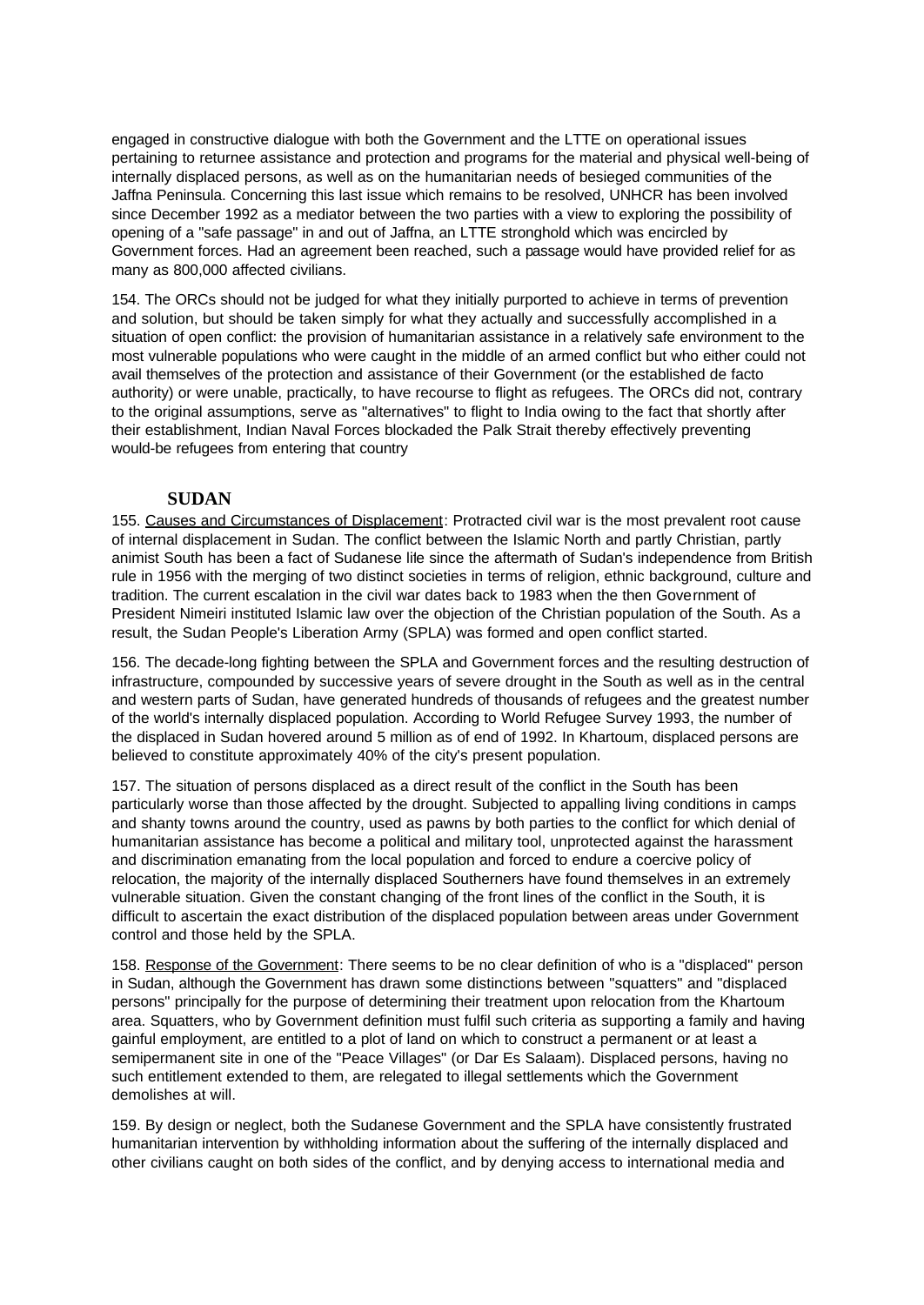humanitarian assistance institutions. Even in those few instances where the ICRC and some NGOs were allowed to operate, their relief planes, trucks and personnel were attacked by both parties. Recent media reports have depicted the extent to which the Government of Sudan has even gone further and engaged in conducting bombing raids of displaced persons' shelters.

160. Operation Lifeline Sudan (OLS): When the Government of Sudan finally requested the UN for assistance to its displaced population in early 1989, Operation Lifeline Sudan (OLS) emerged for a coordinated relief effort between UN agencies (including UNICEF, WFP, UNDP), ICRC and international NGOs. For the millions of Southern Sudanese displaced in the midst of a bitter civil war, OLS came none too soon. With the agreement of the Sudanese Government and the SPLA to allow humanitarian assistance in their respective areas of control and guarantee safe passages in specific "corridors of tranquillity, " OLS mounted a large-scale relief operation delivering food and non-food items to over 1.5 million people between March 1989 and December 1990. Equally important, OLS finally put the " silent crisis " in Sudan on the map of international public attention and scrutiny.

161. By negotiating agreements with the Government and the SPLA to allow assistance and actively involving both parties in the delivery of relief, OLS did prove that humanitarian assistance can contribute to a peace process. International presence in the conflict areas served as a deterrent to attacks on helpless civilians. That having been said, however, OLS efforts to respond to the emergency relief needs of the affected populations were not augmented by a parallel political initiative to resolve the conflict which gave rise to those needs. The experience of OLS in Sudan, like that of UNHCR in many conflict situations where it has operated, has shown that so long as no serious efforts are underway to deal with the root causes of displacement in order to achieve peace over the longer-term, the belligerents would continue fighting while the international community cares for their civilian population.

162. One of the critical protection issues not adequately addressed by OLS concerns the problem of forcible relocation of the internally displaced in and around Khartoum by demolishing their houses or shelters without compensation. In 1990, the Government of Sudan initiated a programme for the "voluntary" return of displaced persons from Khartoum to their places of origin or at least to the transitional areas between the North and South of the country. It should be highlighted that over 50% of displaced Southern Sudanese in the Khartoum area are children who most likely have never seen their "places of origin." Presumably in response to the reluctance of most of the displaced persons to volunteer for the return programme, the Government then decided to forcibly relocate them to settlements where access to agricultural means of support was said to be available. According to many outside observers, however, hostility from the local population and the lack of adequate agricultural supplies for land cultivation made the relocation scheme unviable. Some of the relocation sites were reportedly established in areas considered as "buffer zones" between the SPLA and Government forces.

163. UNHCR's Non-involvement: The protection needs of the displaced population in Sudan are evident. Also evident is the fact that the OLS has not been well positioned to provide them the needed protection, notwithstanding the efforts of ICRC. Apart from the protection problems of the internally displaced, one major event should have triggered UNHCR's legitimate interest for insisting on unhindered access to the conflict areas; that is, the return of some 225,000 Southern Sudanese refugees whom UNHCR had been assisting for some time in the Gambella region of Ethiopia until they were forced out by the uncontrollable ethnic vi olence that erupted in the region in mid-1991. Although this group, which had been under UNHCR's care, was forcibly repatriated and was living in a clearly refugee like situation in the Nasir and Kapoeta areas in the Sobat river basin, UNHCR decided not to get directly involved in providing assistance or protection. The need to avoid any possible negative reaction from the Sudanese Government was one of the major considerations in deciding against active UNHCR role in Southern Sudan.

164. Under the circumstances, UNHCR requested OLS to add the returnee population to its assistance programme for internally displaced persons. To increase OLS's operational coverage to include the Nasir area where the returnees were located, UNHCR provided a logistics Officer, a protection Officer and a Nutritionist. A Liaison Officer was also seconded to the OLS office in Nairobi to help implement, in co-ordination with ICRC, family reunification programs for the returnees. In addition, UNHCR had channelled relief assistance through OLS. Despite all the efforts of OLS on behalf of the returnee population, the final result was that some 50,000 returnees were forced once again to seek refuge in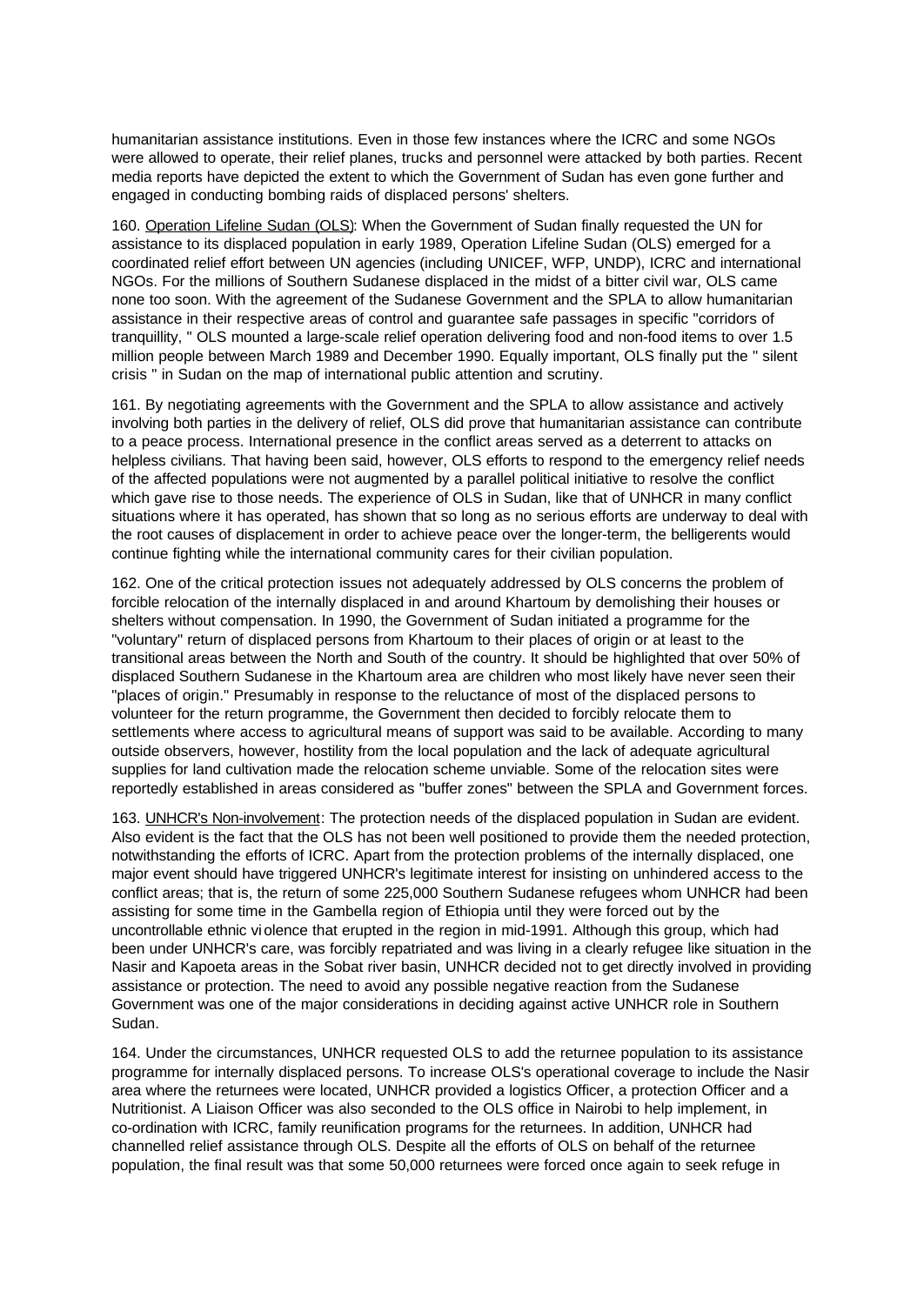Ethiopia, another 20,000 walked to Kenya and the remainder either remained displaced in Nasir and Kapoeta or went back to their villages of origin.

## **TAJIKISTAN**

165. Political. Ethnic, Religious and Socio-economic Factors: The 1992 civil war in Tajikistan was political and regional, with strong ethnic and religious overtones. In October 1991, the Islamic Renaissance Party (IRP), which was formed clandestinely in the late 1970s to pursue the goal of making Tajikistan a purely Islamic state, was granted official recognition as a legally constituted political party. In November 1991, the newly independent republic of Tajikistan elected its first President, Nabiev, who was the top local Communist Party leader from 1982 to 1985. In January 1992, the Communist Party, which was banned only a few months earlier, was legally re-instated. Following a gradual build-up of popular challenge to the Nabiev Government, civil war broke out in May 1992 between an unholy alliance of liberal democrats and Islamic fundamentalists (mainly Pamiries and Garmies), on one side of the battle line, and neo-communists (Kulyabies and Uzbeks) enjoying the support of former "comrades" in Russia and Uzbekistan, on the other. The civil war reached peak in September 1992, when Nabiev was forced to resign. In November 1992, Rakhmonov was put in charge to head the hard-line Communist Government which had gained the upper hand over the democratic Islamic alliance; soon thereafter, Russian troops already present in Tajikistan were strengthened by battalions from neighbouring States and turned into a 20,000 men-strong CIS peace-keeping force. To support the peace-keeping efforts, a United Nations Mission of Observers in Tajikistan (UNMOT) arrived in Dushanbe on 21 January 1993, the same date as the establishment of a UNHCR presence in Tajikistan.

166. Thus, the civil war in Tajikistan was triggered by a combination of closely inter twined factors: the country's difficult transition from a political system imposed by Moscow for over 70 years to a radically different system; historical tension, albeit at a low level, between the country's two dominant ethnic groups (i.e. Tajiks comprising 62% and Uzbeks 23%) and deep-rooted feelings of regionalism (for example, between the Pamiries in the eastern region and the Kulyabies in the west); power struggle between forces behind Islamic revivalism and the Soviet era political elites who are loath to give away the power and influence they had acquired in "the good old days"; and a "north south" polarization resulting from Moscow's exclusive concentration of industrial base in the Kojent region of the north.

167. Population Displacement and Humanitarian Response: One of the unfortunate and all too familiar immediate consequences of the political/tribal fighting in Tajikistan was the forcible displacement of an estimated 500,000 people in the Dushanbe, Kulyab, Kurgan-Tyube and Leninabad regions; of these, about 80% were able to find some shelter with relatives or in public buildings. Further, in addition to the over 60,000 people who fled across the border into Afghanistan, up to 140,000 displaced persons were stranded along the Afghanistan border without shelter, food, medicines or adequate clothing to withstand the harsh winter of 1992.

168. UNHCR's Role: Prevention or Post-flow Intervention?: In late 1992, a UN good offices mission, within which UNHCR represented the humanitarian component, was sent to Tajikistan and neighbouring countries including the Russian Federation. The main purpose of the mission was to support and encourage regional efforts towards a lasting solution to the political and humanitarian situation in Tajikistan. During the mission, authorities in the countries visited agreed that humanitarian initiatives coming from the region or the UN system could only be effective if they were reinforced by peace-making and peace-keeping activities. Subsequently, on 11 January 1993, an urgent preliminary appeal for Emergency Humanitarian Assistance to Tajikistan was launched by DHA with a substantial UNHCR component.

169. UNHCR's involvement in Tajikistan has been frequently described as a "model prevention operation." A number of factual elements, especially the timing of the operation, the conceptual framework within which the course of action was decided and the nature of activities undertaken, make it rather difficult to label UNHCR's engagement as one of pure "prevention" work, although significant "preventive diplomacy" was evident. Before UNHCR's intervention could reduce the impetus to flight from Tajikistan, as many as 60,000 Tajik refugees had already made the hard choice of seeking refuge in an increasingly hostile environment in Northern Afghanistan. 140,000 displaced persons who remained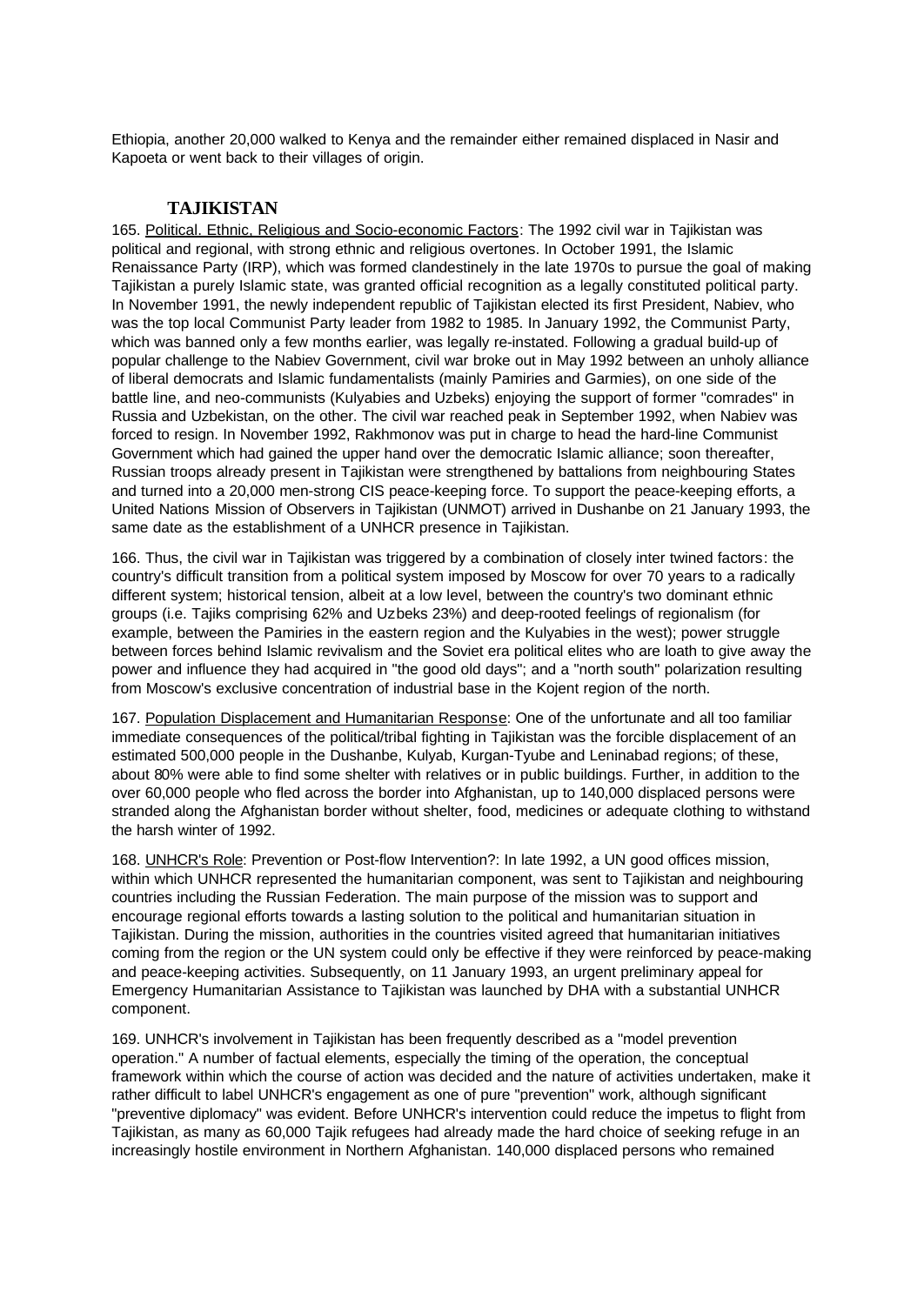amassed along the Tajik-Afghan border as of the beginning of December 1992 benefited essentially from ICRC's presence until UNHCR was able to intervene directly, some three months later.

170. In defining its scope for action, UNHCR had emphasized at the outset the need for an "integrated UN approach" to addressing the root causes of displacement. Following the outflow of refugees into Northern Afghanistan, the Office's first priority became to urgently respond to the pressing humanitarian needs of these refugees who were considering an eventual return to Tajikistan. In line with UNHCR's general practice, the potential returnees were to be assisted together with the local population in the areas of anticipated return, which in turn needed to be stabilized through a mix of diplomatic, peace-keeping and humanitarian action. UNHCR's specific role with the displaced persons along the Afghan borders must be seen in this context. In the absence of a formal request from the Secretary-General, UNHCR's involvement with internally displaced persons was explicitly stated in the joint UN appeal of 11 January 1993

171. Measures to prevent forcible and violent displacement were a bit too late for Tajikistan generally since the conflict and the associated human rights and humanitarian law violations had already occurred thereby giving rise to a displacement crisis of dramatic proportions long before the involvement of UNHCR and the UN machinery as a whole. By March 1993, 70% of the internally displaced had in fact returned to their villages without UNHCR's assistance. It may therefore be more appropriate to go along with one Field Officer who persuasively described UNHCR's intervention in Tajikistan as "an experiment" in the former Soviet Union – and a successful experiment it indeed was. The intervention was successful not because it prevented forcible mass displacement, but because it brought a solution to those displaced, whether externally or internally, by actively engaging in quiet diplomacy aimed at encouraging the Tajik Government to adopt necessary measures that would facilitate the voluntary return, rehabilitation and reintegration of the refugees and internally displaced persons.

172. As noted above, UNHCR's presence in Dushanbe was established in January 1993. From January to March 1993, UNHCR's activities in Tajikistan focused on tough negotiations with the authorities to be granted full access to the areas of potential return of Tajik refugees and to agree on the assistance measures to these areas. Likewise, UNHCR worked hard to influence the authorities to adopt measures that would ease the tensions between Tajikistan's various communities. Negotiations were also going on with the Government of Uzbekistan to secure an agreement for effecting the repatriation of Tajik refugees in Northern Afghanistan via Uzbek territory. The repatriation of Tajik refugees from Northern Afghanistan started in earnest sometime around April-May 1993, by which time the war was almost over and the return of the internally displaced persons to their original places of residence was more or less completed. The repatriation movement was organized in two fronts: on Afghan-Uzbek-Tajik route on board Uzbek train for the refugees in the Sakhi camp in Balkh district, and on direct Afghan-Tajik border trucking for those in the Shirkan-Bandar camp in Kunduz.

173. From the start of the repatriation operation, UNHCR has been actively monitoring the consequences of return and intervening with the authorities in Dushanbe and at the local levels on, *inter alia*, documented cases of extrajudicial killings, disappearances, harassments or unlawful occupation of returnees' homes by local residents. These protection activities have also benefited the internally displaced population, in addition to some interventions made specifically on behalf of this group. One such intervention was a joint UNHCR/ICRC protest to the Government of Tajikistan following the forcible relocation in March 1993 of some 15,000 displaced persons from the Dushanbe area to their places of origin in Kabodian. Once dumped in their villages, these people had nowhere to go; their houses were either destroyed or, if they remained intact, they were taken over by those on the winning side of the war, i.e. Kulyabies and Uzbeks. UNHCR came to their rescue by launching an immediate emergency airlift of tents from Peshawar, Pakistan. For this particular group and the returning displaced population in general, as well as for the repatriating refugees, reconstruction of houses has been the priority area of UNHCR's material assistance. The Government of Tajikistan is severely constrained by the collapse of the country's economic and social structures, but so is UNHCR faced with shortage of funding and lack of interest on the part of development agencies to support rehabilitation and reintegration efforts.

# **SITUATION "C"**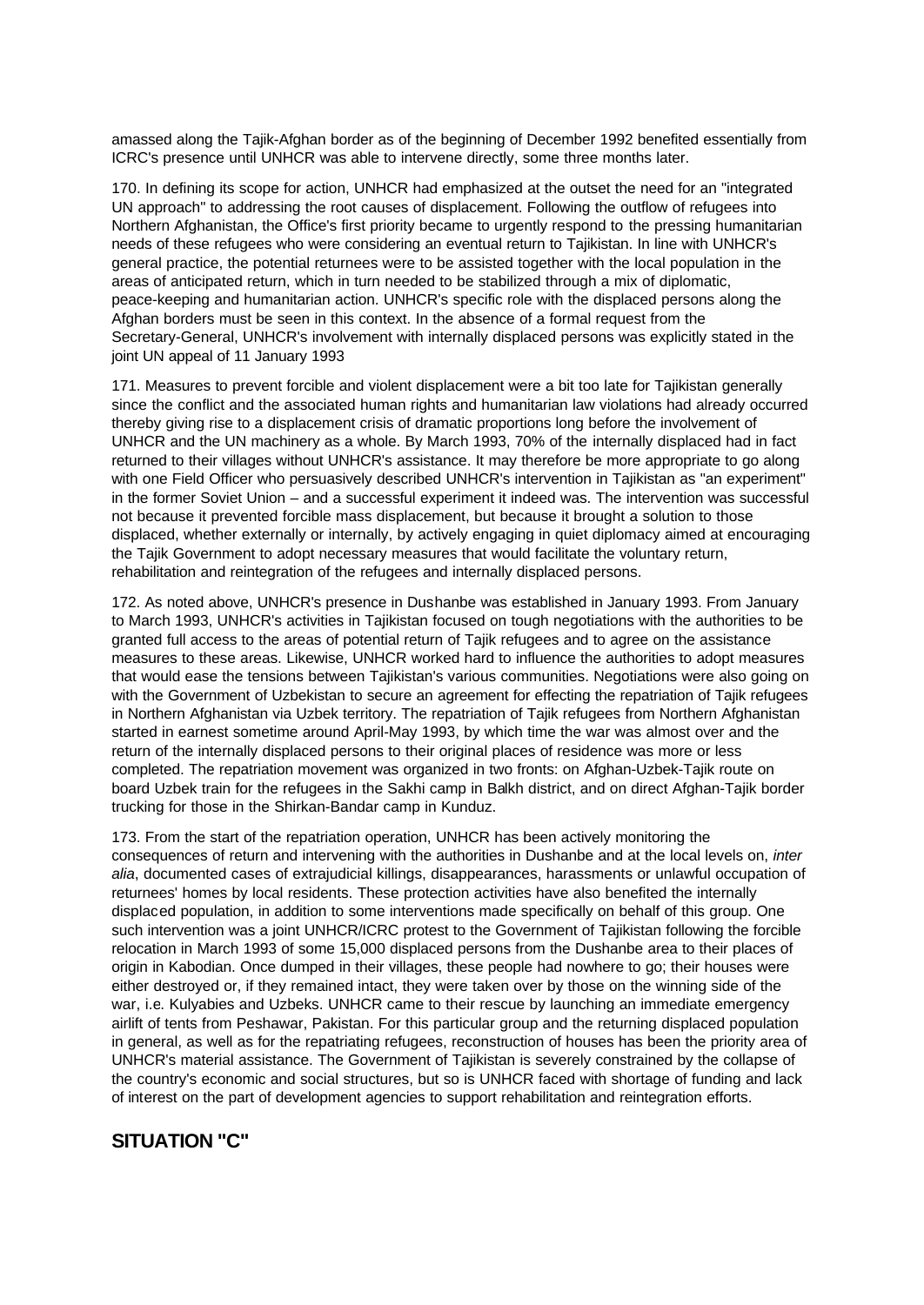## **CYPRUS**

174. Causes of Displacement: The eruption in 1963 of ethnic conflict between the majority Greek Cypriots and the minority Turkish Cypriots led the Security Council to dispatch to the island a United Nations Force in Cyprus (UNFICYP) under Resolution 186 (1964) of 4 March 1964. Ten years later, two distressing events followed each other within a span of a few days: the overthrow of the legitimate Government of the Republic of Cyprus in a military *coup d'Etat* of 15 July 1974 and the invasion of the northern part of Cyprus by Turkish forces on 20 July 1974. The invading Turkish army occupied about 37% of the nation's territory. The immediate result was the displacement of some 265,000 people, of whom 200,000 were Greek Cypriots who had to leave the Turkish-controlled north for safety in the south and 65,000 were Turkish Cypriots who faced similar fate on the other side. Unlike the relocation of the Greek Cypriots which occurred during the early days of the invasion, that of the Turkish Cypriots was a rather gradual process. Once the forcible population transfer was more or less completed, the Republic of Cyprus was de facto partitioned into two distinct ethnic communities physically separated by a green line and a buffer zone manned by UNFICYP. The de facto partition was followed by a unilateral proclamation of independence by the Turkish Cypriots in 1983, a move condemned universally with the exception of Turkey.

175. UNHCR's Involvement: On 20 August 1974, the Secretary-General appointed UNHCR to co-ordinate humanitarian assistance in Cyprus aimed at helping the displaced Greek and Turkish Cypriots reintegrate in their respective communities. The appointment was noted in Security Council Resolution 361 of 30 August 1974. The Governments of Turkey and Greece agreed to UNHCR's role as co-ordinator. UNHCR set up a main office in the UN neutral zone (protected area) and maintained its presence in both communities until late 1970, when the office on the Greek Cypriot side was closed; in July 1992, the office on the Turkish Cypriot side was integrated into the main office. Since it started in 1974, UNHCR's humanitarian assistance to displaced Cypriots has gradually evolved from emergency assistance to meet basic needs, to strengthening of institutions and infrastructure which were overstretched by population movements (e.g. schools, hospitals), and eventually to bi-communal projects meant to serve as a bridge of communication and dialogue with a view to improving mutual trust and confidence among the two communities. As of 1992, the annual US\$ 10 million grant, which the United States Government has been providing to UNHCR since 1981 as the sole donor to the Cyprus humanitarian programme, has been used exclusively to finance bi-communal projects. It should be mentioned that the annual grant from the United States Government includes an additional US\$ 5 million for scholarships administered by the Fulbright Commission in Cyprus.

176. Protection Issues: UNHCR has not encountered any serious protection problems as far as the displaced Cypriots are concerned. Two protection-related activities deserve mentioning, however, although they do not specifically fall within the domain of UNHCR work. The first is the continuing movements of Greek Cypriots from the north to the south and Turkish Cypriots from the south to the north either for "permanent transfer" on a voluntary basis or for family reunion visits. According to UN documents, the number of Greek Cypriots living in the northern part of the island stood at 544 by the end of 1993; no figures were given for Turkish Cypriots living in the south. UNFICYP is responsible for the processing of applications for voluntary transfer, as well as for arranging temporary visits. The second issue concerns the remaining cases of "missing persons" on both sides of the Cypriotic community; this has been handled by the Committee on Missing Persons in Cyprus (CMP).

177. The Issue of UNHCR's Continuing Role: Ever since UNHCR's involvement in Cyprus had shifted from emergency assistance to an almost if not completely development-oriented programme, questions have been raised at various levels and circles as to whether the Office should relinquish its role as co-ordinator of the UN humanitarian assistance to displaced persons in Cyprus. Some have suggested that the increased developmental nature of UNHCR's programme is reason sufficient enough for a handover to UNDP so that the Office could use the staff for more pressing refugee problems in other parts of the world. However, in the views of many observers, both within and outside of the Office, such a move would run the risk of disrupting a successful humanitarian operation the ultimate objective of which has always been to contribute towards a political solution to the Cyprus problem.

178. A number of political as well as technical considerations seem to have weighed in favour of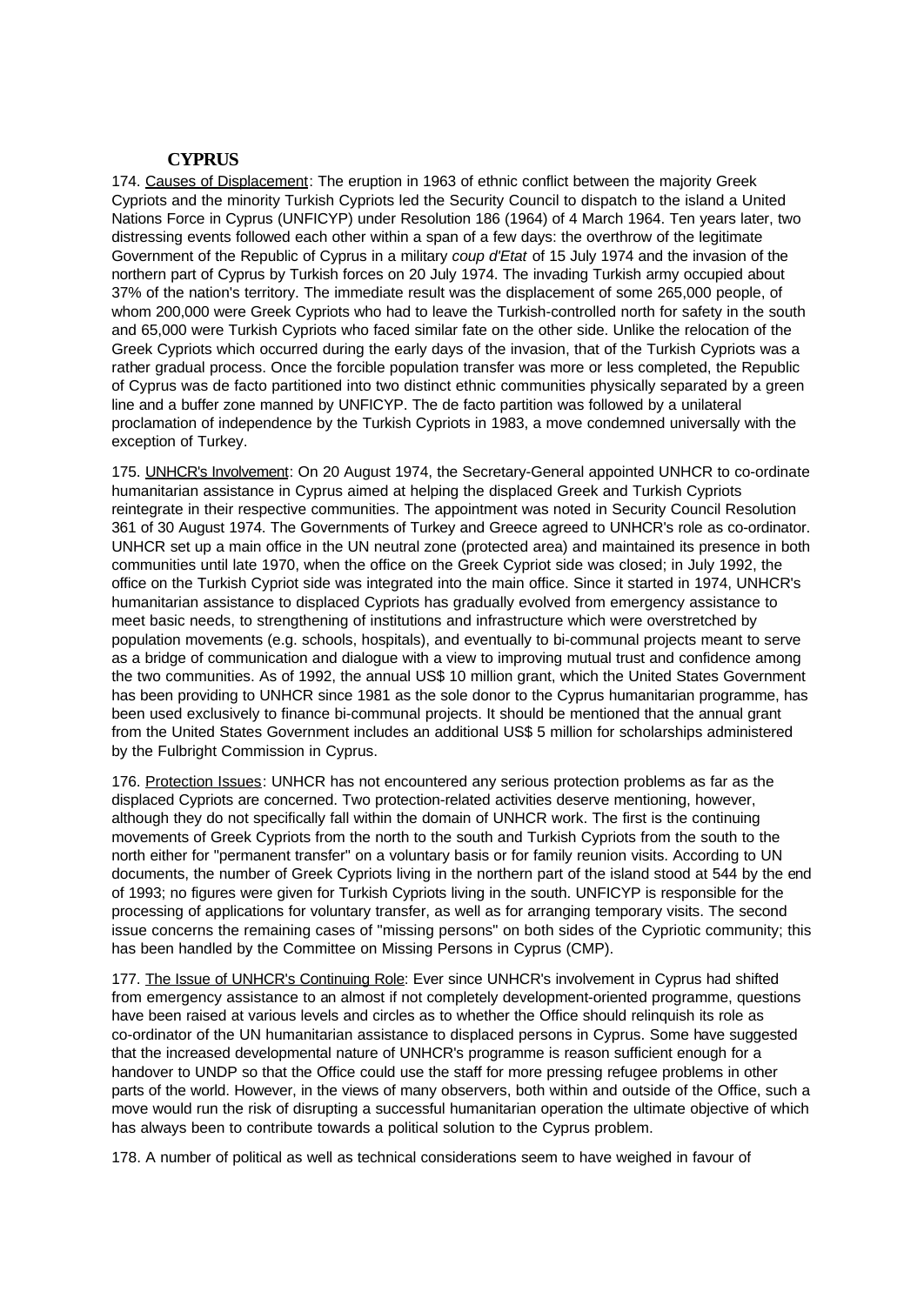maintaining the status quo. Most fundamental of all is the recognition that any change to the existing arrangements concerning UNHCR's co-ordinating role could only be effected by the Secretary-General. Secondly, so long as the US Government continues to fund UNHCR's programme for the displaced persons in Cyprus (and it is unlikely that the US Government would let UNHCR use these funds for other operations), there is no real pressure on UNHCR to consider phasing-out. Thirdly, neither of the two Cypriotic communities is prepared, though for different reasons, to see an end to UNHCR operation. On the one hand, the Greek Cypriots do not consider UNHCR's programme as a "development" activity which can be taken care of by some other relevant UN agency, but rather as a humanitarian undertaking aimed at promoting international awareness of the ongoing political division of Cyprus (whether DHA should discharge this responsibility is a question that has not been given serious thought). For the Turkish Cypriots, on the other hand, a take-over by UNDP would prejudice implementation of the programme in their community since normal UNDP procedures require that its programs must be vetted by the internationally-recognized Government of Cyprus.

## **EL SALVADOR**

179. Causes of Displacement: Armed conflict in El Salvador, which grew out of the long polarization of the Salvadoran population principally on the issue of the country's highly inequitable distribution of wealth that was created by the land tenure system, reached peak intensity during the early months of 1981. Caught between the two conflicting parties, i.e. the Farabundo Marti Liberation Front (FMLN) and the Salvadoran military, and often specifically targeted for persecution, forcible military recruitment and sustained harassment and intimidation, Salvadorans from every part of the country and every social sector had to abandon their homes in droves in search of safety and protection in Honduras, Nicaragua, Mexico and the United States. At least 500,000 people, the majority of whom were of rural origin, became displaced persons within El Salvador. All in all, it was estimated that as much as one fifth of the Salvadoran population was affected by the extended civil war and were forced into some form of displacement.

180. From Displacement to "Repopulation": The political opening following the election of President Duarte in 1984 permitted church groups to undertake negotiations with the Government and the FMLN to establish neutral zones to which former residents could return in safety. Starting with a pilot resettlement project in Tenancingo, in the Department of San Salvador, several local "popular" organizations then launched an ambitious repopulation plan in 1987 to help the displaced return *en masse* to their places of origin which were by and large in the midst of contested territory. As the repopulation movement gained momentum and attracted more and more displaced persons, opposition started to grow from the Government side on claims that the scheme was part of FMLN political and military strategy to re-establish logistical and support centres in areas previously cleared by Government forces. However, the confrontation, rather than slowing down the movement, actually served to strengthen the determination of the local organizations involved and the willingness of international solidarity groups to help facilitate the return of the displaced.

181. The repopulation efforts, combined with the *de facto* integration of most internally displaced in urban centres, had brought down the number of persons still considered as displaced in El Salvador to about 154,000 by end of 1992, according to World Refugee Survey, 1993. The modest success of the repopulation movement was in part owing to the close co-ordination of efforts between the groups supporting the resettlement of internally displaced persons and other such groups behind the 1987-1989 mass repatriation of Salvadoran refugees from Honduras. Thus, the "political space" opened by the enduring negotiations for the resettlement of the internally displaced through the repopulation scheme was supplemented by the "humanitarian space" created through the UNHCR-sponsored voluntary repatriation of the refugees.

182. Once the return movements were completed and the conflict in El Salvador came to a close with the signing of the Chapultepec Accords in January 1992, an immediate concern for both groups was the lack of personal identification documents which would allow them to exercise their full rights and duties as subjects of law. For UNHCR, the mixed nature of settlements hosting both returning refugees and internally displaced persons meant that it could no longer concentrate exclusively on the assistance and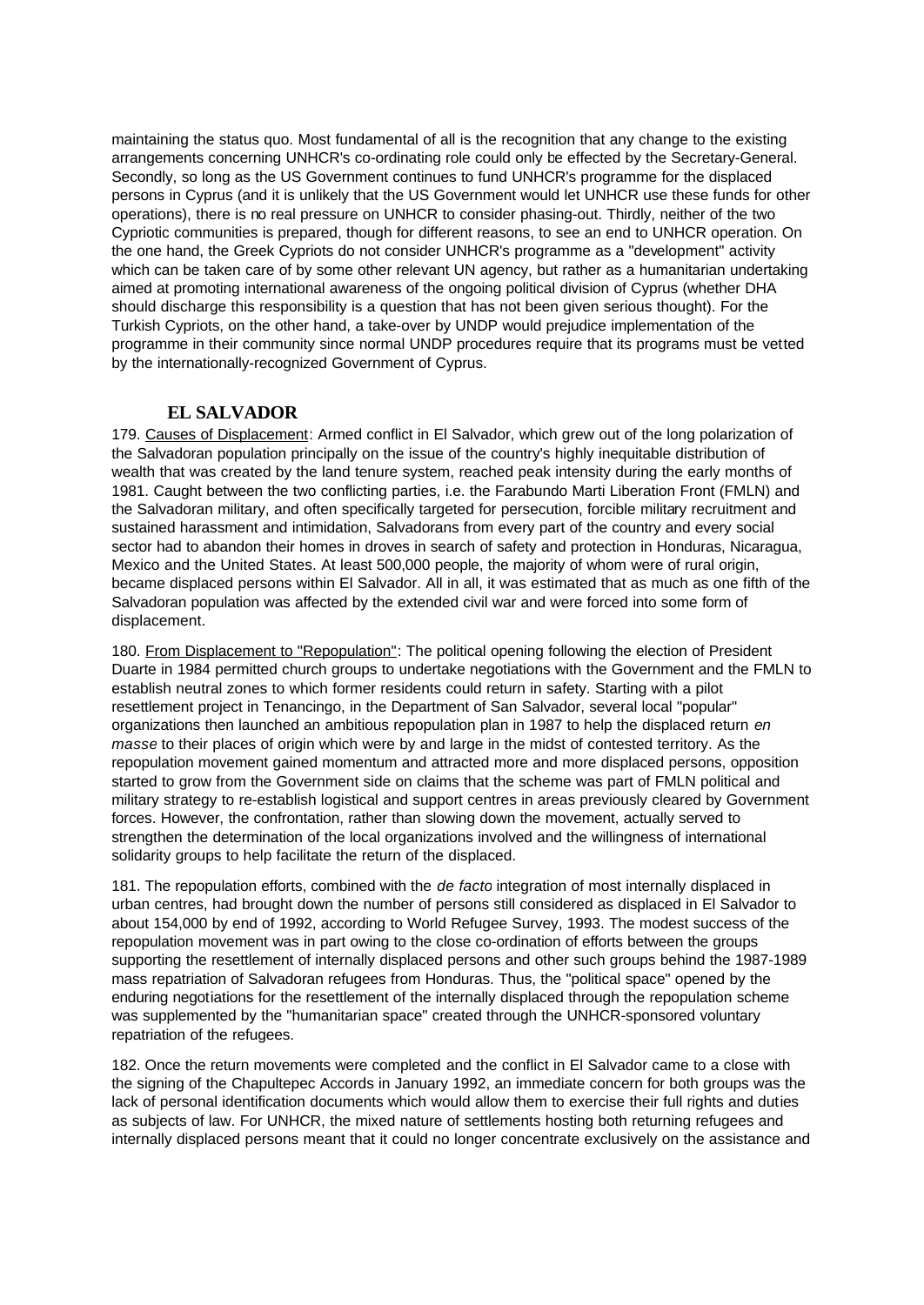protection needs of the former category.

183. Documentation: UNHCR's Major Contribution: The obstacles faced by the repatriants and formerly displaced persons in their settlement and reintegration efforts were enormous. So were the national, regional and international initiatives to help remove the obstacles, especially through the Esquipulas Agreement and the Chapultepec Accords as supported by ONUSAL and CIREFCA. To lend support to these efforts, UNHCR decided to initiate as a matter of priority a large-scale documentation project on behalf of some one million Salvadorans whose civil registry data were lost with the destruction of municipal archives during the fighting. To provide a legal foundation for the implementation of this project, the Government of El Salvador promulgated two decrees in early 1992. In addition to the actual documentation of the target population, UNHCR has also undertaken a project aimed at the restoration of municipal archives by reprocessing data available at the country's Supreme Electoral Council. Although UNHCR's documentation programme was initially planned to wind down at the end of April 1994, both the Government of El Salvador and donor countries would like to see an extension.

184. UNHCR's experience with the internally displaced population in El Salvador clearly shows that the nature of protection activities to be performed within, of course, the basic parameters of the Office's mandate and the terms of the consent of national authorities, depends on the exigencies of any one situation and the action they necessitate. For the Salvadorans, documentation was not the only critical protection issue requiring UNHCR's immediate intervention although it was certainly the least controversial one in the context of the political situation prevailing in El Salvador at the time. Other serious protection problems had existed throughout the communities to which the internally displaced and the refugees had returned. Nonetheless, the documentation initiative was a good starting point since enabling the individuals concerned to have in their possession identity documents further served as a basis for checking specific complaints and bringing them to the attention of the military and civilian authorities at both the local and national levels. Likewise, the achievements of UNHCR's documentation project have allowed many of the beneficiaries to exercise their democratic rights and participate in their country's national elections of March/April 1994.

### **ETHIOPIA**

185. Causes and Circumstances of Displacement: Population displacement in Ethiopia, resulting from a combination of civil war, human rights abuses and famine, has been going on for several decades. For the purpose of this review, however, it is appropriate to focus on the situation in eastern and southeastern Ethiopia in the aftermath of the war which ended in 1991. Early that year, hundreds of thousands of Somali refugees and Ethiopian returnees suddenly poured into the Hararghe and Ogaden regions fleeing the civil war in Somalia. At the same time, these regions witnessed substantial influxes of former soldiers of the Ethiopian army including some who repatriated from the Sudan. Both the Hararghe and Ogaden regions, which, like many other parts of Ethiopia, had been severely hit by successive droughts and accompanying famine, were already host to large groups of destitute people with no or very little means of survival.

186. UNHCR's Response to Multiple Vulnerable Groups: The range and complexity of the problems associated with multiple displacements in Hararghe and the Ogaden was such that targeting discrete humanitarian programs to discrete groups was untenable. Having assessed the situation on the ground during her July 1991 visit to Ethiopia, the High Commissioner therefore approved a policy that the Office's assistance measures would extend beyond the refugee and returnee communities to include the internally displaced and other vulnerable populations as well. Aside from the humanitarian perspective, there were practical considerations for paying attention to the needs of the broader population. Not only was there evidence that assistance within refugee camps was attracting needy Ethiopian nationals, but, also, UNHCR's access to the camps was becoming increasingly difficult due to the pressure exerted by the local communities through which relief convoys had to pass. The situation was more or less the same with the returnees. Once in Ethiopia, they did not disperse to their home villages but rather chose to settle in camp-like situations in or near urban centres. Establishing an assistance programme within these shelters would inhibit the returnees from dispersal and perpetuate dependency on humanitarian aid. It would, moreover, increase displacement by encouraging further migration of people from rural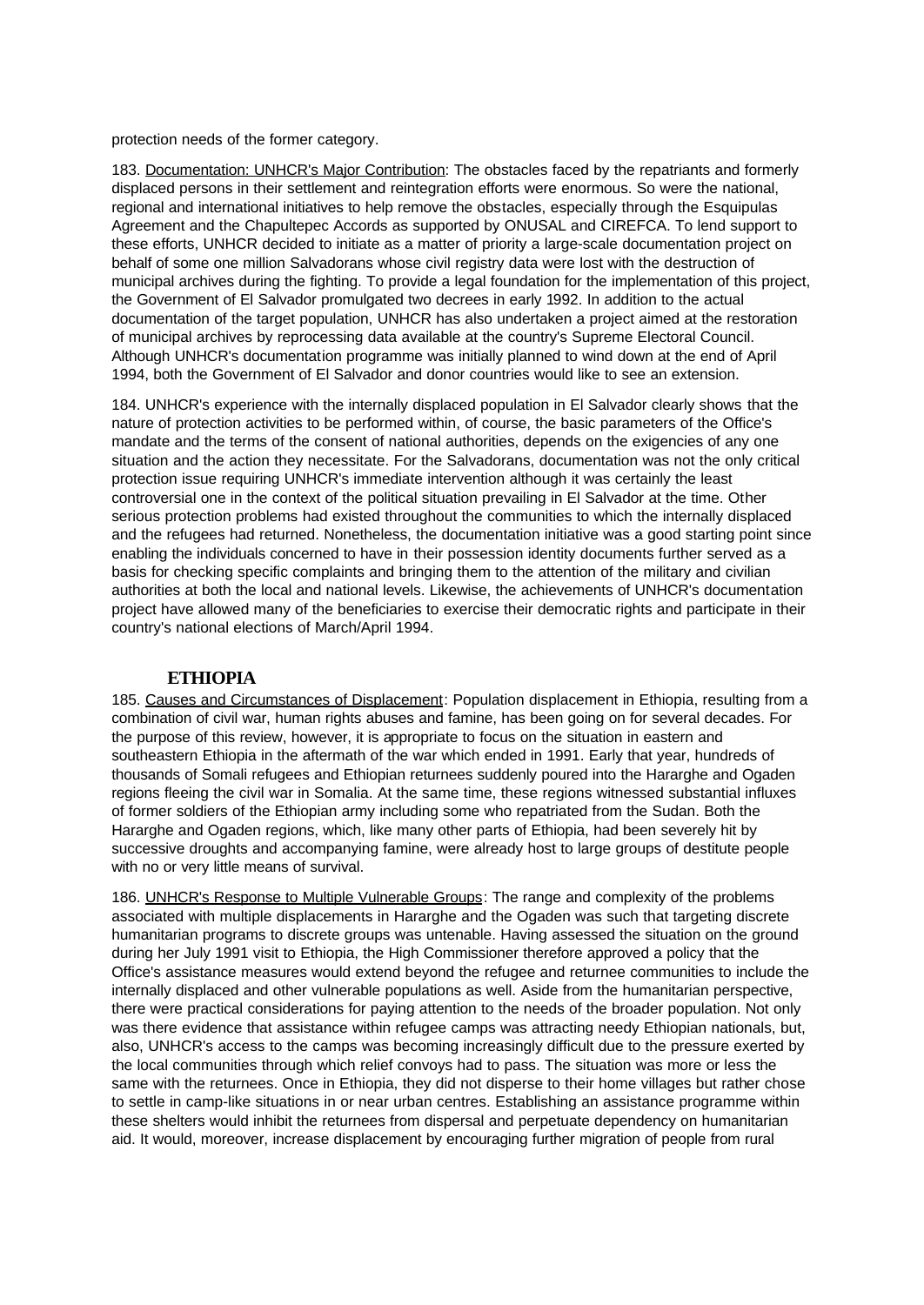#### areas.

187. In view of the above, the only reasonable option available to UNHCR was to bring relief assistance to the rural areas in order to encourage the returnees and the internally displaced to go back to their places of origin and, at the same time, to make it easier for those who were potentially on-the-move to stay in their villages. Since the prospects of stability depended on what rehabilitation and initial reintegration assistance could be provided once the emergency phase was over, UNHCR initiated some community-based programs (i.e. water facilities, basic health, schools, etc.). However, reaching out to all affected communities proved to be a formidable task which UNHCR could not tackle alone without the participation of other relevant UN agencies.

188. The Emergence of the Cross-mandate Concept: There emerged, towards the end of 1991, a "humanitarian consensus" to approach relief and rehabilitation assistance on a regional basis whereby priority needs would be identified in a holistic manner and the Ethiopian Government, relevant organizations of the UN-system and NGOs present in the region would all pull their resources together so as to collectively provide community-based assistance to all the needy populations in the region temporarily setting aside their narrowly defined core mandates. By subscribing to this multi-partite and multi-disciplinary strategy, UN agencies (including UNDP, UNHCR, UNICEF, WFP, WHO and FAO) reached an agreement to undertake together with the Ethiopian Government what became known as a "cross-mandate" operation. UNDP, as the coordinating body for the cross-mandate operation on behalf of the UN agencies involved, signed a Memorandum of Understanding on 6 November 1992 with the Relief and Rehabilitation Commission (RRC) of Ethiopia.

189. The cross-mandate concept, which was thought to lend itself well to situations where no major protection problems exist, was supposed to specifically work in favour of the internally displaced persons and, consequently, lessen the operational responsibilities of UNHCR particularly at a time when the Office was stretched more than enough. The concept has not yet translated well into practice, unfortunately, which means that UNHCR has had to take it upon itself to continue assuming a leading role vis a-vis a cross-section of vulnerable populations (estimated at 150,000) while waiting for most of the other international actors to step in more visibly.

190. Protection Issues: Since Ethiopia was no longer in a situation of open conflict at the time of launching the operation, the only major protection problem encountered related to insecurity created by armed banditry. This was particularly serious during the early stages of the operation when, as a result of the change in government, there was disruption of public security institutions. Once the Government deployed its troops to the regions, the situation improved. At a more general level, there were potential dangers of conflict and violence between the refugees and returnees, on the one hand, and the internally displaced population (including the demobilized soldiers), on the other, if assistance were to be provided only to the former group and not to the latter.

191. Long-term Impact of UNHCR's Involvement: Overall, UNHCR's intervention could be seen as post-conflict stabilization of population movements. UNHCR has facilitated the return of internally displaced persons to their former places of habitual residence by implementing community-based assistance programs in those areas. The distribution of food in the rural villages could have, in addition to bringing relief to those in urgent need, an important role to play in stabilizing food prices for others not benefiting from the distribution. UNHCR's plans for phasing out are necessarily linked to achievement of a durable solution to the refugee problem in Ethiopia and Somalia.

## **IRAQ**

192. The Aftermath of the Gulf War: The conclusion of the Gulf War in February 1991 was immediately followed by a fierce military confrontation in northern Iraq between Government forces and Kurdish opposition groups. By mid-April, there was a dramatic influx of some 1.4 million Iraqi Kurds into the Islamic Republic of Iran and along its border with Iraq. Another 300,000 Iraqi Kurds sought refuge in Turkey and tens of thousands more remained stranded at unaccessible higher elevations along the Turkey-Iraq border. The suffering of this latter group was more heightened due to the refusal of the Turkish authorities to allow them entry and entertain their claim to asylum.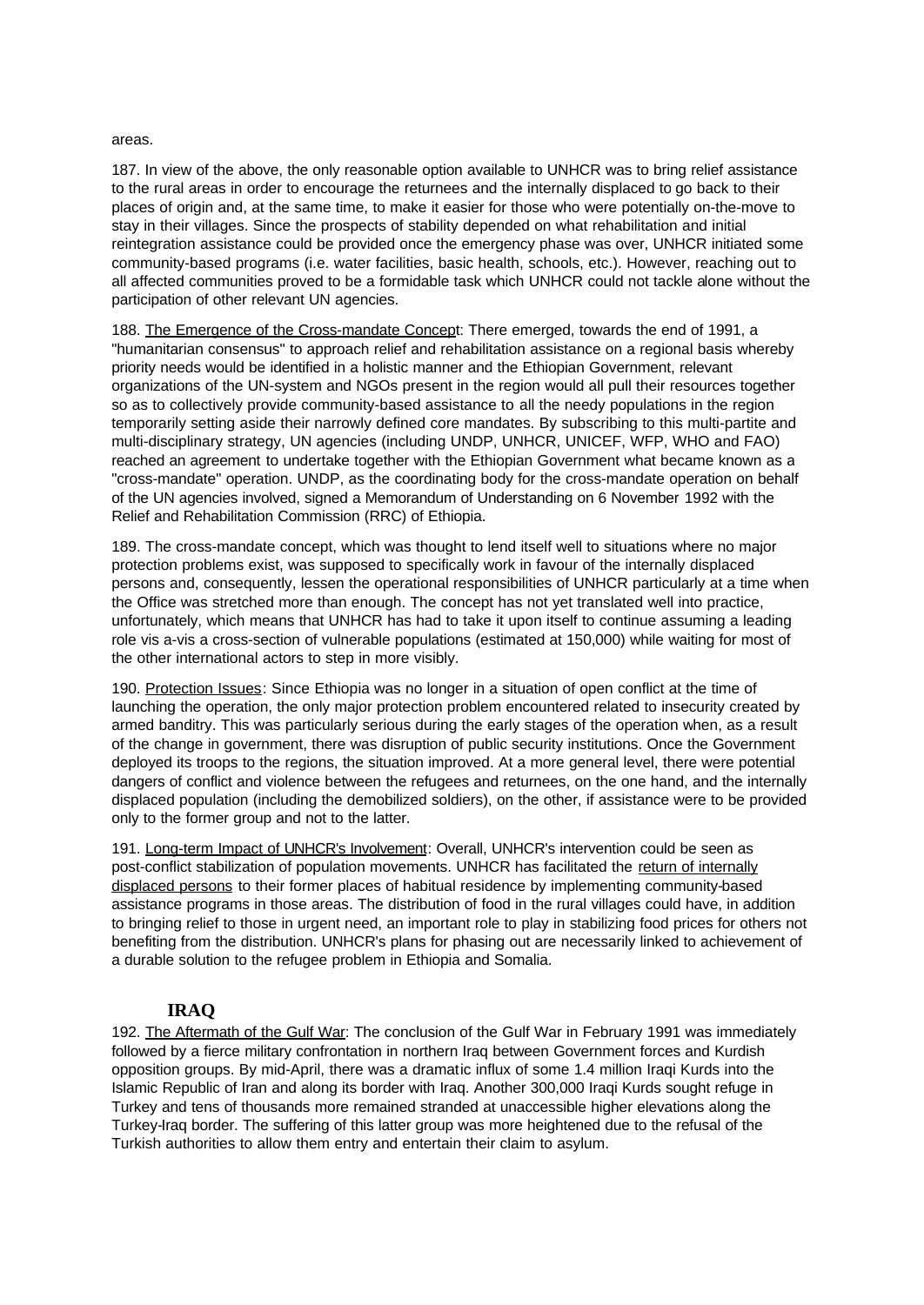193. With the elation of victory for the coalition forces suddenly and dramatically overtaken by spine-chilling images of Iraqi Kurds dying by the thousands in the freezing mountains and inhospitable terrain of northern Iraq, the international community had to act – and it had to act very quickly since the situation had also posed a serious threat to international peace and security in the region. Thus, proceeding from UN Security Council Resolution 688 of 5 April 1991 which, *inter alia*, called upon the Secretary-General to "address urgently the critical needs of the refugees and displaced Iraqi population...," the Secretary-General requested UNHCR on 10 April 1991 to launch an emergency programme of assistance.

194. For the overall co-ordination of international response to the situation in northern Iraq, the Secretary-General appointed an Executive Delegate for the UN Humanitarian Programme for Iraq, Kuwait and the Iraq-Turkey and Iraq-Iran Border Areas. The Executive Delegate succeeded in getting the Government of Iraq to sign a Memorandum of Understanding on 18 April 1991. The Memorandum stipulated that the UN and the Government of Iraq would promote the voluntary return of Iraqi displaced persons and take humanitarian measures to avert new flows of refugees and displaced persons. The Government further agreed to facilitate UN humanitarian presence in Iraq, wherever such presence might be needed, through the establishment of UN Sub-offices and Humanitarian Centres (UNHUCs).

195. Encouraged by the developments which allowed international humanitarian organizations to provide assistance within safe areas inside the territory of Iraq, large numbers of Iraqi Kurds displaced along the border areas started to return to the Dohuk "safe haven" at the end of April 1991. By May, over 250,000 had returned to northern Iraq from Iran and Turkey and in September, 90% of the entire caseload of Iraqi Kurds had returned to Iraq but not necessarily to their places of origin. On the one hand, continuous attacks by Government forces against Kurdish positions in areas outside of Government control had prevented people from returning to those areas, not to mention the new massive displacements and "backflows" resulting therefrom. On the other hand, the active presence of the Iraqi military in Government-controlled areas, including many of the cities in the governorates of Dohuk, Erbil and Suleimaniya, had discouraged the displaced to return to their places of origin. The primary effect of this state of affairs was that as of March 1992, when UNHCR began handing over its operations in Iraq to other UN agencies (principally UNICEF), an estimated 400,000-500,000 persons were still internally displaced in northern Iraq. That most, if not all, of this population remain displaced to this date either unable, or fearing, to return to their homes is conformed by the recent Report (E/CN.4/1994/58) on the situation of human rights in Iraq issued on 25 February 1994 by the Special Rapporteur of the Commission on Human Rights.

196. The Nature and Impact of UNHCR's Assistance: The humanitarian assistance programme undertaken by UNHCR from April 1991 to June 1992 was tailored to respond to three categories of needs. The first was a set of emergency interventions directed at improving conditions in the places where repatriating refugees and internally displaced persons had come to live temporarily pending their return to their original places of residence; UNHCR distributed food, tents, blankets, domestic items and made available clean water and adequate health care. The second input involved the rehabilitation of villages through the "winterization" project and other shelter programs, as well as health, water and sanitation activities, and was intended for those internally displaced who went back to their permanent residences. The third element of UNHCR's intervention was the establishment in situ of a contingency stock of food and medicine enough to support 500,000 persons for a period of two weeks in case of forced population movement resulting from major military confrontation.

197. As of end of June 1992, UNHCR had completed its share of the emergency relief assistance programme, as requested by the Secretary-General, enabling the target refugee population in Iran and Turkey to return to northern Iraq and gradually move forward to the rehabilitation, resettlement and reconstruction phase. As noted above, many among X the repatriated refugees and the internally displaced had not been able to return to their communities of origin. The relevant UN agencies had taken over to advance UNHCR's relief and initial rehabilitation efforts into a more development-oriented phase with the continued co-operation of the Government of Iraq, which had signed the second extension of the Memorandum of Understanding in October 1992 (the first extension was signed in November 1991). Despite the general consensus that continuation of the UN humanitarian assistance programme is critical both from the perspective of helping the beneficiaries achieve material self-sufficiency and in order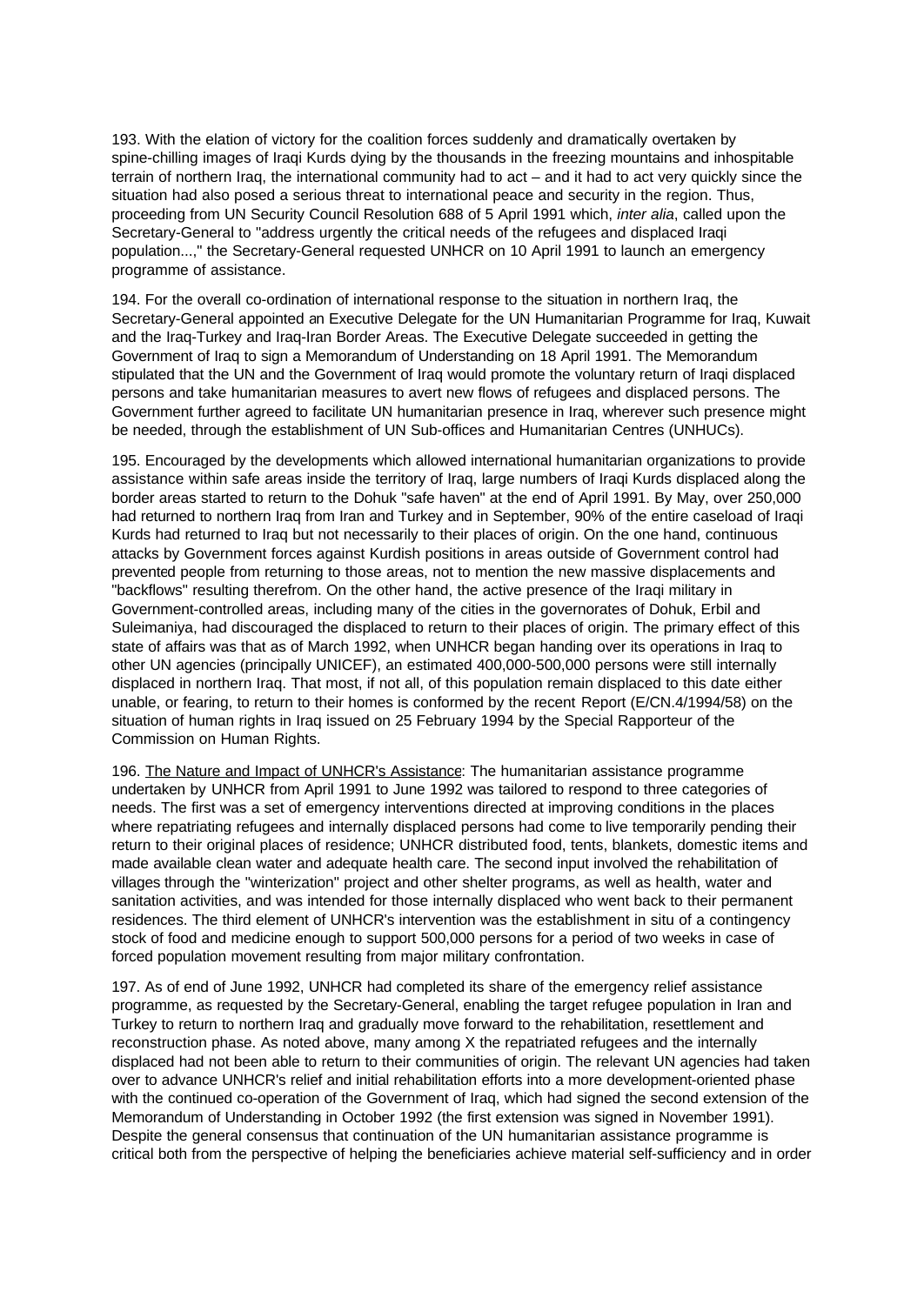to alleviate any fear of security they may have in the face of ongoing confrontation between the Iraqi Government and the Kurdish resistance, the programme does not appear to have made any leap forward from where UNHCR had left it over a year ago. 64

## **MOZAMBIQUE**

198. Causes and Magnitude of Displacement: When the Government of Mozambique and RENAMO signed a General Peace Accord in October 1992, the country had one of the world's largest population of internally displaced - an estimated 3.5 million, according to World Refugee Survey 1993. This in addition to the over 1.5 million who have sought refuge in neighbouring countries. The major cause of population displacement in Mozambique, as elsewhere in Africa, was protracted civil war. A massive displacement of Mozambicans occurred during the period between 1986 and 1992, when the armed conflict between the Government and RENAMO was at its height and the country was devastated by successive droughts. Reports from the International Organization for Migration (IOM) indicate that between October 1992 and February 1994, about 75% of the internally displaced population have returned to and resettled in their area of origin or in some other places. At present, therefore, some 900,000 persons remain displaced mainly in the provinces of Sofala, Gaza, Inhambane, Maputo, Zambezia and Niassa.

199. Response of the Government of Mozambique: Over the last ten years or so, the Government of Mozambique has been managing, in cooperation with several UN agencies (especially WFP, UNDP, UNICEF and UNDRO) and NGOs, an international relief and rehabilitation programme for many of the country's internally displaced persons. The Department for the Prevention and Combat of Natural Calamities (DPCCN) has been the primary operational Government agency in charge of coordinating this programme at the national, provincial and district levels. Since the General Peace Accord was signed, increased stability has gradually come to that country and the Government appears to have placed assistance »t internally displaced persons high on its national agenda. It is important to note that the internally displaced are not the sole beneficiaries of relief and rehabilitation assistance. In fact, the Government has identified four categories of needy people who are eligible for such assistance:

- (i) "Deslocados" (internally displaced): persons compelled to abandon their homes for reasons beyond their control, and who have not yet been able to resume any productive activity to earn their livelihood.
- (ii) "Affectados" (affected persons): persons residing in an area particularly affected by war or natural disaster, and who have no capacity to produce or buy their basic necessities.
- (iii) "Recuperados" (liberated): people from areas re-taken by the Government from RENAMO control.
- (iv) "Regressados" (returning refugees).

200. Basis for UNHCR's Involvement: As noted above, the same causes had produced both the internal displacement and refugee flow of Mozambicans. Similarly, many of the internally displaced have returned to or remain displaced in the same areas from which the refugees had fled. Thus, when UNHCR developed in April 1993 a three-year plan of operation for the voluntary repatriation and reintegration of the more than 1.5 million Mozambican refugees, one of its basic planning assumptions was that it would be impossible to embark on a large-scale repatriation operation without simultaneously addressing the resettlement needs of the internally displaced persons in returnee areas. UNHCR's commencement of the repatriation operation was predicated on continued peace and stability in Mozambique, while peace and stability depended to a large extent on a successful reintegration into society of both the returnees and internally displaced persons. To this end, UNHCR sought to co-ordinate its repatriation and reintegration programme with the nation-wide assistance delivery mechanism that has been developed by the United Nations Office of Humanitarian Assistance Coordination (UNOHAC) – the humanitarian component of the United Nations Operation in Mozambique (UNOMOZ).

201. The Scope of UNHCR's Assistance: UNHCR's role with internally displaced persons in Mozambique is to fill the gaps. Since all internally displaced persons are supposed to receive food ration under the ongoing international relief assistance channelled through the Mozambican Government, UNHCR's contribution focuses on the provision of agricultural kits and domestic utensils as part of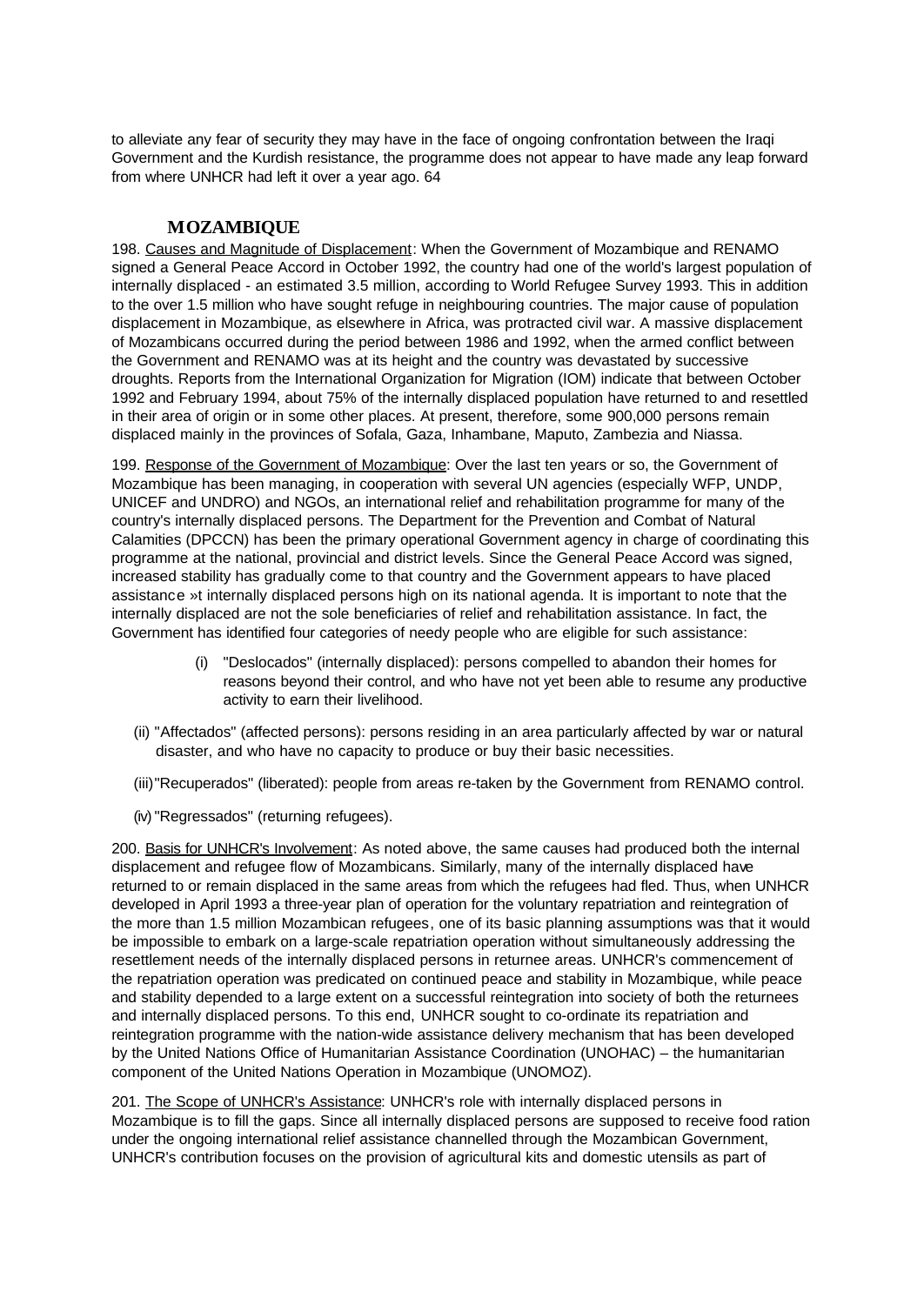UNOHAC's national distribution programme for needy groups. The internally displaced also benefit from UNHCR's community-based programs for the rehabilitation of basic services (water, access roads, health and education) in major areas of refugees' return. These programs are being implemented within the framework of Mozambique's National Reconstruction Plan.

202. Protection Issues: UNHCR does not play any specific protection role with regard to internally displaced persons in Mozambique. This function is generally exercised by UNOMOZ, which has an explicit mandate under the General Peace Accord to monitor and verify the cease-fire, the separation and concentration of contending forces and their demobilization. In view of the fact that very few incidents of cease-fire violations have occurred since the signing of the agreement, the situation of internally displaced persons has not been a major cause of protection concern for UNHCR.

203. Prospects for Lasting Solution: At present, UNHCR's limited assistance to the internally displaced in returnee areas is aimed at helping them reach self-sufficiency in their food production; this normally requires a period of one year. Those who wish to go back to their former places of habitual residence but are unable to do so on their own are being assisted by IOM. Given the commencement of demobilization of Government and Renamo forces, it is expected that most of the remaining displaced persons will want to return by the end of this year when national elections are due to be held.

## **NICARAGUA**

204. Causes and Circumstances of Displacement: Information on the scale and magnitude of internal displacement at the height of the civil war in Nicaragua (19821987) has always been fragmentary. In spite of the impediments to accurate data, there is a rough guess that nearly 80% of the Miskito and Sumu indigenous populations had been displaced either internally or as refugees in neighbouring countries. However, it is almost impossible to distinguish those forcibly displaced due to the conflict from the great numbers of Miskitos and Sumus who, as a matter of traditional practice, periodically shift their place of residence often by crossing back and forth international borders.

205. Another form of displacement had also been caused by the Nicaraguan Government's resettlement programme of the early 1980s. Following the intensification of the war, the Government, as part of its military tactics, relocated thousands of campesinos to settlements far away from their traditional habitat. The Government justified the resettlement programme on grounds that it had to move people into areas where the army could provide them effective protection. Being as it was an involuntary relocation, however, the resettlement scheme served both as a form of displacement in itself and as a root cause to yet another displacement whereby many of those opposed to the programme sought refuge in Costa Rica and Honduras.

206. Peace and the Return of the Displaced: A number of policy changes undertaken by the Government of Nicaragua since the mid-1980s had encouraged the return of internally displaced persons to their original communities. These included the 1987 Autonomy Law for the indigenous groups, the 1988 Amnesty Law for the Miskitos and the 1989 National Dialogue between the Sandinistas and the Contras which culminated in the national elections of February 1990.

207. Although many internally displaced persons had returned to their areas of origin prior to the national elections, there were no adequate assistance programs in place at the time. During the same period, about 15,000 Nicaraguan refugees had also repatriated voluntarily from Honduras and Costa Rica under UNHCR auspices. However, it was only following the mass voluntary repatriation of some 70,000 refugees in the postelection period that UNHCR developed a full-fledged post-return rehabilitation and initial reintegration programme. The programme had to centre on a community-based approach given the convergence in the return areas of various groups (i.e. repatriating refugees, former internally displaced persons and demobilized Government soldiers and Contra combatants) all of which had been part of the same phenomenon and requiring more or less the same attention in their efforts to reconstruct their livelihoods and become self-supporting members of the society.

208. Promoting Reconciliation through Assistance: For the populations returning to their original communities, whether from refuge abroad or from internal displacement, material security had been the most preoccupying concern. The areas to which they had returned to re-establish themselves were the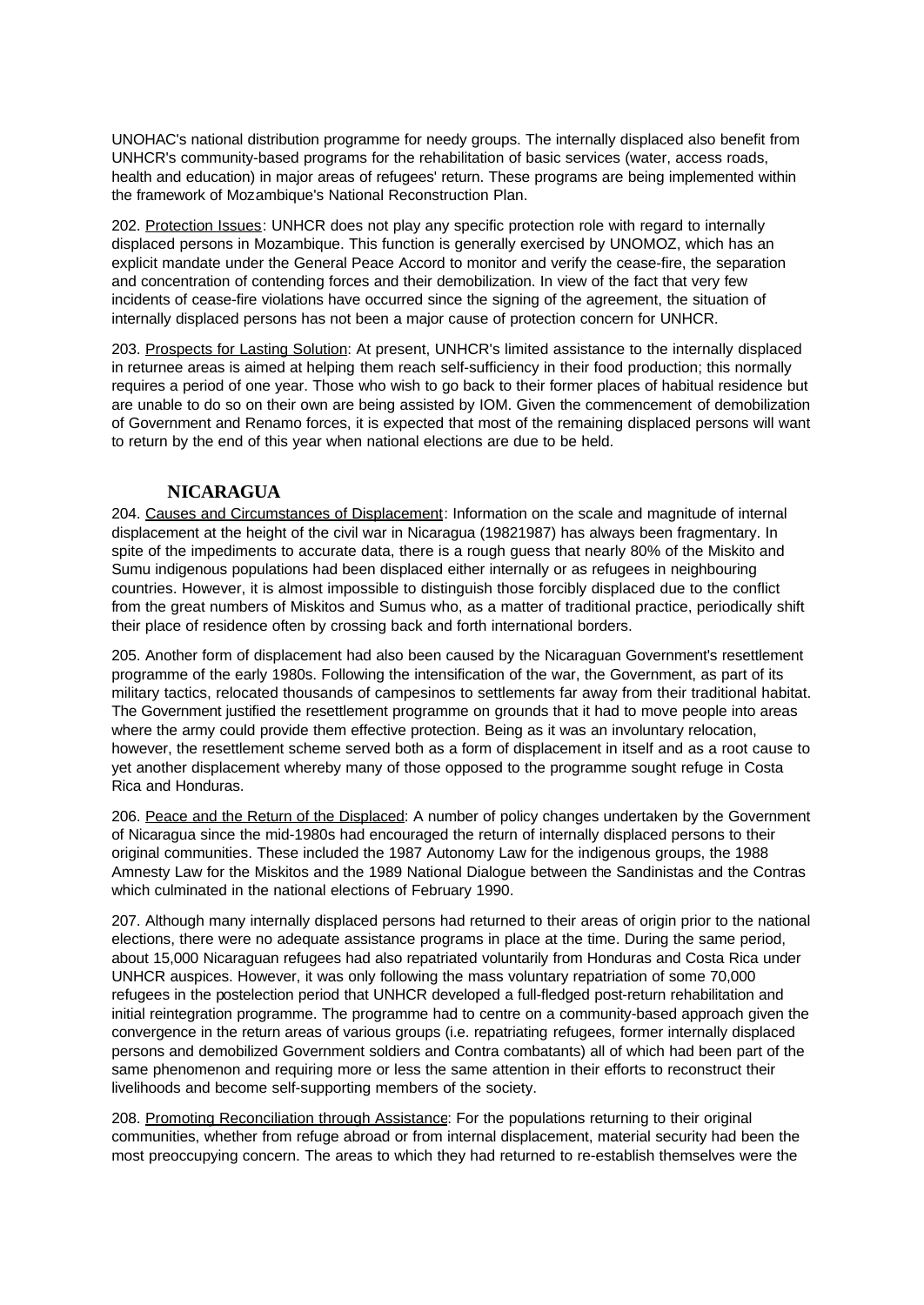most directly affected by the decade-long war. The scarcity of resources and services were added to the unpleasant experiences of the war itself to keep social tensions high among the diverse groups with different interests and allegiances. UNHCR sought, therefore, to identify assistance measures that would a) have an immediate short-term impact in helping the populations to normalize their living conditions; b) act as a promotional factor in the reconciliation of divided communities; and c) serve as a preventive measure against renewed dislocation by way of either cross-border or rural-urban migration due to obstacles for successful resettlement. Through Quick Impact Projects (QIPs) undertaken to satisfy these goals in sectors ranging from revitalization of public facilities and rehabilitation of infrastructure, to income-generating activities and institution building, UNHCR has reached more than 300,000 beneficiaries (of whom the repatriating refugee population represented no more than 100,000 persons at most) in virtually every region of Nicaragua.

# **IV. Round Table Consultation**

209. As part of the review exercise, a round-table consultation on UNHCR's operational experience with internally displaced persons was held in Geneva on 9 and 10 May 1994. Twenty-three UNHCR staff and one UNHCR consultant who has done extensive research and field work on the issue of internal displacement participated. The aim of the round table was not to arrive at conclusions, but rather to elicit views, particularly from a field perspective, on a variety of policy and programme questions relating to UNHCR's work with internally displaced persons. To facilitate the discussion, two case studies were presented (Liberia and El Salvador). While the debate was wide-ranging and revealed clearly the diversity of opinions as well as experiences among staff, this report will follow, to the extent possible, the structure of the questions put forward to the group.

# *1. Issues of Definition, Identification and Decision-making for UNHCR's Involvement*

210. Definition: The key issue raised here, and throughout the two-day discussion, was whether internally displaced persons are a discrete category and whether displacement is the relevant factor at all as far as UNHCR's activities are concerned. It was argued that, particularly in light of the growing emphasis on a comprehensive or integral approach, where UNHCR is dealing with mixed populations in a conflict or post-conflict situation, distinctions between categories of persons in their own countries is becoming increasingly irrelevant.

211. The question was raised whether the lack of national protection should be the defining characteristic of persons of UNHCR's concern. In this regard, it was said that some governments do not distinguish between UNHCR's work with refugees and with internally displaced persons, that the Office's humanitarian vocation demands that it works with both in any given situation, and that its limitations are largely self-imposed. Therefore, while some agreed with a definition consistent with the IOM-FOM/33/93,(\*)(80) such as "displaced persons in a refugee-like situation" or "internal refugees" or : OAU/Cartagena situations minus the requirement of crossing a border, others suggested simply "affected populations" or "vulnerable persons." A few would adopt the definition found in the Secretary-General's analytical report on internally displaced persons which includes victims of natural disasters. Another comment on terminology was that there is no equivalent to "returnee" for a former internally displaced person.

212. An operational approach was also suggested, that would focus on a geographical area or a particular situation, instead of on a category of persons. This begs the question of criteria for involvement to some extent, but the geographical area could be, for example, one in which refugees and/or returnees are found. Finally, it was argued that, as a practical matter, UNHCR needs a clear definition with a protection element. This would serve as a point of reference, *inter alia*, for greater predictability in decisions on involvement (see next section), for defining the respective responsibilities of the Office and of other actors, for promoting realistic expectations on the part of States and beneficiaries and for planning phasing-out procedures and time-table.

213. Identification: Many participants seemed to agree that UNHCR should know more about the internally displaced persons with whom it works. How, for example, can UNHCR know that it is assisting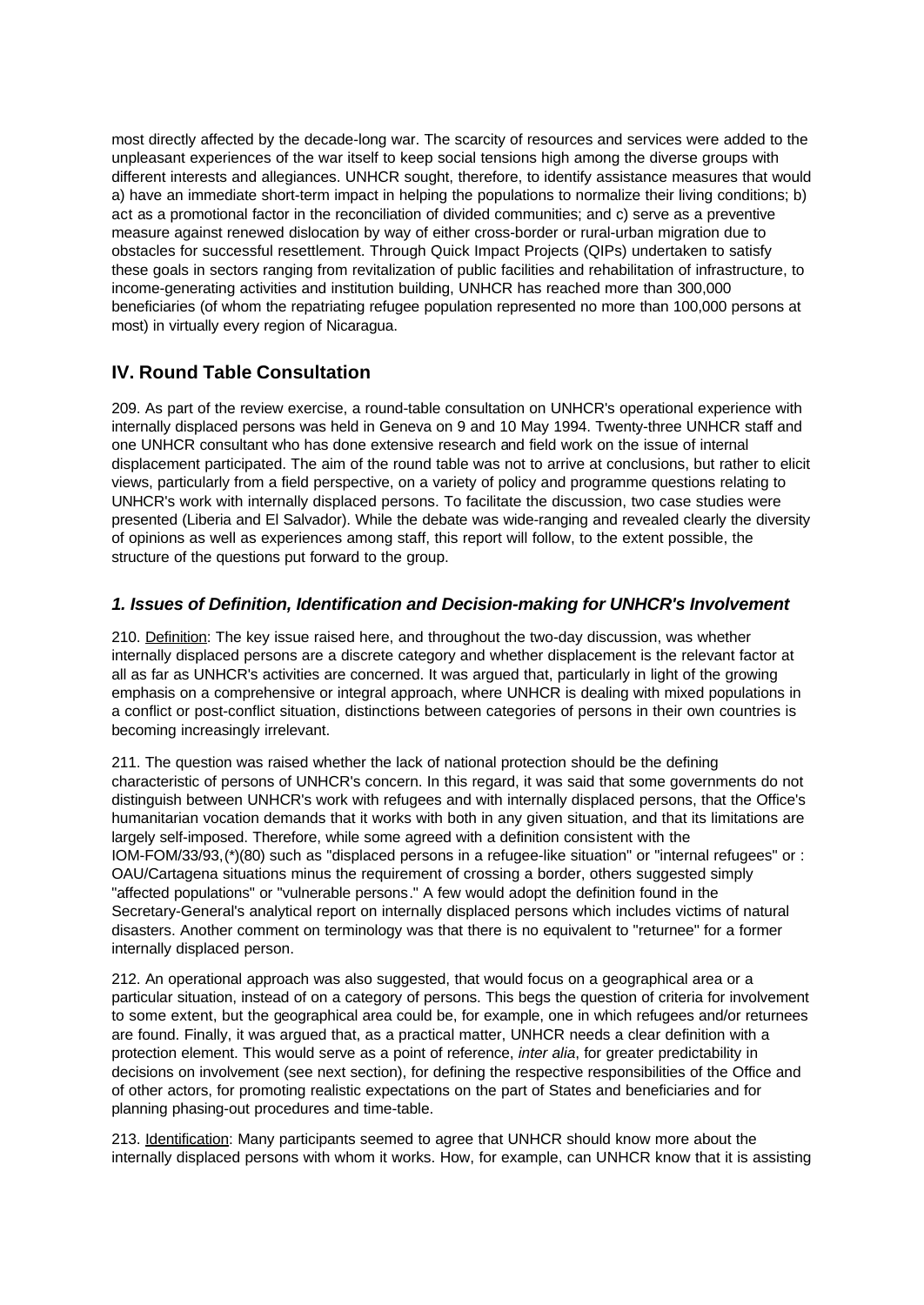the most vulnerable? It was noted that, unlike refugees, who may be grouped in a camp or settlement, many internally displaced persons are dispersed, either in parts of a country to which UNHCR has no access, and/or in small numbers staying with relatives. In any event, the source of UNHCR's information on internally displaced persons is often the government. In this regard, it was pointed out that many governments and others define this group very broadly, perhaps in part because it is now an attractive category for funding purposes. It was queried, however, whether labelling internally displaced persons as such is advantageous or disadvantageous to them. Some observed that in many situations the Office is helping everyone (refugees, returnees, internally displaced persons, local residents) so that identification is not a major issue. However, the question of identification of internally displaced persons is also relevant to durable solutions, whether by way of local integration in the areas of displacement or voluntary return to places of origin.

214. Decision for Involvement: A variety of issues were mentioned: on the one hand, UNHCR reacting to the CNN factor, or to political concerns such as the security and stability of neighbouring States, with resulting government pressure brought to bear on the Office; on the other hand, UNHCR seeking an entry to certain countries or regions (e.g., Central Asia and the Caucasus). Objective humanitarian needs were not felt to always be the deciding factor. Regarding protection, it was argued that there is usually a strong link to the Office's mandated activities. It was also pointed out that at least one decision not to become involved (Kenya) was due to concerns for refugee protection. Some participants said we needed to articulate criteria for involvement, while others urged that any criteria be flexible, and that decisions be taken on a case-by-case basis. However, at many points of the discussion, a strong plea was made for greater consistency in UNHCR's approach in order to maximize predictability. 70

215. Legal and Practical Tools Available to UNHCR: There was agreement on nearly all of the points raised under this question.

- (i) Presence: It was said that if persons are of UNHCR's concern, we must be there. We must have access, to which all sides must agree. Building trust is an important element, as is UNHCR being part of a process with a political content. The refugees' resourcefulness in dispute resolution was noted as an often over-looked tool. Informal advocacy, through sharing information with other actors, and mobilizing shame were mentioned. Physical protection (peace-keepers) and the provision of safe areas were also named. Finally, the importance of improvisation, e.g., in dealing with non-governmental entities, was stressed.
- (ii) Law: National legislation should protect internally displaced persons, but in many situations where UNHCR is working, the rule of law has broken down. International and regional human rights law and international humanitarian law provide standards and impose obligations on the concerned State. The need for "new" law specifically on internally displaced persons was doubted, but much interest was expressed in having staff trained in the relevant provisions of human rights and humanitarian law, along with guidance on the extent to which it is appropriate for UNHCR to use it.
- (iii) Assistance: It was agreed that assistance is integral to protection, and that assistance should be targeted towards communities on the basis of need, not the (prior) status of individuals as refugees or displaced. In this regard, it was suggested that we need a new kind of field officer, who can work effectively with community structures.

# *2. Intervention During Conflict*

216. A number of discrete points were made. Internally displaced persons must be helped, as a humanitarian imperative and as an operational necessity. UNHCR often operates "without" any law, and must negotiate with local militias and communities; the Office's strength is based on assistance. Staff security is a major problem, and UN rules are predicated on evacuation from, not working in, a difficult security situation. There is a need to adapt our recruitment and training of field officers.

217. The importance of neutrality was stressed, but the UN is sometimes perceived as a party to the conflict. With respect to other actors in the field, UNHCR's generally good relationship and excellent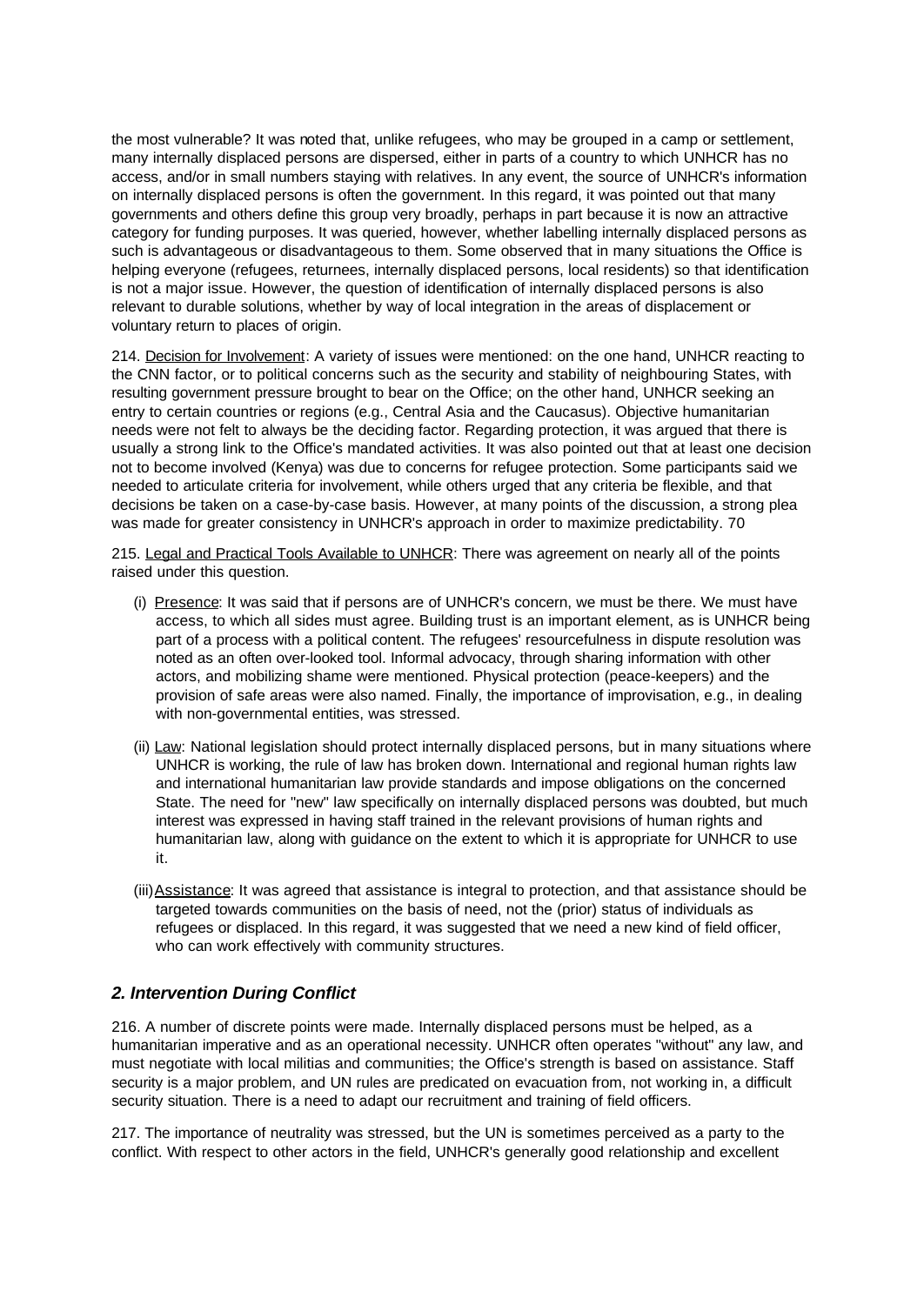cooperation was noted; we should continue to learn from each other. The main problem relating to UNHCR's programme of assistance to internally displaced persons is phasing-out (see below).

218. Concerning protection activities, family reunification was mentioned. Of greater relevance to the specific issue of evacuation of vulnerable internally displaced persons, there was some discussion of whether UNHCR's work can be construed as contributing to forcible relocation. It was suggested that one criterion for evacuation, as it is for voluntary repatriation of refugees, be the wish of the people.

# *3. Return of Refugees/Internally Displaced Persons*

219. It was emphasized that UNHCR should not differentiate among categories of persons, and should adopt a comprehensive approach to promote solution. The Office should be looking at a regional perspective, not just one country at a time. However, some of the tensions inherent in a comprehensive approach were noted, such as the problem of refugees returning to homes now occupied by internally displaced persons (e.g., Bosnia, Guatemala, Tajikistan). The question of facilitating versus promoting voluntary repatriation of refugees was also raised, along with its connection to the return of internally displaced persons.

220. It was noted that UNHCR should also try to use its experience with returnees for the benefit of internally displaced persons who are returning to their places of origin. However, whether return is always the only durable solution for internally displaced persons was also discussed. While the objective for refugees is to return at least to their country, internally displaced persons are already there. In certain situations, return of internally displaced persons to their homes may not be feasible or desirable, e.g., when they have integrated locally.

# *4. Post-conflict/Post-return Intervention*

221. The main issues discussed under this heading were inter-agency cooperation and phase-out, both of protection and of assistance. It was said that "solutions" go beyond physical return, that UNHCR has to be involved in active protection, defined by one participant as intervening to ensure that the government implements its own laws protecting the population. In one view, there is no "protection" after displacement has ended. The question is rather one of human rights monitoring, and who will do it. It should be the national government, but international presence is often necessary. Few potential actors in or out of the UN besides UNHCR have field experience, however. Another related view is that protection in this context consists of rebuilding the linkages between people and their government. It was noted that we are not necessarily experts in national institution-building. In El Salvador, an aggressive protection policy was accompanied by material assistance.

222. Concerning assistance, one observation was that self-sustaining development is generally not underway when UNHCR leaves a given situation, so that conditions deteriorate after our departure. The biggest problem is that the agencies that should take over have implementation limitations, e.g., longer planning and funding cycles, requirements that programs be included in National Plans of Action, etc. One response would be to involve these agencies sooner in the phasing-out process.

# *5. Guidelines*

223. It was agreed that IOM-FOM/33/93(\*)(81) is a good start in setting out certain baseline criteria for UNHCR's involvement with internally displaced persons. On the question of whether further guidelines are needed, the issue of whether internally displaced persons are the relevant category was revisited. It was suggested that any such guidelines should not be on a group of persons, but on a typology of situations calling for UNHCR's intervention, such as "in-country protection" and "a community-based approach."

224. Whether "guidelines" is the appropriate word, and whether it should consist of a policy statement or an operational strategy was also discussed. It was said that UNHCR is not far enough along yet to have practical guidelines for use in the field, and that our thinking is still evolving. However, it was also said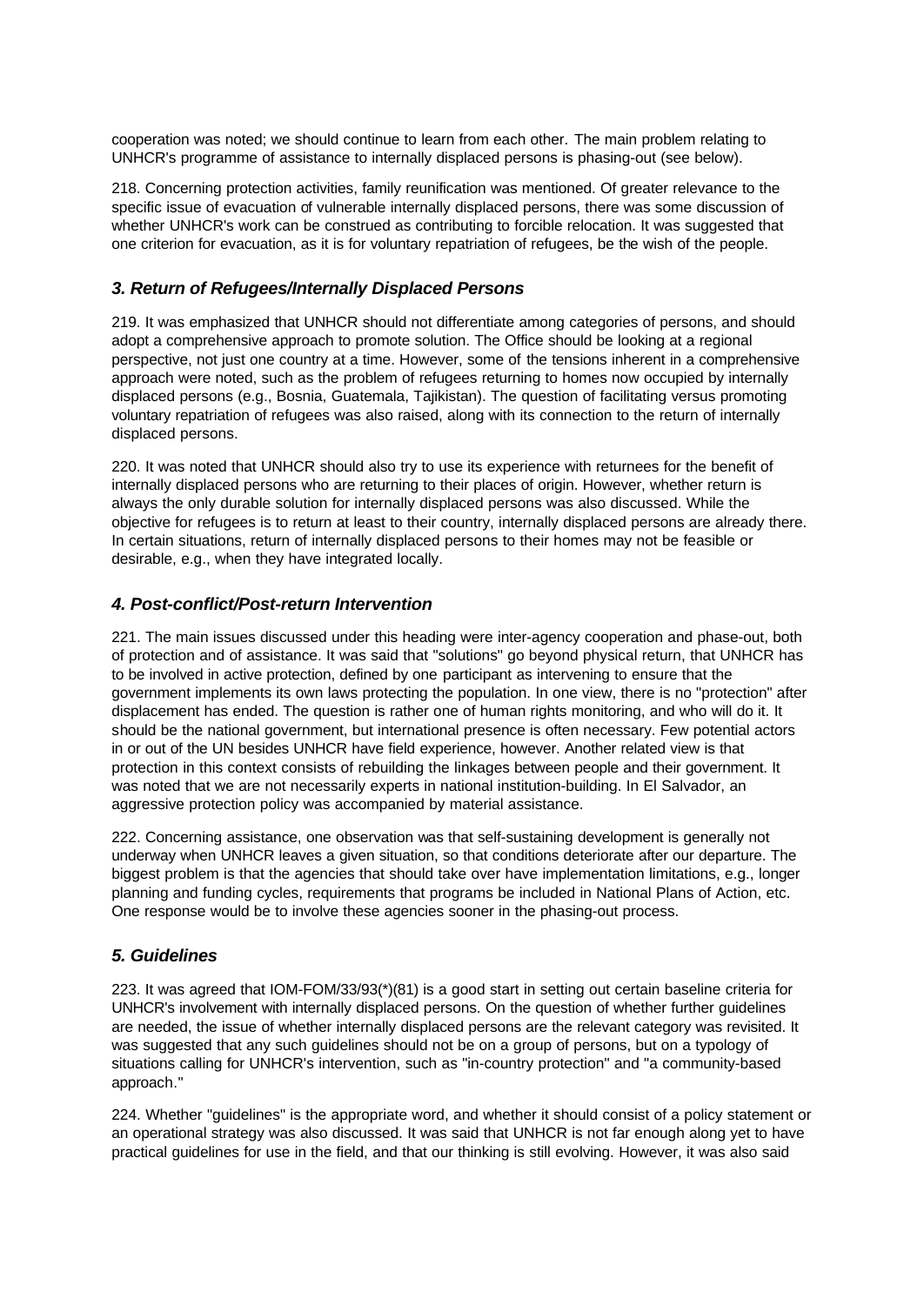that field staff do need directives, e.g., regarding decisions on involvement, and that, in any event, staff should be trained in human rights and humanitarian law.

# **V. Analysis and Conclusions**

225. The one self-evident fact emerging from the case studies is that no two internal displacement situations are ever the same, although some general categories, such as displacement resulting from civil war or other form of armed conflict, may be available. Needless to say, when masses of people are suddenly forced to leave their homes and communities for reasons beyond their control, a humanitarian crisis sets irrespective of the cause or location of the displacement. However, an effective response to such crisis requires that the displaced population should not be treated as an undifferentiated mass.

226. The types and levels of assistance and/or protection required vary as a function of the particular circumstances of displacement including, *inter alia*, the patterns of displacement, the absorbing capacities of the alternative communities to which people have fled, the willingness and ability of "authorities" there to provide at least minimum protection against attack or abuse, the duration of displacement, the demographic composition of the group of displaced and the extent of their particular vulnerabilities. Thus, just as there is no typical situation of internal displacement, nor is there a typical international approach to addressing the needs of the displaced.

227. UNHCR's practice, as reviewed by this survey, has certainly confirmed the above proposition. The fact that UNHCR has "caught up" with the internally displaced at different stages, or phases, of conflict and displacement is an additional argument against notional generalizations. It would certainly be misleading to try and compare protection and/or assistance activities carried out in the midst of armed conflict and during flight with those unfolding in an environment of post-conflict/post-return consolidation only on account of the assertion that internally displaced persons are beneficiaries of both. What is slightly more disturbing are the wide-ranging variations in terms of UNHCR's role in assisting and protecting internally displaced persons within comparable phases of conflict and displacement. These include, for example, variations from a one-time relief assistance package in Rwanda to around-the-clock engagement in Bosnia-Herzegovina; or from direct involvement with mixed populations of returnees and internally displaced in Sri Lanka to only very indirect involvement in a similar situation in Sierra Leone or in the Sudan.

228. Comparative analysis and the search for common parameters are complicated by the fact that, with very few exceptions (such as Cyprus or Azerbaijan), UNHCR is not involved in any programme strictly designed for internally displaced persons. As a matter of fact, if any rule is emerging from UNHCR's operations in countries of origin, it must be a product of the so-called "mix-factor." Thus in the context of voluntary repatriation, the cross-category approach to assistance where UNHCR has often widened the pool of its beneficiaries by deliberately avoiding distinctions between categories of vulnerable or needy populations has been gaining much ground. There are, nonetheless, many variations on this theme. In Sri Lanka, returnees got mixed with internally displaced persons in flight as a result of resurging conflict. In Angola, similar circumstances resulted in returnees getting mixed with internally displaced more or less "settled" in the areas of return. In Ethiopia, returnees came to an area also populated by refugees and by internally displaced populations unable to return mainly because of disastrous economic conditions in their communities of origin. In Mozambique and Tajikistan, returnees are getting mixed with returning displaced.

229. These and other disparities in UNHCR's approach to, and handling of, situations of internal displacement are not, however, irrational. They stem from the fact that, with very few exceptions, UNHCR's concern in respect of those situations has been ancillary to its primary concern for refugees and/or returnees. The "link" criterion set out in IOM-FOM/33/93(\*)(82) is evident in UNHCR's past and current practice world-wide. In any voluntary repatriation operation, the overriding concern will be to remove obstacles which may hamper a smooth reintegration, or the delivery of assistance to returnees. One such obstacle may be the presence of internally displaced persons (or former displaced) in, or along the way to, the areas of return of the refugees. It comes, therefore, as no surprise that UNHCR often has only a limited grasp of the reality of internal displacement in a particular country. In many of these situations, the operational focus is not on a group of persons, but rather on a geographical area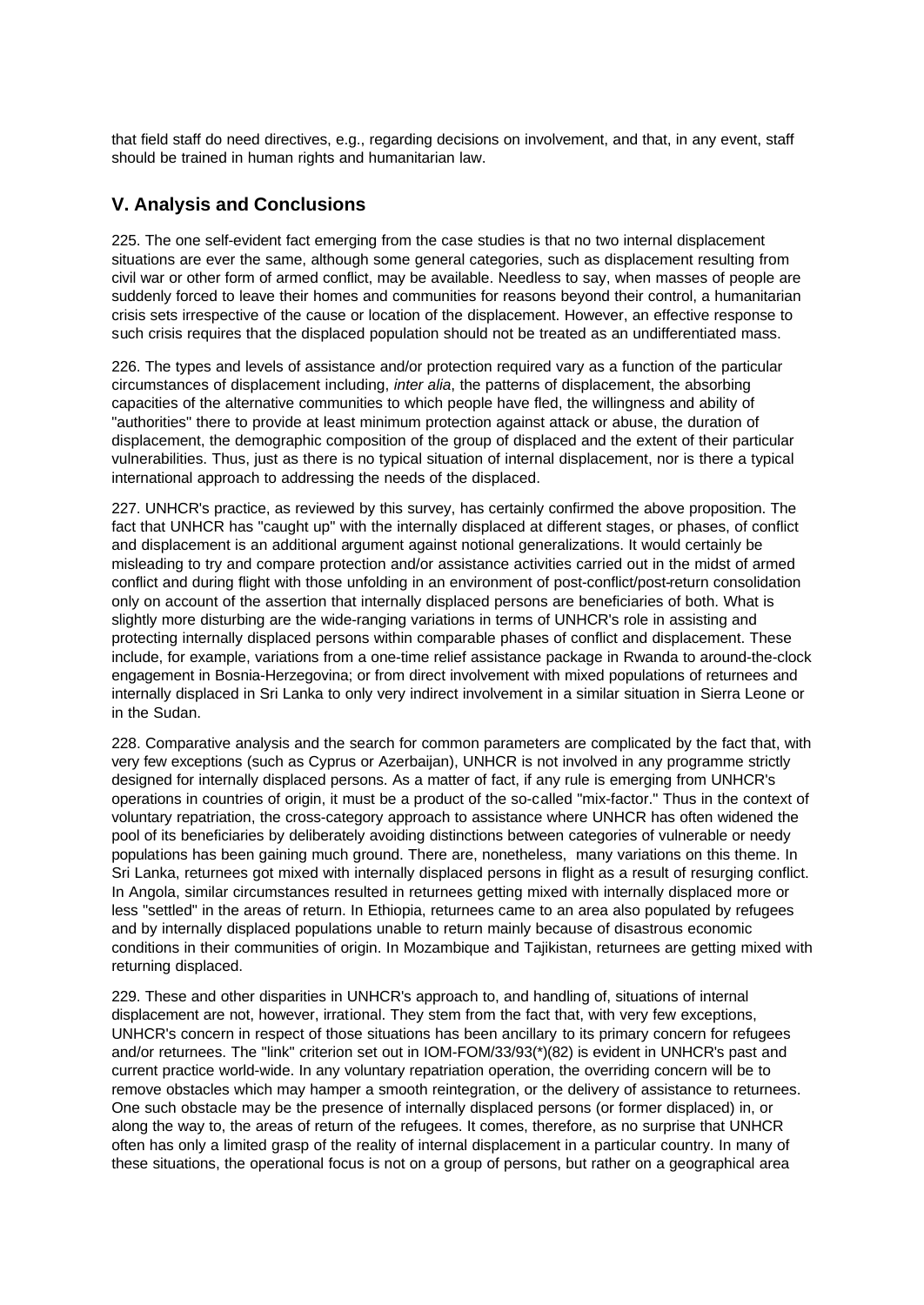within which the beneficiary group may be plural or "mixed".

230. This overall tendency to treat assistance to and/or protection of internally displaced persons as subordinate to "refugee" concerns is, of course, fully legitimate on the part of a refugee agency. Furthermore, a number of operations have demonstrated that UNHCR's use of its mandate as a "stepping stone" for an incremental approach to the broader issue of coerced population displacement may be tactically sound. It is fair to say, however, that there is no unanimity within the Office as to the desirability of such an incremental approach.

231. A review of those situations of internal displacement in which UNHCR made a deliberate decision of non-involvement is particularly revealing of the difficult dilemmas facing the Office's self-perception. There are indeed a few atypical situations in which a link with mandated activities is too tenuous to be considered (e.g., among the above presented case studies, Peru). In the vast majority of cases, however, absence of "link" will not be the determining factor, as the prevention or solution of a refugee problem will usually require a comprehensive treatment also addressing the phenomenon of internal displacement and its causes. The reasons most frequently invoked against UNHCR getting involved - or involving itself more - in such cases are as follows:

- (a) Donor interest: availability of funds for a particular operation is, obviously, a preponderant factor in any responsible decision for or against involvement. Proved or putative lack of donor interest is often cited as a major constraint to extending UNHCR's programs in favour of the internally displaced. In some situations, donors may send out a clear signal emphasizing that UNHCR has "its hands full" with the refugee/returnee programme and that it cannot cope with more. In others, UNHCR itself may feel inhibited from appealing to donors by expressing the position that "refugees need to be served first; other groups, time and [additional] resources permitting." With all its logic, this line of reasoning is certainly representative of a conservative (i.e., partial) approach to the "refugee problem";
- (b) Operational constraints: working in countries of origin obviously carries particular constraints and difficulties. These may relate to the absence of a political settlement, problems of access to the beneficiaries, lack of security for staff and/or equipment, etc. It can be argued, however, that the same constraints would not necessarily be regarded as prohibitive in a refugee or returnee context.
- (c) "Others are doing the job": where adequate coverage of needs is provided by other agencies, there is no overriding justification for UNHCR to insist on a primary role, even in the presence of a strong link with a refugee situation (e.g., Mozambique). This argument is, of course, fully in line with the inter-agency complementarity requirements of UNHCR Executive Committee and UN General Assembly texts. It is interesting to note that even in this type of situations, UNHCR at times finds it difficult to give due credit to the "dominant" institutional players.
- (d) Institutional image: this is a complex argument, the cement of which is UNHCR's responsibility vis-a-vis its original mandate. One facet of this argument is reflected in the "principle of operation" outlined in IOM-FOM/33/93(\*)(83) and according to which UNHCR's involvement should not be perceived as an obstacle to asylum (we shall discuss this in paragraph 238 below). Another factor invoked against visible UNHCR involvement (as was the case in the Sudan, for example) is the risk that this might lead to confrontation with the Government of a country hosting refugees, and consequently undermine the protection of those refugees.

232. It may be useful, at this juncture, to group some tentative conclusions under five headings, namely, definition; criteria for involvement; protection; assistance; and solutions.

## **Definition and UNHCR's "concern"**

233. The survey was conducted on the basis of an implicit "working definition" of an internally displaced person as a person who, had he/she managed to cross an international boundary, would have fallen within the definition of a refugee of concern to UNHCR. This assumption is not challenged by the survey's findings. It is important to point out, however, that this definition cannot serve, in and by itself, to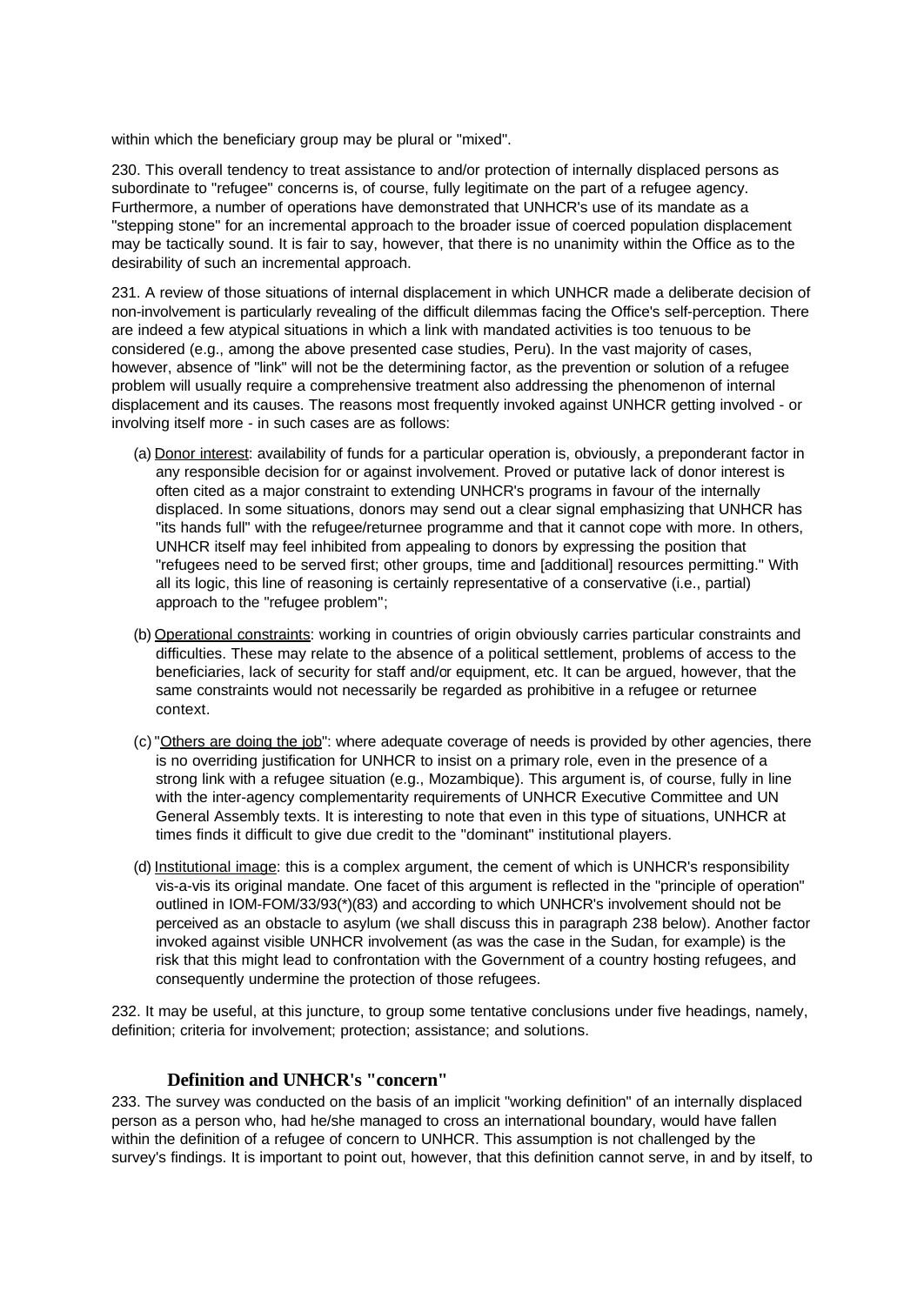prescribe UNHCR's competence in the same way as the "refugee" definition does. UNHCR undertakes certain activities on behalf of internally displaced and other non-refugees because such activities are integral components of the Office's overall strategy of prevention, protection and solutions. Independent researchers, and indeed many UNHCR staff, are increasingly questioning the usefulness of the " internally displaced " label as a discrete legal, operational or social category for UNHCR's purposes. In the same vein, they are also concerned that UNHCR's statistics on "internally displaced" do not reflect the operational reality in the field.

234. It follows from the above that the Office should, at the organizational level, focus on operational criteria and not preoccupy itself with developing further definitional elements. Any attempt at defining an "internally displaced person of concern to UNHCR" would fail, as the focus of UNHCR's involvement in countries of origin has been on situations rather than on categories of persons. There is, furthermore, a risk in formulating a UNHCR definition of a group of beneficiaries, as this may imply that all persons coming within the ambit of such a definition could consider themselves as having acquired an international status which automatically qualifies them for UNHCR's assistance and protection.

235. Another observation is that the term "internally displaced person" has been used in recent UNHCR literature in a rather loose way. In order for UNHCR to better address in each particular operation the needs of populations benefitting from its programs, the use of terms should be made more precise. At a minimum, it should reflect the phase of displacement involved. Thus, former internally displaced, i.e. persons whose displacement have come to an end either through return to the place of former habitual residence or through settlement in another location, should be clearly distinguished from those still in a state of displacement. While the issue of settlement of the internally displaced as a durable solution still lacks clear parameters, UNHCR's experience in, for example, El Salvador suggests that something similar to a "cessation" of internal displacement may be achieved through the official documentation of residence in one of the country's municipalities. As far as former refugees who become displaced subsequent to their repatriation are concerned (as is the case in, for example, Sierra Leone), we would strongly advise against use of the term "internally displaced persons" to denote such groups. It is misleading to refer to these persons as anything but what they truly are, i.e. former refugees who have not yet achieved a durable solution. UNHCR's responsibility towards these "displaced" is inescapable – a matter of mandate, not of choice.

36. Having thus observed that "internally displaced" will seldom be a useful operational category, there is no doubt that the concept has a continuing relevance at the political (i.e. advocacy) level. At the international level, therefore, UNHCR can continue to help address the plight of internally displaced persons within the definition that has already gained general acceptance. This can be done by stressing that the same causes which produce refugees also entail internal displacement in the vast majority of cases. While this statement may still project an incomplete image of the underlying human rights problem, it serves to highlight the need for comprehensive approaches to solutions.

## *Criteria for Involvement*

237. The criteria for involvement as set out in IOM-FOM/33/93(\*)(84) revolve around the existence of a "link" with activities which UNHCR undertakes in fulfilment of its mandate. These criteria are generally perceived by UNHCR staff as necessary and sufficient. They are necessary for the predictability of UNHCR action. By developing positive criteria for involvement, UNHCR has started to delineate its field of competence concerning situations involving internal displacement in such a way that other players (the U.N., States, international organizations, NGOs, beneficiaries) can relate to our role with a degree of certainty, and define their own roles and responsibilities accordingly. They are sufficient because UNHCR has at its disposal flexible enough instruments to measure the usefulness – hence the appropriateness – of its involvement. The challenge is for UNHCR to apply these criteria in a consistent manner, which, *inter alia,* requires a continuing exercise of lesson-learning as modestly initiated by the present survey.

238. The observation has already been made that the "internally displaced" language is self-limiting. The real question, where and when conflict erupts and mass displacement follows, may therefore be at what stage UNHCR must intervene. This requires a comprehensive view of the problem and of the available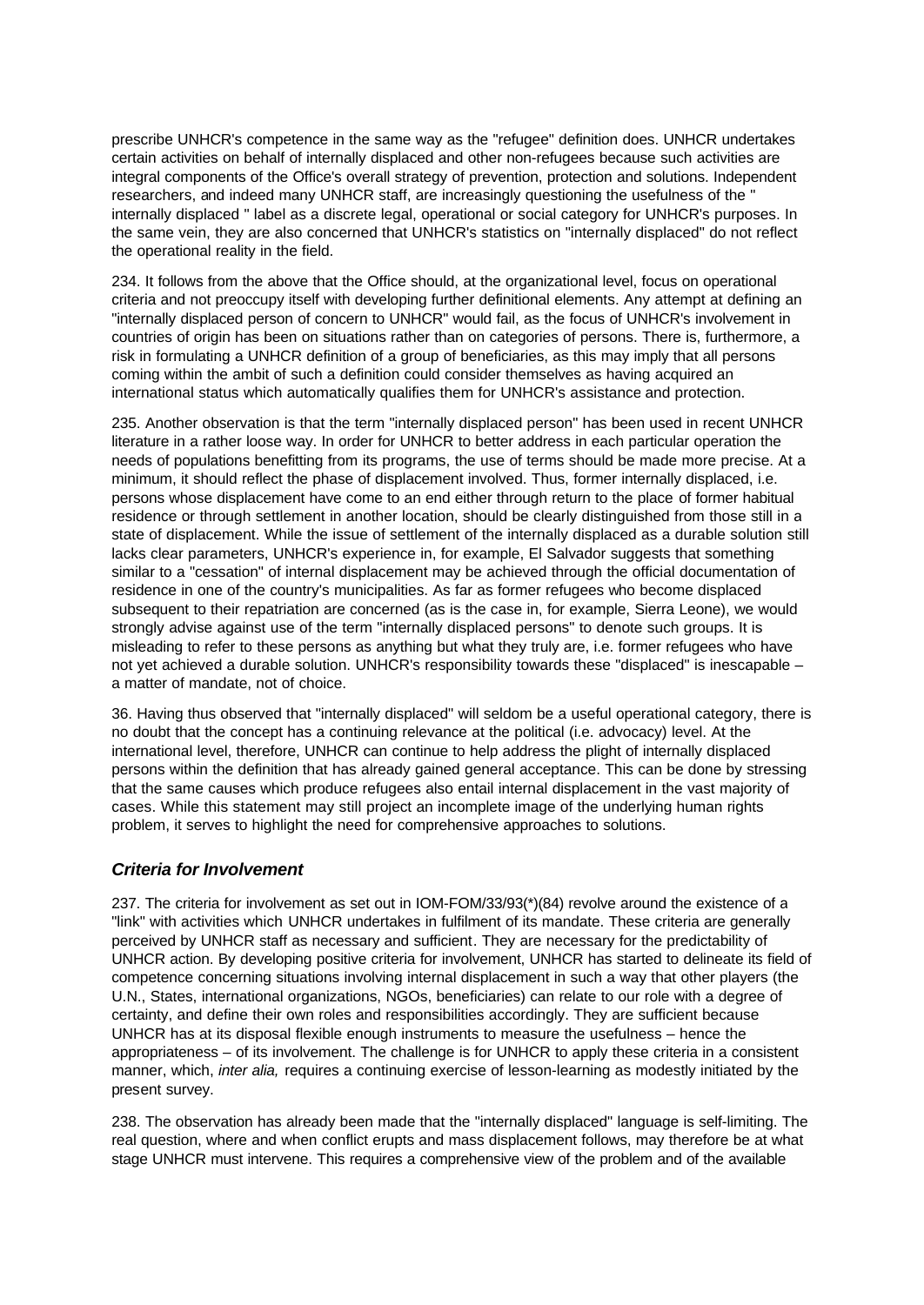options for response and solution, including the availability of asylum. It is becoming abundantly clear to UNHCR and others that political borders cannot have the same compelling character in the context of comprehensive approaches as they do where the focus is on asylum alone. Some of the operations surveyed in this report suggest that, under certain circumstances, a lucid assessment of options and safety conditions on both sides of a border may lead to a decision to concentrate efforts on the "inner" side of that border. Examples of this approach include the "preventive zone" concept used in the cross-border operation from Kenya into Somalia, as well as the emphasis on prevention – including preventive diplomacy – in Tajikistan resulting from an assessment of the unavailability of safe refuge in Afghanistan. Those situations in which asylum is denied or severely curtailed, such as Iraq, Bosnia or Afghanistan (Jalalabad) may warrant a finer analysis, including in the light of the principle according to which UNHCR's involvement with internally displaced should not be an obstacle to asylum.

# *Protection*

239. In the case of refugees, the need for international protection in the sense of a temporary substitute for national protection is inherent in the definition, owing to the fact that refugees find themselves on the territory, hence under the jurisdiction, of a foreign State. In the case of internally displaced persons, however, it is not so clear what type of protection is required to be exercised by the international community.

240. The most recurrent cause of coerced population displacement being armed conflict or generalized violence, it can be argued that a "first level" of protection would be the provision of shelter from attack against one's life or physical integrity. Which "authority" is able and willing to provide this elementary measure of safety, and whom UNHCR will have to deal with and for what specific purposes, will largely determine the contents of protection as a possible UNHCR activity.

241. Some researchers have proposed a basic diagram to explain that where sympathizers of the Government find refuge in areas controlled by the Government, or conversely supporters of the insurgent forces in areas controlled by these entities, the needs of the displaced are mainly in the assistance area; whereas protection needs arise in the alternate scenarios. Admittedly, protection needs will be lesser where a positive chemistry is at work between the "authority" and the population under its de facto jurisdiction. Some protection issues are likely to appear, nonetheless.

242. Among such issues, probably the most difficult is the characterization of the displaced population as "civilian". Whereas refugee camps and settlements can be " neutralized" through international pressure on the host State – and the Executive Committee has developed well-balanced principles in this respect(\*)(85), displaced populations within conflict areas are susceptible of being actively involved, not necessarily against their will, in military activities. In the absence of a "humanitarian status" for the displaced, there is actually no legal ground arising from the fact of displacement alone for exempting them from serving in the armed forces of the "protecting" authority. There is hardly a need to emphasize, however, the delicate issues involved for humanitarian organizations performing in such a context.

243. UNHCR can usefully provide its expertise in all areas of protection having a relation with the movement, and freedom of movement, of the internally displaced – not excluding, of course, similar activities on behalf of other sectors of the population. These activities may range from the facilitation of family reunification to the evacuation of especially vulnerable individuals. They may also include the prevention of forced relocation, the prevention of premature return to unsafe areas and the facilitation of access to safety.

244. The nature and scope of UNHCR's involvement with internally displaced persons does not seem to call for operational protection guidelines on this particular group. Rather, appropriate guidance on specific issues relating to the delivery of protection in areas of conflict should be incorporated into existing guidelines or handbooks dealing with UNHCR's humanitarian action. For example, the Handbook for Emergencies may be revised to reflect on the decision-making process and management of emergency operations in countries affected by armed conflict. Similarly, the draft Protection Guidelines on the Voluntary Repatriation of Refugees may be elaborated further to address return and reintegration aspects in situations of "mixed" external and internal displacement.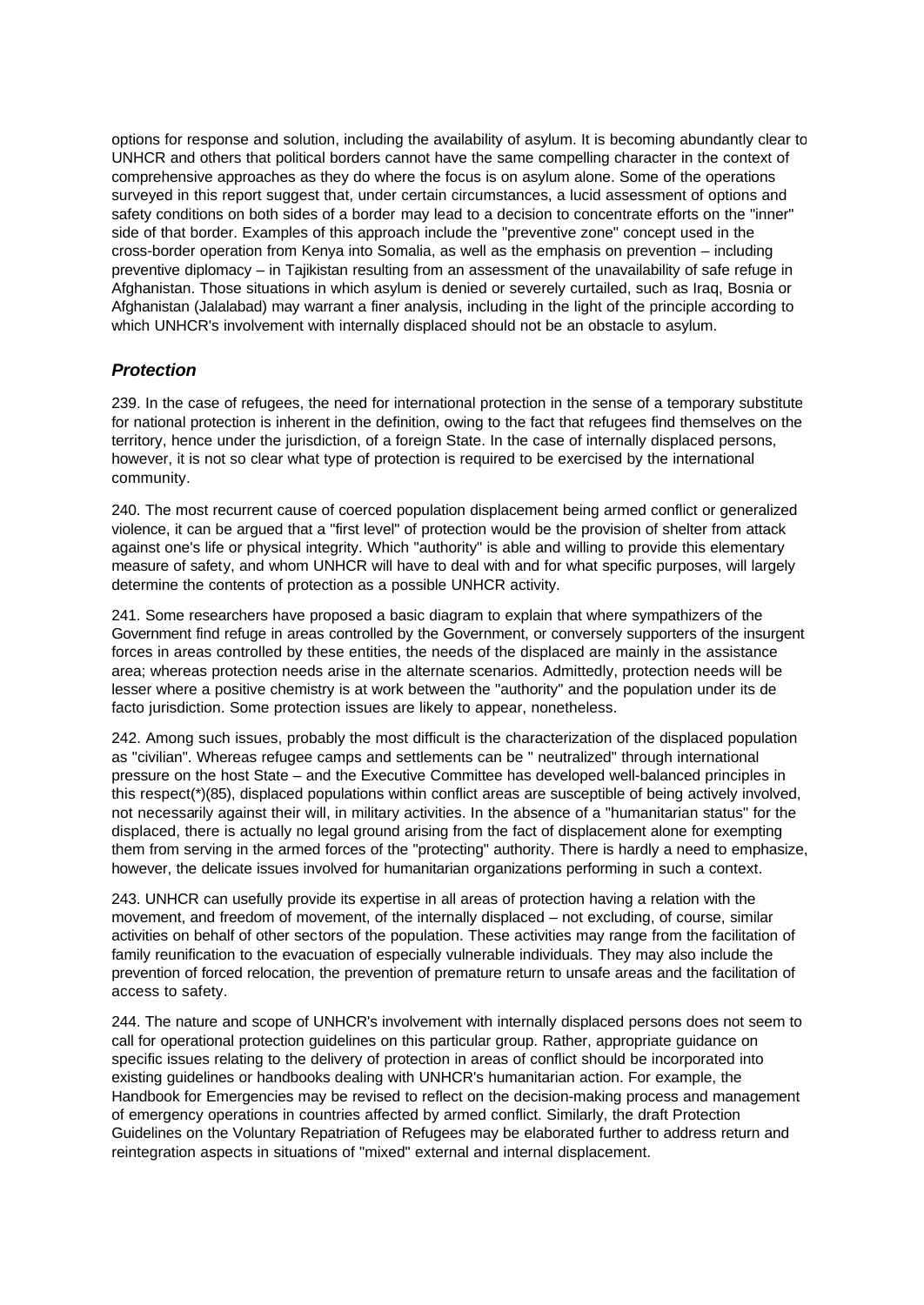245. Some aspects of protection in conflict, such as those mentioned in paragraph 243, are clearly related to UNHCR's expertise. Other are closer to the expertise of the International Committee of the Red Cross, which has over time developed detailed guidelines and operational principles. Originating with the Statute and practices of the ICRC, the principles of neutrality, independence and impartiality may also be applied to describe "the necessary attributes of [all] humanitarian bodies". Dr. C. Palley, whose presentation to the recent UNHCR/Graduate Institute of Humanitarian Studies colloquium we are quoting (\*)(86), submits that such attributes "are not matters of legality but are prudential matters, i.e. wise practice promoting the bodies' images of legitimacy and their effectiveness in exercising their functions in difficult environments". She goes on to observe that when UNHCR is authorized to conduct a particular operation, it may well not be "impartial" – citing the case of Cambodia, where "greater help was to be given" to returnees than to internally displaced persons. This debate, as well as the ongoing one on the neutrality of humanitarian action in the framework of complex UN operations, clearly goes beyond the scope of this survey. The issues require, nonetheless, the sustained attention of UNHCR and continuing dialogue with the Office's partners in protection and humanitarian relief.

# *Assistance*

246. Related to the very nature of UNHCR's operations in the midst of conflict and insecurity is the problem of access. In many situations, it has been impossible for UNHCR to bring its assistance, let alone protection, to the actual source of displacement. For example, sites in Abkhazia (Georgia) or Nagorno-Karabakh (Azerbaijan) have been out of UNHCR's reach because of security problems. In some other cases, e.g., Sierra Leone, UNHCR has had no visible field presence at places where internally displaced persons are sheltered and assisted. Without such presence or regular on-site visits, UNHCR can hardly exercise its monitoring function, whether it is in the area of assistance or in that of protection. Similarly, presence is essential to identifying the demographic composition of the beneficiary population so that specific programs could be designed for specific groups (e.g., unaccompanied minors, women-headed households, demobilized soldiers, etc.). As a general rule, therefore, UNHCR should, when requested to provide assistance to internally displaced persons, carefully assess its capacity and ability to monitor the delivery of that assistance.

247. The cross-mandate, cross-category methodology is evidently gaining ground, in spite of its difficulties, in the practice of UNHCR and other UN organizations. Central to this methodology is the "community approach" to assistance. It has been suggested that a corollary of this approach is the exclusion of any procedure that might contribute to singling out one "category" of persons from among the larger beneficiary population through such means as camps, ration cards or "labels". This statement needs, obviously, to be nuanced according to the phase of displacement. During flight, some form of temporary shelter may be inevitable, whether it is a "classic" camp (e.g., Jalalabad) or an open relief centre (Sri Lanka).

## *Solutions*

248. UNHCR's involvement with internally displaced persons has been almost exclusively in situations where a country has already engulfed itself into open armed conflict, or where some fragile peace has started to trickle back. This goes to show that the idea of preventing persons from being displaced from their communities still has much ground to gain in UNHCR's work in countries of origin. In several situations, nonetheless (e.g., Ethiopia, Nicaragua, Somalia, Tajikistan and the former Yugoslavia), UNHCR's stated objective has been the prevention of further displacement which could either aggravate the refugee crisis or hinder return prospects, or both.

249. A related, though much broader, issue concerns the definition of UNHCR's role within the UN effort of "humanitarian diplomacy" . In Latin America, following a decade of UNHCR restraint vis-a-vis the issue of internal displacement, the positive experience of CIREFCA is opening avenues for a greater UNHCR role in an inter-agency context in such countries as Guatemala and, perhaps, Peru. Likewise, in the newly independent States of the former Soviet Union, UNHCR enjoys a high level of credibility emanating both from its operational capacity in the field and from the prestige attached to the UN as a whole. Capitalizing on this encouraging development, UNHCR has been present and active in difficult political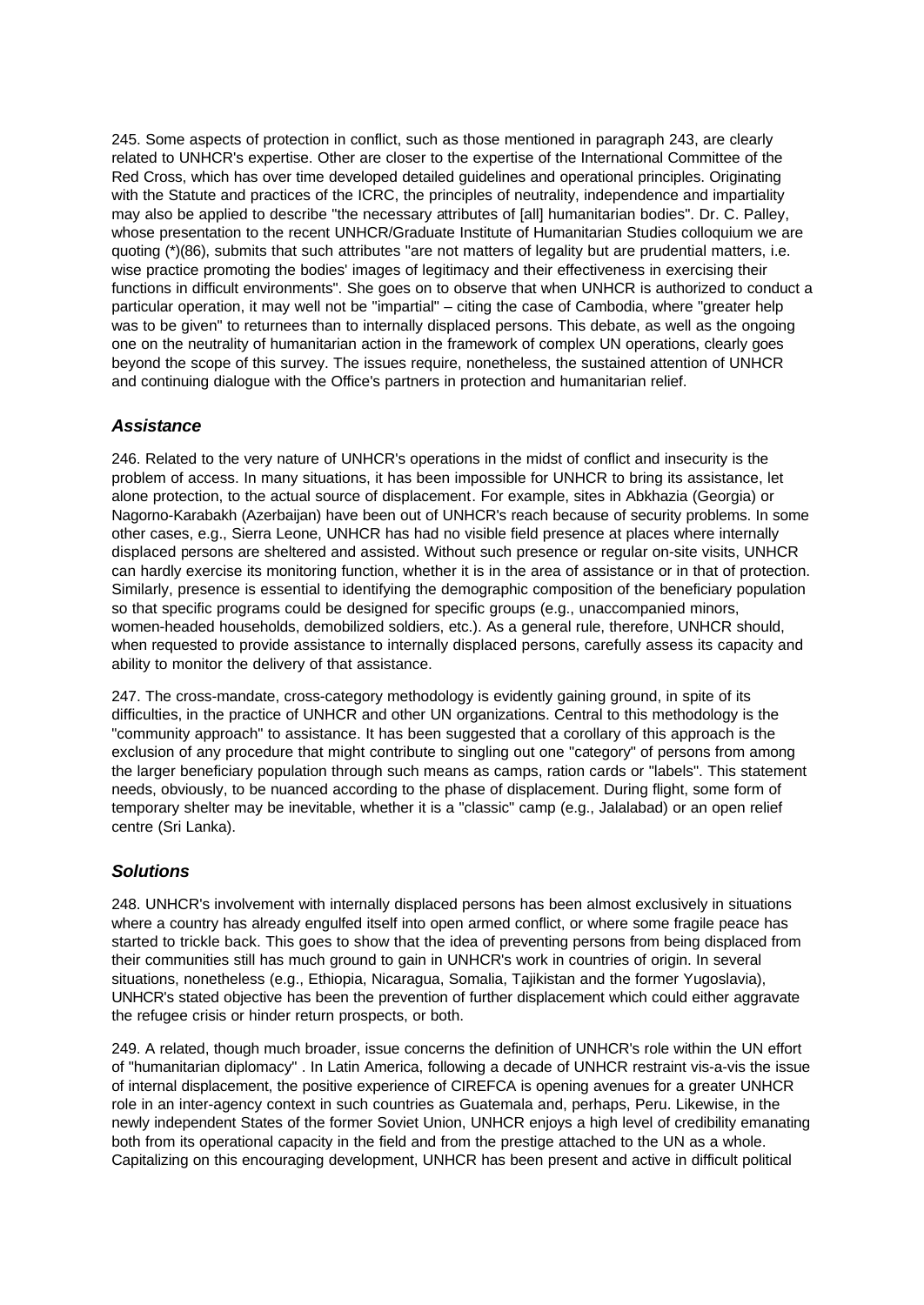and diplomatic negotiations, ensuring that the issue of displacement is adequately represented in the discussions.

250. UNHCR has not been involved thus far in organizing the return of internally displaced to their communities of former habitual residence – a role assumed by IOM, e.g., within the Mozambique operation. However, UNHCR's intervention (through the cross-mandate programme in Ethiopia, for instance) has often contributed to creating conditions conducive to the return and reintegration of the displaced. In the near future, Georgia may be a challenging test case of a more active involvement in the return operation itself.

251. If anything, UNHCR's involvement with the internally displaced has revealed, in very concrete terms, the tremendous complexity of solutions to the problem of violence-induced displacement. It has also manifested the limits and relative adequacy of "refugee" landmarks in the search for global solutions. Clearly, the concepts of voluntary return and local settlement cannot have the same scope in respect of internal displacement as they do with regard to refugees. They may not provide an appropriate reference for dealing with relocation imposed by Government on security or other grounds, or with the longer-term consequences of "ethnic cleansing" or de facto exchanges of populations. The demographic disruptions and re-distribution of population following protracted armed conflict are phenomena which the international community is groping with and is ill-equipped to address. UNHCR, for one, may need to venture outside traditional mental categories in order to size up the challenge and decide whether it wishes to retain a lead in an increasingly complex search for solutions to the "refugee problem" in its broadest sense.

# **VI. Annexes**

## *Annex I: IOM-FOM/33/93 of 28 April 1993 on "UNHCR's Role with Internally Displaced Persons"*

UNHCR/IOM/33/93 UNHCR/FOM/33/93

## **OFFICE OF THE UNITED NATIONS HIGH COMMISSIONER FOR REFUGEES**

### **GENEVA**

# **Inter-Office Memorandum No. 33/93 Field-Office Memorandum No. 33/93**

- To: All UNHCR Representatives, Chargés de Mission in the Field All Substantive Officers at Headquarters
- From: The High Commissioner at Headquarters

Ref: 609.1

Date: 28 April 1993

Subject: UNHCR's Role with Internally Displaced Persons

1. UNHCR' s activities in countries of origin of refugees, particularly in relation to the preparation and implementation of voluntary repatriation operations and monitoring the situation of returnees, are increasingly placing the Office in contact with the plight of internally displaced persons. Field Offices are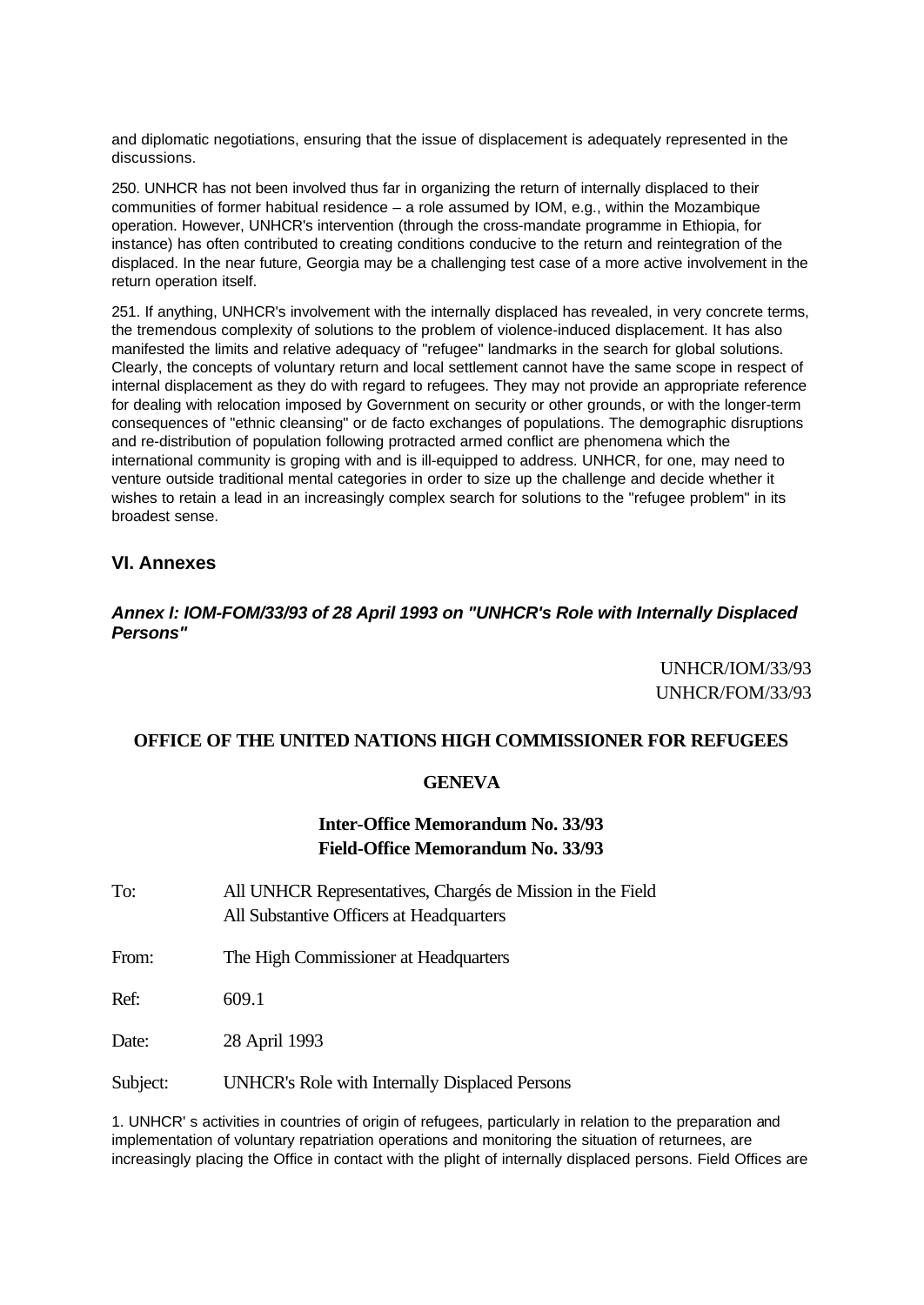regularly seeking the guidance of Headquarters, or taking initiatives, with regard to a possible role for UNHCR in providing assistance and/or protection to groups of internally displaced persons who often live alongside returnees and/or refugees under the care of UNHCR. This memorandum is issued in recognition of the legitimate concern of UNHCR for the plight of internally displaced persons, which I myself have voiced in a number of international fora.

2. The Senior Management Committee seized itself of this issue in March 1993. It adopted a set of criteria, prepared by the Division of International Protection, which help situate UNHCR within the complex environment surrounding the issue of internal displacement. These criteria are presented in paragraphs 5 to 10, below.

3. Your attention is drawn to the nature of this memorandum. As it sets out both the legal and practical parameters of UNHCR's involvement with internally displaced persons, it may assist you in analyzing particular situations with which you are confronted and evaluating the Office's position vis-à-vis these situations. It is important to recall, however, that UNHCR does not have a general competence for internally displaced persons. Furthermore, this is a dynamic and rapidly evolving issue, on which we may have to revert in coming months.

4. You are, therefore, requested to submit to Headquarters for approval any request or recommendation for UNHCR's involvement with internally displaced persons in the country/region covered by your Office.

## **I. Legal Considerations**

5. The Statute of the Office of the United Nations High Commissioner for Refugees, annexed to General Assembly Resolution 428(v) of 14 December 1950, directs the High Commissioner to "engage in such activities .. as the General Assembly may determine within the limits of the resources placed at [her] disposal". Various resolutions of the Economic and Social Council and the General Assembly have provided a basis for UNHCR to become involved with internally displaced populations in the context of humanitarian actions undertaken by the United Nations. In its resolution 2956(XXVII) of 1972, the General Assembly requested the High Commissioner to continue to participate, at the invitation of the Secretary-General, in such United Nations endeavours for which UNHCR has particular experience and expertise.

6. A first reference by the General Assembly to UNHCR activities in favour of internally displaced persons appeared in General Assembly resolution 471105 of 1992, which welcomed "efforts by the High Commissioner, on the basis of specific requests from the Secretary-General or the competent principal organs of the United Nations and with the consent of the concerned State, to undertake activities in favour of internally displaced persons, taking into account the complementarities of the mandates and expertise of other relevant organizations".

7. The main requirements derived from the above-mentioned references can be summarized as follows:

- (a) there must be a specific request for involvement or a need to undertake additional activities as a natural extension of the mandate given by the General Assembly. Where applicable, the specific request may emanate from the General Assembly, the Secretary-General or another competent principal organ of the United Nations, such as ECOSOC;
- (b) UNHCR has the relevant expertise and experience to begin assisting and protecting internally displaced persons;
- (c) the concerned State and, where applicable, other relevant entities should consent to UNHCR's involvement;
- (d) UNHCR' s activities must remain within the limits of the resources placed at its disposal for the activities in question.

### **II. Criteria for Involvement**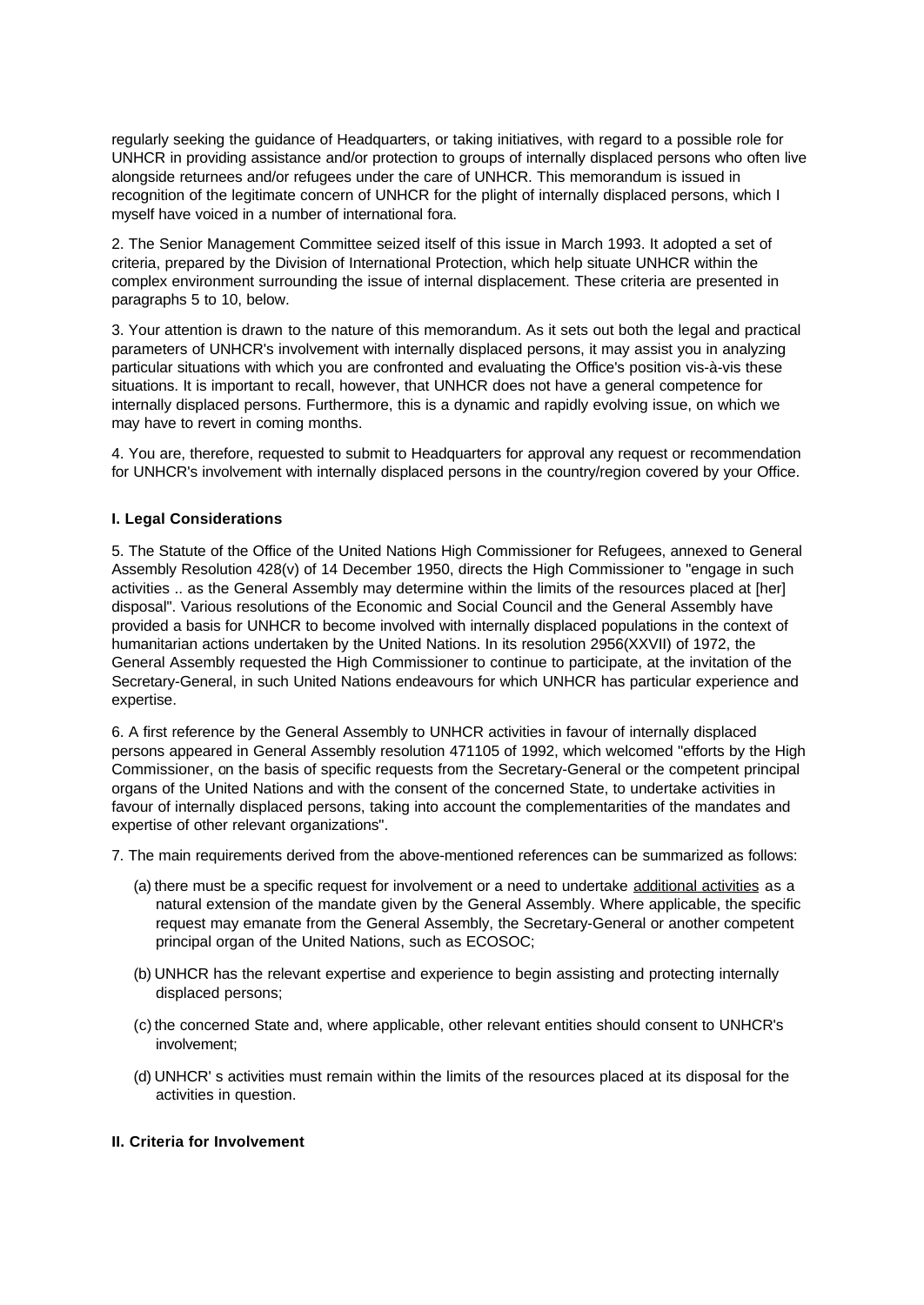8. Positive criteria can be developed to identify the specific situations of internal displacement which call for, or point, to the usefulness of UNHCR's involvement. A distinction must be made between two types of situations:

- (a) some situations of internal displacement present a clear link with activities which UNHCR undertakes in fulfilment of its mandate. In all such situations, UNHCR should favourably consider undertaking primary responsibility for the internally displaced, weighing in each case the additional benefits of its involvement in terms of protection and solutions. This will be the case where:
	- (i) internally displaced populations are mixed with returnee populations, or are to be found in potential areas of return of refugees; or
	- (ii) the same causes have produced both internal displacement a a refugee flow, or there is a risk of cross-border spilling of the internal displacement. The aspect of prevention, or at least containment of refugee outflows is here predominant. It must be noted that a situation of internal displacement can turn into a classical refugee situation as a result of State partition.
- (b) in situations where the link with mandated activities is not present, UNHCR may consider getting involved to attenuate the causes of internal displacement and contribute to conflict resolution through humanitarian action. In these situations, UNHCR's activities would normally be supplementary to overall political and/or humanitarian efforts of the United Nations.

## **III. Nature of UNHCR Activities**

9. The nature of UNHCR activities in favour of internally displaced persons will depend on the circumstances of each situation, and may range from the channelling of relief items to protection activities. It is important to recall, however, that both UNHCR's mandate and its expertise are in the areas of protection and solutions. Wherever UNHCR is requested or allowed to assist the internally displaced in a specific situation, irrespective of whether there is a link with mandated activities, it should be expected to act in pursuit of these basic objectives.

### **IV. Principles of Operation**

10. A few basic principles of operation are hereby presented as particularly relevant to UNHCR's activities in favour of internally displaced persons:

- (a) UNHCR's involvement should not be, nor be interpreted to be, an obstacle limiting the availability of asylum. The option to seek asylum must remain open;
- (b) UNHCR must be given full access to the affected population, and enjoy such security and other conditions required to allow it to operate;
- (c) considering the unique non-political and humanitarian mandate of the Office, UNHCR must be able to intervene directly, through its Representative, with the Governments concerned. This measure of independence is as important for UNHCR in dealing with internally displaced persons as it is for the protection of refugees.

# *Annex II: Note on Protection Aspects of UNHCR Activities on Behalf of Internally Displaced Persons (17 August 1994)*

# **EXECUTIVE COMMITTEE OF THE HIGH COMMISSIONER'S PROGRAMME**

## **Forty-fifth session**

# **SUB-COMMITTEE OF THE WHOLE ON INTERNATIONAL PROTECTION**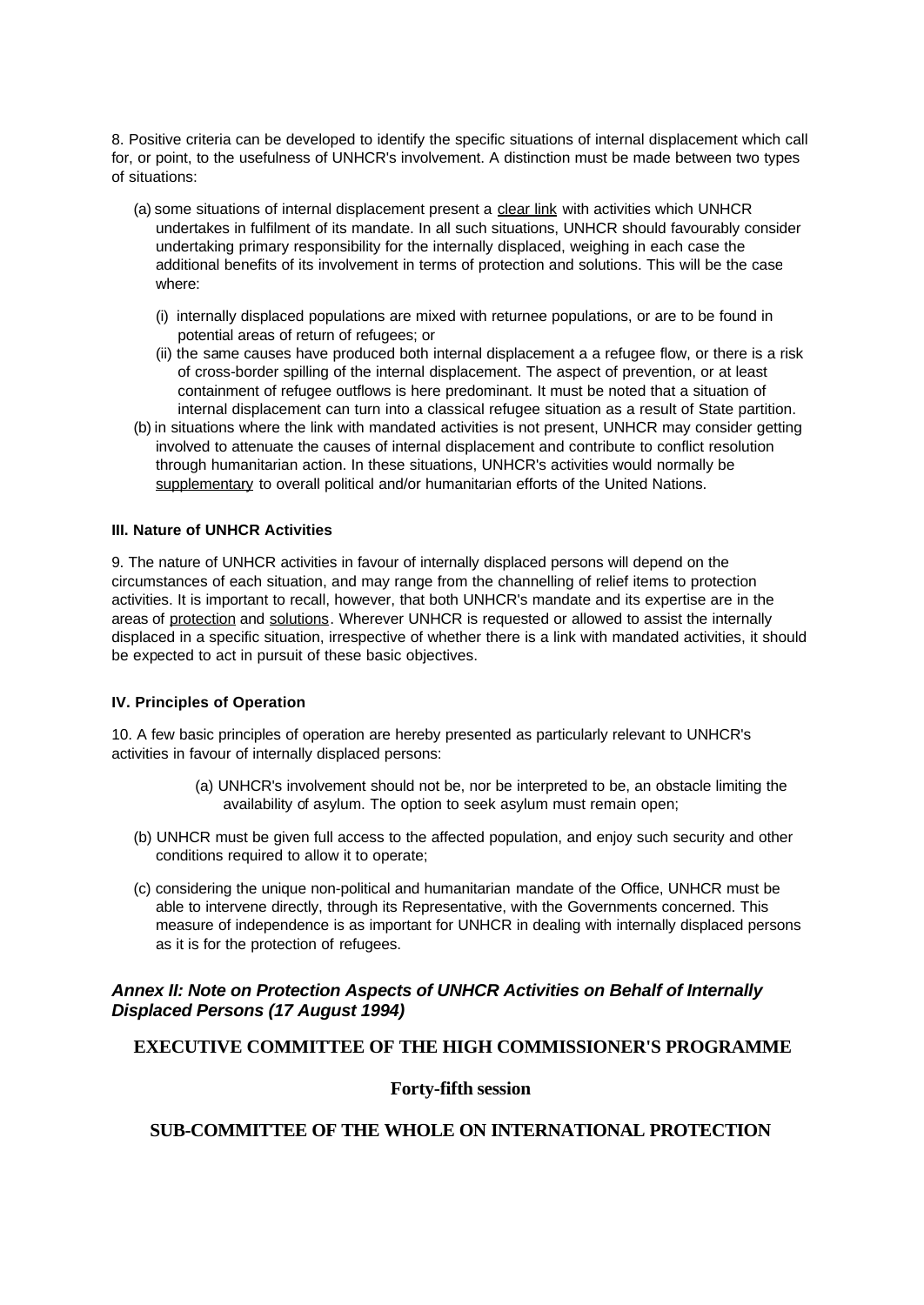24th meeting Distr. RESTRICTED EC/SCP/87 17 August 1994 Original: ENGLISH

# **PROTECTION ASPECTS OF UNHCR ACTIVITIES ON BEHALF OF INTERNALLY DISPLACED PERSONS**

### **I. Introduction**

1. The Office of the United Nations High Commissioner for Refugees has frequently been called upon to address the needs of persons who have been forced to flee their homes for the same reasons as refugees, but who have not left their own countries and are therefore not considered "refugees" under the UNHCR Statute (General Assembly res. 428 (v)) or under relevant international or regional instruments. In the past, and still to a large extent today, UNHCR's involvement with the internally displaced has often been in the context of the voluntary repatriation of refugees, where return movements and rehabilitation and reintegration programmes have included both returning refugees and displaced persons in circumstances where it was neither reasonable nor feasible to treat the two categories differently. Thus, for example, in 1972 the Economic and Social Council (ECOSOC), in the context of the voluntary repatriation of refugees to southern Sudan, called upon the High Commissioner, as well as other agencies and organizations, to extend rehabilitation measures both to refugees returning from abroad and to "persons displaced within the country."1(87) UNHCR's activities in Tajikistan are a current example of a programme serving both repatriating refugees and persons who had been displaced within their own country.

2. In other cases, UNHCR activities in countries of asylum on behalf of refugees from neighbouring countries also include people displaced in their own country who are victims of the same regional conflict. This was the case in Indo-China from the 1950s through 1975, as it is in Croatia today. Frequently returnees, refugees and internally displaced populations are present together in the same region, and a growing number of UNHCR operations have encompassed all three categories, together with local residents who have not left their homes, often as part of comprehensive regional schemes aiming both to solve refugee problems and to address the causes of forced displacement. Finally, at times the Office has been asked, on the basis of its humanitarian expertise, to undertake activities on behalf of persons displaced within their own country in certain situations which involve neither refugees nor returnees, and sometimes little or no prospect of flight across national boundaries. Typically these cases have involved the de facto division of a country along a cease-fire line, which placed persons who had been forcibly displaced across that line in a situation very similar to that of refugees.

3. The importance of addressing the problems of the internally displaced has become increasingly apparent in the light of UNHCR's focus on the prevention and solution of refugee problems. To the extent that refugee flows and internal displacement have the same causes, it makes little sense to deal only with the trans-frontier aspects of coerced population movements, either in responding to immediate humanitarian needs or in seeking solutions. From the vantage point of UNHCR, as the international agency responsible for refugees, it is clearly preferable, where possible, to obviate the need for people to leave their country–and thus to become refugees–in order to find safety and to obtain vital humanitarian assistance. For the international community as a whole, there are clear advantages in adopting a global approach to situations of coerced displacement, actual or potential. The measures necessary to solve a refugee problem through voluntary repatriation are the same as those required to relieve the plight of the internally displaced and of those at risk of displacement; and preventing internal displacement by removing the factors that force people to flee their homes will also remove the immediate cause of refugee flows.

4. By recognizing that the problems of the internally displaced and of refugees are manifestations of the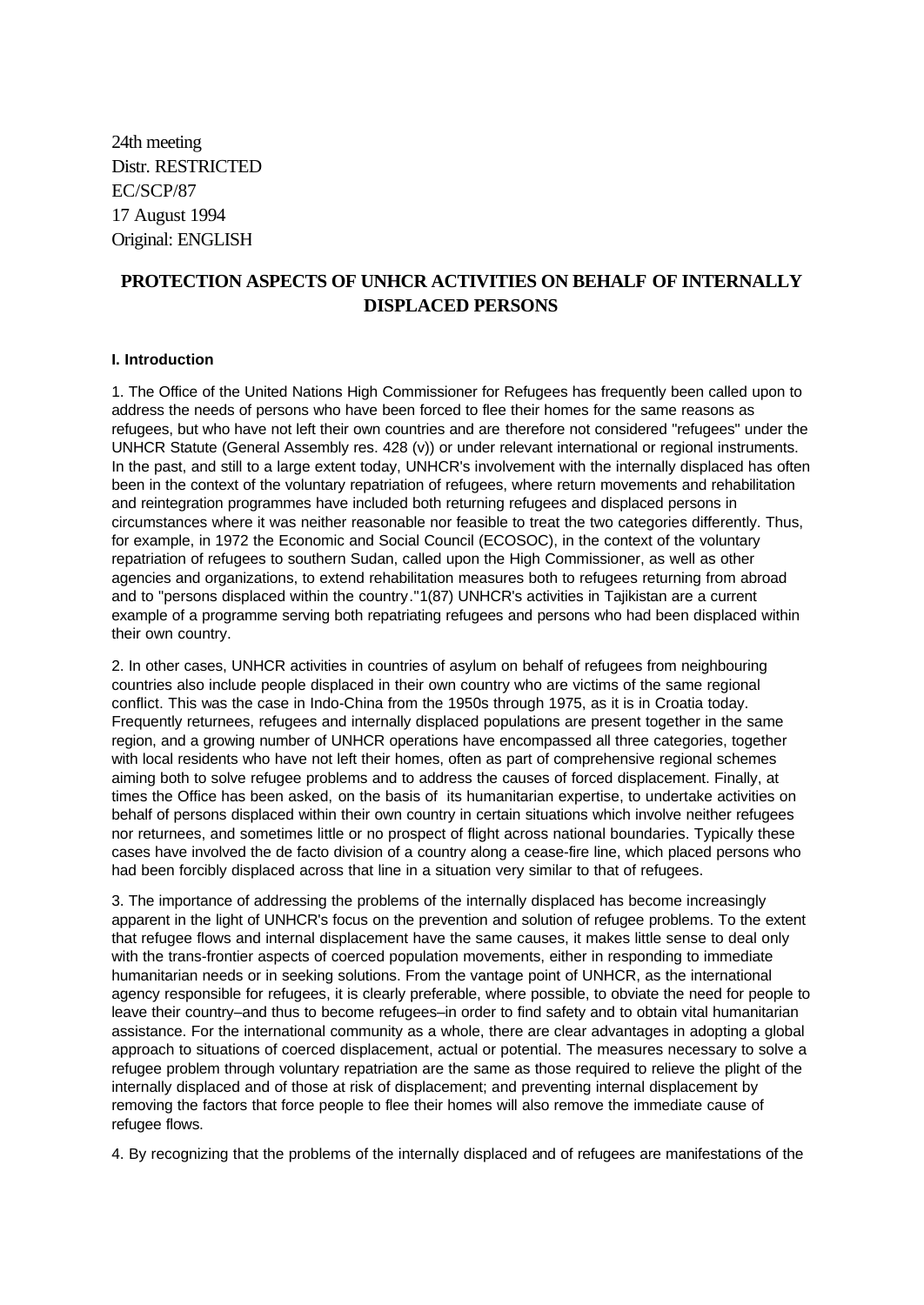same phenomenon of coerced displacement, UNHCR has increasingly considered activities on behalf of the internally displaced to be indispensable components of an overall strategy of prevention and solutions. In Sri Lanka, Tajikistan, Azerbaijan, Georgia, the countries of the former Yugoslavia, the Horn and Central Africa, Liberia, Mozambique, and Central America, to cite some current examples of UNHCR involvement with the internally displaced, the link between internal and external displacement is obvious and the need to address the internal situation in order to satisfactorily resolve the external refugee problem seems equally clear.

5. UNHCR's increased attention to the needs of internally displaced persons in the context of the Office's prevention- and solution-oriented strategy has coincided with a growing awareness on the part of the international community of the dimensions and the gravity of internal displacement, of the plight of the victims, of the implications for international peace and security and of the consequent need for a more effective international response to this humanitarian problem. This heightened awareness and concern has led to the appointment, at the request of the Commission on Human Rights, of a Representative of the Secretary-General for the Internally Displaced, as well as to the convening by the Under-Secretary-General for Humanitarian Affairs of a Task Force on the Internally Displaced within the framework of the Inter-Agency Standing Committee. It has also led to numerous initiatives by Governments, international agencies, non-governmental organizations and academic and research institution, as well as concerned individuals, to explore methods and promote measures to ensure that individuals and communities receive effective protection against forcible displacement and that those who are nonetheless forced to flee their homes obtain the requisite protection, assistance and solutions.

6. Among such initiatives the conclusion of the UNHCR Executive Committee adopted at its forty-fourth Session should be mentioned which:

> *Requests the High Commissioner, in pursuance of the need for the international community to explore methods and means to address better within the United Nations system the protection and assistance needs of internally displaced persons, to promote further consultations on this priority issue with the Department of Humanitarian Affairs (DHA) and the Special Representative of the Secretary-General on Internally Displaced Persons, and with other appropriate international organizations and bodies, including the International Committee of the Red Cross, and to report on the results of these discussions to the Sub-Committee of the Whole on International Protection and, as appropriate, the Sub-Committee on Administrative and Financial Matters. (A/AC.96/821, para. 19(t)).*

This request was repeated by the United Nations General Assembly in the annual resolution on the work of UNHCR adopted at its forty-eighth in which it

> *Recognize[d]the need for the international community to explore methods and means better to address within the United Nations system the protection and assistance needs of internally displaced persons, and call[ed] upon the High Commissioner to engage actively in further consultations on this priority issue with the Department of Humanitarian Affairs of the United Nations Secretariat and the Special Representative of the Secretary-General on Internally Displaced Persons, and with other appropriate international organizations and bodies, including the International Committee of the Red Cross. (General Assembly res. 48/116).*

7. These various initiatives have also resulted in a number of detailed studies of the phenomenon of coerced displacement, including, on the part of the United Nations, a Report on Refugees, Displaced Persons and Returnees submitted to the Economic and Social Council at its second regular session of 1991 (E/1991/109/Add.1); the analytical report of the Secretary-General on internally displaced persons submitted to the Commission on Human Rights at its forty-eighth session (E/CN.4/1992/23); the comprehensive study prepared by Francis Deng, Representative of the Secretary-General, on the human rights issues related to internally displaced persons, pursuant to resolution 1992/73 of the Commission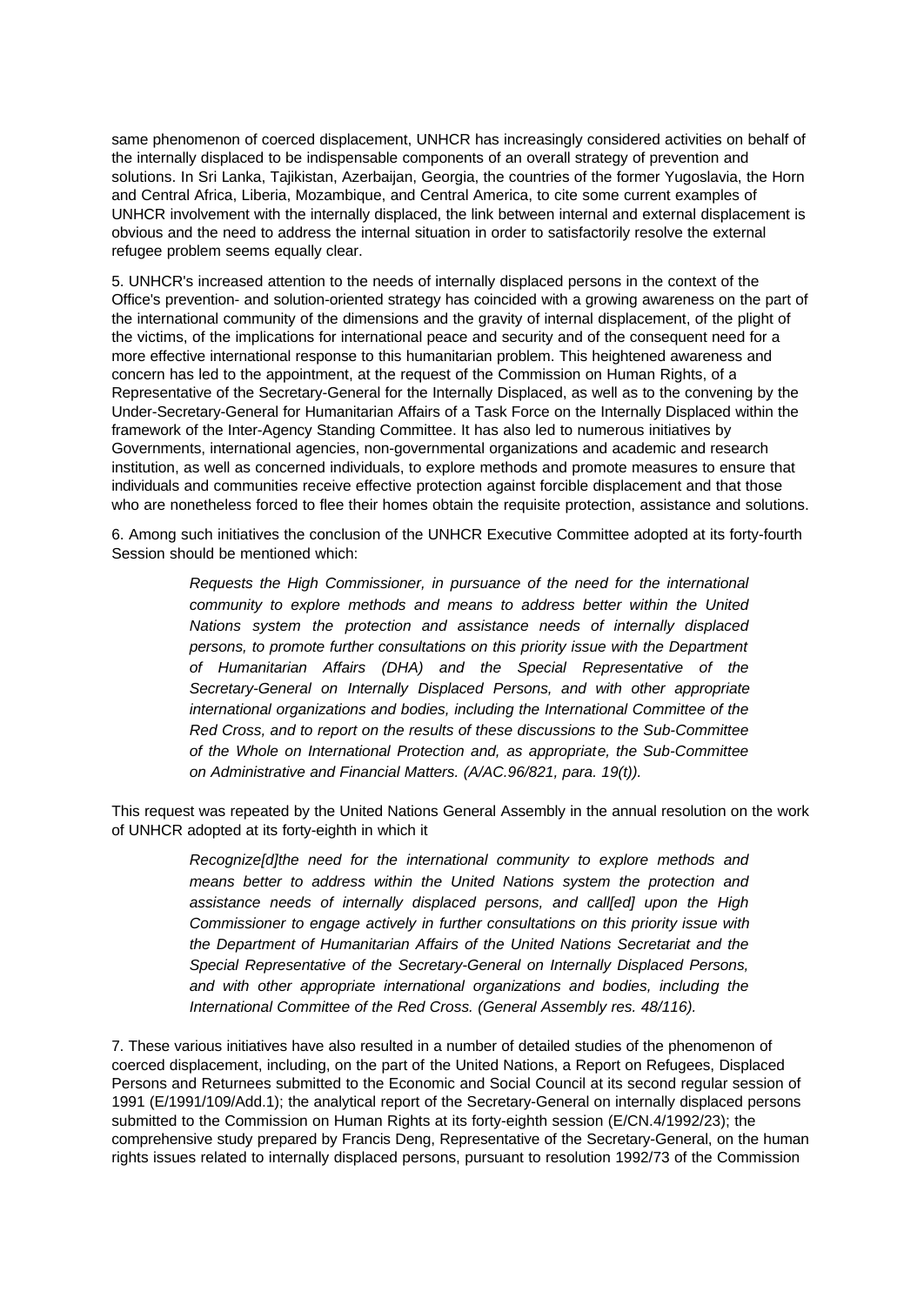on Human Rights (E/CN.4/1993/35), submitted to the Commission at its forty-ninth session; and a further report by the Representative of the Secretary-General on internally displaced persons submitted to the fiftieth session of the Commission on Human Rights (E/CN. 4/1994/44 ) .

### **II. Issues Arising Out of UNHCR's Involvement with Internally Displaced Persons**

8. The present note will not attempt to duplicate these thorough analyses of the problems faced by internally displaced persons and possible methods of meeting their needs, but will briefly review certain issues arising in connection with UNHCR's activities in this field, in the hope of providing a useful basis for a discussion of the subject by the Sub-Committee of the Whole on International Protection. These issues are:

- (a) UNHCR's competence (or mandate) with respect to the internally displaced;
- (b) the criteria for UNHCR involvement;
- (c) the legal norms applicable with respect to the persons displaced or at risk of displacement within their own country;
- (d) the nature and content of UNHCR's involvement;
- (e) the complementary roles of other international organizations.

# **A. To what extent, and under what conditions, does the High Commissioner have a mandate to undertake activities on behalf of Persons displaced within their own country ?**

9. Although it remains correct to say that the basic mandate of the High Commissioner under the Statute of the Office (General Assembly res. 428 (v)) does not include any general competence for persons displaced within their own country, the effect of various General Assembly resolutions has been to confer upon UNHCR a selective and limited mandate to undertake humanitarian assistance and protection activities on behalf of the displaced, provided certain specific conditions are met. Already in 1972, following the ECOSOC resolutions mentioned in paragraph 1, the General Assembly, having considered reports on the Office's activities, reaffirmed those resolutions, commended UNHCR's work on behalf of "refugees and other displaced persons" in the Sudan, (General Assembly res. 2958 (XXVII)), and another resolution requested the High Commissioner "to continue to participate, at the invitation of the Secretary-General, in those humanitarian activities of the United Nations for which his Office has particular experience and expertise" (General Assembly res. 2956 (XXVII)). This resolution has provided the formal legal basis for numerous special operations undertaken by UNHCR at the request of the Secretary-General, most of them including activities for the internally displaced.

10. The most recent General Assembly resolutions concerning UNHCR have been far more precise and explicit concerning the High Commissioner's activities on behalf of the internally displaced, including the criteria for and conditions attached to such activities. At its forty-eighth session, the General Assembly:

> *Encourage[d] the High Commissioner, on the basis of her broad humanitarian experience and expertise, to continue to explore and to undertake protection and assistance activities aimed at preventing conditions that give rise to refugee outflows, bearing in mind fundamental protection principles, in close coordination with the Governments concerned, and within an inter-agency, intergovernmental and non-governmental framework, as appropriate;*

> *Reaffirm[ed] its support for the High Commissioner's efforts, on the basis of specific requests from the Secretary-General or the competent principal organs of the United Nations and with the consent of the concerned State, and taking into account the complementarities of the mandates and expertise of other relevant*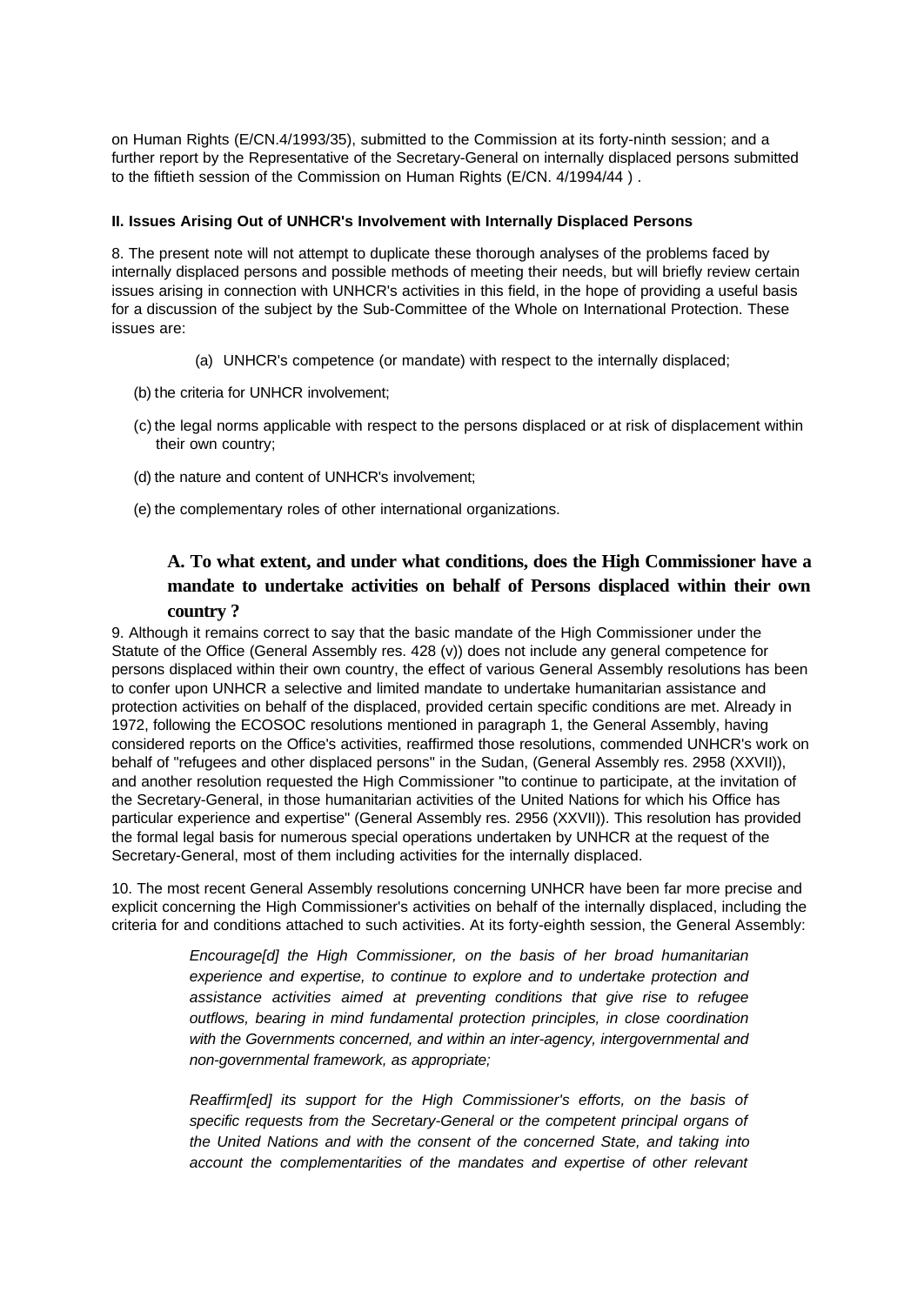*organizations, to provide humanitarian assistance and protection to persons displaced within their own country in situations calling for the Office's particular expertise, especially where such efforts could contribute to the prevention or solution of refugee problems." (General Assembly res. 48/116).*

11. It should be noted that while the resolution lists a number of factors to be taken into account, it sets out two mandatory requirements for UNHCR action in favour of the internally displaced: a specific request from the Secretary-General or a competent principal organ of the United Nations i.e the (General Assembly, the Security Council or ECOSOC), and the consent of the concerned State. While no explicit definition is offered of the displaced persons in question, the resolution refers to UNHCR activities on behalf of "persons displaced within their own country in situations calling for the Office's particular expertise." Since UNHCR's "particular expertise" lies in providing international protection and humanitarian assistance to refugees and seeking solutions to refugee problems, the use of the term corresponds with UNHCR's operational definition of the internally displaced who are of potential concern to the Office as those in a refugee-like situation, i.e. persons fleeing persecution, armed conflict or civil strife, rather than victims of physical disasters, such as earthquakes, floods or nuclear power-plant explosions. Persons displaced for the latter reasons may well require humanitarian assistance from the international community, but their situation does not normally require UNHCR's "particular expertise".

# **B. In which situations is it appropriate for UNHCR to undertake activities on behalf of the internally displaced?**

12. The High Commissioner's limited mandate to undertake activities on behalf of the internally displaced is both conditional and, in principle, discretionary. In addition to the requirements mentioned by the General Assembly, the Executive Committee has called for due regard to be paid to the availability of sufficient resources (A/AC.96/821, para. 19(s)), which must be understood to include not only funds but also institutional capacity and the possibility of deploying sufficient qualified staff. The Executive Committee has also reiterated that "UNHCR's activities in the field of prevention must be complementary to its international protection responsibilities and consistent with the principles of international human rights and humanitarian law and that the institution of asylum must not in any way be undermined". (A/AC.96/821, para. 19 (u)).

13. Assuming that there is a need for humanitarian action and that basic requirements of General Assembly resolution 48/116 are or can be satisfied, it is then necessary to determine the appropriateness of UNHCR's involvement in any specific situation, considering the various factors mentioned by the General Assembly and the Executive Committee. Consideration must be given, for example, to the presence, availability, and operational capacity as well as the mandates of other relevant organizations; whether the situation in fact calls for UNHCR's particular expertise; the likely impact of the proposed protection of refugees and on the availability of asylum; and how such activities might contribute to "the prevention or solution of the refugee problems".

14. Together with the requirements and considerations set out in the relevant General Assembly resolutions and Executive Committee conclusions, which are reflected in the factors mentioned in the preceding paragraph, there are certain preconditions that UNHCR considers essential for its involvement. These are:

- (a) UNHCR's involvement must not in any way detract from the possibility to seek and to obtain asylum;
- (b) UNHCR must have full and unhindered access to the affected population;
- (c) adequate provision must be made for the security of staff of UNHCR and its operating partners and for acceptable operating conditions;
- (d) UNHCR's involvement should have the consent of all concerned parties and enjoy the support of the international community.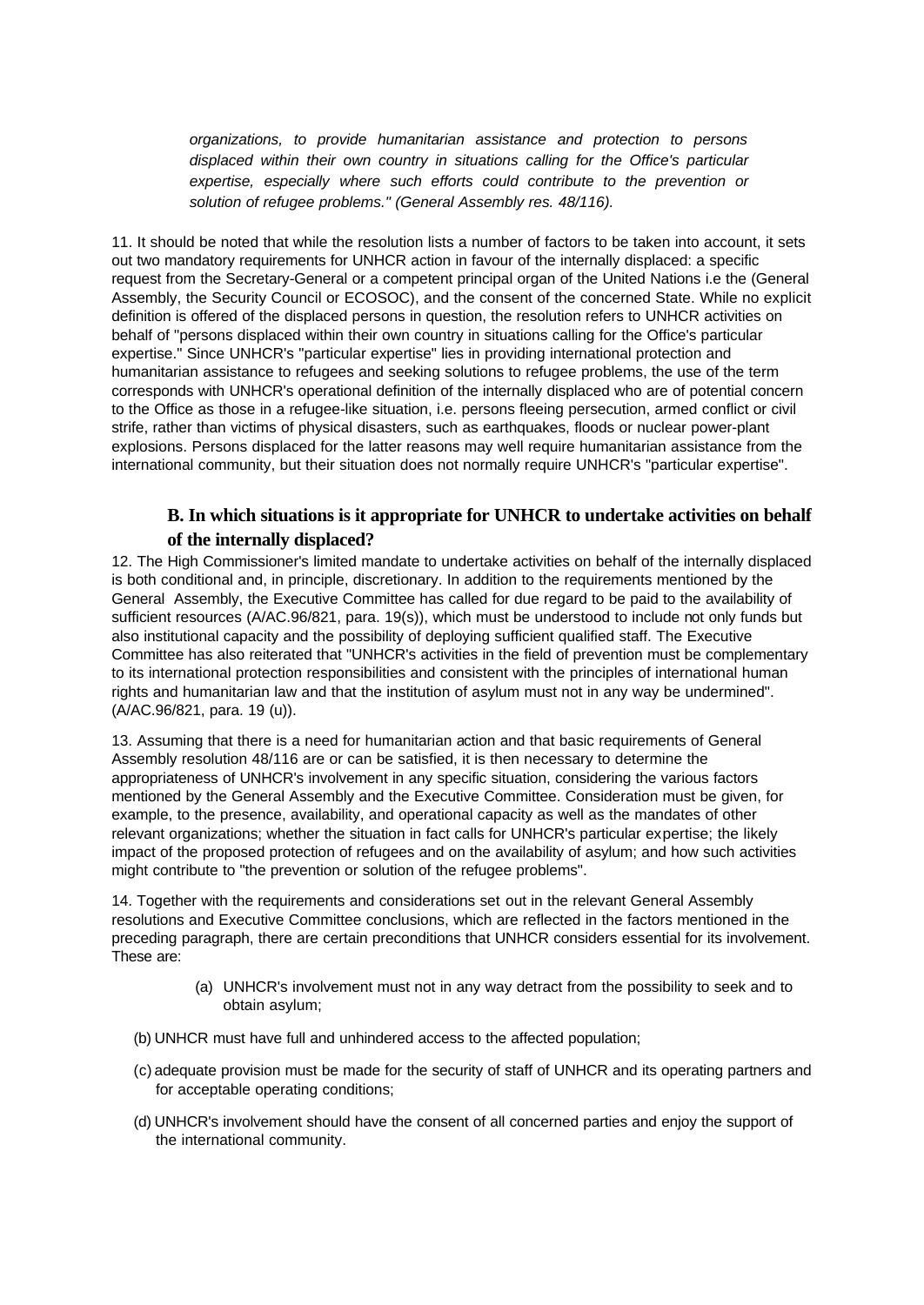15. Given the magnitude of problems of displacement worldwide, it would clearly be impossible for UNHCR to assume responsibility for the internally displaced in every situation where its involvement is sought. Since UNHCR continues to be presented with requests for assistance by States faced with acute problems of internal displacement, it has been necessary for the Office to re-examine and refine its operational criteria for involvement in such situations, based on the requirements contained in General Assembly resolutions , the guidance provided in Executive Committee conclusions and the basic conditions listed above. As was indicated in last year's Note On International Protection (A/AC.96/815, para. 46), UNHCR considers that it should give favourable consideration to assuming primary responsibility for international action on behalf of the internally displaced in situations where there is a direct link with UNHCR's activities under its basic mandate protect refugees and to seek solutions to refugee problems. Such situations include those where:

- (a) internally displaced populations are present in or returning to the same areas as repatriating refugees, or areas to which refugees are expected to return;
- (b) refugees and displaced persons in similar circumstances are present and in need of humanitarian assistance and/or protection in the same area of a country of asylum;
- (c) the same causes have produced both internal displacement and refugee flows and there are operational or humanitarian advantages in addressing the problems within a single operation, including for example a "cross-border" component; or
- (d) there is a potential for cross-border movement, and the provision of humanitarian assistance and/or protection to internally displaced persons may enable them to remain in safety in their own country.

16. There are other situations where there is no direct link between action to relieve the plight of the internally displaced and the solution or prevention of refugee problems, but where there are strong humanitarian arguments in support of UNHCR involvement, owing for example to an established presence in the region, particular expertise, or the need to respond immediately to a life-threatening emergency. In such situations, UNHCR would of course consider involvement, but where there is no clear link to the Office's refugee mandate UNHCR activities should to the extent possible be supplementary to the humanitarian efforts of other international organizations.

17. It should be emphasized that the application of the foregoing criteria cannot be automatic. Even in situations which appear to meet all applicable guidelines, requests for UNHCR involvement on behalf of the internally displaced must be carefully assessed with regard to all the factors mentioned including the Office's capacity at any given time to respond effectively in a particular situation while continuing to meet urgent needs for humanitarian assistance and protection elsewhere.

# **C. What legal norms are applicable for the protection of persons forcibly displaced or at risk of being displaced within their own country?**

18. Except where they are the result of natural disasters, situations of internal displacement involve either the inability or the unwillingness of the national authorities to ensure effective protection, in particular the right of individuals and even whole communities to remain in safety in their homes. The safety and even the survival of the displaced is often threatened by armed conflicts, as well as violations of fundamental rights. The internally displaced, or people at risk of displacement, thus often require not only humanitarian assistance but also protection, including both protection against (further) displacement and protection of their human rights while they are displaced and following their return home.

19. Since they remain within their own country, the internally displaced cannot benefit from the protection accorded to refugees in international law. They are in principle entitled to the protection of their own national laws. They also benefit from the provisions of international human rights law and, when they are in situations of armed conflict, of international humanitarian law. Many of these principles are recognized as binding on all States and de facto authorities as mandatory norms or elements of customary international law as well as, where applicable, as treaty obligations. When UNHCR is called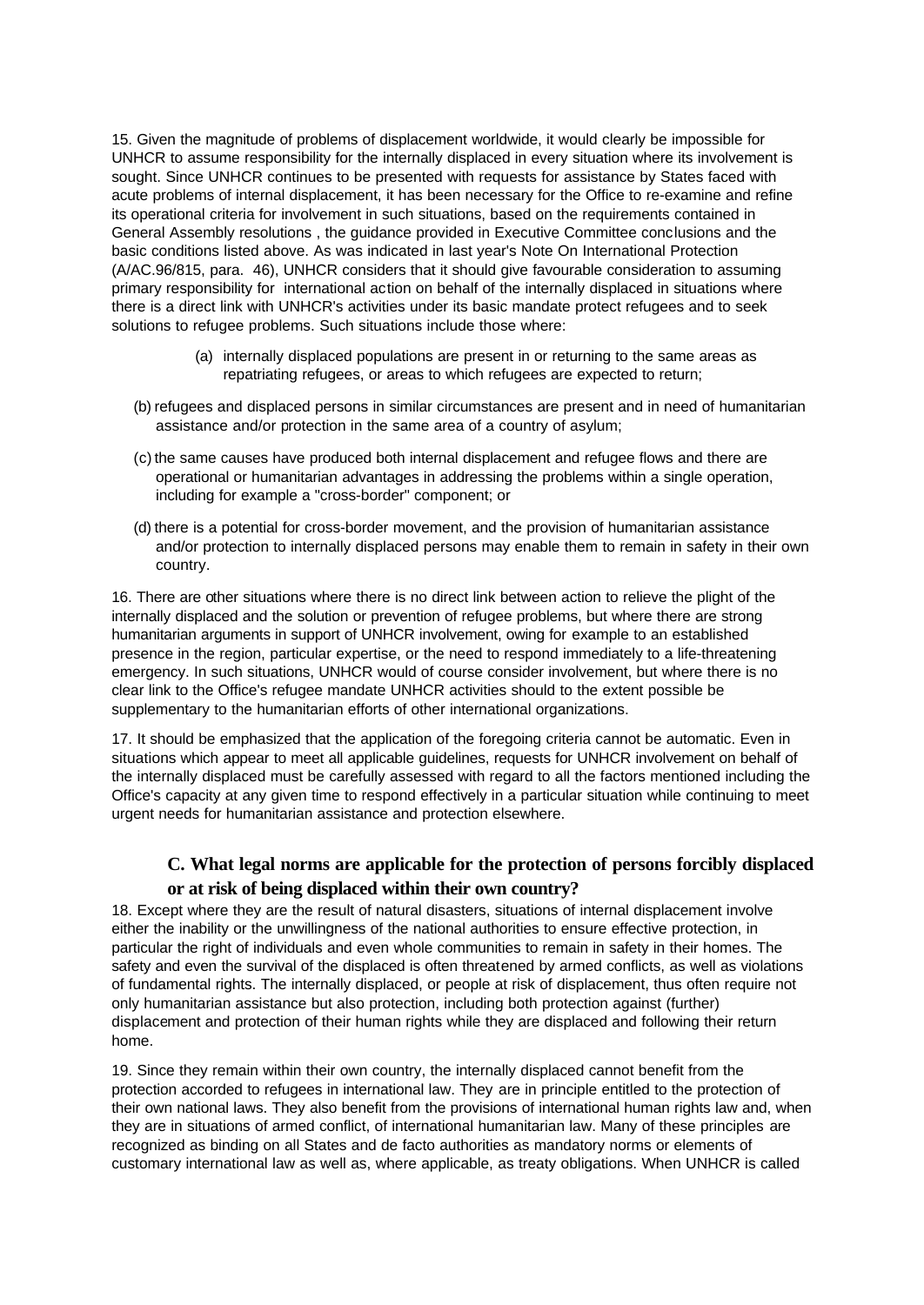upon to extend humanitarian assistance and protection to the internally displaced, it can and does therefore invoke these internationally recognized norms. The Office also relies, where possible, on the enforcement by the authorities of the relevant national laws. An additional legal basis for protection is often provided by specific formal undertakings made by the authorities concerned, for example as elements of peace settlements, repatriation agreements, Memoranda of Understanding or ad hoc agreements with UNHCR or with other United Nations bodies or international organizations.

20. An ongoing debate has featured in discussions in international fora concerning the protection needs of the internally displaced, as to whether the existing provisions of international human rights and humanitarian law provide a satisfactory basis for promoting such protection, or whether there are gaps which must be filled for this purpose. One argument is that existing legal norms, particularly those contained in international humanitarian law are, whatever their shortcomings, both adequate in theory and the best that can be achieved in the present international context. The main problem, it is argued, is not an inadequacy of existing legal principles but failure of Governments, de facto authorities and other parties to conflicts to comply with, or to enforce, those principles.

21. It must be acknowledged that there are potential gaps in the protections provided by both international human rights and international humanitarian law with respect to the internally displaced and persons at risk of displacement. Most provisions of the International Covenant on Civil and Political Rights are subject to derogation in declared public emergencies. Although the fundamental rights to life and to freedom from torture cannot be derogated, the right not to be subjected to arbitrary arrest and detention and the right to freedom of movement and residence can be derogated. The latter right is moreover generally subject to restrictions "provided by law" on grounds of "public order". The protections of humanitarian law are limited to "armed conflicts" involving organized armed groups "under responsible command" but not to other situations of internal disturbances and tensions2(88). Where applicable, the prohibition of forced movement of civilians in Protocol II3(89) also provides for an exception if "imperative military reasons so demand". However, although this exception in theory reduces protection against forced displacement, it would undoubtedly be impossible to obtain any practical protection whatsoever without such concessions to the reality of armed conflict.

22. It is certainly possible to conceive of improvements in the international legal regime applicable with respect to the problem of forced displacement, particularly in situations that do not qualify as "armed conflicts". Among the issues that could usefully be addressed in normative terms are the prohibition of forcible displacement, ensuring humanitarian access to those in need of protection and assistance, whether they are in conflict or in non-conflict areas, and measures to ensure the safety of the workers and staff of humanitarian organizations. Humanitarian law contains provisions that would merit extension to cover other situations, for example, the provisions of Protocol II prohibiting displacement of the civilian population and prescribing basic humanitarian standards if it occurs4(90), prohibiting the starvation of civilians as a method of combat5(91), providing for the care and protection of children and for other fundamental guarantees6(92), and providing that humanitarian relief actions "shall be undertaken", with the consent of the Contracting Party concerned, for civilian populations suffering undue hardship.7(93) In addition, refugee law, beginning with the 1951 Convention relating to the Status of Refugees, has developed specific standards for the treatment of persons who have been displaced, in this case across international frontiers. Some of the principles of refugee law could be adapted by way of analogy, invoking the corresponding principles of human rights law, to promote the protection of the internally displaced. The principle of non-refoulement, for example, is more explicit and focused than the human right to liberty of movement and freedom of residence as formulated in Article 12 of the International Covenant on Civil and Political Rights.

23. The absence of a single body of principles and norms specifically for the protection of the internally displaced, equivalent to international refugee law, has also been mentioned as a deficiency in the present legal situation. It should be noted, however, that refugees have been granted a particular status because they are foreigners who do not enjoy the protection of any Government. Internally displaced persons, as nationals within their own country, require above all respect for and enforcement by the authorities of their rights as full citizens, including the right to liberty of movement and freedom of residence, whether in the place from which they were displaced or elsewhere. A specific legal status different from their fellow citizens would perhaps not be to their advantage. On the other hand,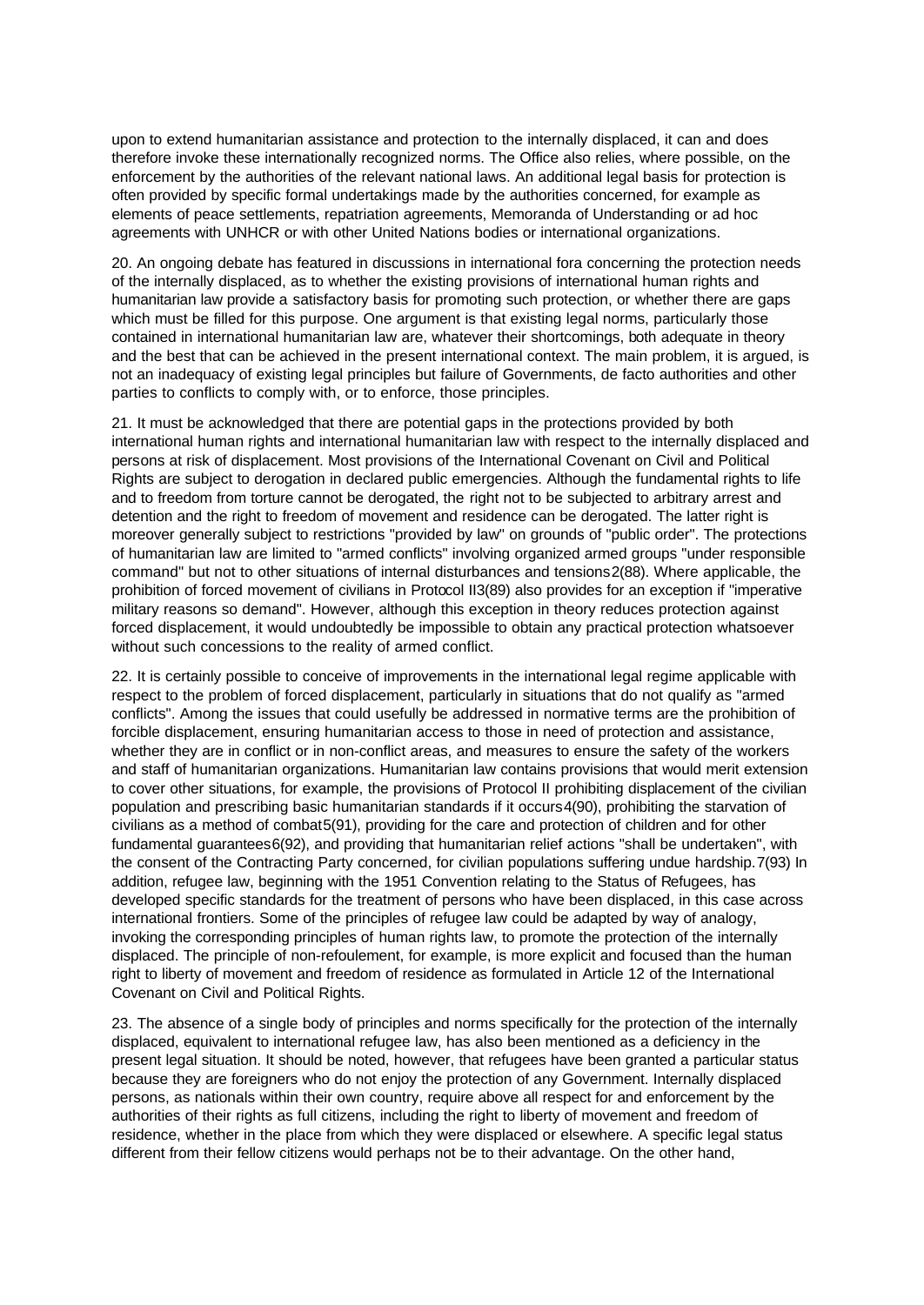codification of legal protections against displacement as well as of remedies and protections for persons who have suffered displacement, including the right if they so wished to return to their homes, could be of value. UNHCR therefore considers that the proposal made by the Representative of the Secretary-General on internally displaced persons for the compilation of existing rules and norms, the drafting of a code of conduct comprising guiding principles to govern the treatment of internally displaced persons, and the possible preparation of an international declaration (E/CN.4/1993/35, para. 284), should be pursued. The Office is prepared to contribute to such an exercise.

24. While the further development of international legal norms against forcible displacement and for the protection of the displaced, building on the protection already provided by international human rights and humanitarian law, would be most welcome, it must be recognized that the most serious problems with respect to the protection of persons who are either displaced or threatened with displacement in their own country result not from an absence or deficiency of legal norms but from the failure of the parties concerned to respect and to enforce those norms, and, even more fundamentally, from the failure of warring parties, and of the international community as a whole, to achieve a peaceful resolution of the murderous conflicts that are the major cause of forced displacement. Any effective legal system must include both norms of conduct and some mechanism to ensure their observance or enforcement. The existing international mechanisms for ensuring observance of human rights principles and of humanitarian law are clearly not fully adequate to the task.

25. Humanitarian assistance and protection for the internally displaced, like international protection for refugees, require the cooperation of the States directly concerned. As for refugees, international presence and humanitarian access are indispensable. Wherever the consent and cooperation of the relevant authorities have been forthcoming, the absence of any single legal instrument specifically addressing the problems of the displaced and the theoretical gaps in the legal protections available have not prevented humanitarian access and action. Where the consent of the parties is not given, legal provisions by themselves cannot secure effective access. While international legal norms have strong persuasive power and moral authority, and national laws and signed agreements are valuable practical protection tools, humanitarian access and protection depend in practice on the ability and political will of the international community to persuade States to accept and to discharge their responsibility for the welfare and safety of all the people within their territory, whether they be refugees, returnees, the displaced, or people who have never left home.

26. It should be noted that, in practice, meeting the protection needs of the internally displaced and those at risk of displacement and promoting solutions is not only, and often not even primarily, a question of legal norms and remedies. In many situations in which UNHCR is involved on behalf of the internally displaced, returnees and refugees, practical protection is provided first of all by and through the local community, through a complex social network including family, clan, village or tribe. The role of state institutions, including legal institutions, is often secondary. In these and other situations, protection and solutions for the displaced, as well as for refugees, require the reconciliation of different groups within the society. Promoting respect for human rights in such circumstances is a task that must be accomplished primarily at the "grass roots" level, through the restoration of links among people in their own communities. In some programmes in favour of the internally displaced, UNHCR field staff have played such a grass roots protection role by helping to mediate disputes and dispel distrust at the level of returnee communities.

## **D. The content of UNHCR's activities on behalf of internally displaced persons**

27. The nature of UNHCR's involvement in any specific situation will be determined by the character of the displacement, the need for protection and assistance and the solutions envisaged. The particular activities undertaken by UNHCR and other agencies on behalf of the internally displaced will depend on their immediate situation and needs, the factors that generated displacement, the relations of the displaced persons with their Government and/or with de facto local authorities both in their place of origin and in the areas to which they have been displaced, the immediate and long term prospects for specific solutions, as well as on agreements and understandings reached between UNHCR and the Government. A critical variable is the degree to which the conflict or human rights violations that caused the displacement continue, or have been wholly or partially resolved. In promoting and planning solutions, it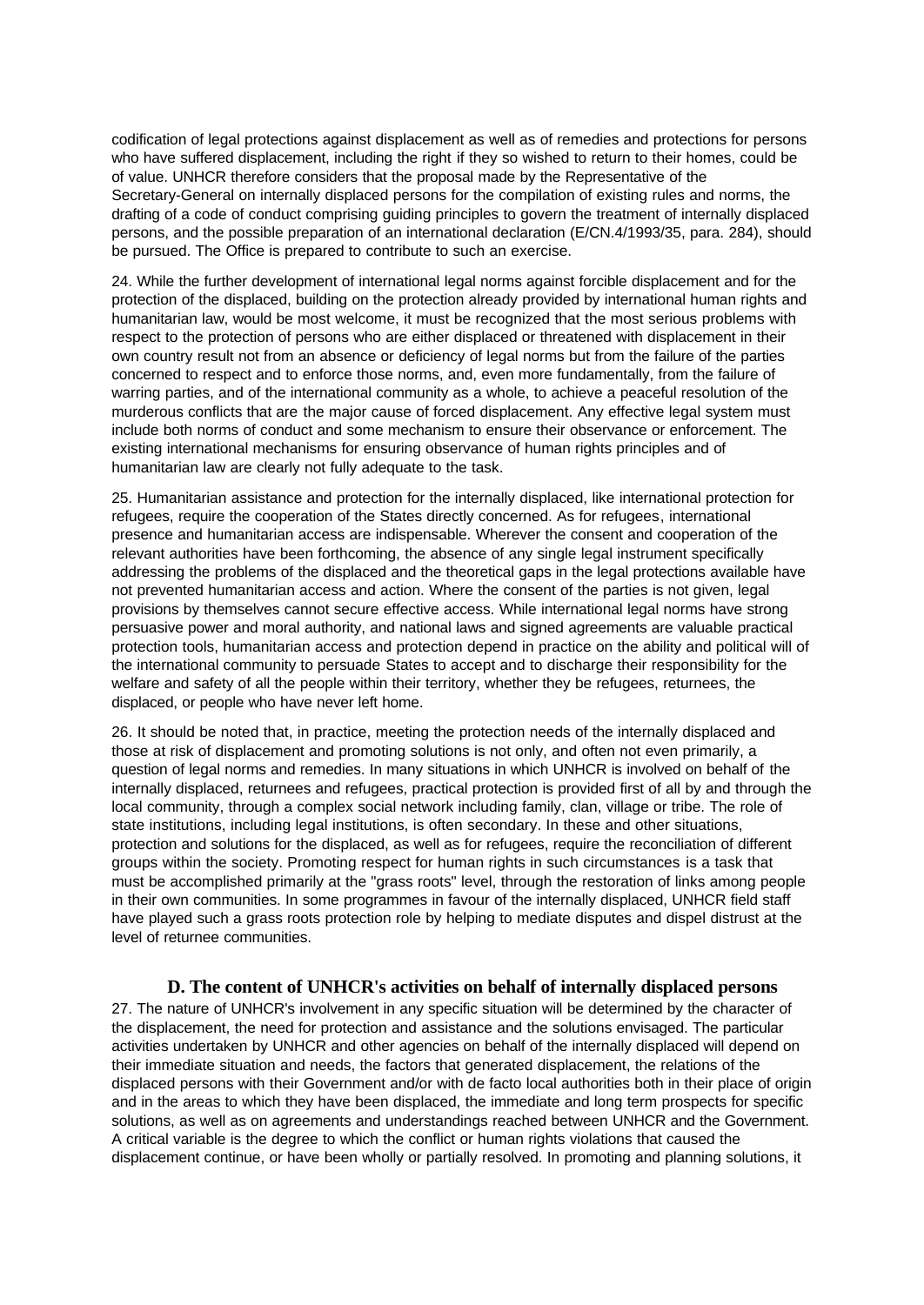is necessary to consider, above all, the wishes of the displaced themselves. The nature of UNHCR's protection and assistance activities on behalf of refugees or returnees in the same area is also a key factor in deciding the specific content of UNHCR activities in favour of internally displaced person.

28. With regard to the specific protection aspects of UNHCR's activities, it is to be noted that protection and solutions are at the core of UNHCR's mandate, and displacement together with the need for protection provide the basis and rationale for UNHCR's competence for refugees. When UNHCR is called upon to assume responsibility for the internally displaced on the basis of its particular expertise, its activities must be consistent with its basic mandate for protection and solutions. While the provision of humanitarian assistance is normally a major component of UNHCR programmes for the internally displaced, these also include, wherever necessary and feasible, protection activities aimed at enhancing their safety and ensure respect for the human rights of the persons concerned.

29. UNHCR's involvement in favour of internally displaced persons covers a wide range of situations and activities. Since armed conflict and systematic human rights abuses are major causes of displacement, UNHCR's activities on behalf of the displaced and persons threatened with displacement increasingly involves presence in areas affected by serious tension, outbreaks of violence or civil war. In line with the need to promote and facilitate solutions, numerous UNHCR humanitarian assistance and rehabilitation programmes have helped internally displaced persons to return to their home areas, often alongside repatriating refugees. The specifically protection-related tasks that UNHCR staff have recently been called upon to perform in various situations include monitoring, at the request of the Governments concerned, the treatment of members of threatened minority (or majority) groups, reporting violations of fundamental rights, and intervening with the relevant authorities to request protective action, as well as investigation and prosecution of specific cases of abuse; assistance and de facto protection to displaced persons in temporary relief centres; promoting tracing and family reunion of unaccompanied children; and assisting Governments to provide personal documentation. In circumstances of armed conflict and/or massive violations of human rights, UNHCR activities have involved assisting the safe passage of civilians through front lines; facilitating, in acute life-threatening situations, in cooperation with the International Committee of the Red Cross (ICRC), the organised evacuation of civilians; intervening with local authorities to prevent the involuntary return of the internally displaced to areas of danger; facilitating genuine freedom of movement, including the possibility for persons in danger to seek asylum; and promoting the right of the internally displaced to return –or not to return -voluntarily to their homes. Elsewhere, as mentioned above, UNHCR has participated in mediation and reconciliation efforts between returning displaced persons and local residents. The Office has also participated in negotiating, been a party to, and/or taken part in ensuring compliance with repatriation agreements involving internally displaced persons as well as refugees.

30. UNHCR's work with the internally displaced has also included participation in comprehensive peace settlements, as in El Salvador and Cambodia, where the return of refugees was linked with monitoring the human rights situation affecting returnees, the displaced and those who had never moved, as well as relief, rehabilitation and development assistance. In these and similar cases, UNHCR has worked closely with human rights monitoring teams set up by the United Nations or by regional bodies, as well as with development organizations and peacekeeping forces.

31. As shelter, food, health care and other necessities are essential to the safety and survival of the displaced, ensuring access to them may be considered another form of protection. Ensuring humanitarian access and the delivery of vital relief supplies in areas of conflict to the displaced and to besieged local populations, through the international humanitarian presence that this entails, may also in certain circumstances have a deterrent effect in averting some abuses. By drawing the attention of the international community to the plight of the victims of conflict, it can also help to stimulate political efforts to resolve those conflicts. Recent events make it abundantly clear, however, that humanitarian action and presence cannot by themselves end conflicts, prevent human rights abuses, or provide effective protection where the authorities concerned are unwilling or unable to do so.

**E. Interagency cooperation in activities on behalf of internally displaced persons**  32. In virtually all situations where UNHCR is involved with the internally displaced, the Office works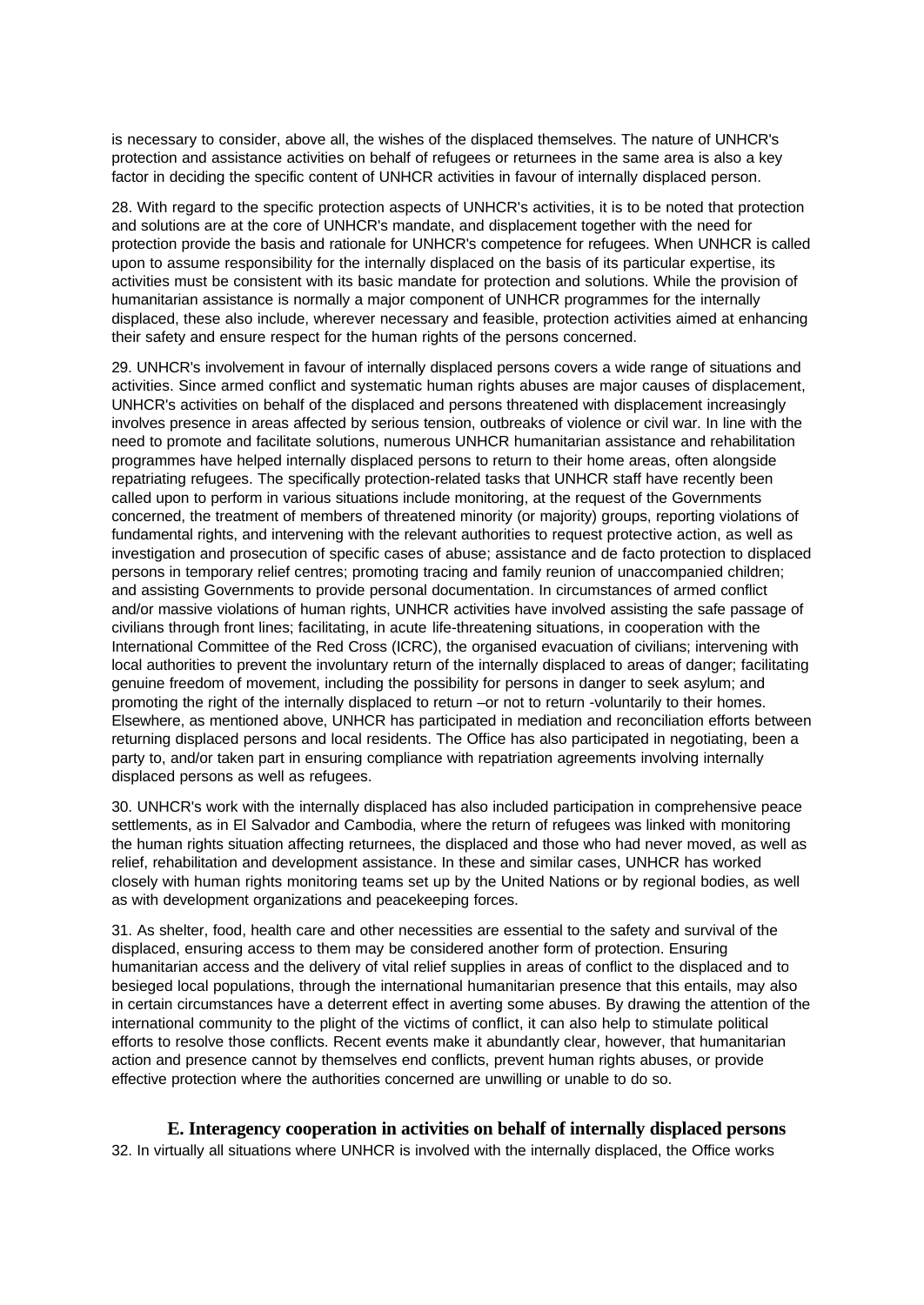closely with other United Nations, intergovernmental and non-governmental organizations and agencies, often as part of comprehensive multisectoral programmes. As with assistance programmes for refugees, humanitarian assistance and other programmes benefiting the internally displaced involve many different arrangements for interagency cooperation and coordination. However, whereas UNHCR has been designated by the United Nations and is recognized by the international community generally as the international agency responsible for ensuring that the needs of refugees for protection and assistance are met, no single agency has a similar role with respect to persons displaced within their own country. Within the United Nations family, the various operational humanitarian agencies have mandates and expertise in specific sectors –for example food and logistics for WFP, health for WHO, and water and maternal and child health for UNICEF or for particular categories of people – such as women and children for UNICEF – that cover some of the needs or include some of the displaced. (The mandates of the agencies mentioned are of course more extensive than these examples.) In the field of human rights, the Centre for Human Rights, special rapporteurs and human rights monitoring teams established by the United Nations and regional organizations for specific operations have played a major role in the protection of the internally displaced in certain regions. The international response to situations producing forced displacement also includes United Nations political and peacekeeping operations, often with human rights elements. Among non-United Nations agencies, the ICRC has special competence for the provision of humanitarian relief and the protection of civilians in situations of armed conflict and for promoting observance of international humanitarian law, responsibilities which are highly relevant to persons displaced or at risk of displacement as a result of war. The mandate of the Intergovernmental Organization for Migration also includes activities on behalf of internally displaced persons. Numerous local and international non-governmental organizations are active on behalf of the displaced.

33. Since no one agency has a global mandate for the displaced, arriving at an appropriate division of labour among the organizations concerned is clearly of considerable importance for meeting their needs for humanitarian assistance, protection and solutions. The roles of the Department of Humanitarian Affairs and the Inter-Agency Standing Committee chaired by the Under-Secretary General for Humanitarian Affairs are of course central to the coordination of humanitarian assistance and the appropriate allocation of responsibilities among United Nations and other international agencies in complex emergencies, which include many situations of forced displacement. UNHCR plays an active part in the Inter-Agency Task Force on Internally Displaced Persons of the Standing Committee Working Group, which is currently seeking to formulate recommendations for mechanisms and practical measures to ensure effective and coordinated interagency responses to the needs of the internally displaced. Because the needs of internally displaced persons include protection as well as humanitarian assistance, it is essential that agencies with competence in the field of human rights are an integral part of any international effort to meet those needs. The participation of the Representative of the Secretary-General on the human rights issues related to internally displaced persons in the Working Group is most useful in this regard.

34. With respect to the appropriate apportionment of responsibilities for the internally displaced as between UNHCR and other international organizations, it has been noted that the High Commissioner's involvement is subject to certain conditions and criteria, including the recommendation that there be a link with the protection or solution of refugee problems and the requirement that adequate resources be available. The conditions and criteria applicable to UNHCR are not exclusive however; there frequently are situations where the mandates of other organizations could overlap with UNHCR's, and it must be decided which agency will assume the lead role.

35. When there is a predominant refugee element, as when the internally displaced are mixed with large numbers of refugees or returnees for whom UNHCR has a mandatory responsibility, it is natural for UNHCR to assume responsibility also for the displaced. Thus when large numbers of refugees are going back to a particular area which will also receive large numbers of displaced returning, UNHCR has often been requested by the Secretary-General to assume the lead role. In situations where there are few refugees or returnees, but where activities on behalf of the displaced could contribute to the prevention of a refugee situation by relieving their plight in their own country, UNHCR involvement will depend, besides the availability of resources, upon the readiness and capacity of other agencies to meet the need. In situations of armed conflict which include a strong link to refugee problems, such as actual or potential cross-border movements, UNHCR will have to reach agreement with ICRC on the most effective way to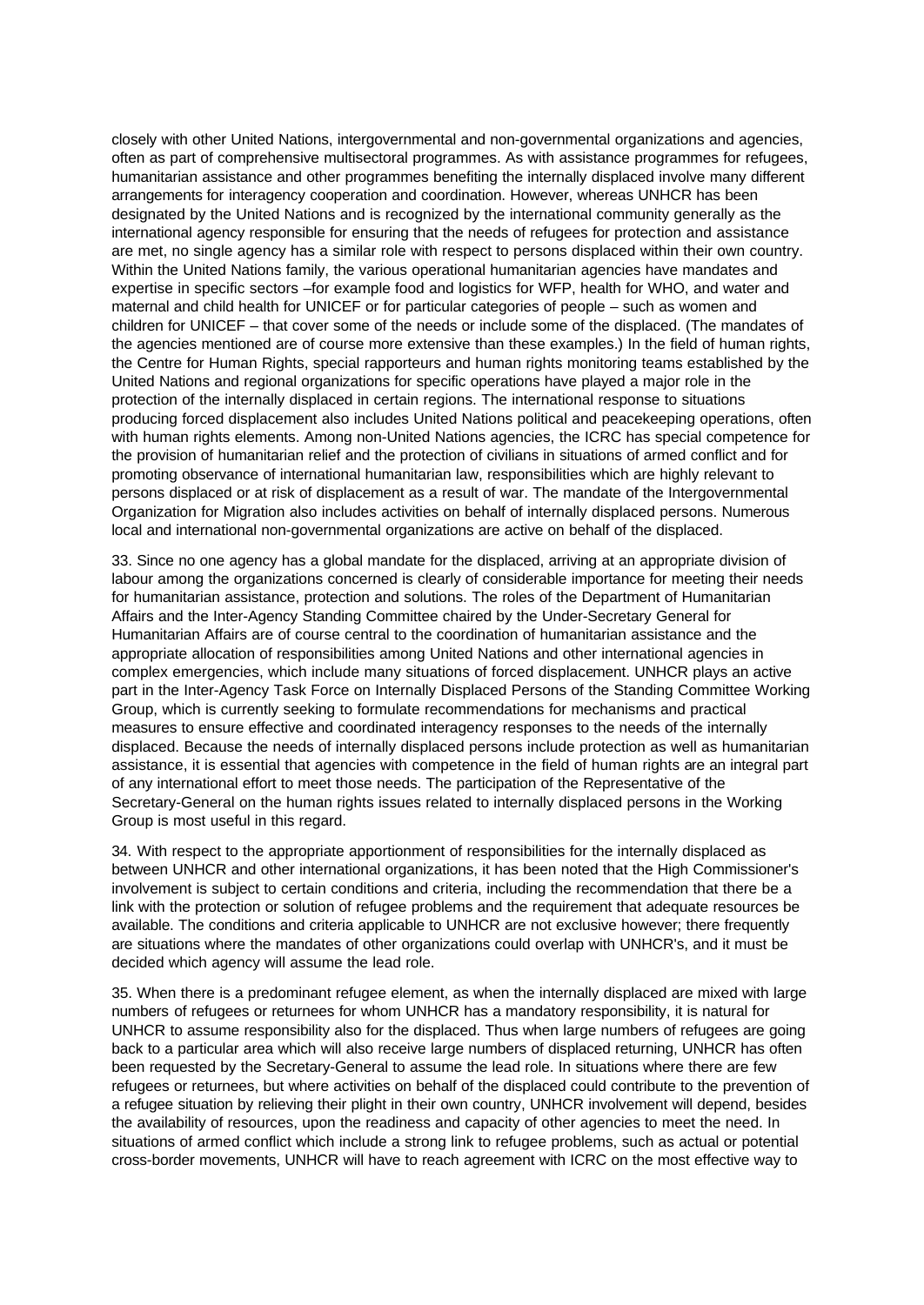share the task of assisting and protecting the internally displaced. Despite the potential for overlap, however, the magnitude of humanitarian tasks in conflict areas is such that regular consultation and coordination between UNHCR and ICRC result in complementary action and fruitful collaboration. It should be noted that ICRC and UNHCR are the only international organizations to combine humanitarian assistance and protection mandates. When neither is present, the protection needs of the internally displaced may be addressed by associating international or regional human rights organizations in a comprehensive programme with humanitarian assistance agencies.

36. Where the allocation of responsibility among agencies is unclear and cannot be resolved through discussion and coordination among those already present *in situ*, inter-agency missions to the area, under the auspices of DHA, can be an effective way of deciding on an appropriate assignment of tasks.

## **III. Conclusion**

37. Like refugees, the internally displaced need protection, assistance, and a solution to their plight. It is appropriate for UNHCR, with the consent of the parties concerned, and provided adequate resources are available, to take part in the efforts of the international community on behalf of the displaced, in order both to meet their compelling humanitarian needs and to contribute to the prevention and solution of refugee problems.

38. In its action on behalf of the displaced, UNHCR can invoke the principles of international human rights law and of humanitarian law, as well as the relevant provisions of national law and of specific agreements with Governments and other parties concerned. While proposals for improvements in the legal protection currently available for the internally displaced and persons at risk of displacement are worthy of further exploration, the most serious problems of the displaced result from failure to achieve a peaceful resolution of the conflicts that cause displacement and the failure of the parties directly concerned to observe the provisions of existing human rights and humanitarian law, and thus to safeguard the right of individuals and communities to remain in safety in their homes.

39. The restoration of peace and the protection of human rights, which are the only ways to provide truly effective protection to the internally displaced, are ultimately the responsibility of Governments. It is important to recognize that the forms of protection and humanitarian assistance that can be provided by UNHCR, with the consent of the national authorities, to persons within their own country must serve primarily to promote or reinforce national protection, which must be provided by those authorities. UNHCR and other international organizations can play a supportive role but they cannot substitute for Governments in the protection of their own citizens.

# *Annex III: Excerpts from UN General Assembly Resolutions regarding the Office of the UNHCR*

A/RES/47/105 89th plenary meeting 16 December 1992

## **Office of the United Nations High Commissioner for Refugees**

The General Assembly,

Having considered the report of the United Nations High Commissioner for Refugees on the activities of her Office, as well as the report of the Executive Committee of the Programme of the High Commissioner on the work of its forty-third session, and taking note of the statement made by the high Commissioner on 10 November 1992,

Recalling its resolution 46/106 of 16 December 1991,

Reaffirming the purely humanitarian and non-political character of the activities of the Office of the High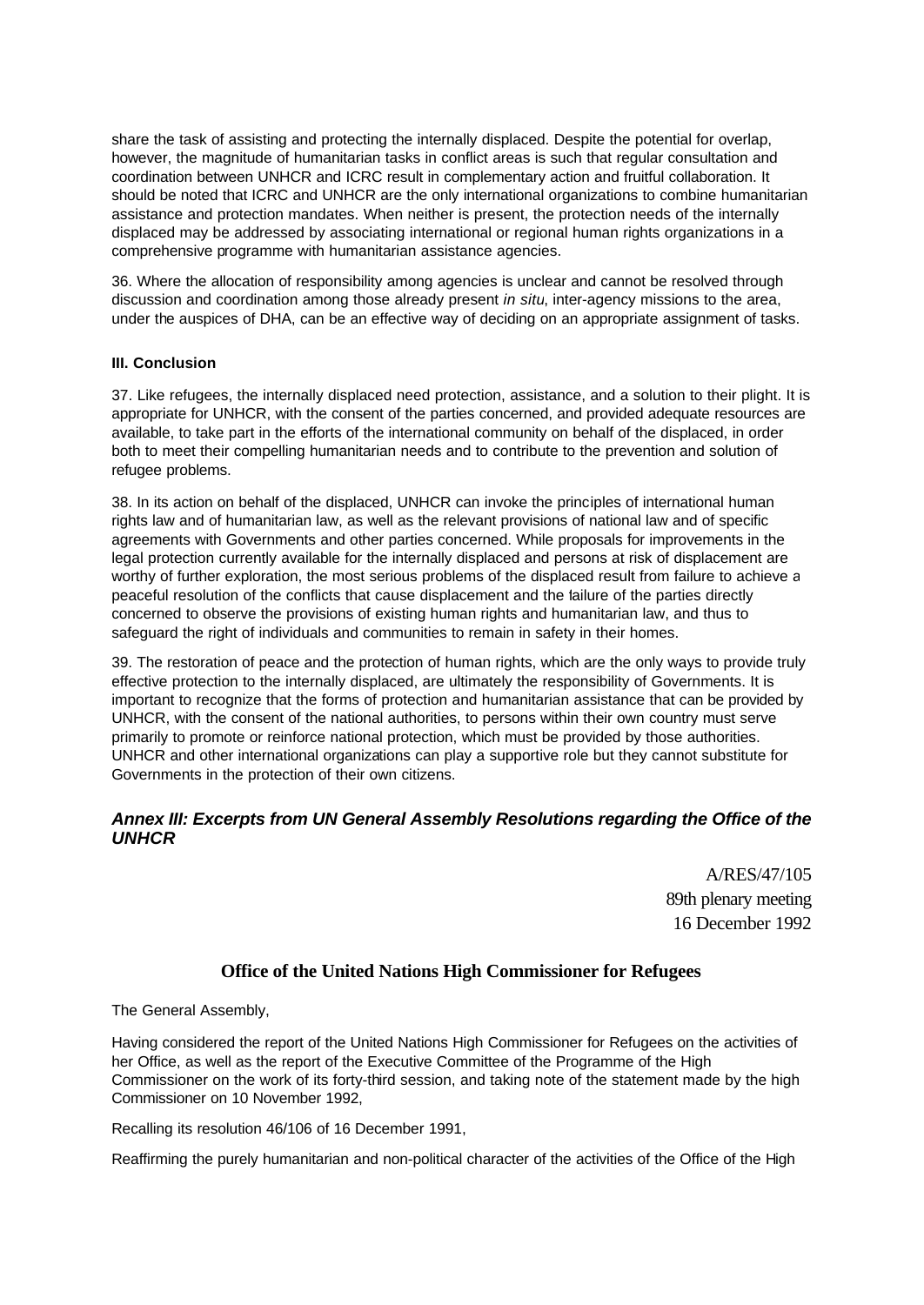Commissioner, as well as the fundamental importance of the international protection function of the High Commissioner and the need for States to cooperate with the High Commissioner in the exercise of this primary and essential responsibility,

Noting with satisfaction that one hundred and fourteen States are now parties to the 1951 Convention and/or the 1967 Protocol relating to the Status of Refugees,

Welcoming the valuable support extended by Governments to the High Commissioner in carrying out her humanitarian tasks,

Noting with concern that the number of refugees and displaced persons of concern to the High Commissioner, as well as of other persons to whom her Office is asked to extend assistance and protection, has continued to increase and that their protection continues to be seriously jeopardized in many situations as a result of non-admission, expulsion, refoulement and unjustified detention, as well as other threats to their physical security, dignity and well-being, and lack of respect for fundamental freedoms and human rights,

Commending the continued efforts of the High Commissioner to improve the situation of refugee women and children, who represent the majority of refugee populations and who, in many cases, are exposed to a variety of difficult situations affecting their physical and legal protection, as well as their psychological and material well-being,

Emphasizing the need for States to assist the High Commissioner in her efforts to find durable and timely solutions to the problems of refugees based on new approaches that take into account the current size and characteristics of these problems and are built on respect for fundamental freedoms and human rights and internationally agreed protection principles and concerns,

Welcoming the commitment of the High Commissioner, bearing in mind her mandate and responsibilities, to explore and undertake activities aimed at preventing conditions that give rise to refugee outflows, as well as to strengthen emergency preparedness and response mechanisms and the concerted pursuit of voluntary repatriation,

Commending those States, particularly the least developed among them, which, despite severe economic and development challenges of their own, continue to admit large numbers of refugees and displaced persons of concern to the High Commissioner into their territories, and emphasizing the need to share the burden of these States to the maximum extent possible through international assistance, including development-oriented assistance, and through promotion of durable solutions,

Commending the High Commissioner and her staff for the dedicated manner in which they discharge their responsibilities, and paying special tribute to those staff members who have lost their lives in the course of their duties,

## (...)

(13.) Supports the strengthened efforts by the High Commissioner to explore protection and assistance strategies that aim at preventing conditions that give rise to refugee outflows and at addressing their root causes, and urges her to pursue such efforts, bearing in mind fundamental protection principles and her mandate, in close coordination with the Governments concerned and within an inter-agency, intergovernmental and nongovernmental framework as appropriate;

(14.) Welcomes, in this context, efforts by the High Commissioner, on the basis of specific requests from the Secretary-General or the competent principal organs of the United Nations and with the consent of the concerned State, to undertake activities in favour of internally displaced persons, taking into account the complementarities of the mandates and expertise of other relevant organizations;

> A/RES/48/116 20 December 1993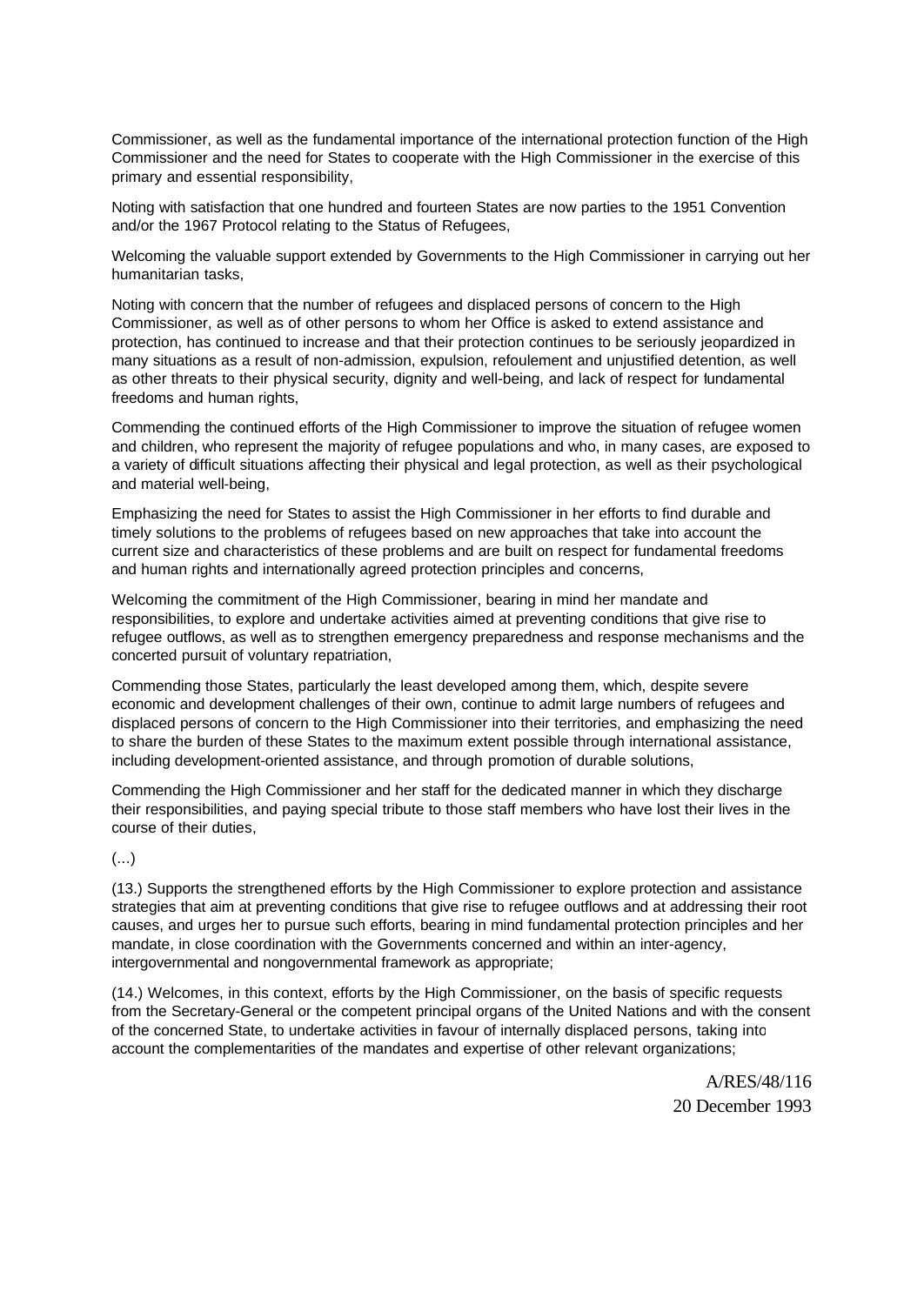# **Office of the United Nations High Commissioner for Refugees**

The General Assembly,

Having considered the report of the United Nations High Commissioner for Refugees on the activities of her Office, as well as the report of the Executive Committee of the Programme of the High Commissioner on the work of its forty-fourth session, and taking note of the statement made by the High Commissioner on 4 November 1993,

Recalling its resolution 47/105 of 16 December 1992,

Reaffirming the purely humanitarian and non-political character of the activities of the Office of the High Commissioner, as well as the crucial importance of the High Commissioner's functions of providing international protection to refugees and seeking solutions to refugee problems,

Welcoming the Vienna Declaration and Programme of Action of the World Conference on Human Rights, particularly as it reaffirms the right to seek and enjoy asylum, and the right to return to one's country,

Commending the High Commissioner and her staff for the dedicated manner in which they discharge their responsibilities, and paying special tribute to those staff members who have lost their lives in the course of their duties,

Noting with satisfaction that one hundred and twenty-three States are now parties to the 1951 Convention and/or the 1967 Protocol relating to the Status of Refugees,

Also noting with satisfaction the participation of the United Nations High Commissioner for Refugees in the commemorations of the anniversary of the Cartagena Declaration on Refugees of 1984 and the Convention on Refugees of the Organization of African Unity of 1969,

Welcoming the continuing strong commitment of States to provide protection and assistance to refugees and the valuable support extended by Governments to the High Commissioner in carrying out her humanitarian tasks,

Commending those States, particularly the least developed and those serving as host to millions of refugees, that, despite severe economic and development challenges of their own, continue to admit large numbers of refugees into their territories, and emphasizing the need to share the burden of those States to the maximum extent possible through international assistance, including development -oriented assistance,

Noting with concern that the number of refugees and other persons to whom the Office of the High Commissioner is called upon to provide assistance and protection has continued to increase and that their protection continues to be seriously jeopardized in many situations as a result of denial of admission, unlawful expulsion, physical security, dignity and well-being and failure to respect and ensure their fundamental freedoms and human rights,

Recognizing that, in certain regions, the misuse by individuals of asylum procedures jeopardizes the institution of asylum and adversely affects the prompt and effective protection of refugees,

Emphasizing the need for States to assist the High Commissioner in seeking durable and timely solutions to the problems of refugees, as well as to take part in efforts to prevent conditions that might give rise to the flight of refugees, and to address the root causes of refugee outflows, and underlining, in this connection, State responsibility, particularly as it relates to countries of origin,

Welcoming the continuing efforts of the High Commissioner to meet the protection and assistance needs of refugee women and refugee children, who constitute the majority of the world's refugee population and who are often exposed to serious threats to their safety and well-being,

Recognizing the increased demands faced by the Office of the United Nations High Commissioner for Refugees world wide and the need for all available resources to be fully and effectively mobilized to meet those demands,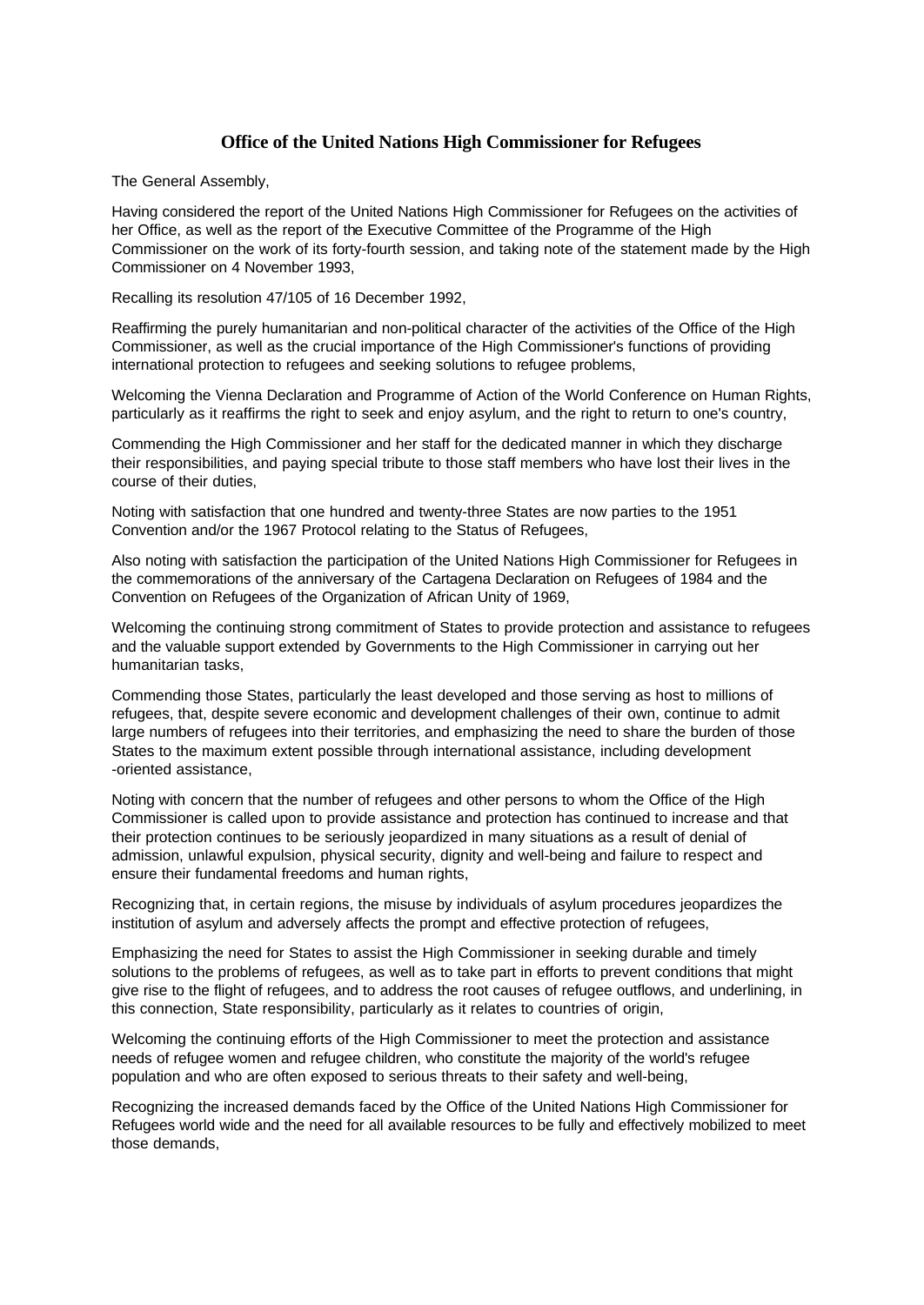## (...)

(11.) Encourages the High Commissioner, on the basis of her broad humanitarian experience and expertise, to continue to explore and to undertake protection and assistance activities aimed at preventing conditions that give rise to refugee outflows, bearing in mind fundamental protection principles, in close coordination with the Governments concerned, and within an inter-agency, intergovernmental and non-governmental framework, as appropriate;

(12.) Reaffirms its support for the High Commissioner's efforts, on the basis of specific request from the Secretary-General or the competent principal organs of the United Nations and with the consent of the concerned State, and taking into account the complementarities of the mandates and expertise of other relevant organizations, to provide humanitarian assistance and protection to persons displaced within their own country in specific situations calling for the Office's particular expertise, especially where such efforts could contribute to the prevention or solution of refugee problems;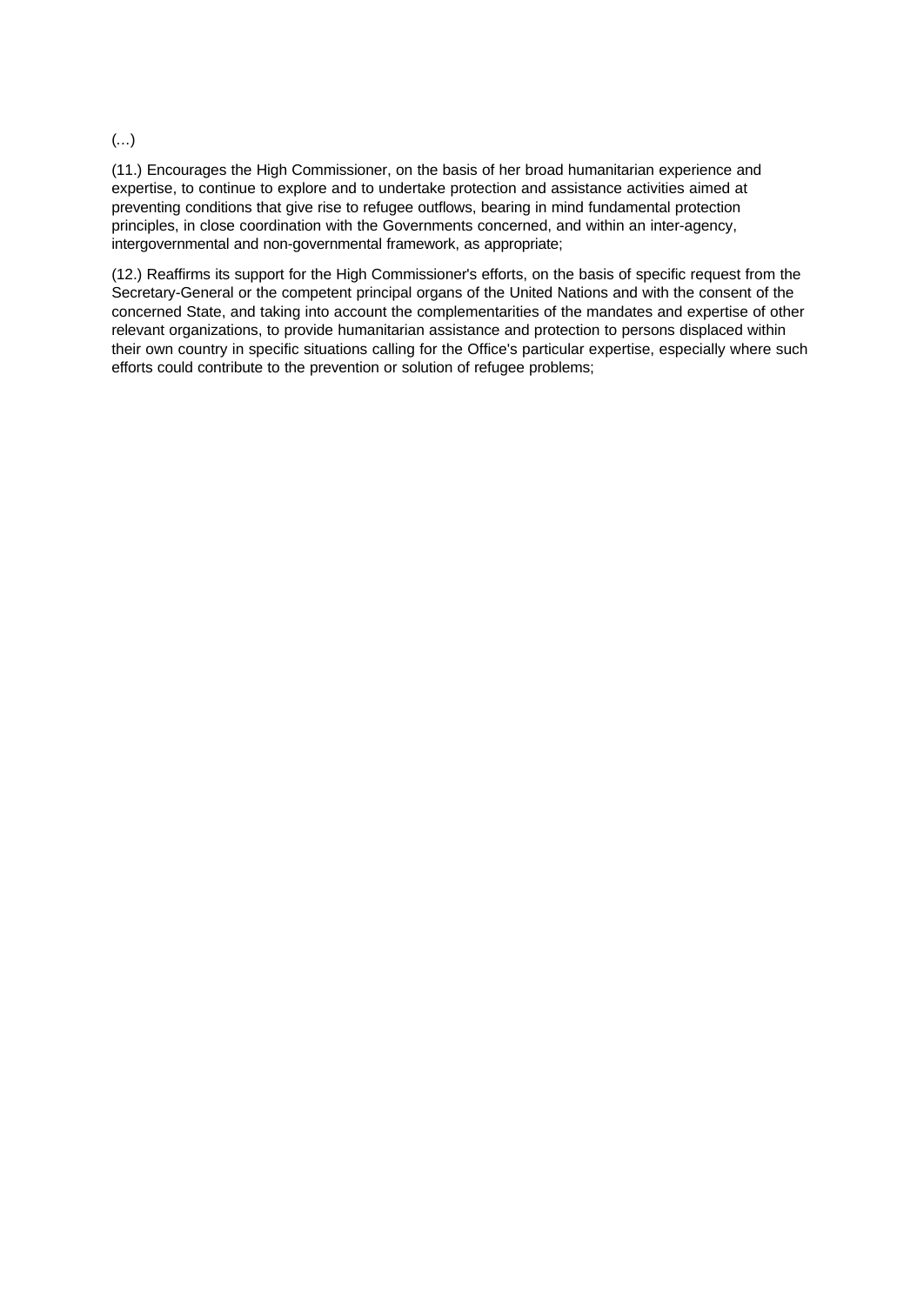## **Endnotes**

\* This finding was presumably made under Article 99 of the UN Charter.

1. THE ADDIS ABABA AGREEMENT ON THE PROBLEM OF THE SOUTH SUDAN, February 27, 1972 (UNHCR Archives) (1/GEN/SUD/72 file).

2. Id., Chap. IV(I), art. (2).

3. Id., Chap. IV(II), art. (3).

4. Id.

5. See e.g. Letter from Sadruddin Aga Khan to Ismat Kittani, March 3, 1972 (UNHCR Archives, 610/Gen/Sud file)

7. ECOSOC Res. 1655 (LII) (1972); ECOSOC Res. 1705 (LIII) (1972).

8. G.A. Res 2958 (XXVII) (1972).

9. 28 GAOR, Supp. 12A (A/9012/Add.1), para. 77 (1973).

10. U.N. Doc. (A/AC.96/SR.228), p. 45 (1972).

12. Id., art. (4).

13. S. Vieira de Mello, Note for File, June 13, 1972 (UNHCR Archives) (1./SUD/GEN/72 file).

14. Id.

15. 29 GAOR, Supp. 12 (A/9612/Add. 1), para 80(m) (1974).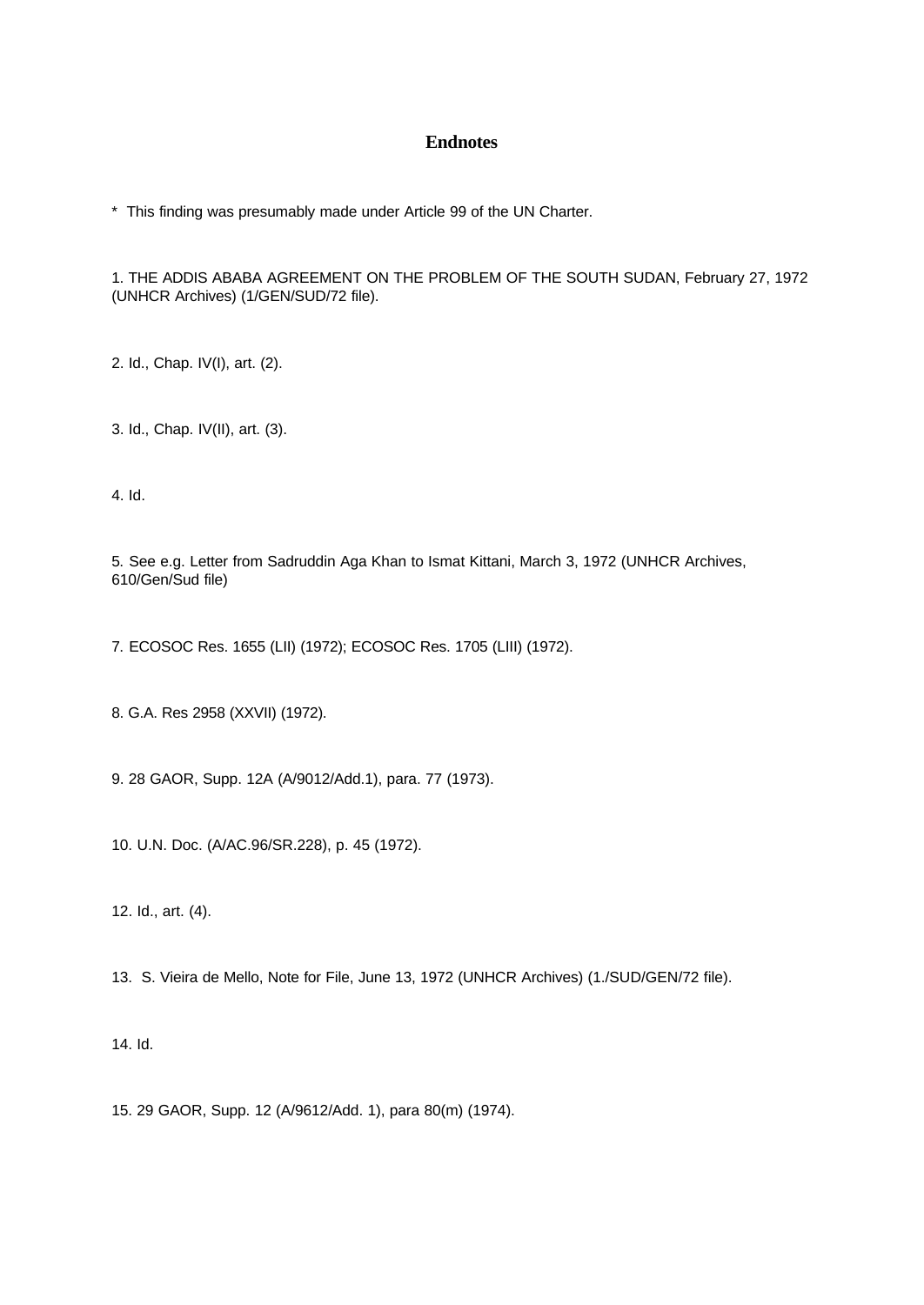16. 30 GAOR, Supp. 12 (A/10012), para. 194 (1975).

17. Id., at para. 195.

18. Id., at para. 197.

19. 31 GAOR, Supp. 12 (A/31/12), para. 2 (1976).

20. Id., at para. 117.

21. 30 GAOR, Supp. 12A (A/10012/Add.1), para 100 (1975).

22. Supra, note 16, at para. 209.

23. Supra, note 21, at para. 14.

24. Id.

25. Supra, note 16, at para. 209.

26. 31 GAOR, Supp. 12 (A/31/12), para 202 (1976).

27. Id

29. 34 GAOR, Supp. 12 (A/34/12), para. 74 (1979).

30. Id., at. para. 91.

31. 35 GAOR, Supp. 12 (A/35/12), para. 91 (1980).

32. Supra, note 29, at para. 91.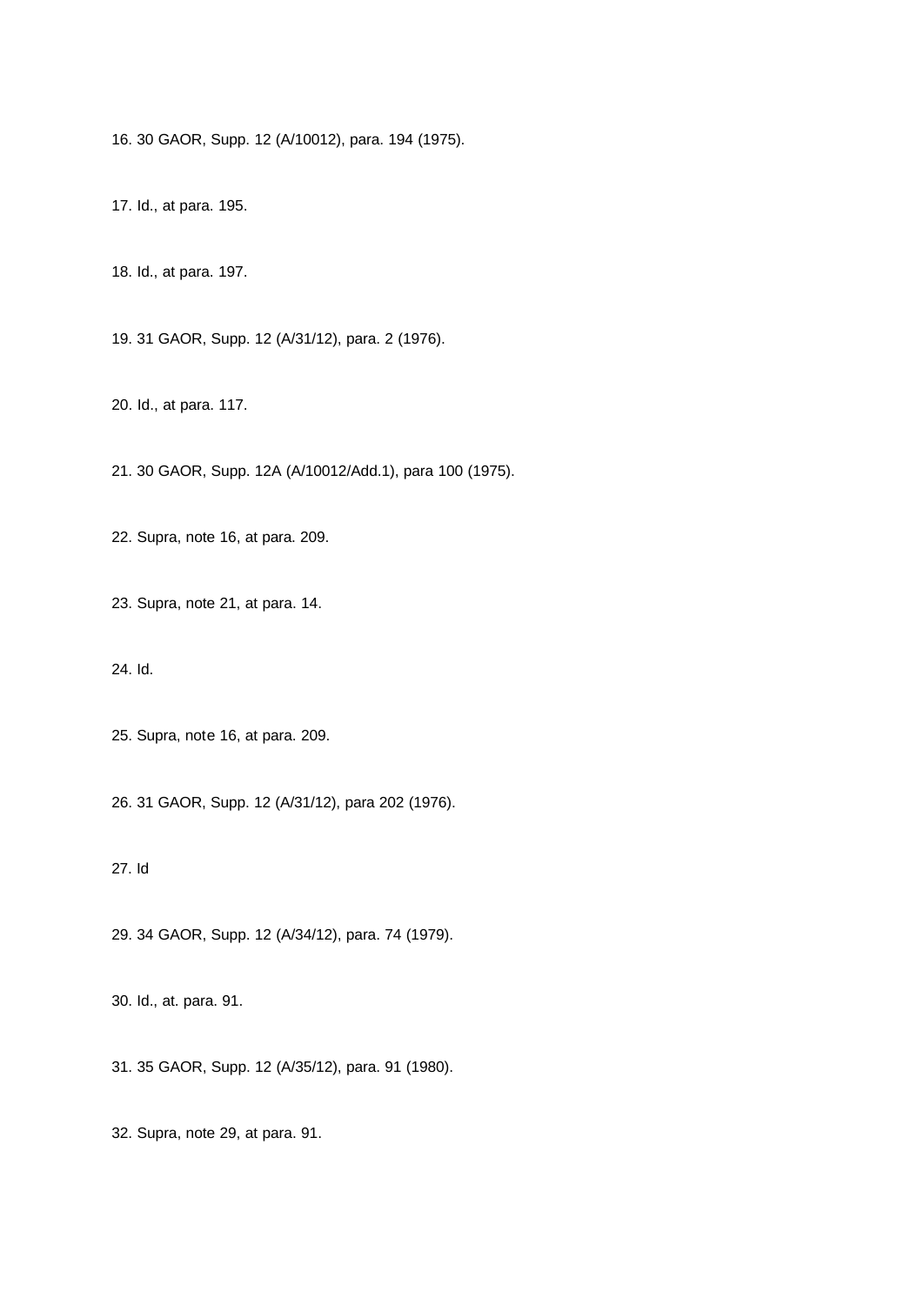33. Id.

34. Id.

35. Id.

36. U.N. Doc. (A/AC.96/60) (Annex), para. 3 (1981).

37. 36 GAOR, Supp. 12 (A/36/12), para 176 (1981).

38. 37 GAOR, Supp. 12 (A/37/12), para 180 (1982).

39. U.N. Doc (A/AC. 96/601) (Annex), p. 3 (1981).

40. Id.

68. U.N. Doc (A/AC.96/724) (Part II), para. 2.9.33 (1989); W.D. Clarence, Open Relief Centres: A Pragmatic Approach to Emergency Relief and Monitoring During Conflict in a Country

69. Working Paper Submitted bv UNHCR to the Informal Consultations in Oslo, 18-20 May 1988, (1988) (UNHCR Archives, 610/LKA/GEN file).

70. U.N. Doc. (A/AC .96/774) (Part II I), para. 2.9.44 (1 990).

71. Supra, note 70, at para. 6.

72. Clarence, supra, note 68, at 322.

73. Id., at 324.

74. U.N. Doc. (A/AC.96/774) (Part. II), para. 2.0.10 (1991).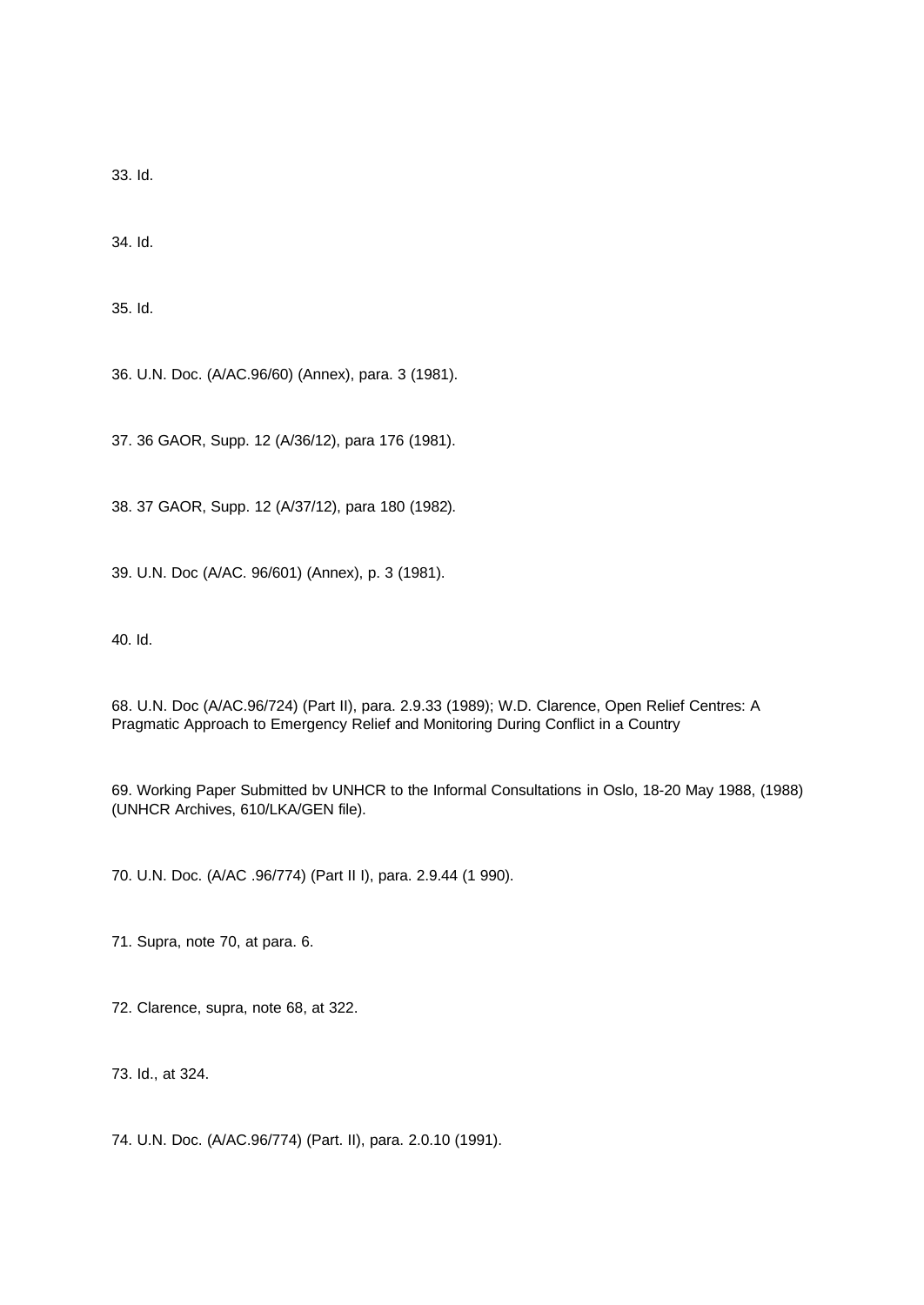75. Id.

77. Supra, note 70.

78. Supra, note 72, at 327.

79. Id., at 325.

80. Id., at 327.

81. Supra, note 69, at para. 12.

82. Id., at para. 14.

41. Andreas J. Jacovides, The Cyprus Problem and the United Nations, in CYPRUS REVIEWED, p. 183 (Michael A. Attalides, ed.) (1977). *(Footnote confusion from original - CDR electronic editors)*

42. U.N. Doc. (S/11488) (Annex), para. 4 (1974).

43. Id.

44. S.C. Resolutions 353, 354, 355, 357, 358, 359, 360, 361, 364 (1974).

45. S.C. Res. 361 (August 30, 1974).

46. U.N. Doc (S/11488), para. 2 (1974).

47. G.A. Res. 3212 (XXIX) (1974) (citing operative para. 7).

48. S.C. Res. 364 (December 13, 1974).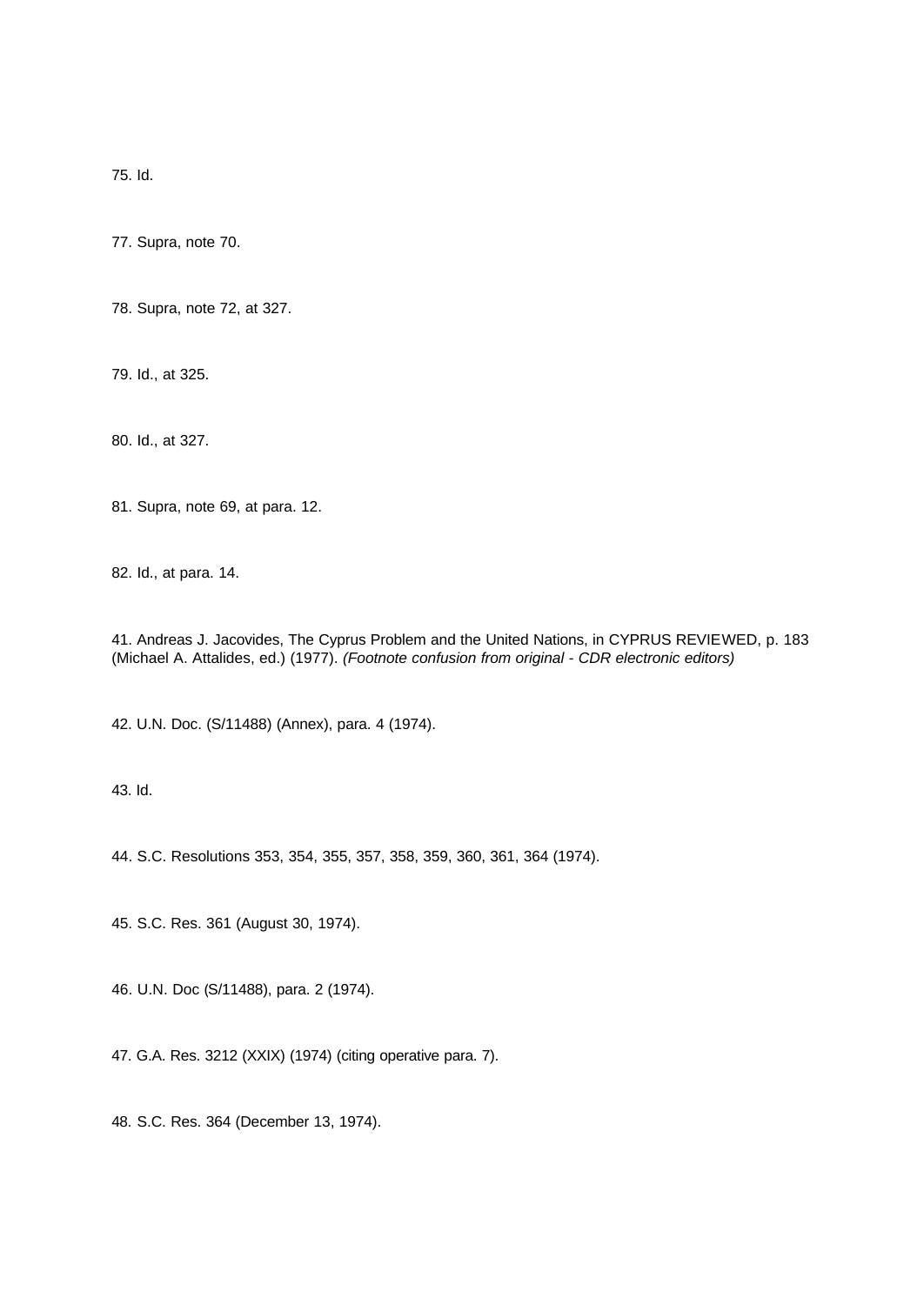49. Supra, note 41, at para. 186.

50. 31 GAOR, Supp. 12 (A/31/12), para 250 (1976); U.N. Doc. (S/11488), para. 7 (1974).

51. Letter from Secretary General Kurt Waldheim to Osman Oclav, Turkish Ambassador to the United Nations (Sept. 3, 1974) (UNHCR Archives, 100/CYP/GEN file).

52. U.N. Doc. (S/11488) (Annex), para. 16 (1974).

53. Supra, note 51; Memorandum: Visit of Miss A. Warburton, Counselor, Permanent Mission of the United Kingdom (recorded on November 14, 1974) (UNHCR Archives, 1/CYP/GEN file).

54. Supra, note 51.

55. 30 GAOR, Supp. 12 (A/10012), para. 181 (1975); supra, note 53, at para. 14.

56. 30 GAOR, Supp. 12 (A/10012), para 181 (1975).

57. U.N. Doc (S/11488/Add.2), para. 2(c) (1974).

58. Id.

59. Id.

60. Classified cable from Secretary General Kurt Waldheim to High Commissioner for Refugees Sadruddin Aga Khan (October 3, 1974) (UNHCR Archives, 100/CYP/GEN file).

61. Memorandum: Visit of Miss A. Warburton, Counselor, Permanent Mission of the United Kingdom (recorded on November 14, 1974) (UNHCR Archives, 100/CYP/GEN file).

62. Id.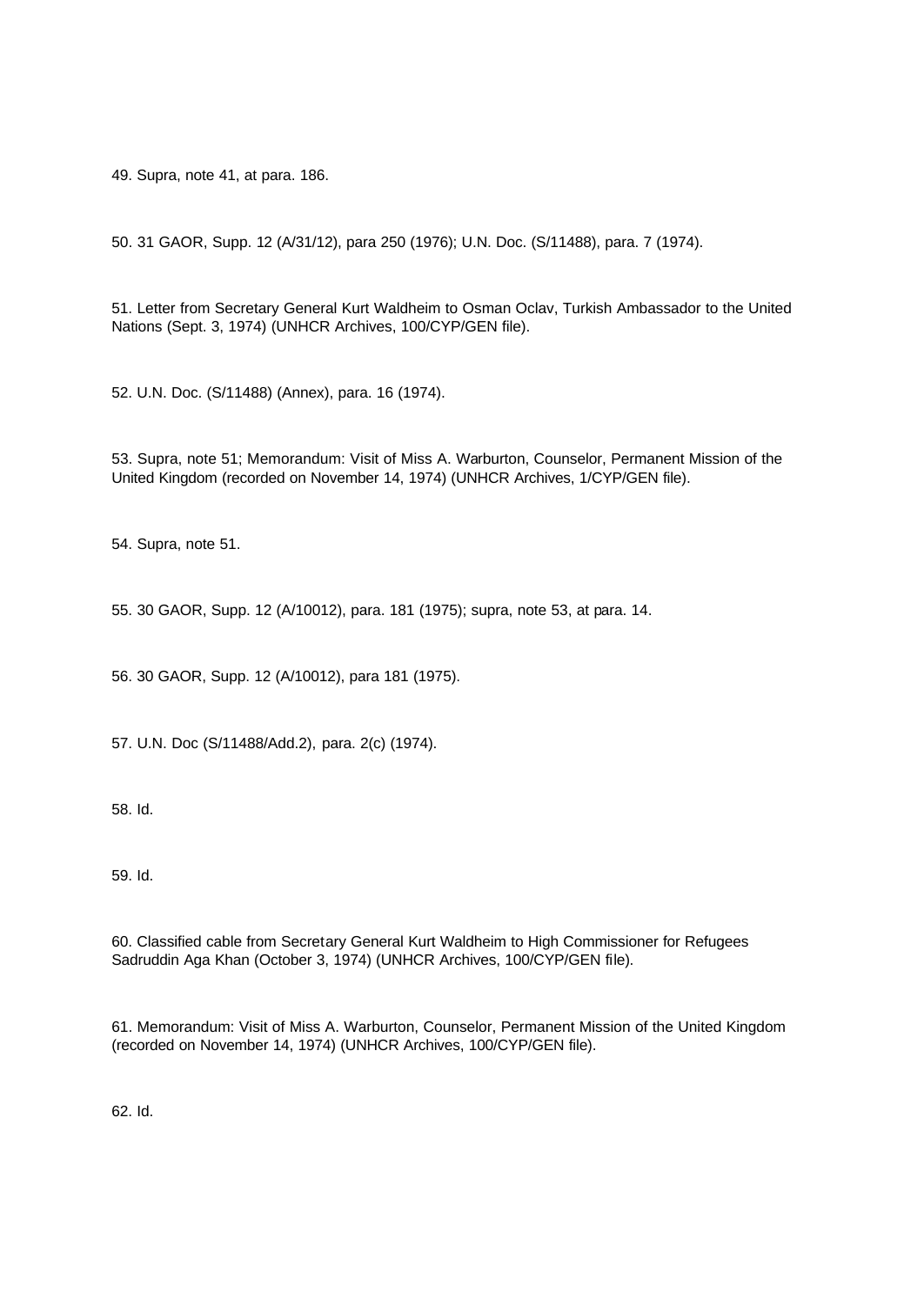63. Id.

64. U.N. Doc. (A/AC.96/639), para. 1039 (1984).

65. U.N. Doc. (A/AC.96/620), para. 1049 (1983).

66. Id., at para. 1048.

67. Id., at para. 1062.

(\*) An Inter-Office Memorandum-Field Office Memorandum (in short, IOM-FOM) is an internal directive issued by either the High Commissioner, the Deputy High Commissioner or a Director to UNHCR staff at Headquarters and in the field. The text of IOM-FOM/33/93 of 28 April 1993 on "UNHCR's Role with Internally Displaced Persons" can be found in **Annex** to this survey.

(\*) See Note under para. 211, above, and Annex I

(\*) See Note under para. 211, above, and Annex I

(\*) See Note under para.211, above, and Annex 1

(\*) See Note under para. 211, above, and Annex I

(\*) Executive Committee of the High Commissioner's Programme, Conclusion No 48(XXXVIII) of 1987 on Military and armed attacks against refugee camps and settlements

(\*) Proceedings of the colloquium "The Problem of Refugees in the light of Contemporary International Law Issues", organized by the Graduate Institute of Humanitarian Studies (Geneva) and UNHCR on 26 and 27 May 1994" will be published shortly. (Martinus Nijhoff publ.)

1 ECOSOC resolution 1705(LIII) (27 July 1972). See also resolution 1655 (LII) (1 June 1972).

2 Protocol Additional to the Geneva Conventions of 12 August 1949 and relating to the Protection of Victims of Non-International Armed Conflicts (Protocol II), art. 1.